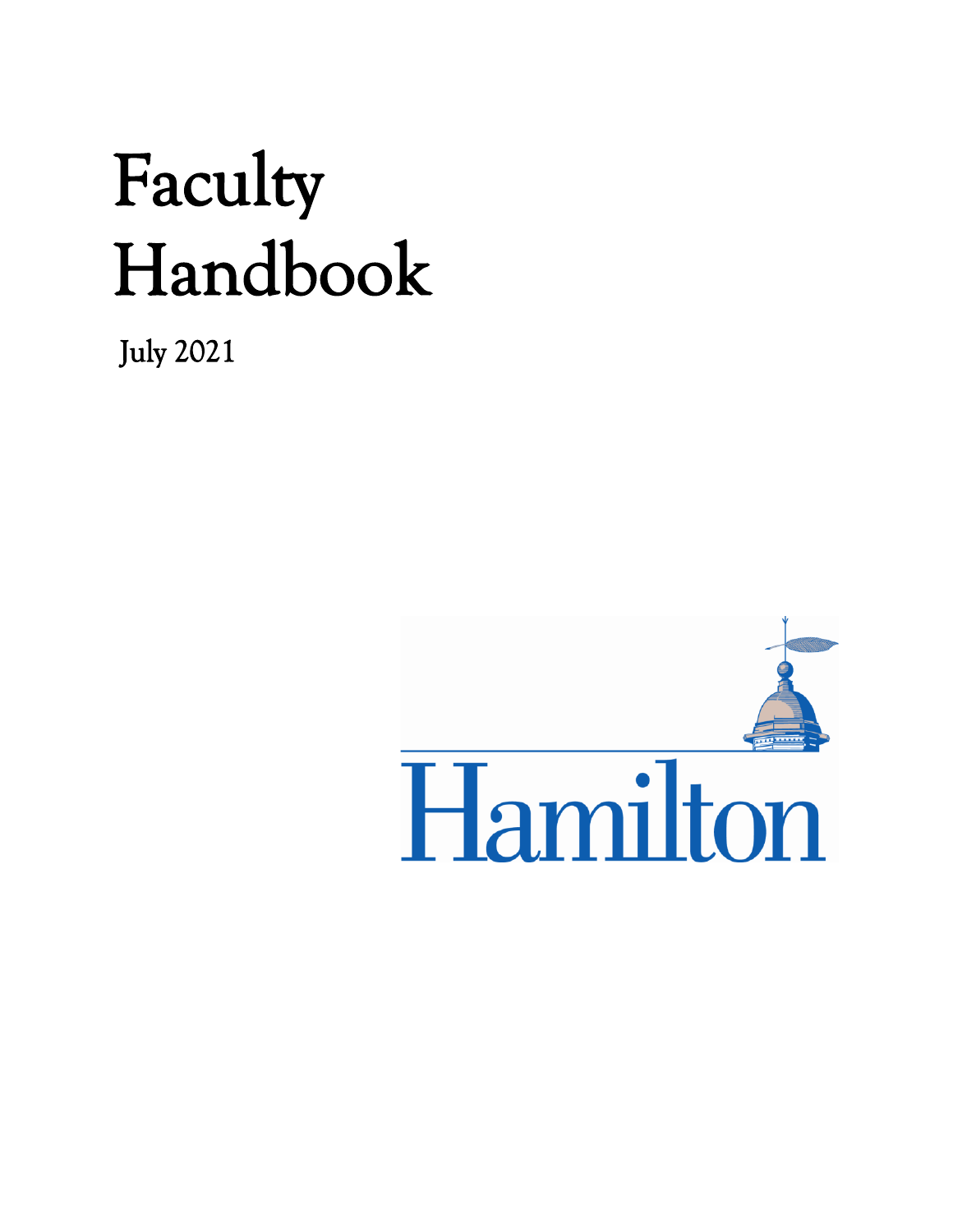#### PREFACE

Hamilton College provides undergraduates education in an open curriculum, for which the faculty have primary responsibility. The faculty's role as teachers includes providing the structures for courses of study, teaching in-person classes, responding to and evaluating student work, and holding regular office hours in which students may consult them for academic advice. Academic regulations and descriptions of concentrations, minors, and individual courses reside in the College Catalogue.

The *Faculty Handbook* is the College's guide to policies and procedures that directly affect faculty members and which must be commonly agreed among the Faculty, the Dean of Faculty, and the Board of Trustees of Hamilton College. Several other sources contain relevant information. The College Policy website has a drop-down menu with categories of policies:<https://www.hamilton.edu/offices/afs/policies/policies> . Though intended for non-faculty employees, the Employee Handbook describes benefits, such as Facilities Access cards for family members and discounts at the College Store, that also apply to faculty. Universally applicable policies, such as Affirmative Action and the Drug-Free Workplace, appear on the HR website: [https://www.hamilton.edu/offices/human-resources/policies.](https://www.hamilton.edu/offices/human-resources/policies) The annually updated Red Book details the the faculty meeting schedule, committee membership, and select policies relevant to faculty, such as the voluntary phased retirement program. Many policies and links to request forms and applications can be found on the Dean of Faculty's website: <https://www.hamilton.edu/offices/dof/handbooks-and-forms> . Among those resources, the *Department Chair Handbook* contains policies about funding professional activity, field trips, and accessing speaker funds. The *Faculty Handbook* contains important information regarding personnel issues and faculty governance structures.

The *Handbook* is a living document, in the sense that the policies and procedures represented within are constantly scrutinized for their efficacy in accomplishing what they intend and their accuracy in reflecting practice. It is modified on a near-annual basis by required Faculty vote (except for exempted informational and benefit sections, I, II, and VIII) and ratification by the Board of Trustees.

During 2007–09, the Faculty, led by Academic Council, undertook a comprehensive review and revision of the *Handbook*, but important changes are made most years, as continual reflection and refinement improve our policies and procedures. Every effort is made by the elected and appointed committees who use the policies delineated within to note places where practices, policies, or the language that describes them can be improved. Significant changes, such as the addition of a new category of instructional faculty in this edition, can take several years to prepare, discuss, draft, vet, and bring to the faculty for discussion and vote.

All members of the Faculty should become familiar with the policies and procedures described in the Handbook. Sections of the Handbook may become dated at any time, due to changes in state or federal laws, legal decisions, or actions of the Faculty and Trustees of Hamilton College. As such changes occur, the Dean of Faculty and Academic Council will notify the Faculty; a revised edition of the *Handbook* is produced annually. This edition of the *Handbook* includes all changes passed by the faculty through its meeting of 4 May 2021 and ratified by the Board of Trustees.

Any questions concerning information presented in this *Handbook* should be addressed to the Vice President for Academic Affairs and Dean of Faculty, Hamilton College, 198 College Hill Rd., Clinton, NY 13323; telephone: (315) 859-4601. I welcome notice of errors, omissions, inaccuracies, and ambiguities.

Suzanne Keen Vice President for Academic Affairs and Dean of Faculty July 2021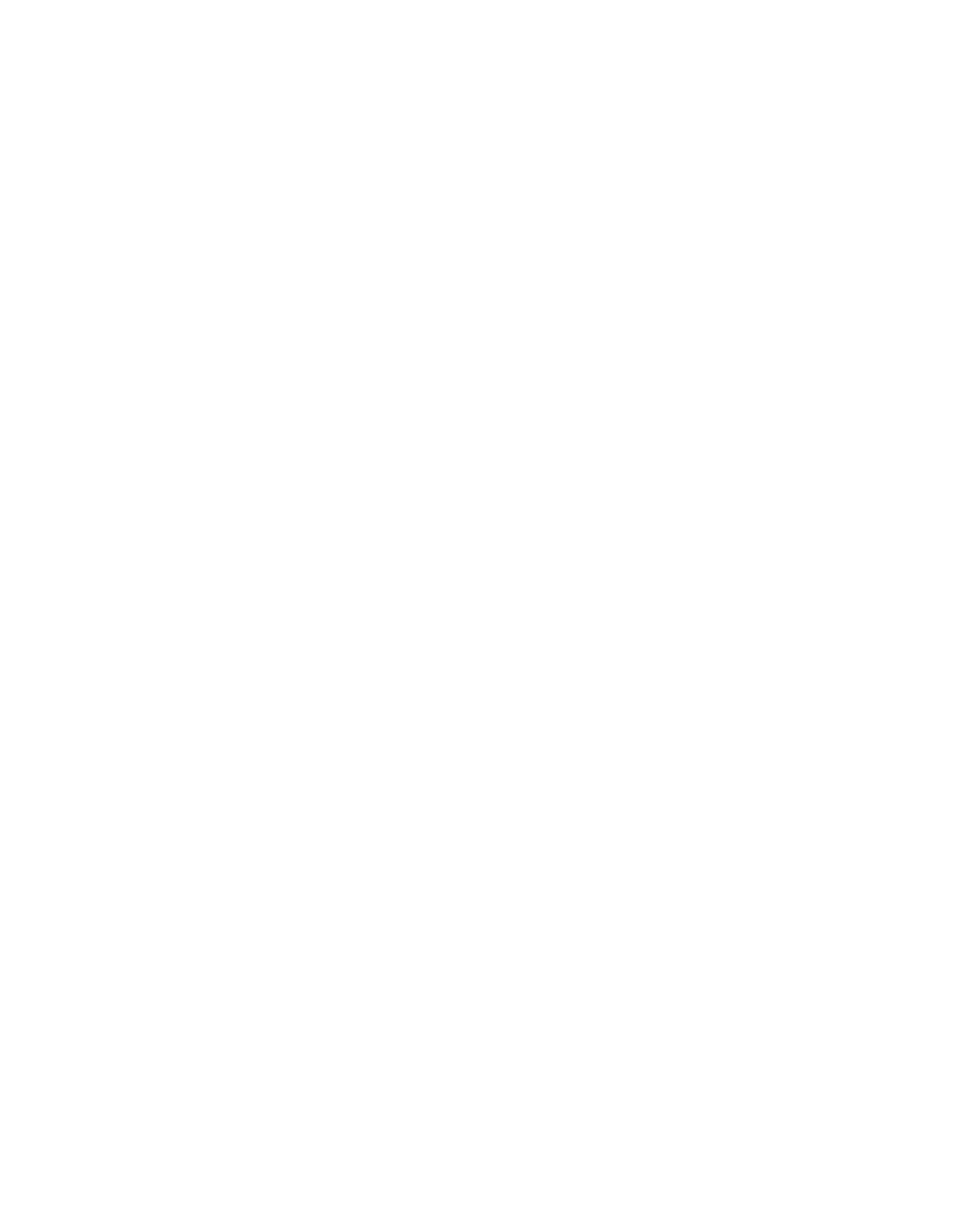# TABLE OF CONTENTS

|                                                                                       | Page |
|---------------------------------------------------------------------------------------|------|
|                                                                                       |      |
|                                                                                       |      |
|                                                                                       |      |
|                                                                                       |      |
|                                                                                       |      |
|                                                                                       |      |
| VII. Appointment, Reappointment, and Promotion - Department of Physical Education  56 |      |
|                                                                                       |      |
|                                                                                       |      |
|                                                                                       |      |
|                                                                                       |      |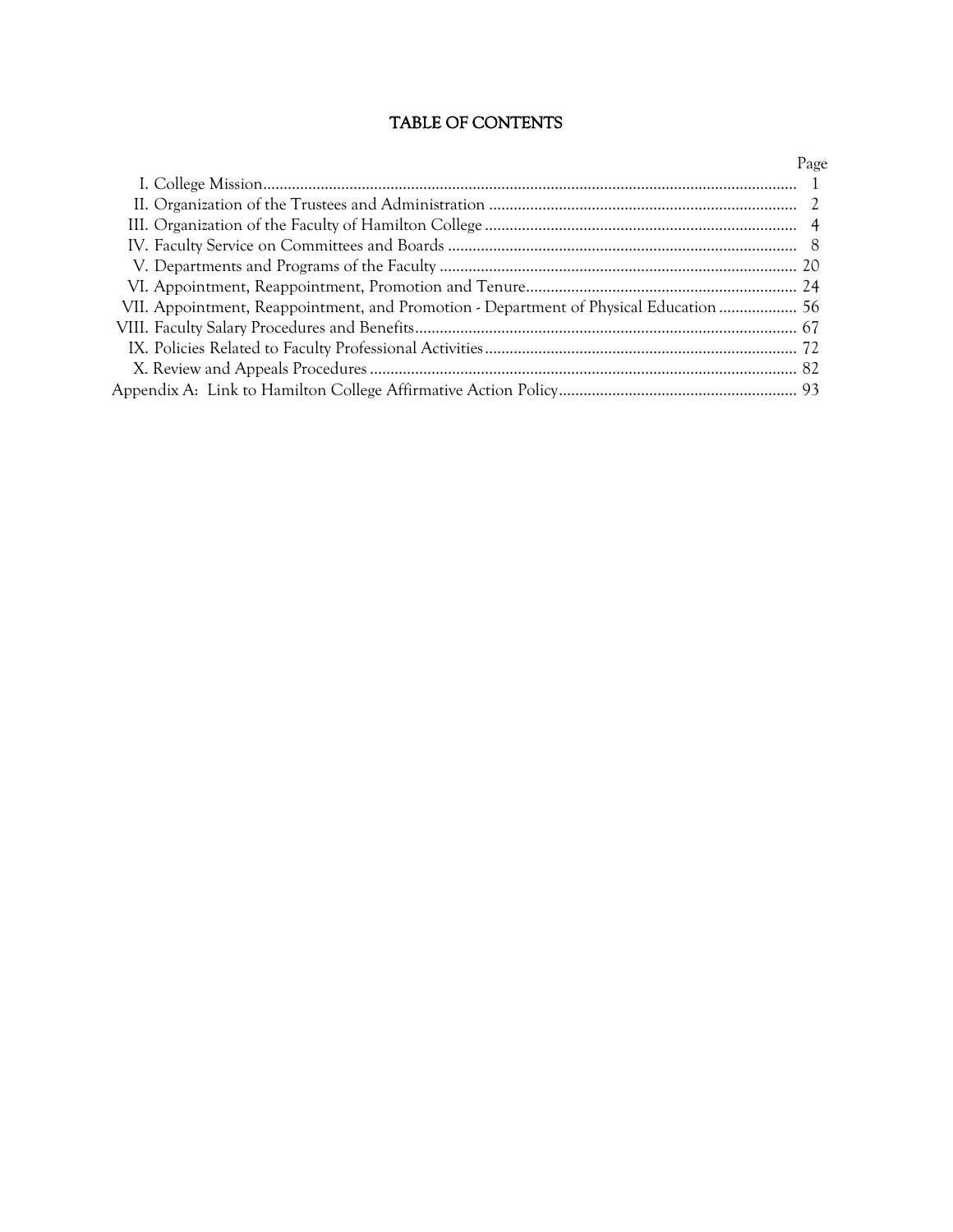# I. COLLEGE MISSION AND EDUCATIONAL GOALS

# A. Mission

Hamilton College prepares students for lives of meaning, purpose, and active citizenship. Guided by the motto "Know Thyself," the College emphasizes intellectual growth, flexibility, and collaboration in a residential academic community. Hamilton students learn to think independently, embrace difference, write and speak persuasively, and engage issues ethically and creatively. One of America's first liberal arts colleges, Hamilton enables its students to effect positive change in the world.

# B. Educational Goals

Hamilton College is committed to the intellectual and personal development of students. We seek to nourish a love of learning, a creative spirit, and an informed and responsible engagement with an everchanging world. To promote these qualities, the College challenges all of its students to work with their advisors to devise an education program (including credit-bearing courses, co-curricular work, and extracurricular activity) that fosters the fulfillment of the eight educational goals:

Intellectual Curiosity and Flexibility — examining facts, phenomena and issues in depth, and from a variety of perspectives, and having the courage to revise beliefs and outlooks in light of new evidence.

Analytic Discernment — analyzing information, patterns, connections, arguments, ideas, and views quantitatively and symbolically.

Aesthetic Discernment – evaluating quality and value in a variety of artistic and other intellectual domains.

Disciplinary Practice – engaging in the focused and sustained practice of disciplinary techniques and methodologies in order to acquire mastery of a specific ability or craft.

Creativity — imagining and developing original ideas, approaches, works and interpretations, and solving problems resourcefully.

Communication and Expression — expressing oneself with clarity and eloquence, in both traditional and contemporary media, through writing and speaking, and through visual, aural, gestural and other modalities.

Understanding of Cultural Diversity – critically engaging with multiple cultural traditions and perspectives, and with interpersonal situations that enhance understanding of different identities and foster the ability to work and live productively and harmoniously with others.

Ethical, Informed and Engaged Citizenship — developing an awareness of the challenges and responsibilities of local, national and global citizenship, and the ability to meet such challenges and fulfill such responsibilities by exercising sound and informed judgment in accordance with just principles.

In pursuing these goals, students should progress meaningfully along a path toward fulfilling their potential for being thoughtful, responsible and purposeful individuals with the capacity to make a positive difference in the world.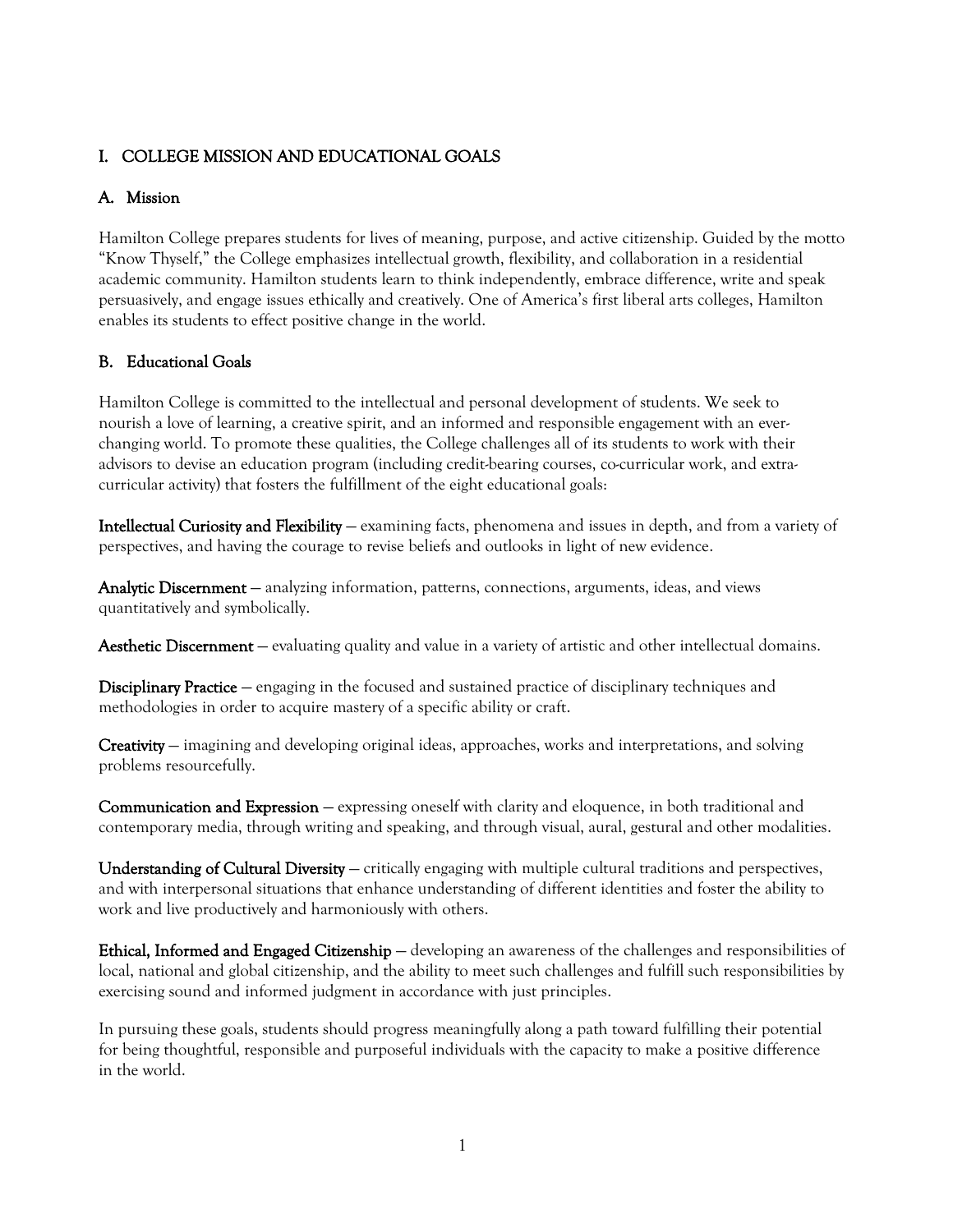# II. ORGANIZATION OF THE TRUSTEES AND ADMINISTRATION

# A. Trustees

The Charter and By-Laws of the Board of Trustees are the Constitutional documents under which the College is governed.

The Board consists of up to forty-two members. Up to thirty are Charter Trustees elected by the Board (except for the President) to serve renewable terms of six years, and twelve are Alumni Trustees elected by the Alumni Association to serve non-renewable terms of four years. Newly elected members normally take office July 1. The Board normally meets as a body four times a year.

In addition to the Executive Committee, the Board of Trustees has ten standing committees, six of which invite appointed faculty and student members to attend meetings and serve with voice but not vote. The remaining four committees (Audit, Investments, Nominations, and Board Governance and Affairs) do not have faculty or student representation. The standing committees are as follows:

- 1. Committee on Academic Affairs: considers matters relating to the academic program and policies with respect to faculty appointments and faculty compensation.
- 2. Committee on Buildings, Grounds, and Equipment: considers matters relating to the physical plant, major facilities, and College grounds.
- 3. Committee on Nominations: reviews, recommends and nominates Charter Trustee candidates to the Board.
- 4. Committee on Budget and Finance: exercises general supervision over the finances of the College.
- 5. Committee on Advancement: establishes goals and oversees strategies for raising funds for the College.
- 6. Committee on Student Affairs: considers matters of student life, including extracurricular activities and housing.
- 7. Committee on Investments: oversees the investment of all funds and securities of the College.
- 8. Committee on Board Governance and Affairs: develops and monitors policies that assist the Board in fulfilling its fiduciary responsibilities.
- 9. Committee on Enrollment: considers matters relating to admission and financial aid policies.
- 10. Committee on the Audit: has special oversight for the College's internally and externally reported financial statements.
- B. Administration. The President's senior staff and their general responsibilities are as follows:
	- **1. President.** The President holds office at the pleasure of the Board and is designated by the by-laws of the Board as having responsibility for the administration of the College and its educational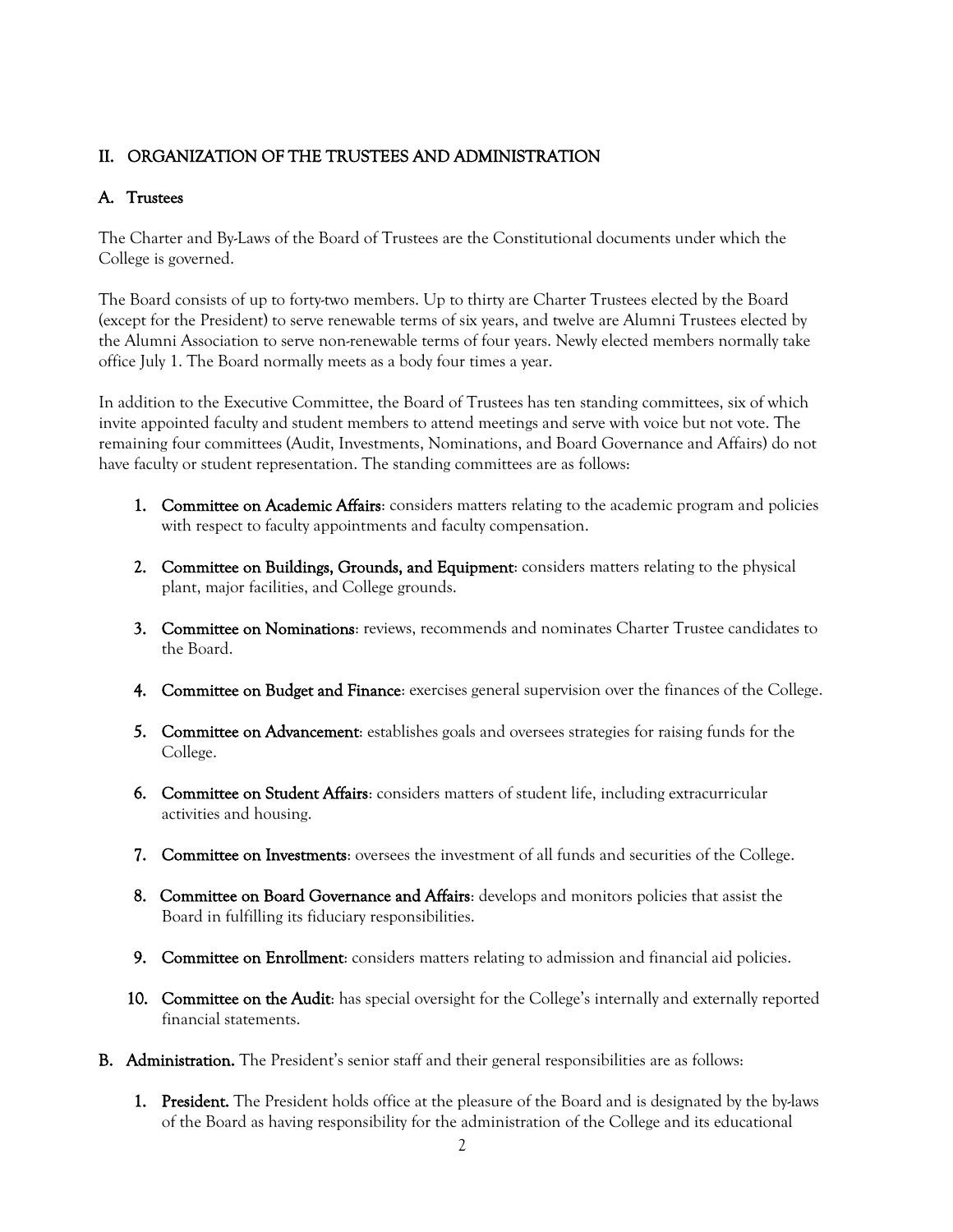program. The President has the authority to appoint members of the faculty and staff of the College.

- 2. Chief of Staff and Secretary to the Board of Trustees. The Executive Director of the Office of the President and Secretary to the Board coordinates executive level decision-making for the College, oversees the Office of the President and all major ceremonial events, and manages the work of the Board of Trustees.
- 3. Vice President, Administration and Finance. The Vice President, Administration and Finance, oversees the College's budget, financial planning, and physical plant. Under the Vice President's jurisdiction are the Controller and Budget offices, Human Resources, Physical Plant, Investments, Auxiliary Services, and Environmental Protection, Safety, and Sustainability.
- 4. Vice President for Academic Affairs and Dean of Faculty. The Vice President for Academic Affairs and Dean of Faculty oversees the faculty and the curriculum and has responsibility for the execution of educational policy. Reporting to the Dean are academic support services, (ALEX), the Registrar, Institutional Research, Athletics, Opportunity Programs, Off Campus Study, sponsored programs, and the Wellin Museum.
- 5. Vice President and Dean of Students. The Dean of Students oversees undergraduate life and housing. Under the Dean's jurisdiction are the Director of Diversity and Inclusion, Chaplaincy, Counseling and Psychological Services, Student Health Center, Campus Safety, Diversity and Accessibility, Residential Life, Outdoor Leadership, and Student Activities.
- 6. Vice President for Enrollment Management. The Vice President for Enrollment Management is responsible for planning recruitment strategies and overseeing the selection process for prospective students and the financial aid budget. Under the VP's jurisdiction are the Admission and Financial Aid offices.
- **7. Vice President, Advancement.** The Vice President, Advancement, is responsible for planning and executing the College's fundraising and communications programs. Under the Vice President's jurisdiction are annual and capital giving, alumni affairs, foundations, corporations and government relations, communications, and the Maurice Horowitch Career Center.
- 8. Vice President for Libraries Information Technology. The Vice President for Libraries and Information Technology oversees computing, networking, electronic information resources and all aspects of Burke Library.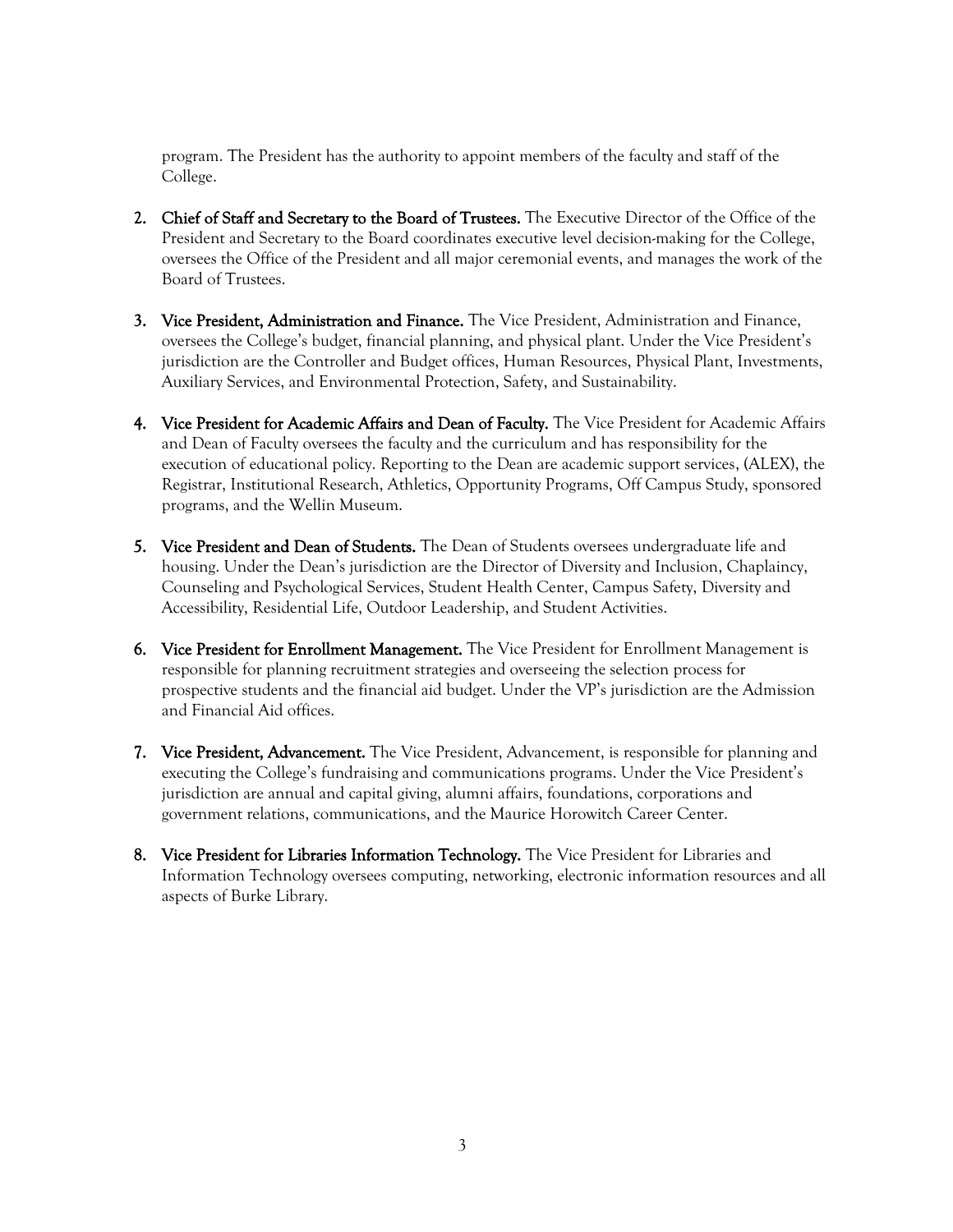# III. ORGANIZATION OF THE FACULTY OF HAMILTON COLLEGE

With authority delegated by the Board of Trustees, the Faculty formulates educational policies and programs; supervises teaching resources and procedures; advises on matters of appointment and promotion of faculty members and on other concerns relating to faculty personnel; administers the curriculum; certifies that students have fulfilled the requirements of the curriculum; exercises general supervision over various aspects of student life; organizes its own activities and internal affairs; and takes such other actions as may be appropriate to further the educational objectives of Hamilton College.

# A. The Office of the Vice President for Academic Affairs and Dean of Faculty

**1.** The Dean oversees the educational policy and programs of instruction of the Faculty and all matters relating to the effectiveness and development of the Faculty, and oversees curricular development. The Dean reports directly to the President and is assisted by the Associate Deans of Faculty. The Dean may not be elected to committees of the Faculty, but may serve, ex officio, on certain committees as noted hereafter and in Section IV. When there is an Acting Dean, the term Dean shall be taken to mean Acting Dean.

The Dean is a voting member, ex officio, of the Committee on Academic Policy, the Faculty Committee on Admission and Financial Aid, the Library and Information Technology Committee, and the Planning Committee. The Dean also Chairs and is a voting member, ex *officio*, of the Academic Council. He or she may additionally request information from any College committee at any time, has the privilege of addressing any committee, and may request that a committee take up a particular question or problem. The Dean reports annually to the Faculty on matters relating to faculty and curricular development.

The Dean serves at the pleasure of the President and may be reappointed on a yearly basis over a term of five years. If the Dean is to be considered for reappointment for a subsequent term, her or his performance shall be evaluated by a single evaluation committee comprised of the Committee on Appointments and the elected members of the Committee on Academic Policy. The evaluation committee shall convene and elect a Chair by February 15 of the fourth year of the Dean's term. The committee shall solicit confidential letters of evaluation from all department Chairs and program directors and also welcome letters from any other faculty members. It may also interview faculty members and sample faculty opinion as it sees fit. The Committee shall send to the President its recommendation and a summary of its deliberations by the last day of classes of the fourth year of the Dean's term. The review process shall be discontinued if the Dean indicates that he or she does not wish to be reconsidered for reappointment.

The President normally shall inform the evaluation committee by October 15 of the fifth year of the Dean's term whether the Dean is to be reappointed.

2. The Associate Deans of Faculty assist the Dean on matters of the instructional budget, facilities, personnel and salary, faculty development, and oversee academic support services, and act as Affirmative Action Officers in all matters related to faculty hiring. The Associate Deans participate in the administration of academic advising in cooperation with Associate Dean of Students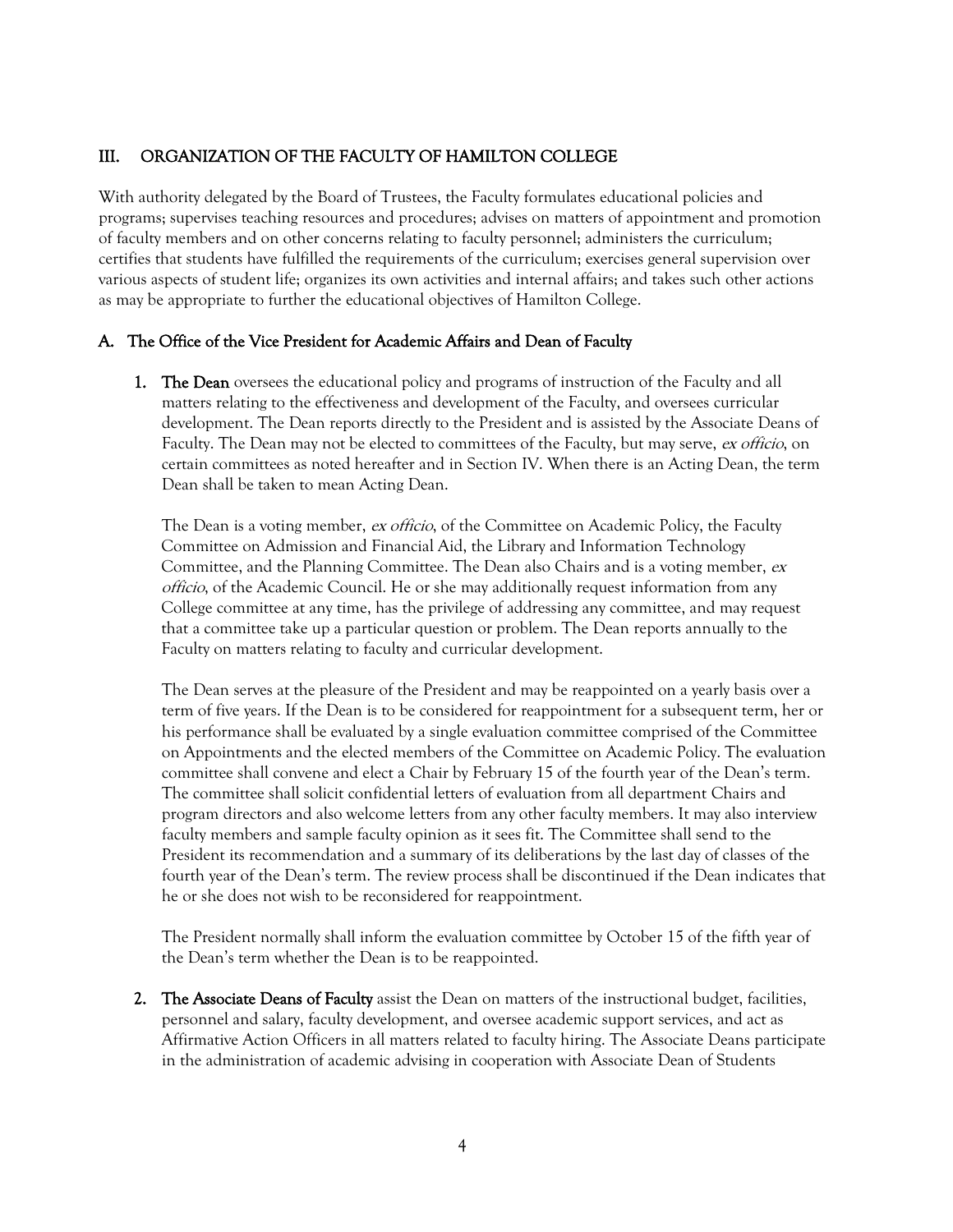(Academic), oversee summer student-faculty research programs, coordinate the submission of budget and personnel materials to the Dean for review, and assist the Dean in a wide variety of areas. The Associate Deans are appointed by the President from among the full-time tenured faculty for a non-renewable term normally of three years. The Associate Deans may not be elected to committees of the Faculty.

# B. The Faculty

The voting members of the Faculty shall consist of the President; the Dean; the Associate Deans of Faculty; and all members of the departments and instructional programs of the College who hold tenurable or nontenurable appointments not less than half-time as Professor, Associate Professor, Assistant Professor, or Instructor, as defined by letter of appointment. Individuals hired to teach less than one-half time hold the position of Lecturer or Senior Lecturer and are not voting members of the Faculty. (Ranks of the Faculty are defined in Section VI.) With the consent of the Faculty, the President may designate faculty membership to any administrative officer of the College.

# C. Officers of the Faculty

- 1. The Chair of the Faculty normally presides over Faculty Meetings and is a voting member, ex officio, of the Academic Council. The Chair is elected annually and may serve no more than three consecutive terms.
- 2. The Secretary of the Faculty oversees the recording and distribution of minutes of Faculty meetings. Such minutes, upon approval by the Faculty, are considered the official record of Faculty meetings. The Secretary also shall assist in election procedures as described in Section IV.A; form an Appeals Committee according to procedures described in Section X; and perform such other duties as are assigned by the Faculty. The Faculty Secretary is elected annually for a term of one year and is a voting member, ex officio, of the Academic Council.
- 3. The Parliamentarian of the Faculty advises the Faculty on parliamentary procedures and is elected for a term of three years.

# D. Faculty Meetings

Meetings of the Faculty shall be called by the Academic Council. The meetings normally occur on the first Tuesday of each month during the academic year, as well as on the third Wednesday of May, and on such occasions as the Council deems necessary for the conduct of Faculty business. Additional meetings must be called by the Council at the request of the President or upon petition stating the purposed of the meeting and signed by at least twenty-five faculty members after consultation on the part of their representative or representatives with the Academic Council. Meetings called at the request of faculty members normally shall be held within two weeks of the consultation with the Academic Council.

When the Academic Council calls an online meeting, that meeting will function as a regular meeting of the Hamilton College Faculty and all actions and deliberations within such a meeting will have the same standing as an in-person meeting.

Any faculty member unable to participate in a meeting held in person may attend that Faculty Meeting through an electronic platform and participate in voting through the approved electronic application.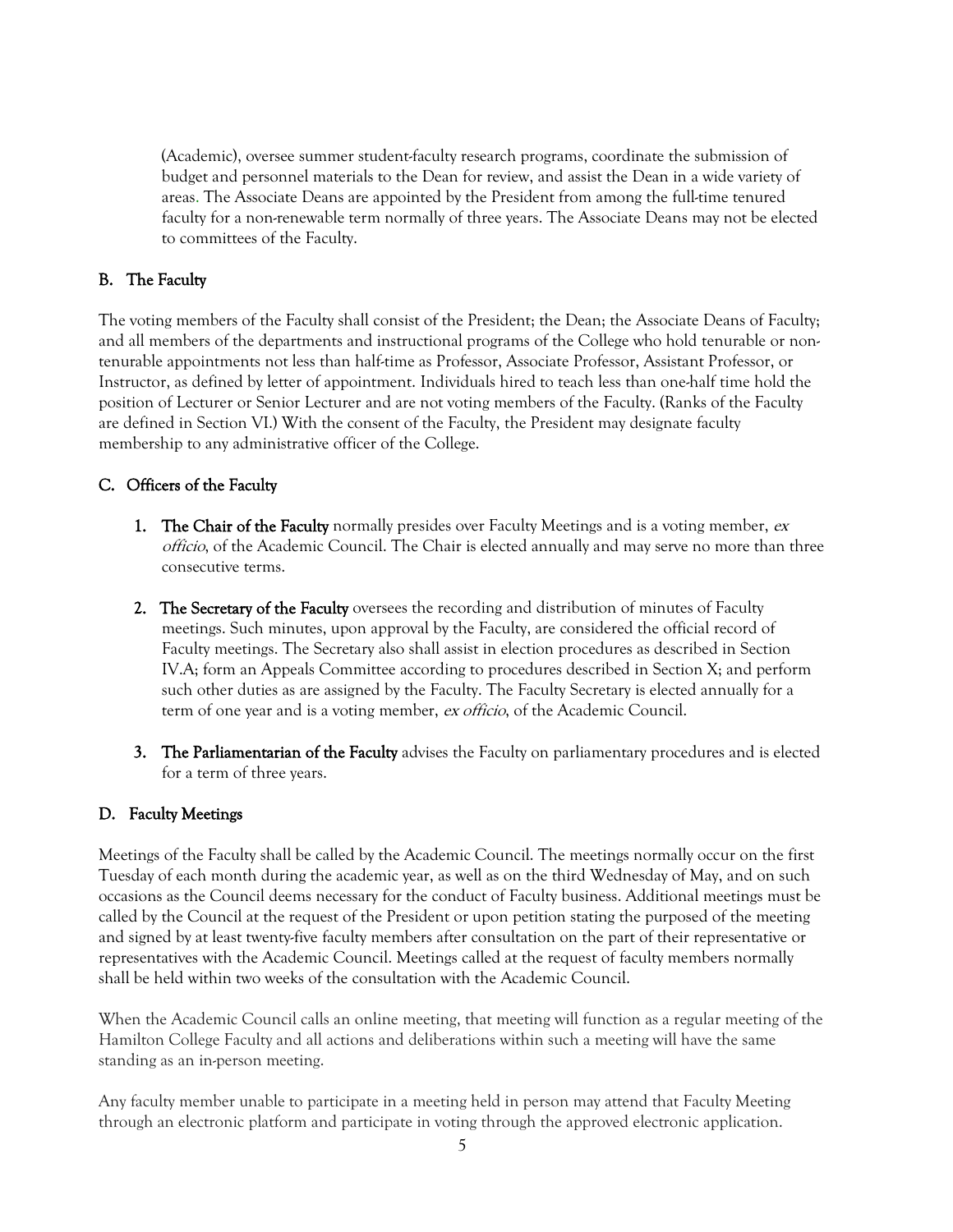The quorum of the Faculty shall be seventy voting Faculty members. Faculty members participating remotely via an electronic platform shall be considered "present" and shall count in the quorum. All voting members of the Faculty will use an authorized electronic voting platform. All voting shall be conducted anonymously through that electronic application. Faculty meetings normally shall adjourn by 6:00 p.m. This rule may be suspended by majority vote of those faculty present.

The President has the prerogative to preside at the meetings of the Faculty. In the President's absence, or at her or his request, the Chair of the Faculty shall preside. Should the Chair be unable to preside, the Academic Council shall select one of its members to preside.

The call for any meeting of the Faculty shall include a statement of the agenda prepared by the Academic Council and distributed to the Faculty at least seven days before the meeting, along with all proposals, resolutions, and supporting materials. Normally, the motions placed on the agenda by the Academic Council shall come from standing committees of the Faculty, and the Chair of the relevant standing committee or the committee's designated substitute shall introduce business included on the agenda. Ten members of the Faculty, after consultation with the Academic Council, also have the right to have motions included on the agenda of a Faculty meeting. Additionally, an item may be placed on the agenda at a meeting of the Faculty by consent of two-thirds of the members present and voting.

Normally the order of items on the Faculty Meeting agenda is:

Approval of Minutes from previous Faculty Meeting Memorial Minutes when appropriate Motions from standing committees Motions from ad hoc committees Motions from independent faculty groups Reports from standing committees Reports from others as requested by Faculty Remarks by the Dean of Faculty and Vice President of Academic Affairs Remarks by the President Announcements

Normally within each category the order is chosen by the Academic Council to promote efficiency. However, the final arbiter of the order of items within the motions from standing committees will be the order of the committees listed in the Faculty Handbook, the order of items within motions of ad hoc committees will be the order of establishment of the ad hoc committee, and the order of the motions from independent faculty groups will be the order in which the final motions are received by the Academic Council.

Final action on all business shall be taken by a majority vote of those members present and voting. Final action on any business not included on the agenda distributed to the Faculty at least seven days before the meeting may be taken at the meeting to which it is first submitted only by consent of two-thirds of the members present and voting. Otherwise, final action upon such business shall be postponed to the next meeting of the Faculty. Amendment to Sections III, IV, V, VI, VII, IX, and X of the *Faculty Handbook*, may be made only by a two-thirds vote of the Faculty, and with the concurrence of the President and the Board of Trustees. Except as specified in this *Handbook*, Faculty meetings shall be conducted according to the latest edition of Robert's Rules of Order.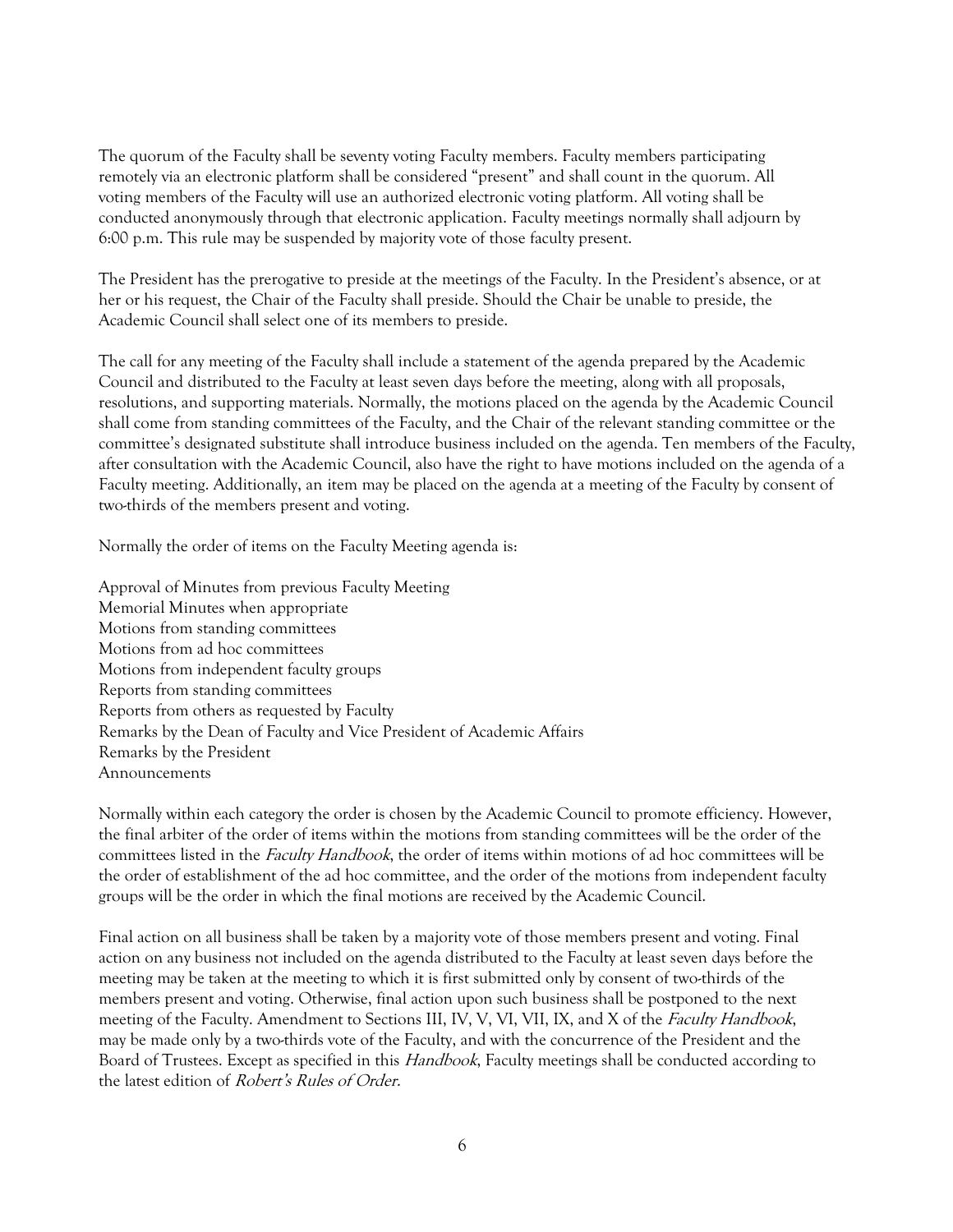#### E. Attendance and Voting at Faculty Meetings

All members of the Faculty except Lecturers or Senior Lecturers have the right to vote, and each is expected to attend all meetings of the Faculty. At its discretion, the Faculty may, by majority vote, extend to any member of the College community an invitation to attend the meetings of the Faculty, with the right to vote, with or without term. Any member of the Hamilton College community is welcome as an observer at regular meetings of the Faculty, except as provided herein:

- 1. When the number of observers interferes with the orderly conduct of the business of the meeting that number shall be specifically limited by a judgment of the presiding officer or on advice of the Academic Council or the Faculty.
- 2. The presiding officer, with the concurrence of the body, may at any time call the body into executive session, in which case the meeting space shall be cleared of all persons except the voting members of the Faculty. When the Faculty meets in executive session, all motions and discussions are to be considered confidential unless the Faculty instructs the Dean to make them public.
- 3. Any voting member of the Faculty may offer a motion to call the body into executive session, and, if the motion is seconded and supported by one third of the voting members of the Faculty present, the meeting space shall then be cleared of all persons except voting members of the Faculty.
- 4. Observers shall not vote, and may address the Faculty only if recognized by the Chair.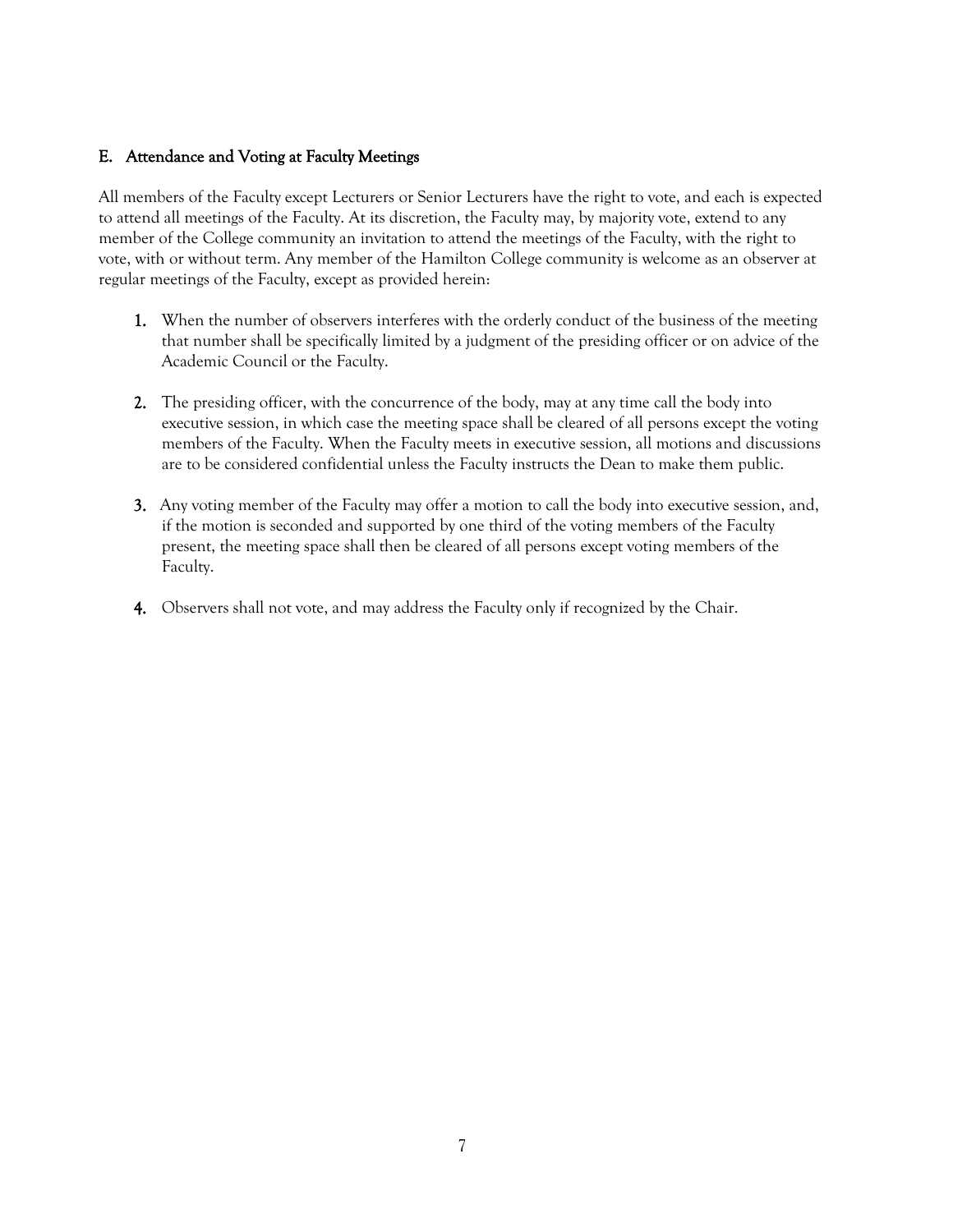#### IV. FACULTY SERVICE ON COMMITTEES AND BOARDS

#### A. Standing Committees of the Faculty

To be eligible to serve on a Standing Committee of the Faculty, members of the Faculty must have taught at Hamilton for not less than one full academic year by the time their service on the committee is to begin. In addition, they must hold a tenurable position at the rank of Professor, Associate Professor, or Assistant Professor, except for the Committee on Appointments and the Faculty Appeals Board, where eligibility is restricted to tenured members of the Faculty. The President is a member, ex officio, of all Standing Committees with the exception of the Committee on Appointments and the Faculty Appeals Board. All committee members, ex officio or not, are voting members unless specified as non-voting; representatives of ex *officio* members do not have a vote.

1. Nominations and Elections. By March 15 of each year, the Faculty shall decide which committee vacancies for the following academic year shall be filled by appointment by the Academic Council, and which committee vacancies shall be filled by election by the Faculty, for the following Standing Committees of the Faculty: Committee on Academic Standing, Library and Information Technology Committee, and the Committee on Athletics.

With the exception of the Faculty Appeals Board, each committee through its Chair shall by February 1 advise the Academic Council about needs regarding future committee membership for upcoming vacancies, including, if they so choose, suggestions of particular candidates for vacancies. The Council shall select two nominees for each vacancy for all elected committees. The Council shall normally select two nominees for each vacancy for Faculty Officers. The Council shall establish that all nominees are eligible and willing to serve if elected. Normally, faculty shall not be nominated or appointed for more than one consecutive full term on any committee.

Elections to fill all elected committee vacancies shall occur during the regularly scheduled faculty meetings in March, April, and May. When elections become the order of business, the Council shall present an official single ballot that lists the names of all nominees for each Faculty Officer, committee, or board vacancy. The Chair shall entertain nominations from the floor for each vacancy, seriatim, in the order in which vacancies are listed on the ballot, which order shall be the same as that of the Faculty Handbook. The names of nominees offered from the floor shall be added to the ballot in appropriate spaces.

When nominations for the last vacancy are closed, the Chair shall ask members of the Faculty to vote by selecting the preferred candidate for each vacancy. The Secretary shall calculate the results, provide to the Faculty the names of those elected, and enter the names of those elected in the Faculty meeting minutes. This information will not be communicated during the meeting, but circulated electronically within 24 hours after the meeting.

All voting will take place in real time. Individuals with technical difficulties must e-mail their votes to the Secretary before the end of the Faculty Meeting.

Election shall be by majority vote. In instances where a majority is not obtained, the Faculty shall conduct run-off elections of the top two candidates at the next faculty meeting after the tie vote until the Chair declares that all vacancies are filled. Run-off elections shall be conducted in the order in which the committees are listed in the *Handbook*. The names of those elected to each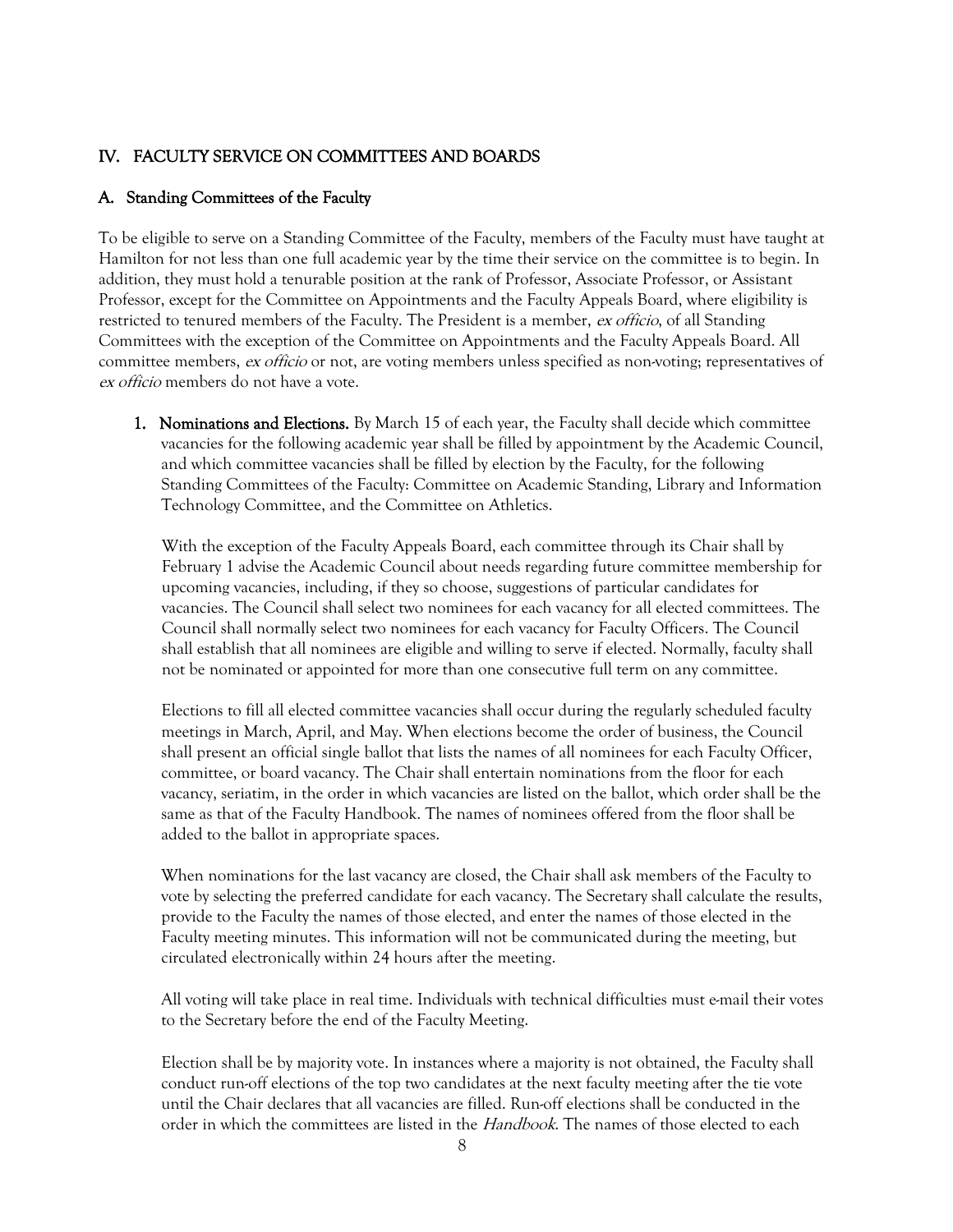earlier listed vacancy shall be known to the body before any run-off elections begin. In run-off elections, nominees must be from among those listed for the same vacancy on the earlier ballot.

After all vacancies for elected positions have been filled, the Academic Council shall appoint faculty to vacancies in those Standing Committees that have been designated by Faculty vote as appointed committees for the upcoming academic year. Prior to making any appointment, the Academic Council shall establish that nominees for appointment are eligible and willing to serve if appointed.

The Faculty Officers and new members of all committees or boards elected or appointed in the spring assume their responsibilities on July 1. Vacancies occurring during the year are filled by the same procedures as outlined in this section, but service or membership becomes effective at the time of election or appointment.

2. Faculty Appeals Board. Election to the Board shall be by two-stage ballot. Not later than May 10, each voting member of the Faculty shall receive by email from the Secretary of the Faculty a link to a nomination ballot containing a list of all those tenured faculty eligible for nomination. Tenured faculty who are known to be resigning or retiring at the end of the current year, who are known to be going on leave for any part of the following academic year, or who are known to be serving on the Committee on Appointments for any part of the following academic year shall be ineligible. Faculty members who are serving or have served on an Appeals Committee during the preceding twenty-three months shall be removed from the list of eligible faculty members in the first round of voting if the Faculty Secretary receives such a request from a qualifying faculty member by April 15. By May 17, each voting member shall vote for as many nominees as are acceptable to that faculty member and submit the ballot electronically. The Secretary shall determine the eighteen candidates most preferred and shall place their names on the ballot for the second stage. If more than one candidate is tied for the final place, all those tied for the final place shall be put on the ballot for the second stage. Not later than May 20, each voting member of the Faculty shall receive by email from the Secretary of the Faculty a link to the second-stage ballot for the election, and shall mark on this ballot a preferential choice for all nominees and submit the ballot electronically by May 27. The Secretary shall determine the eleven candidates most preferred and these eleven shall constitute the Faculty Appeals Board. If more than one candidate is tied for the final place, all those tied for the final place shall be part of the Faculty Appeals Board. The Faculty Secretary shall notify the Faculty who is on the Appeals Board by July 1, on which date the newly elected Appeals Board begins its service. The Appeals Board term of service ends the following June 30 except in those instances where an appeal extends beyond that date, in which case the members of the assigned Appeals Committee continue their service until the appeal has been concluded. For a description of the functions and procedures for the Faculty Appeals Board, see Section X.

#### 3. Committee on Academic Policy

**a.** Membership. The Committee on Academic Policy shall consist of the Dean, ex officio, and six elected members of the Faculty, with two elected each year for a three-year term. The Chair of the Committee on Academic Standing shall be invited to sit with the Committee as a nonvoting member. Normally in January the Committee shall elect a Chair for the following academic year. The Committee Chair shall have the option of receiving a one-course teaching reduction.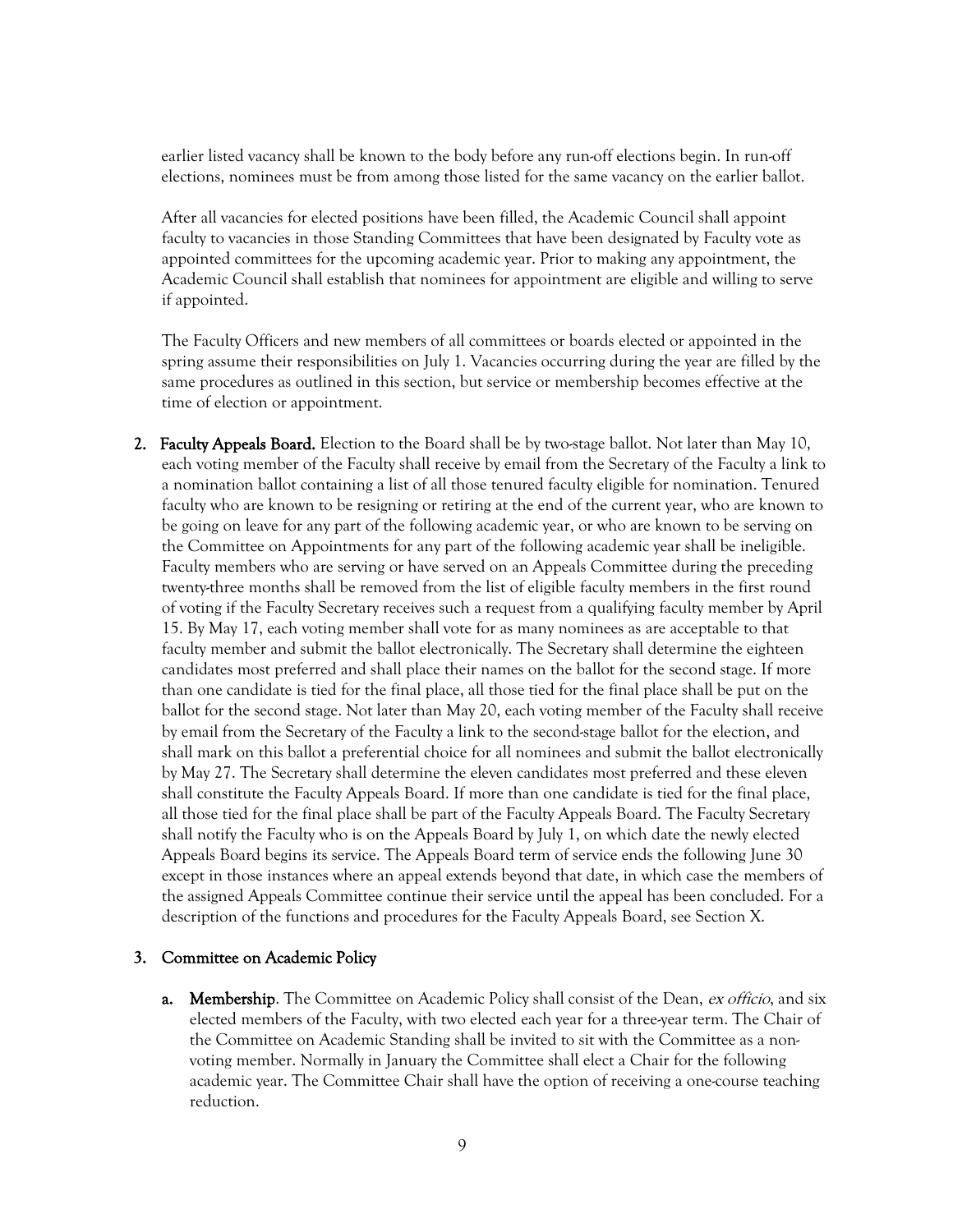- b. Meetings. Normally the Committee shall meet weekly when College is in session, but special meetings may be called by the Chair or the Dean. Four voting members shall constitute a quorum.
- c. Functions. The Committee shall review educational policies and requirements for the baccalaureate degree and recommend to the Faculty changes to the curriculum; formulate procedures to carry out educational policies voted by the Faculty; oversee and notify the Faculty regarding the establishment, modification, or abolition of courses and concentration requirements; and advise the President and make recommendations to the Faculty regarding the establishment, modification, or abolition of programs and departments. The Committee shall also advise the Dean and the President on the allocation of faculty positions to departments and programs of instruction, report annually to the Faculty the significant developments with which it dealt during the preceding year, and assume such other responsibilities as may be voted by the Faculty.

#### 4. Committee on Appointments

- **a.** Membership. The Committee on Appointments shall normally consist of six regular members. All members shall be elected for a term of three years from among those on the Faculty holding tenure. At any time, the Committee must include at least three members with a minimum of one year of prior experience on the Committee on Appointments. Six members of the Committee must be from different departments. In any decision or negotiation in which prior involvement or conflict of interests arise, the member involved shall disqualify her or himself, and another member of the Committee shall take her or his place. The Committee shall elect a Chair normally from among the members in their third year on the Committee. The Committee Chair shall have the option of receiving a one-course teaching reduction annually. At its discretion, when there is a large number of personnel cases in any given year, the Committee may request from Academic Council the election of additional members for one- or two- semester terms. This election need not be held with the regular election of Committee members in May of each year. If necessary, an expanded committee may include two members from one department.
- b. Meetings. The Committee shall meet at the call of its Chair, the Dean, or the President.
- c. Functions. The Committee shall advise the President and the Dean on matters of reappointment, tenure, and promotion of members of the Faculty. The six members of the Committee shall be divided into three-person subcommittees to review candidates for reappointment, tenure, and promotion. Subcommittees shall be chosen according to the following principles: i) no subcommittee shall be assigned a case that produces a conflict of interest; ii) each subcommittee must have at least one member who has had one year or more of prior service on the Committee; iii) no two members of a subcommittee can belong to the same department; iv) insofar as possible, subcommittee assignments shall be divided equally among members of the Committee; and v) insofar as possible, each subcommittee shall be balanced across disciplines. Subcommittee decisions shall be reported to the entire Committee, and the Chair of the Committee shall forward the subcommittee recommendation to the President and the Dean.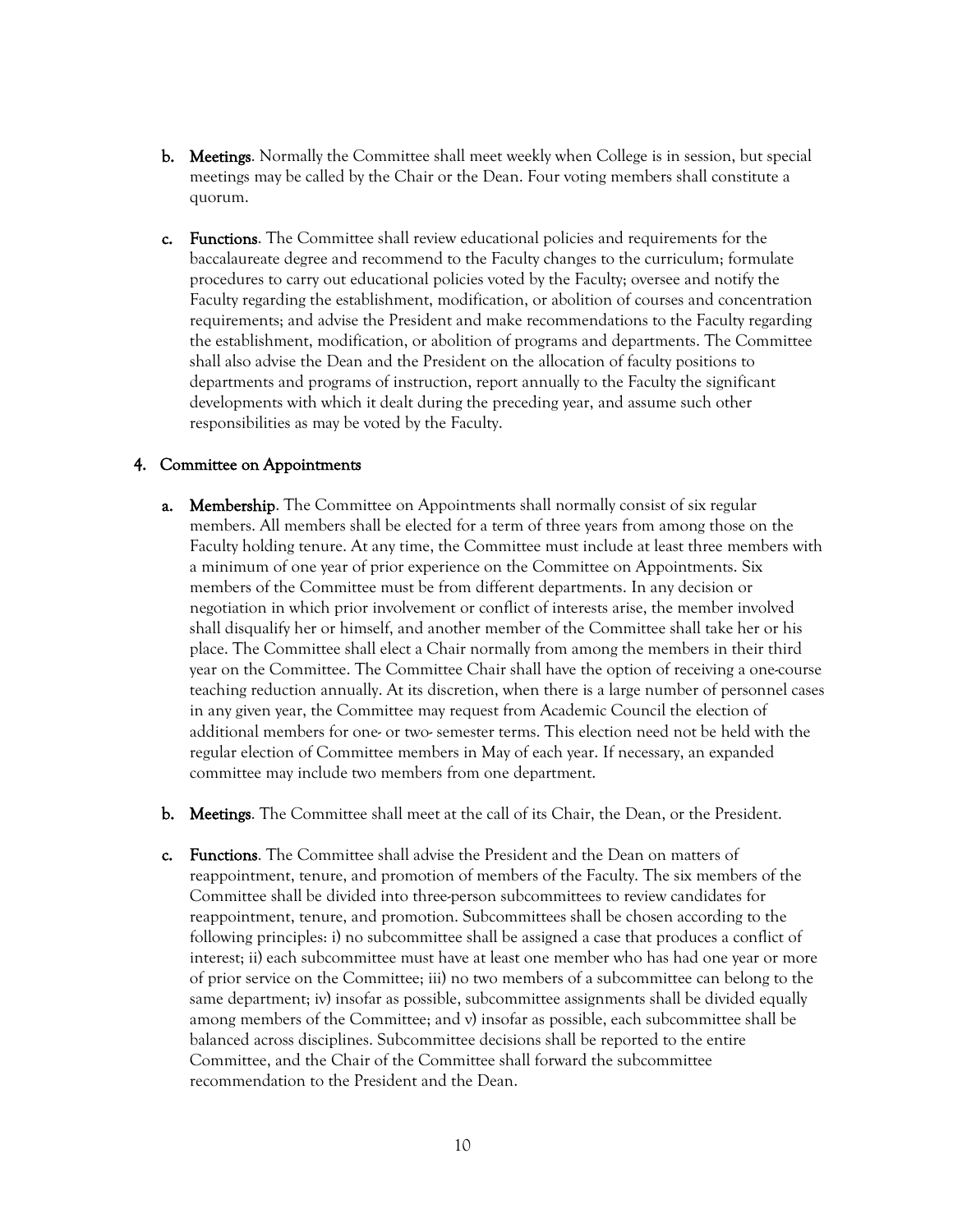The Committee shall also advise the Dean and the President on periodic leave proposals and on policies and procedures for faculty development; and consult with the President or Dean on any matters relating to appointments or faculty development that either wishes to bring to the Committee or which the Committee wishes to have considered.

#### 5. Academic Council

- **a.** Membership. The Academic Council shall consist of the Dean, ex officio, as Chair, the Chair and the Secretary of the Faculty, both ex officio, and three elected members of the Faculty, with one elected each year for a three-year term.
- b. Meetings. Normally the Council shall meet weekly when College is in session, but special meetings may be called by the Dean. Four members shall constitute a quorum.
- c. Functions. The Council shall serve as an executive committee for the Faculty and shall carry out such assignments as are delegated to it by the Faculty and the President. The Council shall act as an agenda committee for the Faculty and shall consult with the following who wish to bring motions: *ad hoc* and standing committees and any group of ten members of the Faculty. The Academic Council shall bring promptly to the Faculty all business issuing from the aforementioned groups. Should conflicting motions be presented to the Academic Council, the conflicting motions shall be placed on the agenda and the Faculty shall debate and then vote on which motion to consider. In addition, the Academic Council shall call meetings of the Faculty; record and distribute minutes of all Faculty meetings; prepare slates of nominees for Faculty Officer-, committee-, or board vacancies; advise the Dean on policy, procedures, and requests for faculty travel and research support; set the College calendar annually, at least one year in advance, in accordance with faculty calendar guidelines; and advise the Dean at the Dean's request or upon its own initiative.

Faculty are encouraged to share concerns about issues of educational opportunity and equity with the Chair of the Faculty or any other member of the Council, which shall discuss such issues that come to its attention and shall refer to appropriate standing committees issues that may be addressed either by changes in Faculty policies and procedures or by the development of motions to be brought to the Faculty. All members of the Council are expected to report any concerns for Council discussion. At least once each year the Dean shall report on behalf of the Council to the Faculty regarding the Council's discussions and recommendations regarding these issues.

# 6. Faculty Committee on Admission and Financial Aid

- a. Membership. The Faculty Committee on Admission and Financial Aid shall consist of the Vice President for Enrollment Management, the Vice President for Academic Affairs/Dean of Faculty, both ex officio, and four elected members of the Faculty, with one or more elected each year for a four-year term. The Chair shall be elected annually by the Committee from among the Faculty. Others from Admission or Financial Aid may be invited to attend at the discretion of the Chair.
- b. Meetings. The Committee shall meet monthly when College is in session, but special meetings may be called by the Chair or at the request of any two members of the Committee.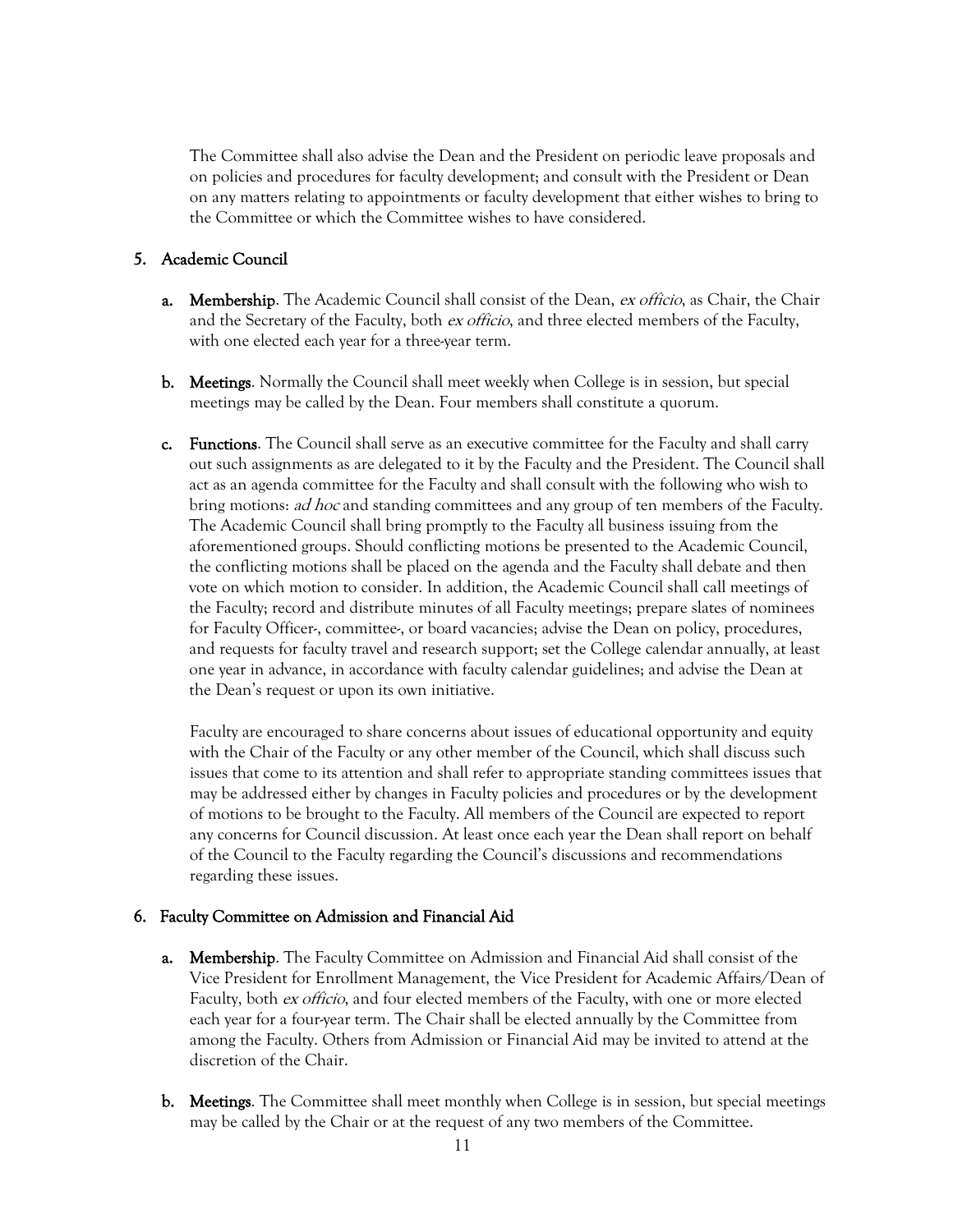c. Functions. The Committee shall oversee matters of policy on admission and financial aid and recommend changes on policy to the Faculty for its approval and transmission to the President. The Committee shall advise the Vice President for Enrollment Management on issues such as personnel, promotional materials regarding the College (and in particular the academic program), recruitment strategies, retention and enrollment, and engaging with the Faculty. The Committee shall observe the admission selection process, shall serve as a liaison between the admission/financial aid offices and the Faculty, and shall promote and coordinate faculty involvement in the admission process. The Committee Chair shall report to the Faculty when deemed appropriate by the Committee or at the request of Academic Council.

#### 7. Faculty Committee on Budget and Finance

- **a.** Membership. The Committee on Budget and Finance shall consist of three members of the faculty, two of whom must be tenured, with one elected each year for a three-year term; the Dean, *ex officio*; and the Vice President, Administration and Finance, *ex officio*. At any time, at least one of the faculty members shall have had a minimum of one year of prior experience on the Faculty Committee on Budget and Finance. A member of the faculty shall serve as Chair.
- b. Meetings. Normally the committee shall meet monthly, but special meetings may be called by the Chair, or at the request of any member.
- c. Functions. The Committee shall be provided with the necessary information to advise the President and Vice Presidents and report to the Faculty on the development of the annual budget, institutional priorities, and capital expenditures, including matters relating to the physical plant; monitor faculty compensation and benefits; advise on criteria and procedures for allocation of resources; examine financial and budget projections; participate in determining the existence or imminence of financial exigency; and consult with the President or officers on any matters they, or other committee members, wish to bring to the committee. The committee shall report at least once each academic year to the Faculty.

#### 8. Committee on Academic Standing

- a. Membership. The Committee on Academic Standing shall consist of the Associate Dean of Students (Academic) as Chair, the Dean of Students, both ex officio, and three members of the Faculty, who shall be elected or appointed as determined by Faculty annually, with one appointed or elected each year for a three-year term.
- b. Meetings. Normally the Committee shall meet twice a month when College is in session, but special meetings may be called by the Chair.
- c. Functions. The Committee shall receive and take final action on petitions for summer credit, advanced placement credit, transfer credit, study at other institutions, independent study, and interdisciplinary and double concentrations; judge and take action on students' liability for academic probation or dismissal; certify to the Board of Trustees, on behalf of the Faculty, those students who have satisfied the requirements for the baccalaureate degree, and act on requests to receive the degree in absentia; review and approve the selection of students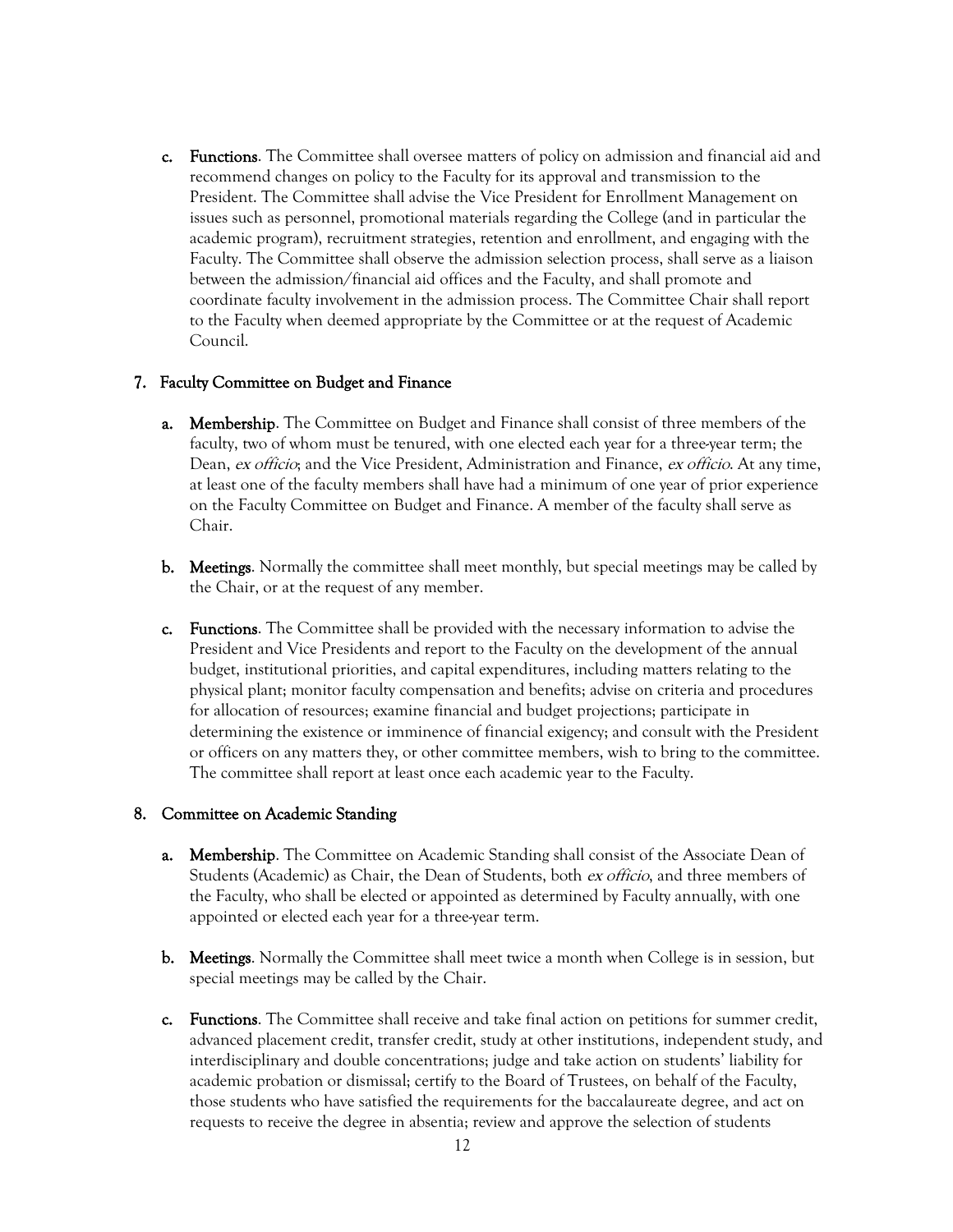intending to participate in off-campus programs, including foreign study programs; review and approve instances of academic acceleration; maintain and publish records of all actions taken; and administer such other academic regulations as may be voted by the Faculty.

#### 9. Library and Information Technology Committee

- **a.** Membership. The Library and Information Technology Committee shall consist of the Vice President for Libraries and Information Technology, the Dean, the Vice President, Administration and Finance, the Registrar, all *ex officio*; three members of the Faculty who shall be elected or appointed as determined by Faculty annually, with one appointed or elected each year for a three-year term; and two students from different classes for a term of two years. A faculty member shall serve as Chair.
- b. Meetings. Normally, the Committee shall meet once a month while the College is in session, but special meetings may be called by the Chair, or at the request of two faculty members or the Vice President for Libraries and Information Technology.
- c. Functions. The Committee works to insure that library resources and information technology are used appropriately and effectively in behalf of teaching and scholarship at the College. It serves as the principal means of communication among faculty, students, administrators, and staff on all matters relating to the use of libraries and information technology in the academic program. It reviews College policies and procedures relating to libraries, information technology, and the allocation of resources related to both, and, when it deems appropriate, suggests revisions. It advises the Committee on Academic Policy, the Dean, the Vice President for Administration and Finance, and the Vice President for Libraries and Information Technology, and serves as liaison with the College community. It reports to the Faculty on changes to policies and procedures relating to libraries and information technology when deemed appropriate by the Committee or at the request of Academic Council.

#### 10. Committee on Athletics

- **a.** Membership. The Committee on Athletics shall consist of one member of the Faculty, who shall be elected or appointed as determined by Faculty for a three-year term; the Faculty representative to the NCAA as appointed by the President, ex officio; three students, two appointed from the Student Athlete Advisory Committee and one appointed by the Student Assembly; the Associate Dean of Students (academic), ex officio; the Director of Athletics, ex officio; and the Senior Woman Administrator in Athletics (as defined by the NCAA), ex officio. The faculty member shall serve as Chair.
- b. Meetings. Normally, the committee shall meet once a month, but special meetings may be called by the Chair or at the request of one of the *ex officio* members.
- c. Functions. The Committee shall review policies related to athletics, including but not limited to scheduling and class attendance, gender and sport equity, use of facilities, and recruiting and admissions. The Committee shall advise the Director of Athletics and the Administration, report to the Faculty at least once each academic year, and bring legislation to the Faculty as appropriate.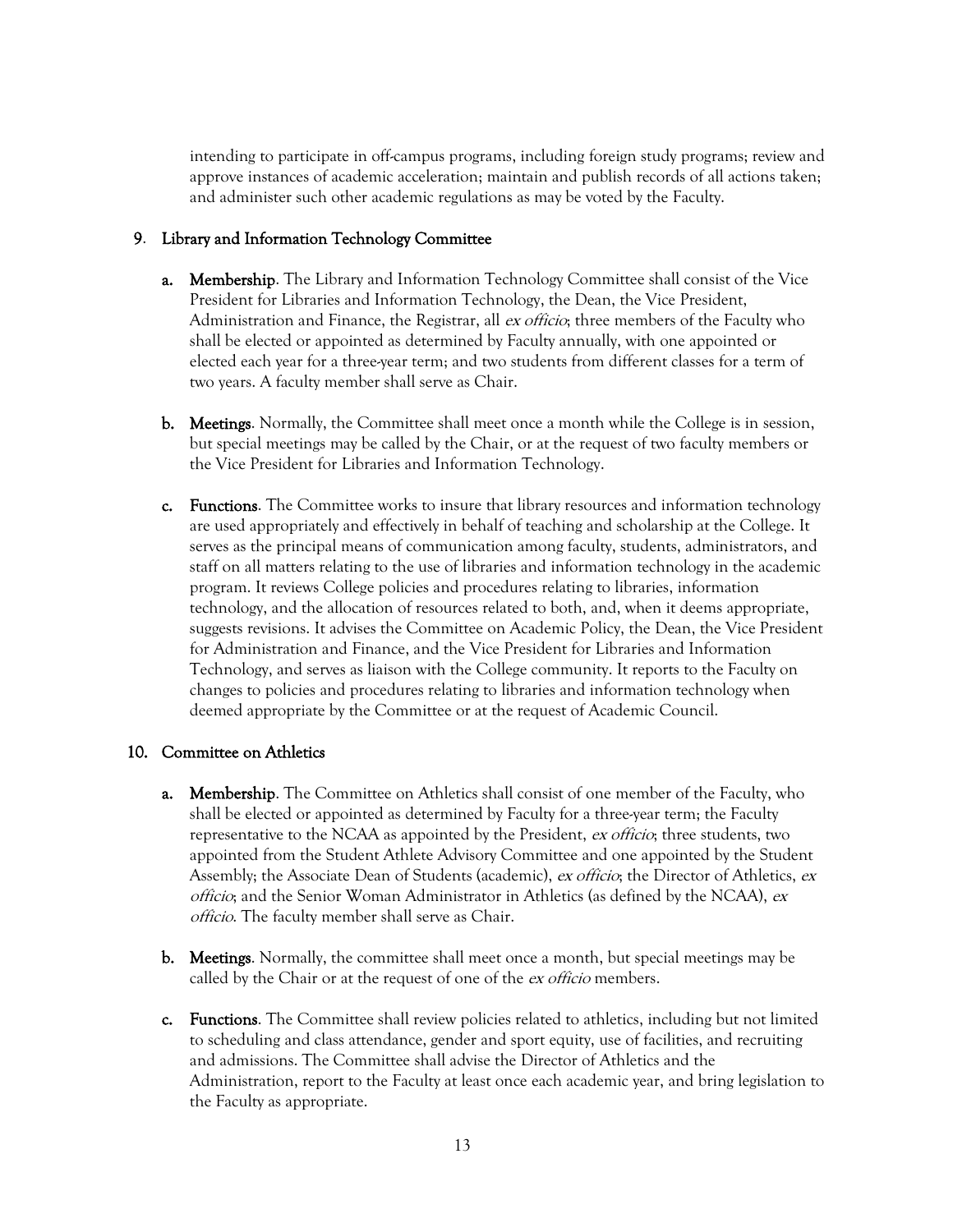#### B. Committees and Boards with Faculty Members

In addition to the Standing Committees of the Faculty, faculty members serve on the following deliberative bodies. To be eligible for election or appointment to a Committee or Board with Faculty Members, members of the Faculty must have taught at Hamilton for not less than one full academic year at the time of nomination or appointment and must hold a tenurable or non-tenurable position at the rank of Professor, Associate Professor, or Assistant Professor. The President is a member, ex officio, of all Elective Committees or Boards. All committee members, ex officio or not, are voting members unless specified as non-voting; representatives of *ex officio* members do not have a vote. Nomination and election procedures for Elective Committees and Boards follow those set out for Standing Committees in Section IV.A.1 above. Normally, the Dean makes appointments to Appointed Committees and Boards after elections for Standing Committees and Elective Committees and Boards have been concluded.

#### Elective Committees and Boards

#### 1. Planning Committee

- a. Membership. The Planning Committee shall consist of the President as Chair; the Dean; the Dean of Students; the Vice President, Administration and Finance; a representative of the office of Advancement; three members of the Faculty with one elected each year for a threeyear term; and two students selected by the Student Assembly, each of whom shall have been appointed as a junior for a two-year term.
- b. Meetings. The Committee shall meet at the call of the Chair, a Chair pro tem designated by the Chair, or at the request of any two members of the Committee.
- c. Functions. The Committee shall advise the President on advanced planning for the College.

# 2. The Honor Court

- **a.** Membership. The Honor Court shall be comprised of ten voting members: seven students and three members of the Faculty, and a non-voting student Chair. Faculty members shall be elected by the Faculty, one each year for a three-year term, from a slate nominated by the Academic Council. In accordance with faculty rules, candidates may also be nominated from the floor.
- **b.** For meetings and functions, see *The Hamilton College Student Handbook*.

# 3. The Judicial Board

- a. Membership. The Judicial Board shall be comprised of ten voting members: seven students and three members of the Faculty, and a non-voting student Chair. Faculty members shall be elected by the Faculty, one each year for a three-year term, from a slate nominated by the Academic Council. In accordance with Faculty rules, candidates may also be nominated from the floor.
- **b.** For meetings and functions, see the *Hamilton College Student Handbook*.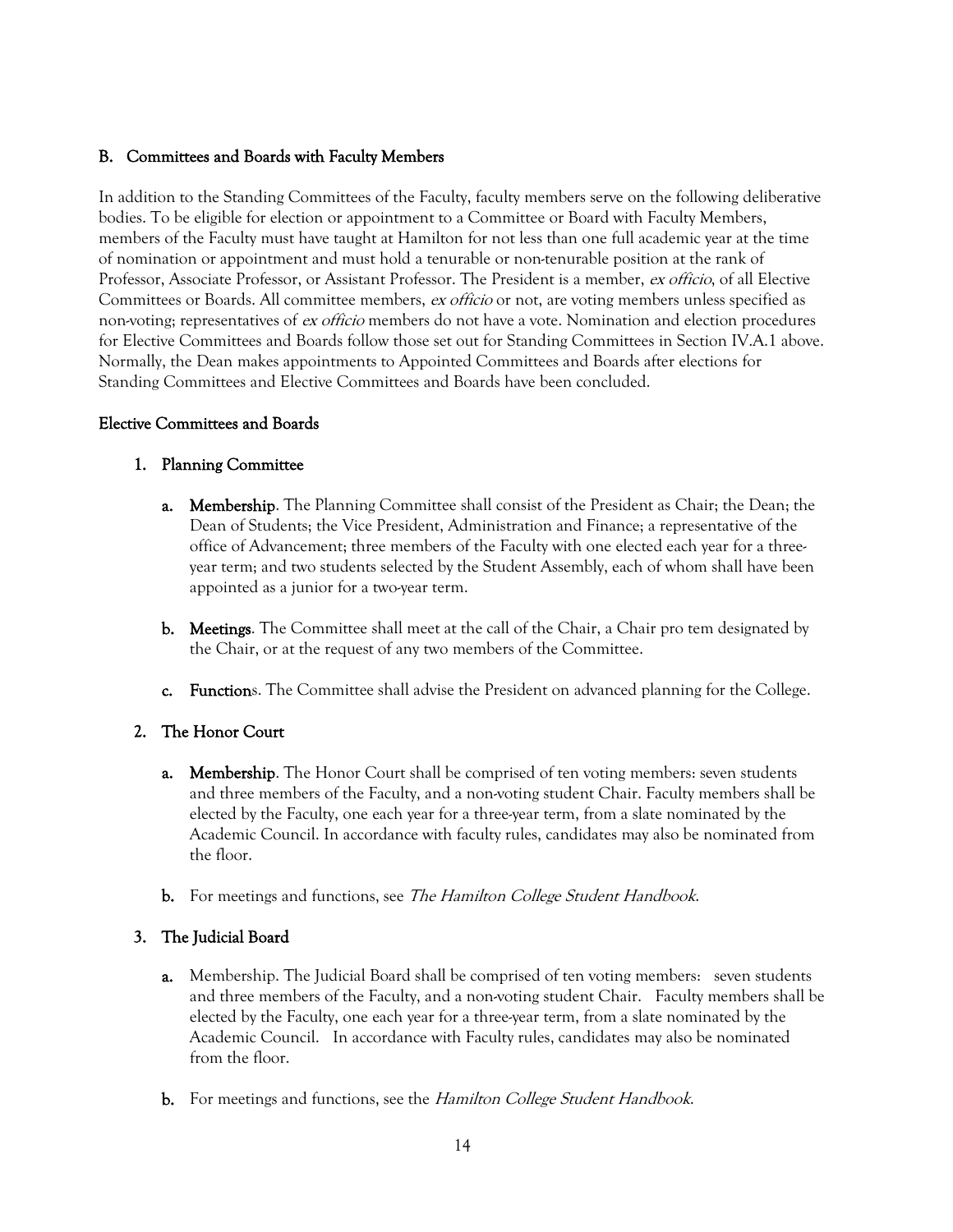#### 4. The Appeals Board

- **a.** Membership. The Appeals Board shall be composed of five members: three members of the Faculty and two students. Faculty members shall be elected by the Faculty, one each year for a three-year term.
- **b.** For meetings and functions, see *The Hamilton College Student Handbook*.
- 5. Faculty members also serve on standing committees of the Board of Trustees. (See Section II. A.)

#### C. Appointed Committees and Boards

1. Committees for Academic Programs. The Dean appoints members of the Faculty to committees for the academic programs established by the Faculty that are not under the jurisdiction of a specific department. Appointments are normally for three years. Each committee is chaired by a Program Director appointed by the Dean. Program committees are responsible for planning or proposing to the Committee on Academic Policy curriculum and academic requirements, administering the program, advising and evaluating students, and advising the Dean on personnel matters related to the program. Committees exist for the following programs:

Adirondack Program Advisory Committee American Studies Asian Studies Biochemistry and Molecular Biology Chemical Physics Cinema and Media Studies Digital Arts Education Studies Environmental Studies Geoarchaeology German Studies Jurisprudence, Law, and Justice Studies Latin-American Studies Medieval and Renaissance Studies Middle East and Islamic World Studies Neuroscience New York City Program Advisory Committee Public Policy Russian Studies

# 2. Alumni Council

- a. Membership. The membership of the Council shall consist of class representatives, representatives of local alumni associations, members-at-large, one faculty representative appointed for a three-year term, and designated ex officio members.
- **b.** Meetings. The Council shall hold at least two meetings annually at such times and places as the Council's By-Laws may provide.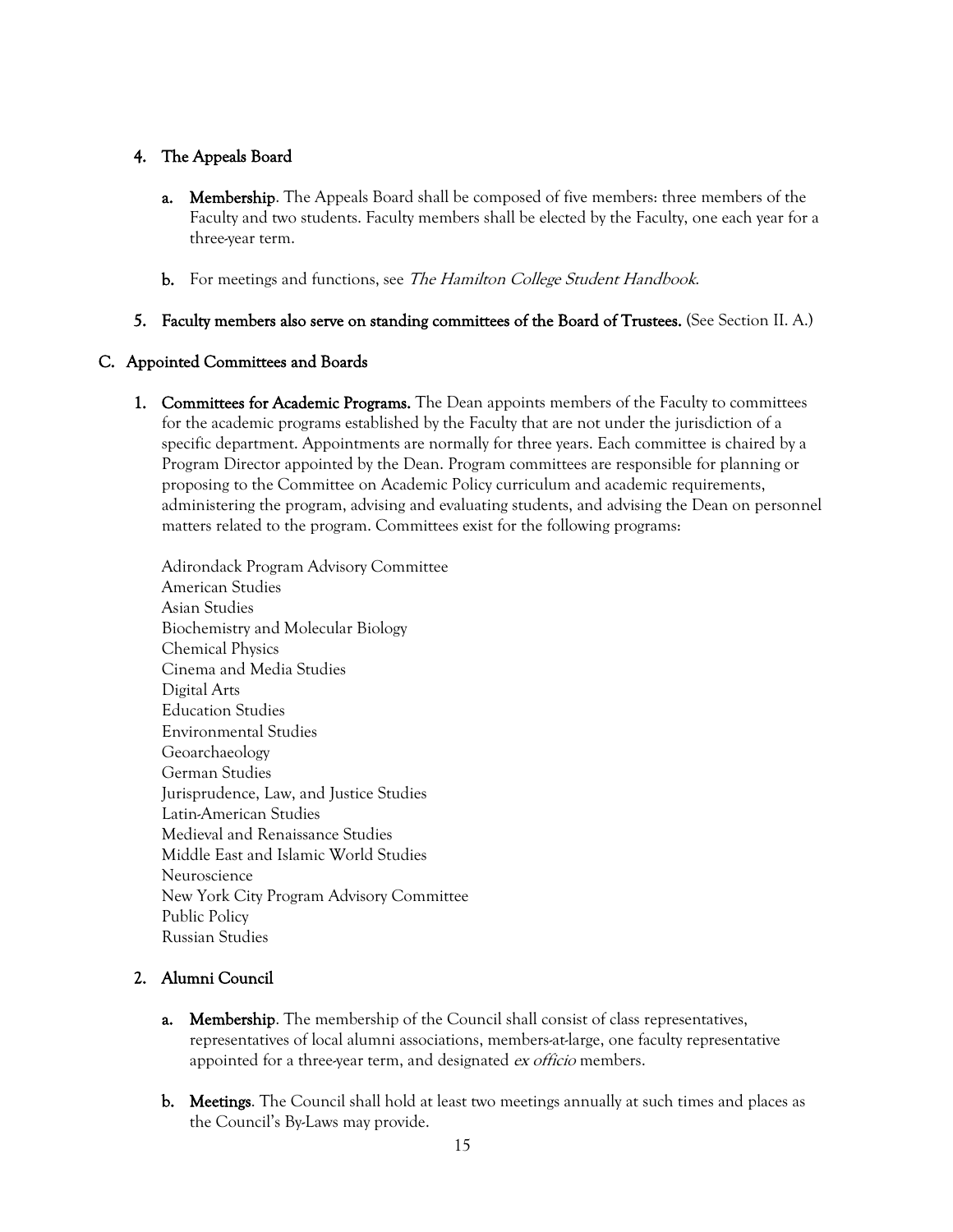c. Functions. The Alumni Council is the elected executive body of the Alumni Association and as such serves to accomplish the objectives of the Alumni Association.

#### 3. Committee on Student Awards and Prizes

- **a.** Membership. The Committee shall consist of three members of the Faculty appointed by the Dean for three-year overlapping terms, with the Chair to be selected by the Dean from among the members.
- b. Meetings. The Committee shall meet at the call of the Chair.
- c. Functions. The Committee shall select recipients of College awards and prizes.

#### 4. Committee on Student Fellowships

- **a. Membership**. The Committee shall consist of the Dean of Students, *ex officio*, the Student Fellowship Coordinator, ex *officio*, and at least six members of the Faculty appointed by the Dean for four-year overlapping terms, with the Chair selected by the Dean from among the faculty members.
- b. Meetings. The Committee shall meet at the call of the Student Fellowship Coordinator or the Chair.
- c. Functions. The Committee shall coordinate the publicity, nomination, and selection processes for fellowships for which Hamilton students are eligible.

# 5. Health Professions Advisory Committee

- **a.** Membership. The Committee shall consist of no fewer than five members of the Faculty and Administration, of whom a majority shall be members of the Faculty. Members are appointed by the Dean for four-year overlapping terms, with the Chair, normally the Coordinator of Health Professions Advising, appointed by the Dean.
- b. Meetings. The Committee shall meet at the call of the Chair.
- c. Functions. The Committee shall conduct programs for students contemplating careers in the health professions, advise students considering application to graduate programs in the health professions, and recommend students to these programs.

# 6. Pre-Law Committee

- **a.** Membership. The Committee shall consist of two members of the Faculty and Administration appointed by the Dean for three-year overlapping terms with the Chair to be selected by the Dean. At least one member of the Committee shall be a member of the Faculty.
- b. Meetings. The Committee shall meet at the call of the Chair.
- c. Functions. The Committee shall conduct programs for students contemplating a career in the legal profession and advise students considering application to law school.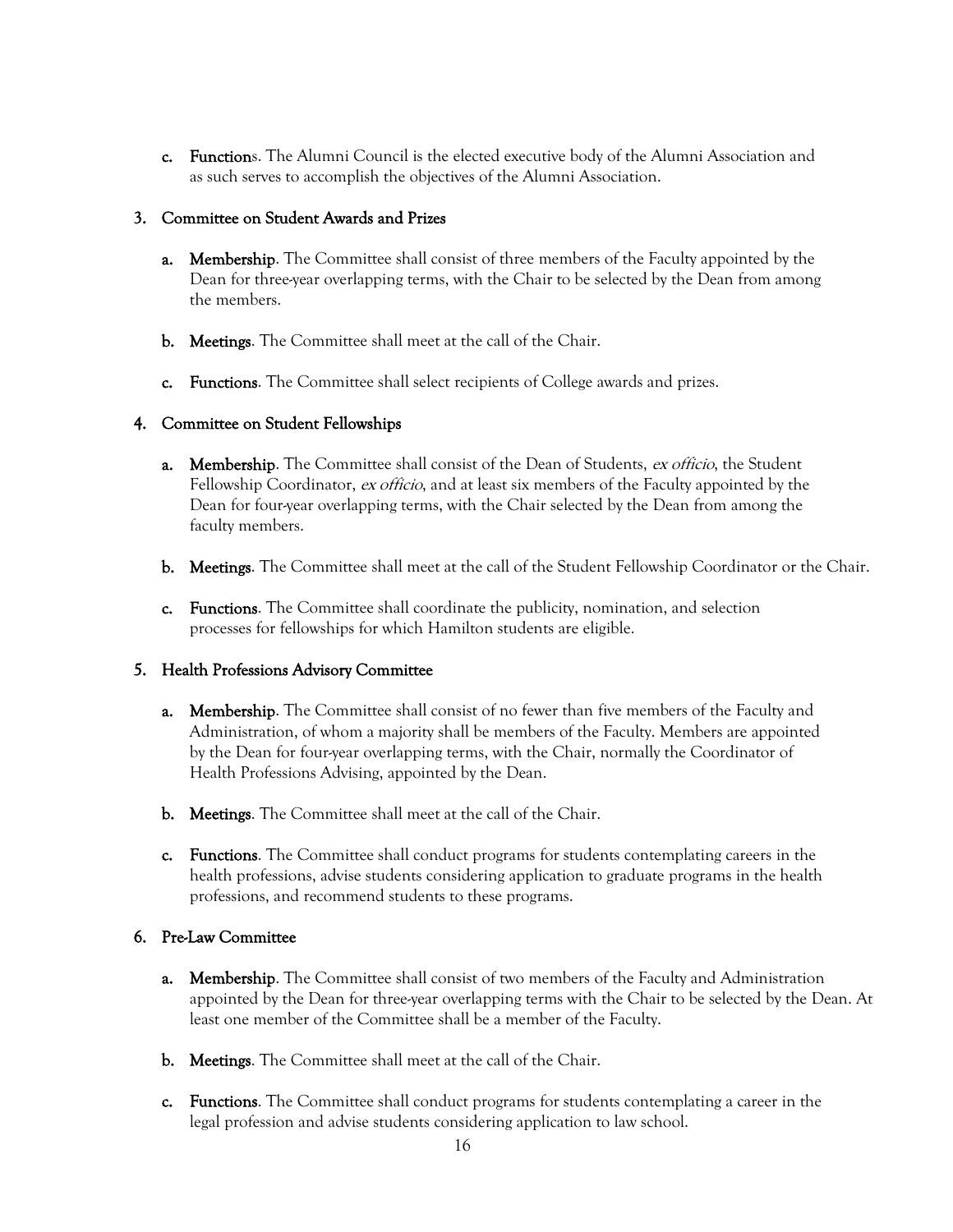#### 7. Harassment and Sexual Misconduct Board

**a.** Membership. The Harassment and Sexual Misconduct Board (HSMB or the Board) shall be composed of eight members, one of whom shall be the Chair, appointed by the Title IX Coordinator to staggered terms of four years beginning in the fall semester. Each year, the current Board will solicit applications and nominations for any open seat(s), and will recommend individuals to serve for the following year. Members of the Hamilton community may also nominate individuals for Board membership, provided the nominees are willing to serve if appointed. The Title IX Coordinator, in consultation with the Chair, will ultimately be responsible for appointing new members and designating a new Chair. Normally, the Chair will be a tenured member of the faculty and serve for two years as Chair. Every effort will be made to maintain a gender balance on the Board, and membership normally will be limited to members of the faculty who have attained the rank of associate or full professor, and full-time staff members. The Title IX Coordinator shall arrange for the Board members to receive annual training.

Members of the Harassment and Sexual Misconduct Board may serve on an Investigation Team and/or the Harassment and Sexual Misconduct Review Panel, as indicated in the Harassment and Sexual Misconduct Policies.

- b. Meetings. The Board shall meet at the call of the Chair.
- c. Functions. Members of the Board shall provide information concerning harassment and sexual misconduct; refer to a trained campus mediator members of the College community seeking mediation in a harassment situation; and respond to formal complaints of harassment or sexual misconduct. At the end of each academic year, the Title IX Coordinator shall prepare a report that will include the number of notices of alleged misconduct, the kinds of behaviors that gave rise to complaints during that academic year, and the final resolution of those complaints. The Title IX Coordinator will make the annual report public at the beginning of the next academic year. The report shall not mention the name of any individual or contain identifying details of any case. The complete policy is available on the college website: <http://www.hamilton.edu/hsmb/sexual-misconduct-policy>.

#### 8. Human Subjects Institutional Review Board

- **a.** Membership. The Board shall consist of at least five members of varying backgrounds appointed by the Dean for three-year overlapping terms with the Chair to be selected by the Dean. The Departments of Anthropology, Psychology, and Sociology shall be represented. The Board shall also include at least one member of the Faculty in a non-scientific discipline and one member not associated with the College.
- b. Meetings. The Board shall meet at the call of the Chair.
- c. Functions. The Board exists to make certain that all educational and research activities carried on at the College involving human subjects are in accord with the relevant state and federal regulations. In addition, the Board shall make certain that research involving human subjects adheres to codes of professional ethics governing the rights and welfare of such subjects, as established by professional organizations. All research involving human subjects must be submitted to the Board for its approval.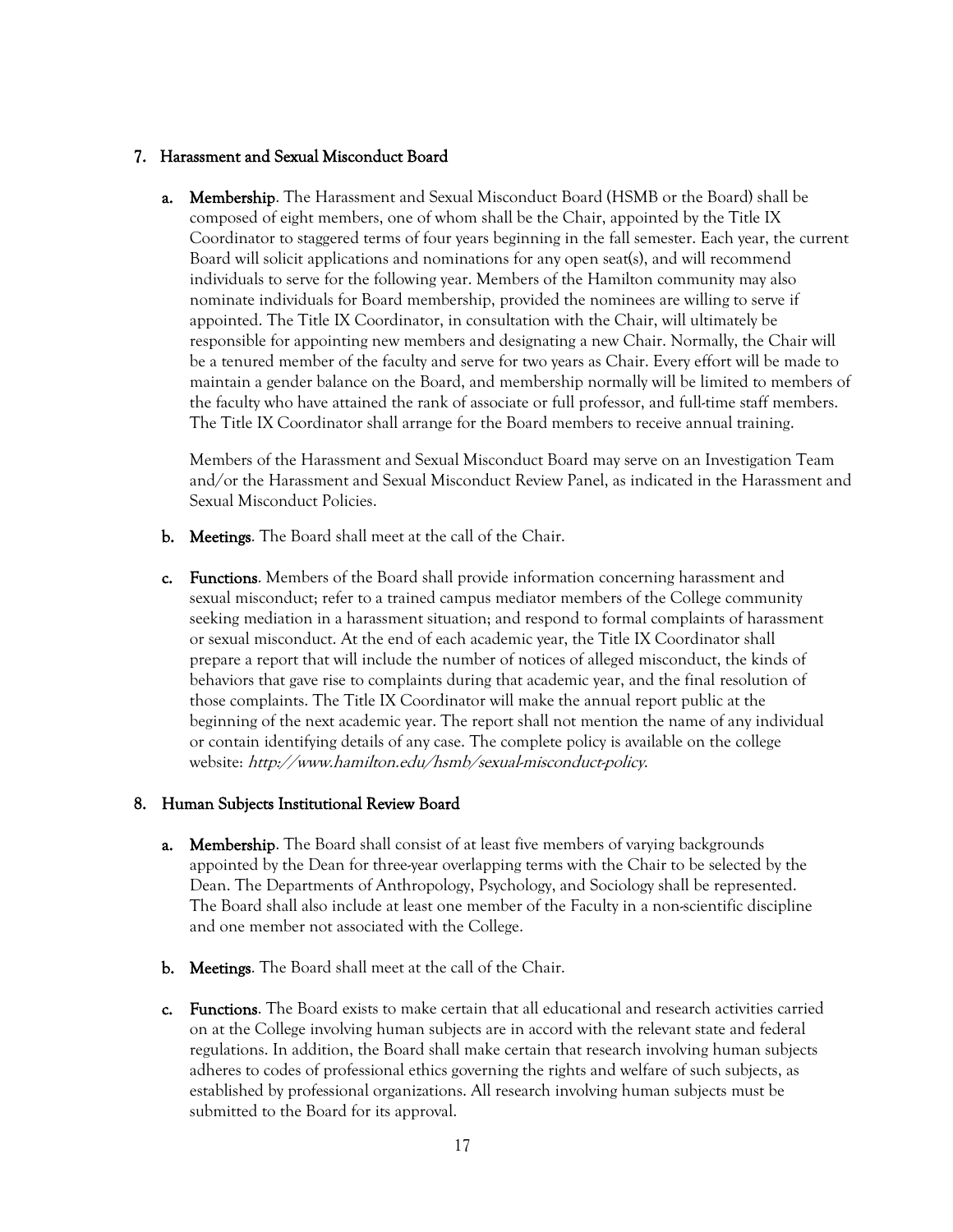#### 9. Institutional Animal Care and Use Committee

- **a.** Membership. The Committee shall consist of at least five members appointed by the Dean with three-year overlapping terms with the Chair selected by the Dean. The Committee shall include members of the Faculty from the Biology and Psychology Departments with research experience involving animals, a New York State licensed and accredited veterinarian, the College's animal care custodian, and one person not associated with the College.
- b. Meetings. The Committee shall meet at the call of the Chair.
- c. Functions. The Committee is responsible for ensuring that the conditions under which animals are maintained and the objectives and procedures for all educational and research uses of animals at the College are in accord with the highest legal standards established by federal and state law, as well as with ethical guidelines established by the American Psychological Association, the American Physiological Society, and the Society for Neuroscience. Any employee or student using laboratory animals in teaching or research must submit proposals for approval to the Committee before the use takes place.

#### 10. Research Misconduct Review Board

- **a.** Membership. The Board shall consist of at least five members of varying backgrounds appointed by the Dean for three-year overlapping terms, including at least one member from among the science faculty and one person not associated with the College. The Board shall select one of its faculty members as Chair.
- b. Meetings. The Board shall meet at the call of the Chair.
- c. Functions. The Board is responsible for dealing with allegations of possible misconduct in research supported by the College. In compliance with federal regulations and following procedures endorsed by the U.S. Public Health Service and the National Science Foundation, the Board shall investigate any allegation arising from research supported by those agencies and make a report to the Dean of Faculty and to the Office of Research Integrity, the U.S. Public Health Service, and the U.S. Department of Health and Human Services. For allegations of misconduct arising from research not supported by those agencies, the Board will follow procedures developed in consultation with the Dean of Faculty.

# 11. Institutional Biosafety Committee

- **a.** Membership. The Institutional Biosafety Committee shall consist of at least five members appointed by the Dean, with three-year overlapping terms. The Committee shall include: the Director of Institutional Safety; members of the Faculty from the Biology, Chemistry, and/or Psychology Departments with research experience involving transgenic organisms, recombinant or synthetic DNA, human blood or tissue, or other potentially biohazardous materials; and two persons not associated with the College. The Chair shall be selected by the Dean from among the faculty members.
- b. Meetings. The Committee shall meet at the call of the Chair.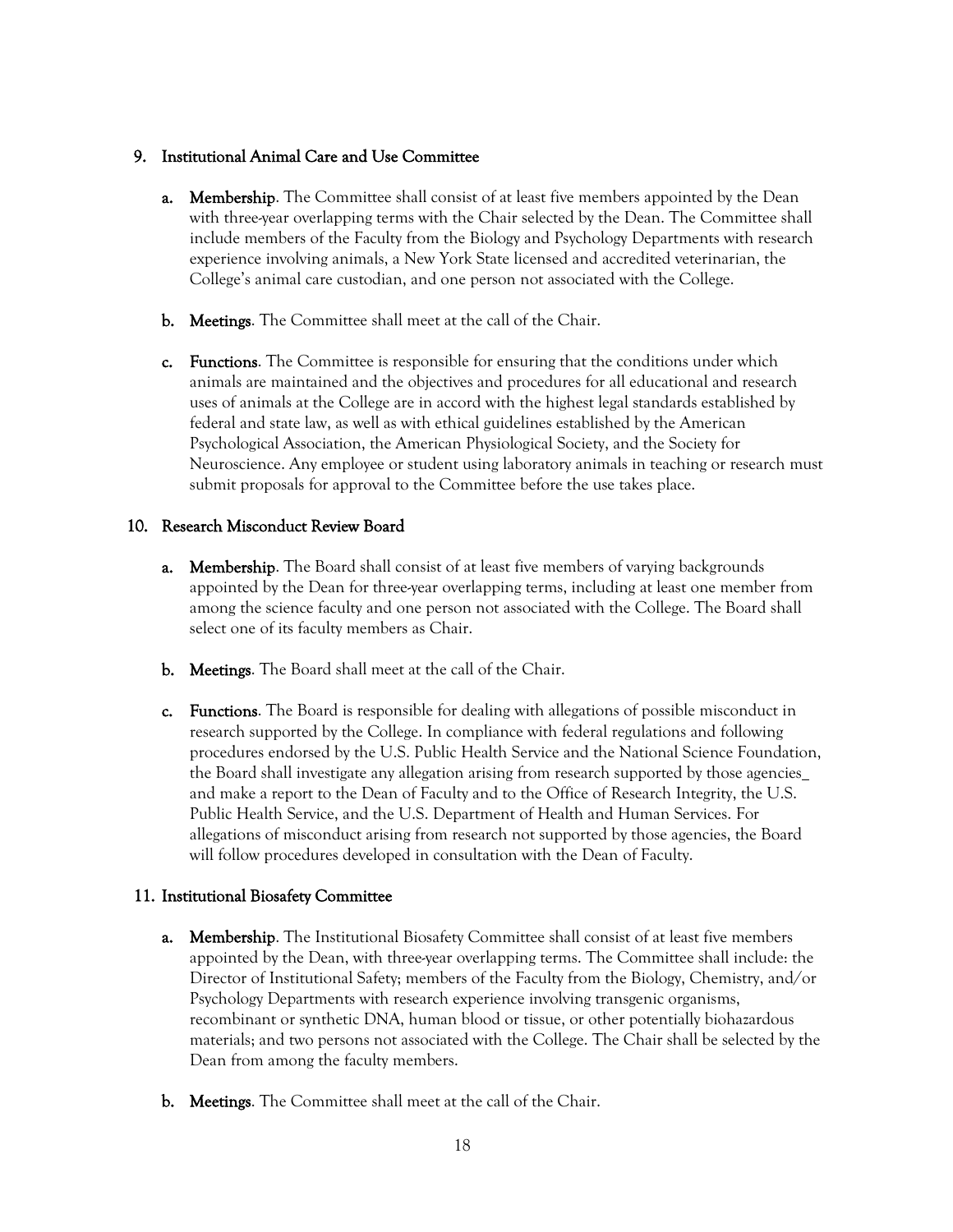c. Functions. The Committee is responsible for promoting safe teaching and research practices with the use of biohazardous materials while ensuring compliance with government requirements. The committee will provide advice and recommendations to the Hamilton community by reviewing protocols and approving procedures in accordance with the highest legal standards established by federal and state law, as well as with ethical guidelines established by the National Institutes of Health (NIH). Any employee or student using biohazardous materials in teaching or research must submit proposals to the Committee and then receive the Committee's approval before the use takes place.

#### D. Ad hoc Committees of the Faculty

At times, the Dean may form *ad hoc* committees to address particular concerns. Normally, the Dean shall appoint all members to these committees, including faculty. To be eligible for appointment to an *ad hoc* committee, members of the Faculty must have taught at Hamilton for not less than one full academic year at the time of appointment and must hold a tenurable or non-tenurable position at the rank of Professor, Associate Professor, or Assistant Professor.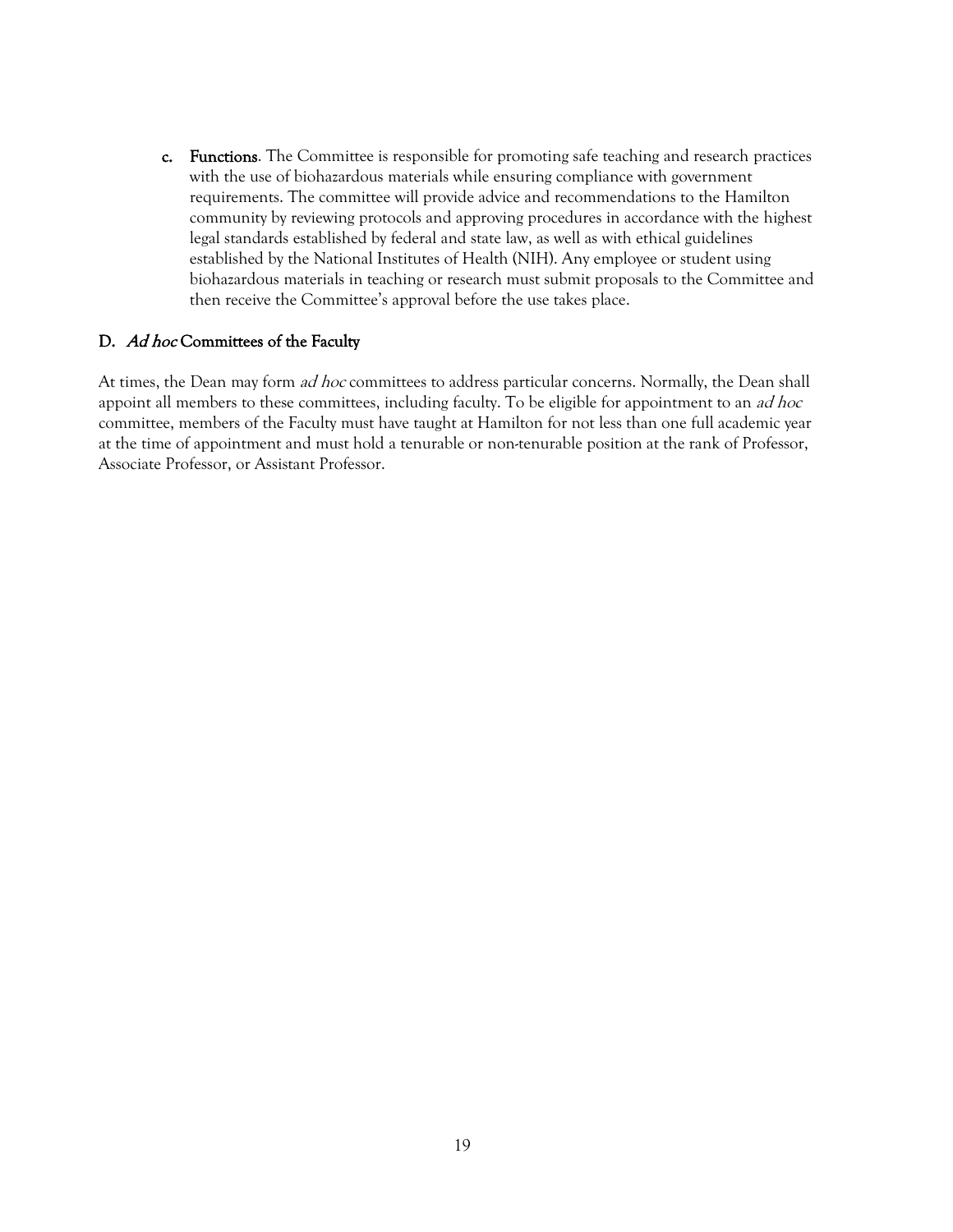# V. DEPARTMENTS AND PROGRAMS OF THE FACULTY

The departments of instruction include: Africana Studies; Anthropology; Art; Art History; Biology; Chemistry; Classics; Computer Science; Dance and Movement Studies; East Asian Languages and Literatures; Economics; French and Francophone Studies; Geosciences; German, Russian, Italian, and Arabic; Government; Hispanic Studies; History; Literature and Creative Writing; Mathematics and Statistics; Music; Philosophy; Physical Education; Physics; Psychology; Religious Studies; Sociology; Theatre; and Women's and Gender Studies. Each department has an appointed Chair, with the exception of Physical Education which is headed by an Athletic Director. For the purposes of this handbook, the term Chair, when used to indicate the head of a department, shall include Athletic Director.

Academic programs include: American Studies; Asian Studies; Biochemistry and Molecular Biology; Chemical Physics; Cinema and Media Studies; Digital Arts; Education Studies; Environmental Studies; Geoarchaeology; German Studies; Jurisprudence, Law, and Justice Studies; Latin-American Studies; Medieval and Renaissance Studies; Middle East and Islamic World Studies; Neuroscience; Public Policy; and Russian Studies. Each of these programs has an appointed Program Director.

Program Committees composed of faculty members appointed by the Dean carry out the instructional responsibilities of the College's programs. These responsibilities include advising the Committee on Academic Policy and the Dean on all curricular developments affecting the program; supervising the advising of students concentrating or minoring in the program; and advising the Dean on personnel matters relating to the program.

# A. Meetings

- 1. In departments or programs with two or more members the Chair or director shall call at least one meeting of the department or program in each term of the academic year. Additional meetings may be called by the Chair or director and shall be called by her or him on the request of at least one-third of the voting members of the department or program committee.
- 2. Except for certain votes on appointments and reappointments as noted below, the voting members of the department or program committee shall be those faculty members in residence who hold tenurable or non-tenurable appointments as Professor, Associate Professor, Assistant Professor, or Instructor.
- 3. Voting privileges of other members shall be determined by each department or program committee.
- 4. Appeal of a decision of a department or program committee may be carried by any member to the Dean and to the final authority of the President.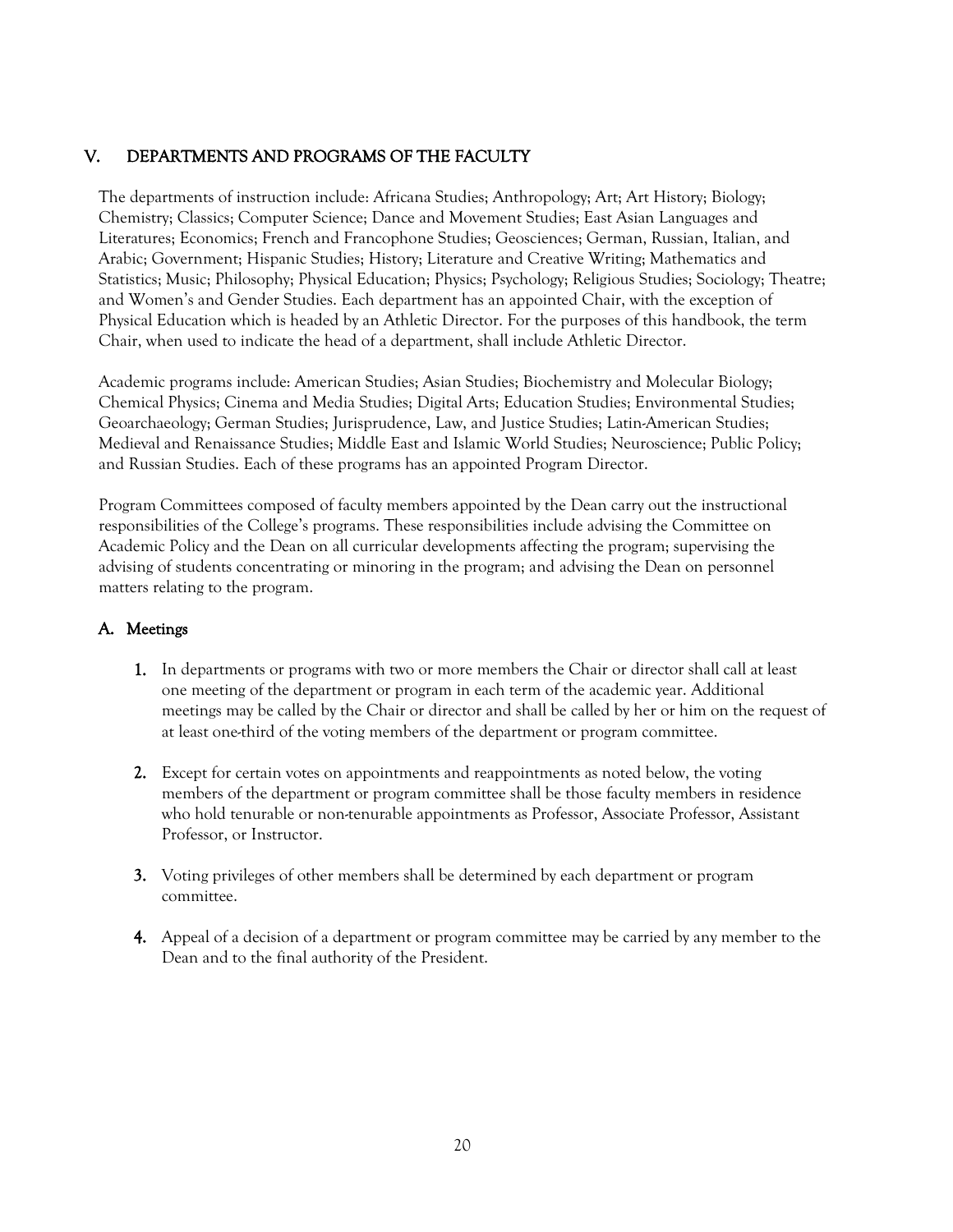#### B. Chair and Program Director

- 1. Department Chair and Program Director. The Chair of a department or the Director of a program shall be appointed by the Dean from among the members of the department or program, normally for a term of three years. He or she may be reappointed. The Dean shall solicit advice from all members before appointing or reappointing a Chair or Director. If an appropriate and willing member from within a department is not available, the Dean, after consulting with the Committee on Appointments, may appoint as Chair a faculty member from outside the department. Based on the outside Chair's qualifications and the needs of the department, the Dean shall determine whether the outside Chair would vote on curricular matters, personnel matters, both, or neither. At the time of appointment, the Dean and the appointee shall agree on a suitable means of compensation. Directors do not normally receive compensation.
- 2. Duties of Department Chairs and Program Directors. In consultation with department or program colleagues, Chairs and directors shall ensure that the educational, recruitment, and administrative functions of the department or program are effectively fulfilled. The Dean shall facilitate the coordination of the Chairs and directors to ensure that course offerings meet the requirements of both departments and programs. It shall be their duty to call meetings, as noted, and to preside over such meetings. Unless other provisions are made by vote, Chairs and directors shall be the intermediaries between departments or programs, on the one hand, and, on the other, officers of the administration, other departments or programs, and standing committees. It is expressly stipulated, however, that any member of a department or program may communicate directly with College officers, standing committees, and members of other departments and programs. The Dean shall consult Chairs before making salary decisions. For untenured faculty members in a tenurable position in a program, the Dean shall consult the chair of the candidate's ad hoc reappointment and tenure committee (see VI.G.1.b) before making salary decisions about that member. For tenured faculty members and faculty members in non-tenurable positions in a program, the Dean shall consult the director of that program before making salary decisions.

# C. Functions

Subject to the authority reserved to the President and the Faculty, it shall be the function of a department or program to:

- 1. Formulate the educational policy of the department or program in accordance with the overall academic policy established by the Faculty.
- 2. Provide the proper courses, examinations, and requirements for the carrying out of such policy.
- 3. Award department or program honors and prizes.
- 4. Divide the work of instruction equitably among members of the department or program.
- 5. Formulate and carry out, in consultation with the Dean, and in accordance with the policies of the College, procedures to secure for the department or program the best qualified faculty.
- 6. Encourage and assist the pedagogical and scholarly development of department or program members and to coordinate the evaluation of that development through periodic reviews.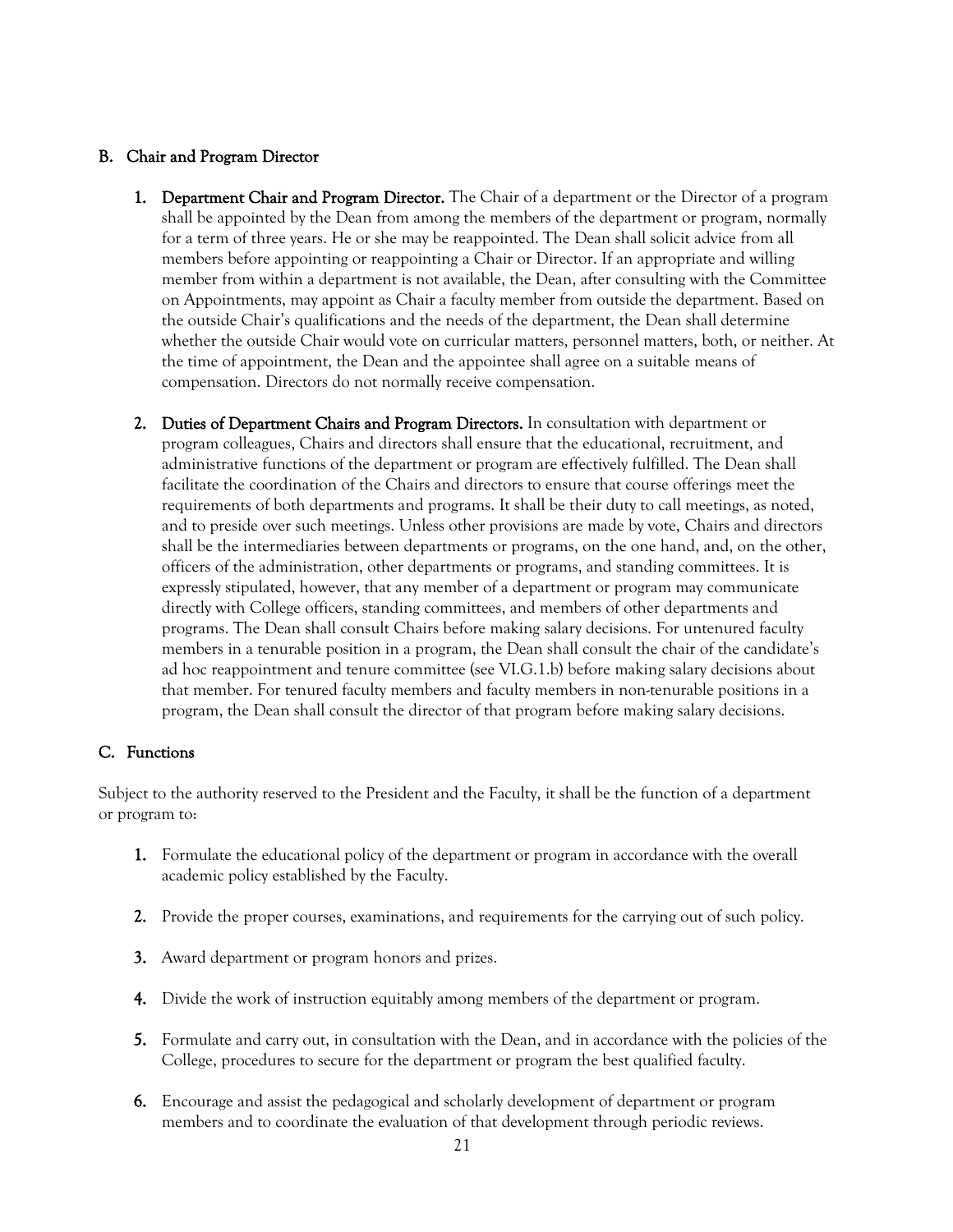- 7. Prepare the department or program budget, with the exception of salaries, and to determine the allotment of all funds.
- 8. Provide for maintenance and administration of physical facilities, including purchase of supplies, and to handle other administrative matters as requested by the College officers.
- 9. Recommend to the Library the purchase of all resources charged to department or program appropriation.

#### D. Appointments

- 1. Departments, excluding Physical Education (see Section VII). Responsibility for recommending department appointments, reappointments, tenure, and promotions lies with the department faculty already holding appointments not less than half-time or joint appointments not less than two-fifths time according to the following procedure:
	- a. Professors, Associate Professors and Assistant Professors in tenurable positions shall vote on all initial appointments without tenure. Actions taken shall be forwarded by the Chair as recommendations to the Dean.
	- b. Professors with tenure shall vote on reappointments and promotions to the rank of Professor. Professors with tenure and Associate Professors in tenurable positions shall vote on reappointments and promotion to the rank of Associate Professor and appointments to tenure. Actions taken shall be forwarded by the Chair as recommendations to the Dean.
	- c. Professors and Associate Professors in tenurable positions shall vote on reappointments to the rank of Assistant Professor. Actions taken shall be forwarded by the Chair as recommendations to the Dean.
	- d. Professors, Associate Professors, and Assistant Professors in tenurable positions shall vote on reappointments to the rank of Instructor and Lecturer and on reappointments and promotions to the rank of Senior Lecturer. Actions taken shall be forwarded by the Chair as recommendations to the Dean.
	- e. Professors, Associate Professors, and Assistant Professors in tenurable positions and Professors of Instruction and Associate Professors of Instruction shall vote on initial appointments and reappointments to the rank of Assistant Professor of Instruction and promotions and reappointments to the rank of Associate Professor of Instruction. Actions taken shall be forwarded by the Chair as recommendations to the Dean.
	- f. Professors, Associate Professors, Assistant Professors in tenurable positions, and Professors of Instruction shall vote on promotions and reappointments to the rank of Professor of Instruction. Actions taken shall be forwarded by the Chair as recommendations to the Dean.
	- g. The Chair shall consult with members of the department who are excluded from voting by the procedures mentioned herein, and give them the opportunity to comment in oral or written form either through the Chair or directly to the Dean.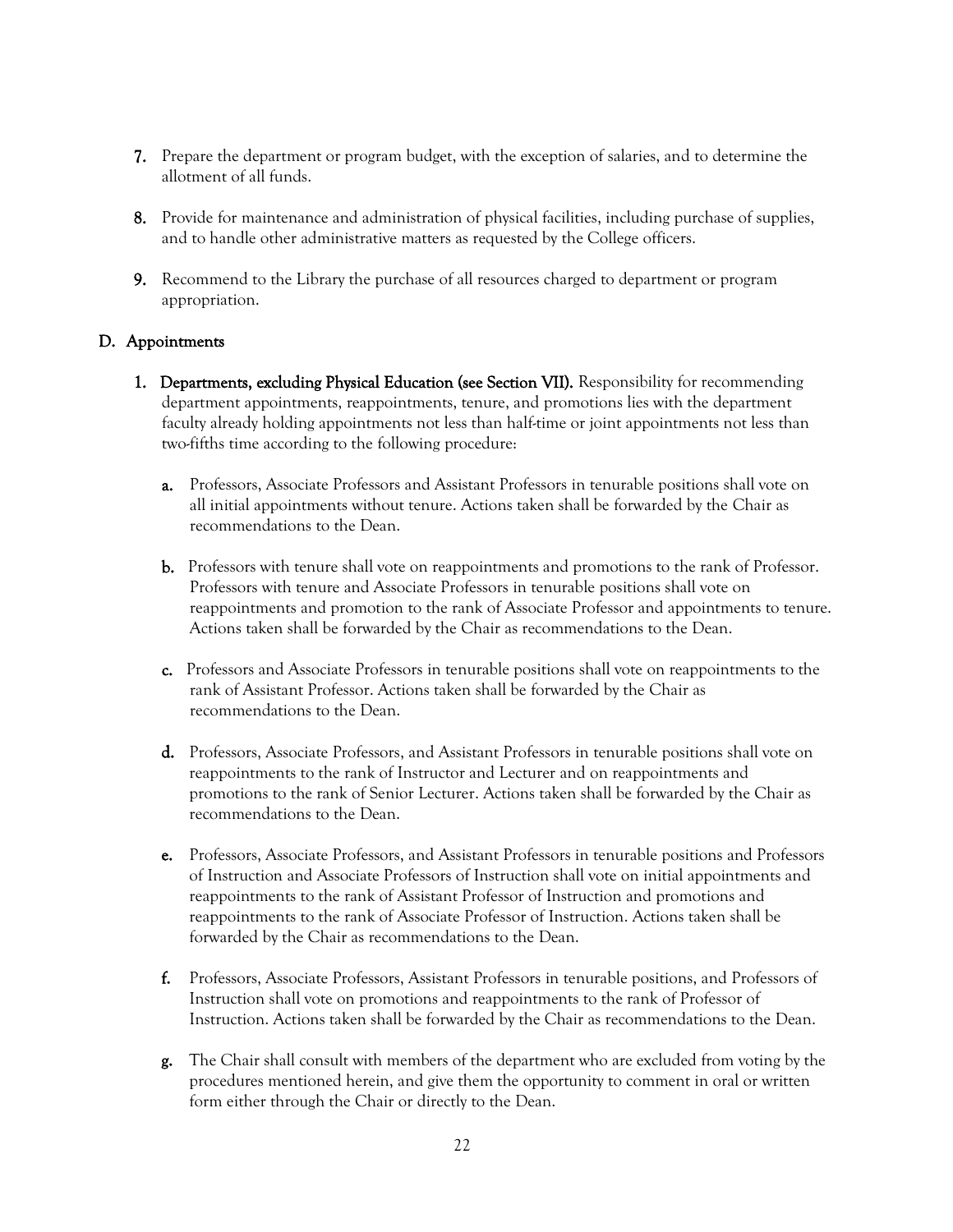- h. Recommendations for appointments to positions not otherwise mentioned shall be made in accordance with these general principles.
- i. When department size or staffing patterns preclude reasonable application of these procedures, such modifications of these procedures as seem to meet their special requirements may be arranged with the Dean, provided that the general principles are followed.
- j. Ad hoc Reappointment and Tenure Committees or ad hoc Promotion Committees may be appointed to supplement voting members in a department as described in Section VI.G.1 and VI.G.2.
- 2. Programs. Where appropriate, responsibility for advising the Dean on personnel matters related to the program lies with the members of the program. All decisions relating to reappointment, tenure, and promotion of faculty members appointed in programs shall be handled by the candidate's ad hoc committee (see VI.G.1.).
- 3. Joint Appointments. Following consultation with the Dean of Faculty and all departments, program committees, and faculty involved, the President may appoint a tenured faculty member to a second department or to a program. A person teaching at least two-fifths time in such a position will be a voting member in the added department or program.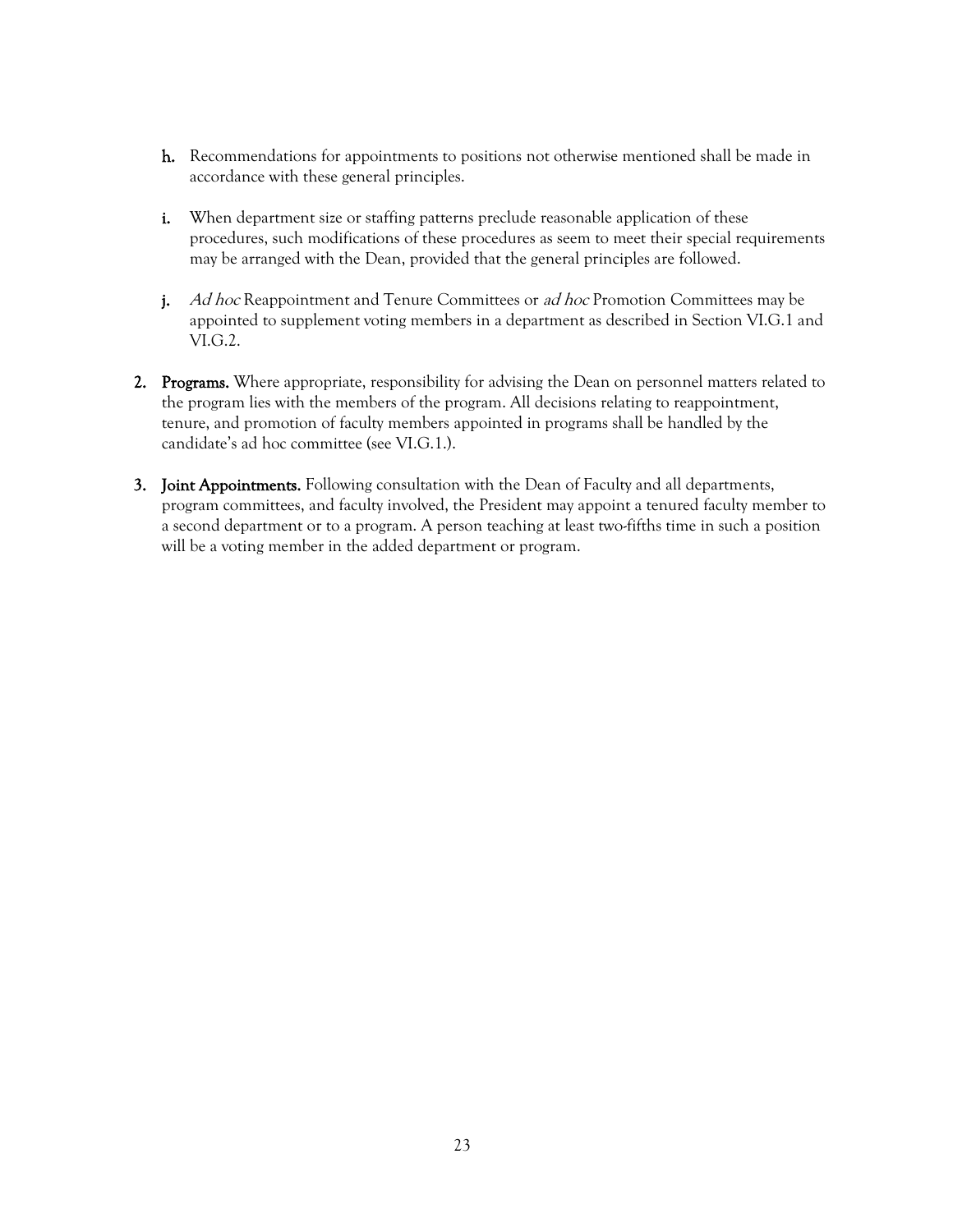# VI. APPOINTMENT, REAPPOINTMENT, TENURE, AND PROMOTION<sup>1</sup>

In order to pursue the College's mission of service to liberal learning, the Faculty must be comprised of scholars for whom undergraduate teaching is a major professional commitment. Effective teaching takes many forms, but it centers upon the presence in the teacher of a lively intellect, a mastery of her or his discipline, and the ability both to communicate knowledge to others and to help develop in them the desire to learn and the skills of learning. Hamilton College believes that effective teaching and sound scholarship are mutually reinforcing. Accordingly, its Faculty should be active and developing scholars. Research is both encouraged and expected. In addition, members of the Faculty are expected to participate in the intellectual and academic life of the College outside of class by advising students, by participating in departmental or program activities, by attending meetings of the Faculty, and by serving on faculty and College committees.

# A. Types of Positions

 $\overline{a}$ 

Appointments to the positions of Professor, Associate Professor, or Assistant Professor may be either full-time (teaching a five-course load in an academic year) or part-time (defined as at least half-time but less than full-time). Those appointed to an Instructional Faculty position teach a full-time load of six courses. The College normally allocates full-time rather than part-time positions to departments, and allocations will normally be housed in departments instead of programs. If an allocation is housed in a program, then the procedures described in Sections VI.C through VI.H will have "program" substituted for "department" in all relevant locations. Professional qualifications shall be the same for full-time and part-time positions. A full-time position may be shared by two appointees, each of whom shall normally teach a full-course load over a two-year period and who shall be considered as separate part-time appointees for the purposes of reappointment, promotion, and tenure.

1. Tenurable positions. A tenurable position is one for which it is expected that the College will have a continuing need. The large majority of positions at Hamilton are tenurable, and individuals appointed to the Faculty are normally appointed to tenurable positions. These appointments are made with the expectation that the position will not be discontinued while occupied.

Unforeseen financial, enrollment, or curricular changes may on occasion cause a tenurable position to be discontinued. When the President believes that there are grounds to discontinue an occupied tenurable position, he or she shall seek a recommendation from the *ad hoc* Committee described below (Section B), as well as from the Dean and the relevant department or program. A tenurable position shall not be discontinued on or after July 1 of the academic year before that in which the tenure decision is scheduled, except under the extraordinary conditions that would justify terminating tenured faculty.

2. Renewable positions. A renewable position is a non-tenurable position to which reappointment for successive one- or two-year terms is possible. The maximum number of years of employment possible in a renewable position shall be specified in the initial letter of appointment. No renewable position may be held for more than six years.

 $1$  Appointment, Reappointment, and Promotion in the Department of Physical Education are covered in Section VII.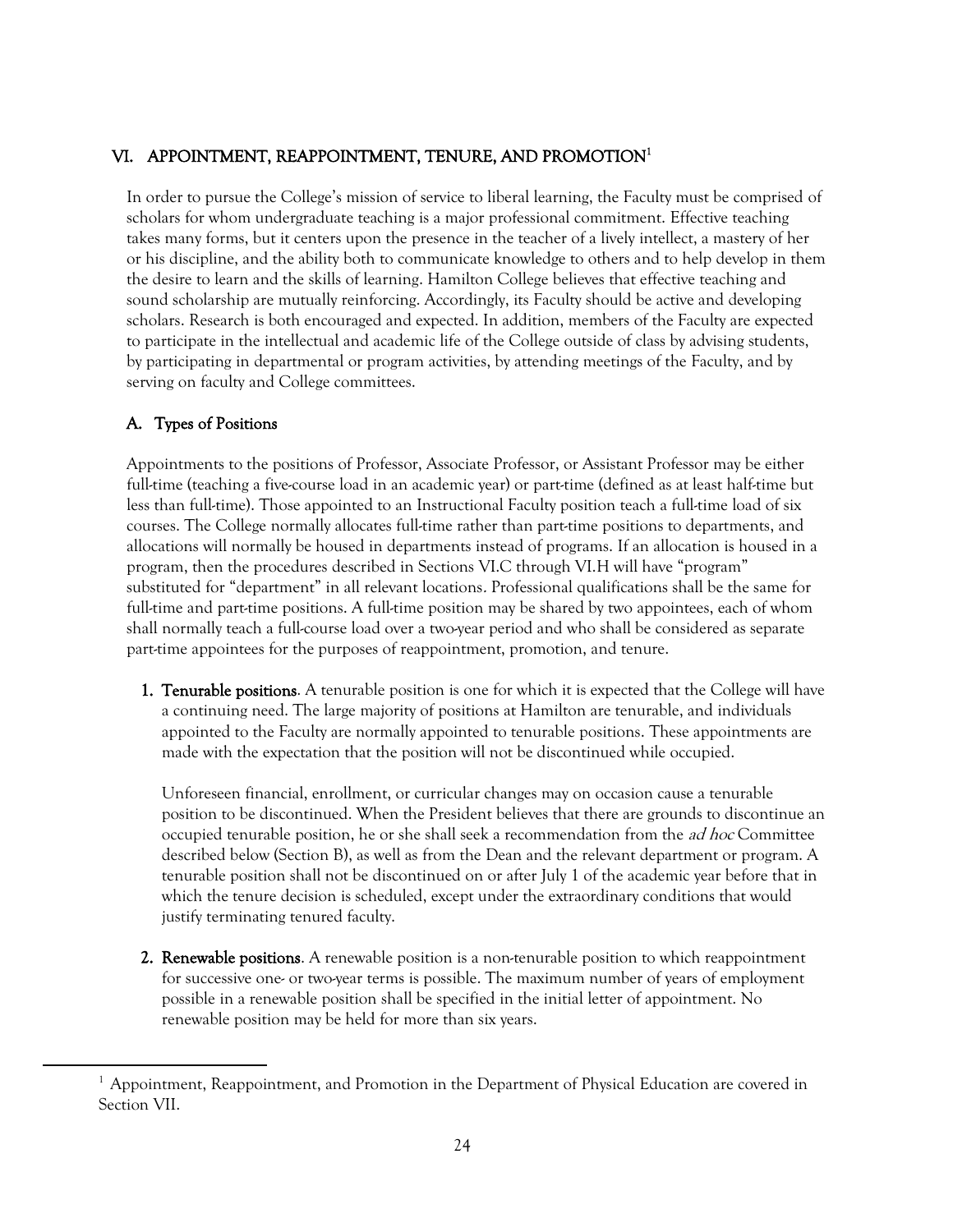- **3. Term positions.** A term position is created to meet a particular short-term need of the College. Appointment to it is made for a specified period of time. The large majority of term positions are visiting positions created for a term of one year to enable the College to appoint replacements for continuing members of the Faculty on leave. No term position may be held for more than six years. Post-doctoral fellows who teach one or two courses have the rank and title of Lecturer; those who teach at least a three-course load normally have the rank of Assistant Professor and title of Visiting Assistant Professor. Post-doctoral fellows who are not teaching any courses have the rank and title of Research Associate.
- **4.** Adjunct positions. An adjunct position is created to meet a specific need that cannot be met by faculty members serving in full- and part-time positions. Adjunct appointments normally are less than half-time and are not tenurable. Faculty in adjunct positions hold the title of Lecturer.
- 5. Special Appointments. Non-tenurable Special Appointments existing as of March 1, 2018 provide coverage of courses when faculty take periodic leaves. These three-fifths time non-tenurable positions were given to departments in lieu of hiring a series of faculty in term positions. Additional leave replacements will not be allocated to departments with these Special Appointments unless the average number of courses to be replaced over three or more years exceeds the number of courses assigned to the faculty member in the Special Appointment. Faculty holding Special Appointments have the rank of Assistant Professor, Associate Professor, or Professor, and the title of Visiting Assistant Professor, Associate Professor by Special Appointment, or Professor by Special Appointment. This description defines existing Special Appointments; it does not provide for the creation of additional Special Appointments or for the transfer of a position to another individual. These non-tenurable Special Appointments may be held for more than six years, but they must remain less than full time.
- 6. Instructional Faculty positions. An Instructional Faculty position is one for which it is expected that the College will have a continuing need for supportive instruction in a department that requires the development of disciplinary skill through practice and that complements courses offered by tenure track faculty.

Instructional Faculty appointments do not require a terminal degree and are normally full-time. Faculty in these positions hold the title of Assistant Professor of Instruction, Associate Professor of Instruction, or Professor of Instruction, collectively referred to as professors of instruction in all relevant locations. Full-time appointments to these positions teach a six-course load or the equivalent in an academic year.

The main role of professors of instruction is teaching. Scholarship is not required and professors of instruction do not have service responsibilities at the level of college-wide committees or in student academic advising. However, they are expected to participate in faculty meetings and contribute to department planning and curricular development. Faculty in these positions with administrative responsibilities will receive a proportionate course release from the six-course teaching load (maximum release of three courses). Administrative responsibilities and the proportional course release will be defined by departments in consultation with the Dean of Faculty. Appointments to Instructional Faculty positions are housed within a department or program. These appointments are made with the expectation that the position will not be discontinued while occupied.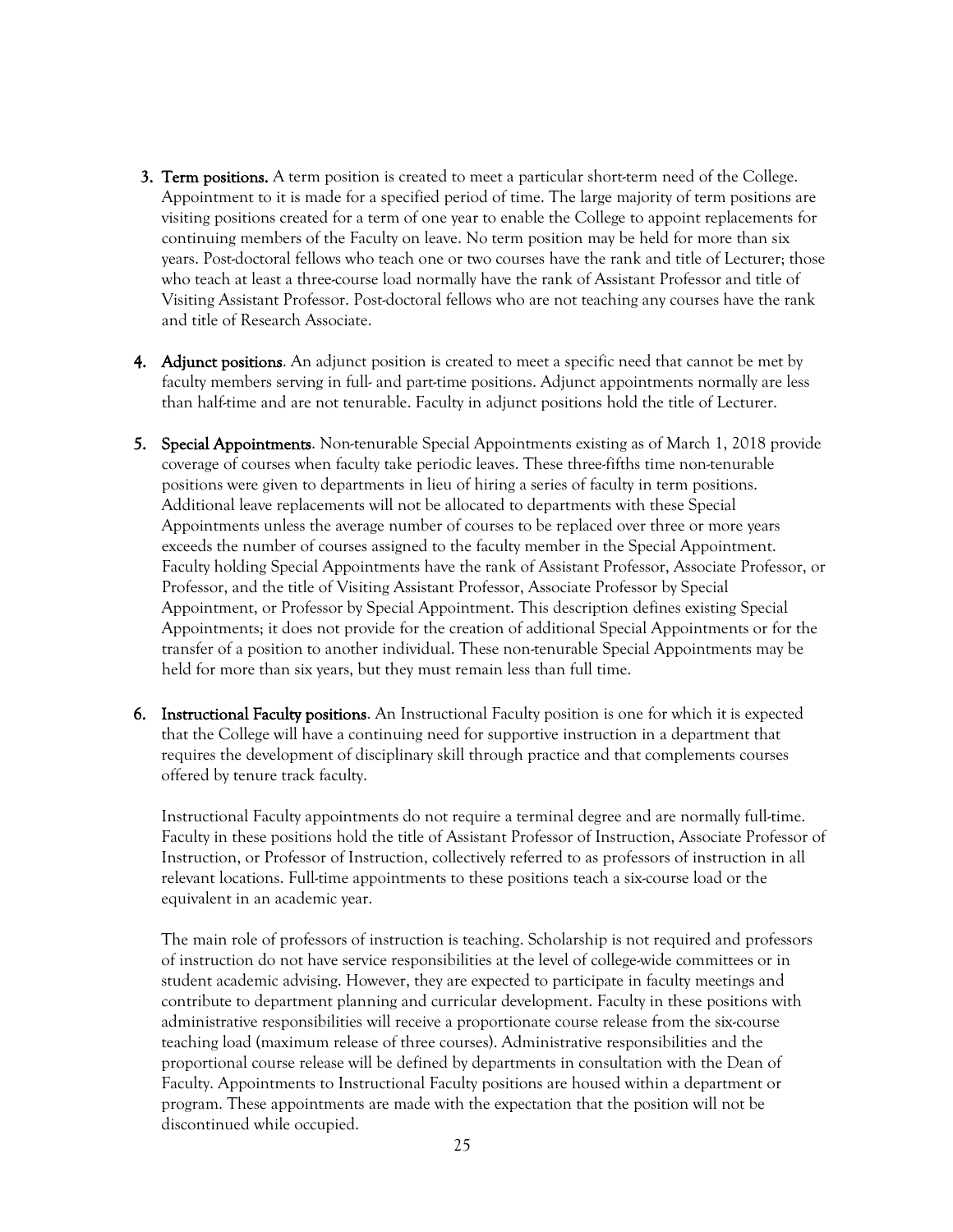Although Instructional Faculty and tenurable faculty both hold continuing positions at the college, they are not interchangeable. Tenurable faculty are responsible for developing and delivering the curriculum of departments and programs, while professors of instruction fill specific support needs within that curriculum. Affirming the College's commitment to the delivery of the curriculum by tenurable faculty, the expectation is that professors of instruction will be limited in number.

Unforeseen financial, enrollment, or curricular changes may on occasion cause an Instructional Faculty position to be discontinued. When the President believes that there are grounds to discontinue an occupied Instructional Faculty position, he or she shall seek a recommendation from the *ad hoc* Committee described below (Section B), as well as from the Dean and the relevant department or program. An Instructional Faculty position shall not be discontinued on or after July 1 of the academic year before that in which the next reappointment is scheduled, except under the extraordinary conditions that would justify terminating an Instructional Faculty position.

#### B. Procedures for Defining Positions as Non-Tenurable and for Discontinuing Positions

When the Dean, the Committee on Academic Policy, and the relevant department or program all recommend defining or redefining a position as other than tenurable, discontinuing a renewable position before the specified maximum period of occupancy, or discontinuing an Instructional Faculty position, such action may be taken without further consultation. When the Dean, the department or program, and the Committee on Academic Policy are not all in agreement, or when any of them recommends discontinuing an occupied tenurable position or an occupied Instructional Faculty position, the Chair of the Committee on Academic Policy shall convene and Chair an *ad hoc* committee that also includes two members of the Committee on Appointments chosen by the Chair of the Committee on Appointments. The *ad hoc* committee shall consult with the department holding or sharing the position. The *ad hoc* committee shall weigh such matters as the nature of the position, the composition of the department or program, the availability of suitable candidates, financial concerns relating to the position, the relevance of the position to the general College curriculum, and the probable effects on other departments or programs. In all cases, the *ad hoc* committee shall provide a written recommendation to the Dean, who shall make the final decision. Access to the recommendation shall be provided to the department and the Committee on Academic Policy.

# C. Ranks of the Faculty

- 1. Research Associate. Appointments to the Faculty in this rank are provided to post-doctoral fellows who are supported by external grants to conduct research under the supervision of a continuing faculty member. Research Associates do not teach courses.
- **2.** Lecturer. The rank of Lecturer is offered to persons for the specific purpose of teaching one or two courses per year. Such appointments shall be made for one or more terms on an annual or biennial basis. Lecturers who are reappointed on a regular basis shall be evaluated for the purposes of reappointment according to standards of teaching similar to those for other faculty appointments and according to a schedule agreed upon between the Dean and the department, with the understanding that all continuing lecturers shall be formally evaluated at least every three years.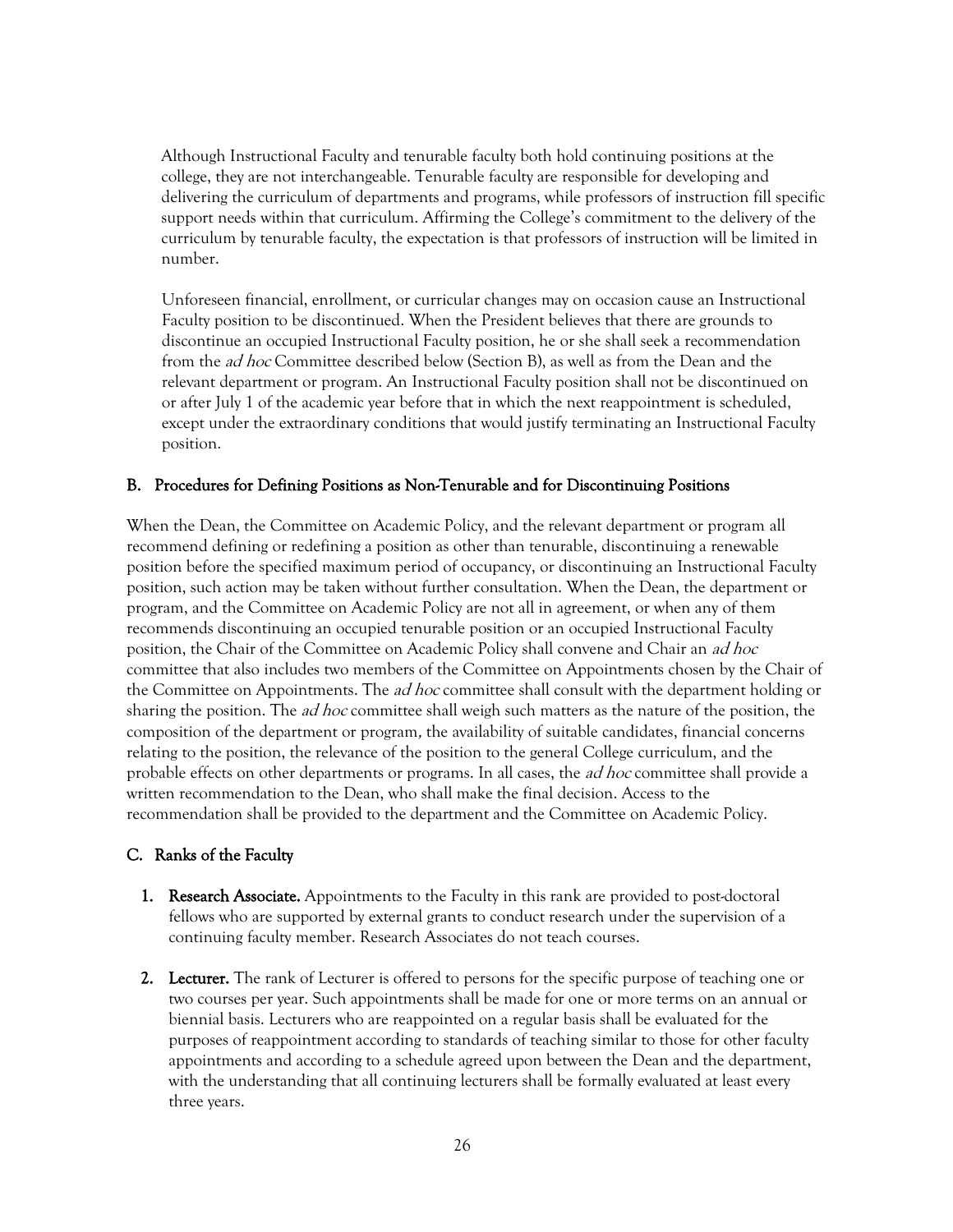- **3. Senior Lecturer.** Lecturers who have taught for at least twelve semesters at the College are eligible to be considered for promotion to the rank of Senior Lecturer. Senior Lecturers teach one or two courses per year. Such appointments shall be made for one or more terms on an annual or biennial basis. Senior Lecturers who are reappointed on a regular basis shall be evaluated for the purposes of reappointment according to standards of teaching similar to those for other faculty appointments and according to a schedule agreed upon between the Dean and the department, with the understanding that all continuing Senior Lecturers shall be formally evaluated at least every three years. Upon retirement, emeriti faculty members who teach may be given this title without review.
- 4. Assistant Professor of Instruction. This is the usual rank for initial appointments to Instructional Faculty positions. Assistant Professors of Instruction shall normally have earned a master's degree. An appropriate level of professional experience may substitute for this qualification; in these cases, the appointment requires consultation with the Dean of the Faculty. Reappointments at this rank are every three years. Assistant Professors of Instruction shall be evaluated for reappointment according to standards of teaching similar to those of other faculty and for departmental service according to the standards established within the department or program. There is no expectation of scholarship for reappointment for Assistant Professors of Instruction. Those who are appointed at this rank will normally stand for promotion after their sixth year of full-time service as Assistant Professor of Instruction.
- **5.** Associate Professor of Instruction. Appointments in this rank are normally attained after serving six years as Assistant Professor of Instruction or are made for instructors who have six or more years of direct relevant experience. Associate Professors of Instruction shall undergo reappointment every three years. Associate Professors of Instruction shall be evaluated for reappointment according to standards of teaching similar to those of other faculty and for departmental service according to the standards established within the department or program. There is no expectation of scholarship for reappointment or promotion for faculty for Associate Professors of Instruction. Those who are appointed at this rank will normally stand for promotion after their sixth year of full-time service as Associate Professor of Instruction.
- 6. Professor of Instruction. Appointments in this rank are normally attained after serving six years as Associate Professor of Instruction or are made for instructors who have twelve or more years of direct relevant experience. Promotion to Professor of Instruction marks distinction in teaching. Professors of Instruction shall be evaluated for reappointment according to standards of teaching similar to those of other faculty and for departmental service according to the standards established within the department or program. There is no expectation of scholarship for reappointment or promotion to Professor of Instruction. Reappointments at the rank of Professor of Instruction shall occur every four years.
- 7. Instructor. Appointments to the Faculty in this rank are normally made for persons who have not completed the requirements for the doctoral or other appropriate terminal degree. Appointments in this rank normally are made for one year and normally may not be renewed more than twice. Faculty holding tenure-track appointments should expect to complete all requirements for the appropriate degree no later than the beginning of their third year at the College.
- 8. Assistant Professor. This is the usual rank for initial appointments to the Faculty, and it is offered to qualified individuals who have completed the doctoral or other appropriate terminal degree. Appointments are normally for a three-year term.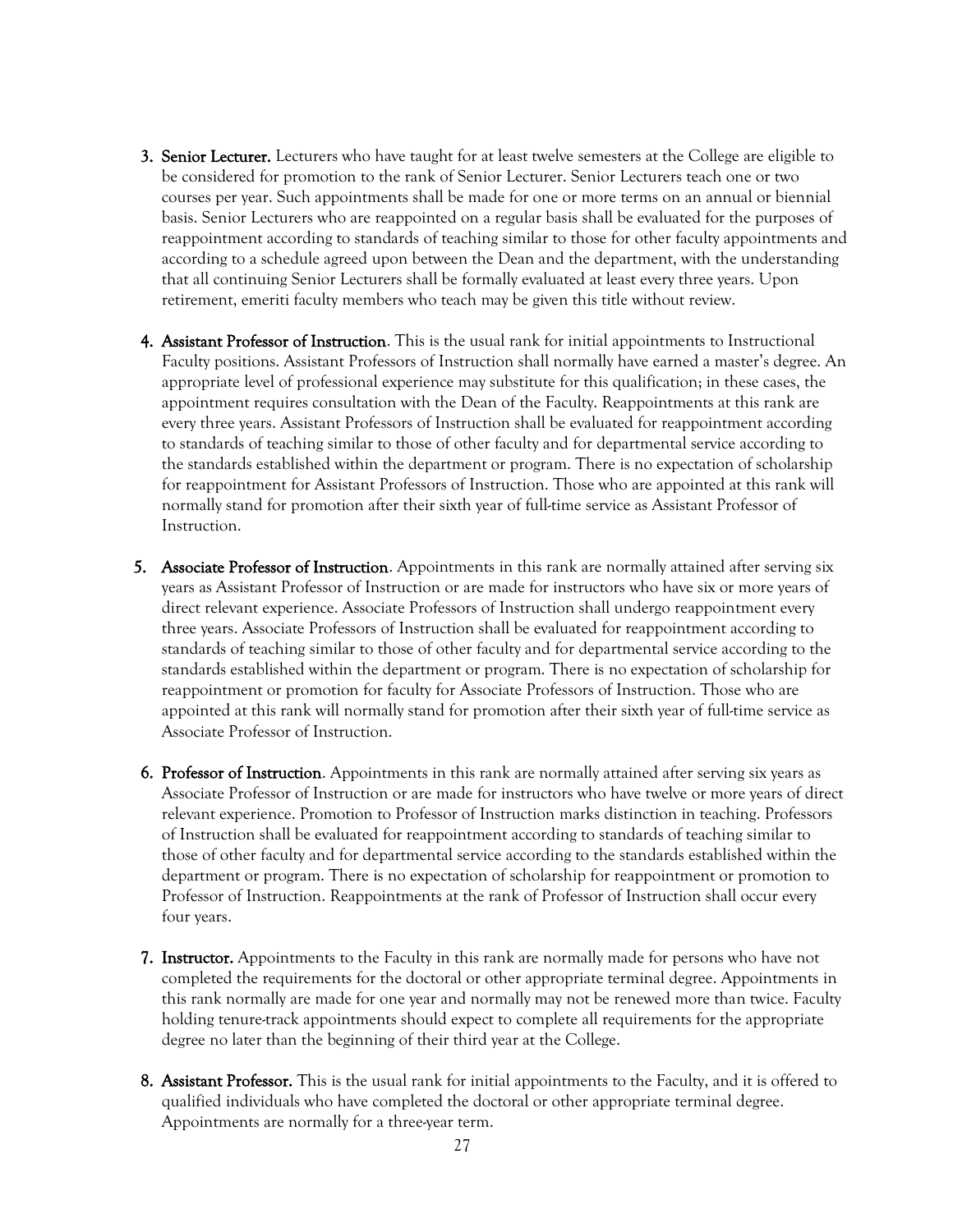Appointments as Assistant Professor may be made contingent on completion of the doctoral or other appropriate terminal degree. In the case of appointees who have not yet completed the requirements for the terminal degree, the appointment shall be as Instructor for a term of one year. If the requirements for the degree are completed before September 1 of the year of appointment, the appointment shall be converted to Assistant Professor. Promotion to Assistant Professor after September 1 of the year of appointment requires the recommendation of the department and shall normally be an option only if the degree is completed by December 31.

Those who are appointed in the rank of Assistant Professor to tenurable positions and who have no previous post-doctoral teaching experience normally stand for promotion to Associate Professor with tenure during their sixth year of full-time service and in the sixth, seventh, eighth, or ninth years of part-time service as Assistant Professor at Hamilton. Full-time appointees with one-to-three years of post-doctoral teaching experience at another institution normally stand for promotion and tenure during either their sixth or seventh year of full-time post-doctoral teaching but not normally before their fourth year at Hamilton. Full-time appointees with four or more years of post-doctoral teaching experience elsewhere normally stand for promotion and tenure in their fourth year at Hamilton, unless, after consultation with the Committee on Appointments, a different year is agreed to at the time of the initial appointment.

Part-time appointees with one-to-three years of post-doctoral teaching experience at another institution normally stand for promotion and tenure in the fifth, sixth, seventh, eighth, or ninth years of part-time service at Hamilton. Part-time appointees with four or more years of post-doctoral teaching experience elsewhere normally stand for promotion and tenure in their fourth, fifth, sixth, or seventh years of service at Hamilton. For all appointees, the maximum probationary period before promotion and tenure review shall be established at the time of hiring or during the first year of service at Hamilton. In all cases, determination of, or changes to, the tenure review year shall come after consultation among the faculty member, the department Chair, and the Dean.

Reappointment in rank beyond the sixth year for full-time appointments, or beyond the ninth year for part-time appointments, normally shall be terminal appointments for one year only.

Assistant Professors in Special Appointments shall be reappointed according to a schedule agreed upon by the Dean and the department, with the understanding that all Assistant Professors in Special Appointments shall undergo reappointment at least every three years.

9. Associate Professor. This rank is normally attained after serving as an Assistant Professor. It may be offered at the time of hire to qualified individuals who have completed the doctoral or other appropriate terminal degree or significant appropriate experience and have begun their professional career at another college or university. Initial appointments to the Faculty in this rank normally are made for a term of two years with the expectation that a decision regarding tenure shall be reached during the third year of full-time service, or fourth or fifth year of part-time service at the College unless, after consultation with the Committee on Appointments, a different year is agreed upon at the time of the initial appointment. For tenurable positions, promotion into this rank normally is with tenure. However, particularly if the individual has served on the Faculty for a relatively brief period, the granting of tenure may be a separate action.

For faculty members in Special Appointments, promotion to the rank of Associate Professor normally does not take place before the seventh year in rank. Assistant Professors in Special Appointments are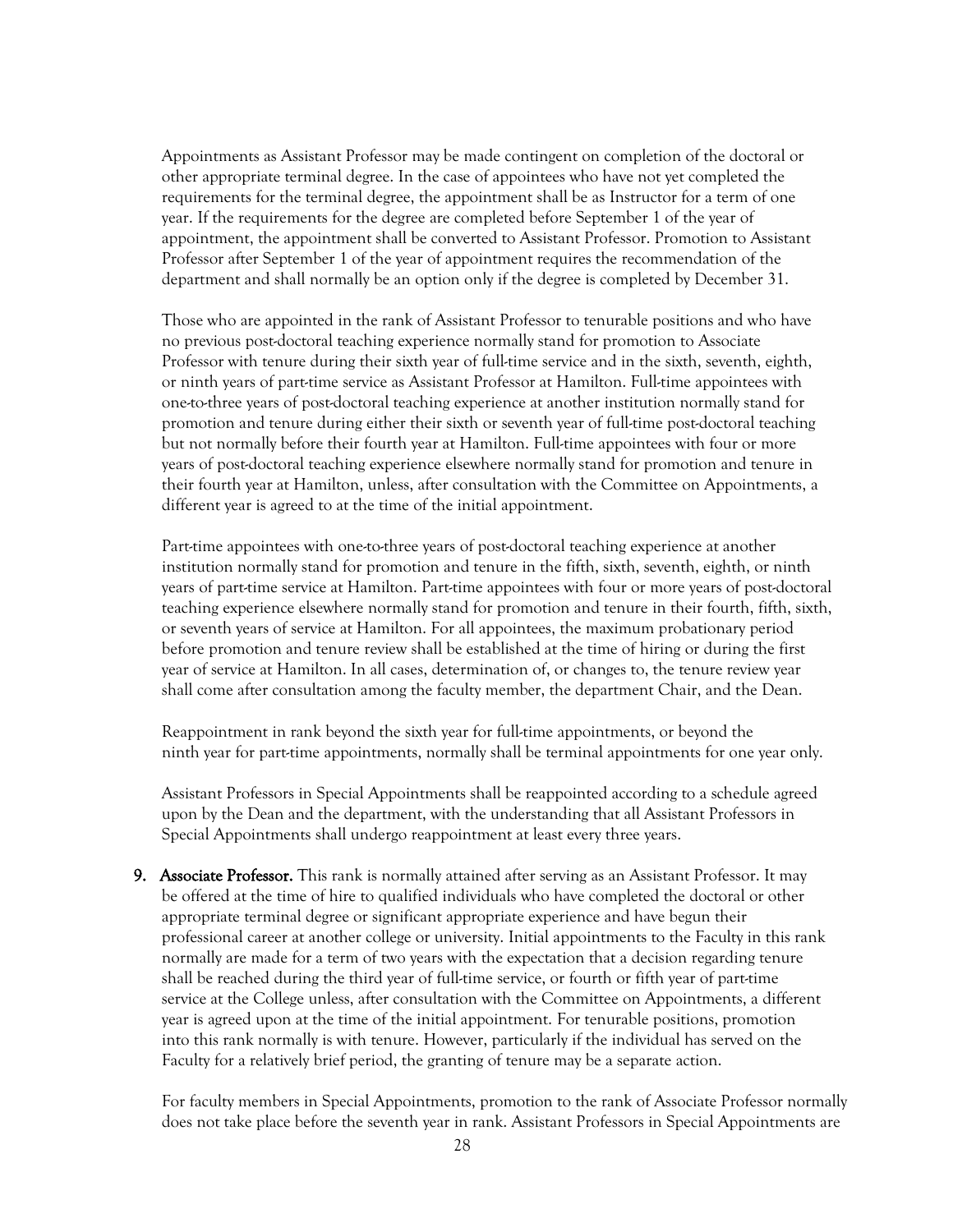eligible for consideration for promotion only after consultation among the faculty member, the department's voting members, and the Dean.

Associate Professors in Special Appointments shall be reappointed according to a schedule agreed upon by the Dean and the department, with the understanding that all Associate Professors in Special Appointments shall undergo reappointment at least every five years.

10. Professor. This rank is normally attained after serving as an Associate Professor. It may be offered at the time of hire to qualified individuals who have completed the doctoral or other appropriate terminal degree or significant appropriate experience and have begun their professional career at another college or university. Those appointed to the Faculty with this rank or promoted into this rank are expected to provide distinction to the Faculty as teachers, to have demonstrated sound, continuing growth as scholars, and to serve as leaders of the academic community. Promotion to Professor marks eminence as a teacher and a scholar. For tenurable positions, initial appointments to this rank may be with or without tenure. In tenurable cases where tenure is not initially offered, the appointment normally shall be for a term of two years with the expectation that a decision regarding tenure will be reached during the second year of full-time service, or fourth or fifth year of part-time service to the College unless, after consultation with the Committee on Appointments, a different year is agreed upon at the time of the initial appointment.

Professors in Special Appointments shall be reappointed according to a schedule agreed upon by the Dean and the department, with the understanding that all Professors in Special Appointments shall undergo reappointment at least every five years

For faculty members in Special Appointments, promotion to the rank of Visiting Professor normally does not take place before the eleventh year in rank. Visiting Associate Professors in Special Appointments are eligible for consideration for promotion only after consultation among the faculty member, the department's voting members, and the Dean.

#### D. Conditions of Appointments

Normally, appointments, reappointments, and promotions become effective July 1. Term appointments normally end June 30. Except when an appointment states explicitly that renewal will not be considered, notice of non-reappointment shall be given in writing by January 31 for members of the Faculty in their first year of service at Hamilton, by December 15 for members of the Faculty in their second year of service at Hamilton, and at least twelve months before the expiration of an appointment for members of the Faculty who have served at Hamilton for more than two years. When notice of nonreappointment comes later than these standards, a terminal year appointment shall be offered.

#### E. Reappointment, Tenure, and Promotion Criteria

The Faculty and officers of the College have the responsibility to recruit and retain the finest faculty possible within the means and resources of the institution, and they should be accorded the widest latitude consistent with academic freedom and fairness in the discharge of this responsibility. Reappointment, promotion, and tenure represent different kinds of commitment on the part of the College. These decisions, especially those involving promotion and tenure, are made on a highly selective basis. They are based on accomplishments and promise in teaching, in scholarship, and in professional service, and, within the limits stated above in section A., the College's continuing need for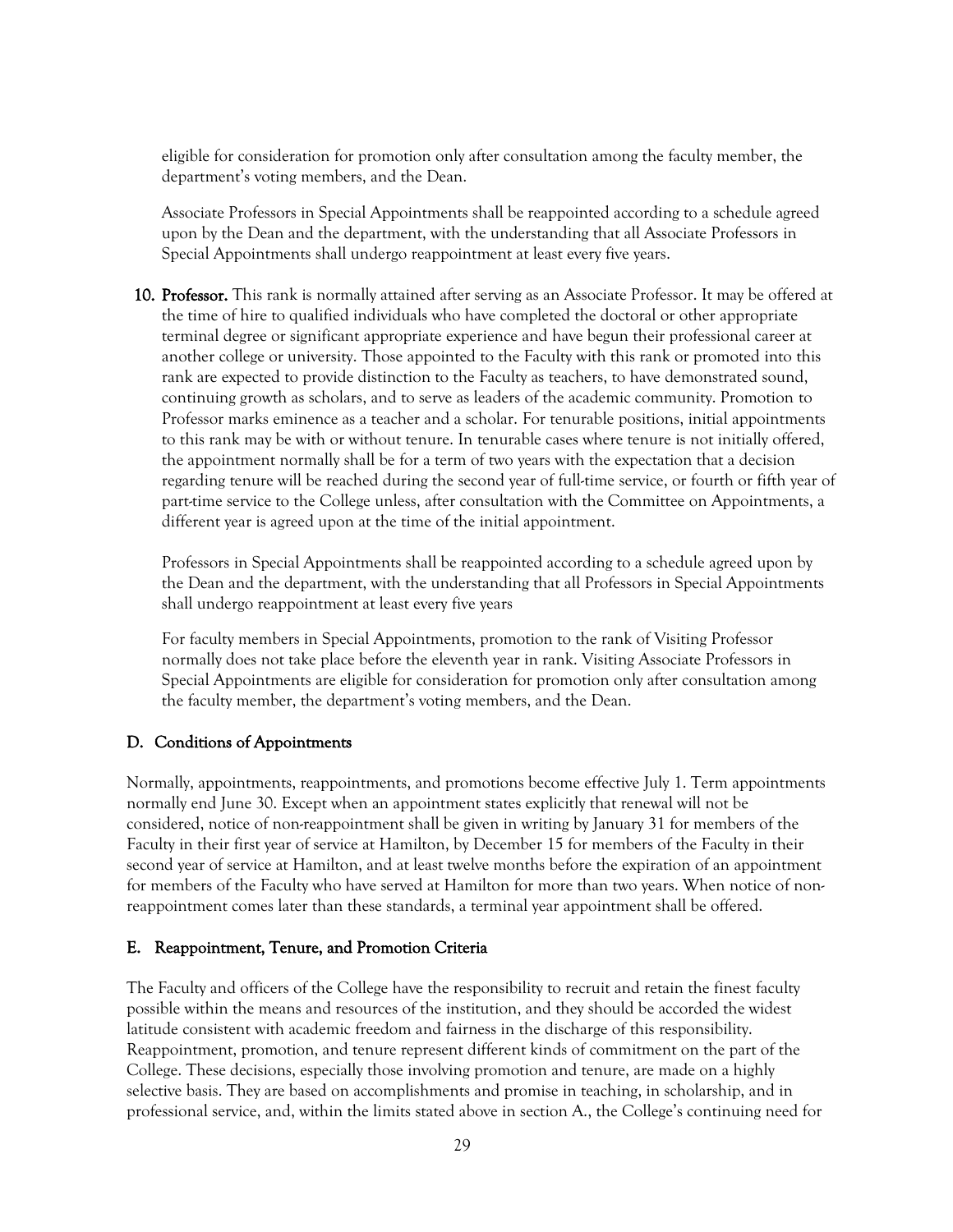the position. Of the three criteria, the first two are the more important, but all weigh in the decision and the quality of teaching is the most heavily weighted criterion. It is understood that the standards of merit and the relative emphases in the application of these criteria may vary among evaluators and from case to case. In the case of tenure decisions, such variations may not result from consideration of the current or prospective tenure ratio in a department or from consideration of the future need for the position.

- 1. Teaching. Teaching is a complex task. Its evaluation requires consideration of several characteristics that should be reflected in an instructor's performance: commitment to teaching; knowledge and mastery of the discipline; and the ability to communicate with, stimulate, and evaluate students. Hamilton considers teaching to be a professional commitment on the part of the instructor and expects to find in its faculty members evidence of a sustained interest in teaching as a vocation and a willingness to carry out such instructional duties as the department requires and as are arranged by contract with other programs. The instructor should possess knowledge and mastery of the discipline. The instructor's teaching should reflect both depth and breadth: an understanding of the best and most rigorous work in a subfield of the discipline as well as the broader outlines of the discipline and its connections with other disciplines. An instructor should also be effective in working with students. Effective instructors will transmit to students their enthusiasm for the discipline, convey central insights into the subject, encourage students to work diligently and independently, set high standards, and evaluate the work of students in a fair and constructive manner.
- 2. Scholarship. Hamilton expects its faculty to be productive scholars of high quality. Scholarship is important in its own right for the advancement of knowledge and as a creative act, and as a means by which teaching is continually refreshed and revitalized. Scholarship supports teaching. The synthesis, integration, and representation of knowledge complements the advancement of original scholarship. Original research and its equivalent expression in the performing and creative arts are the principal forms of scholarship, but scholarship may also include the interpretation of a scholarly field to a general audience. Scholars should make the results of their work available to professional colleagues for their evaluation and judgment. Publications and other formal presentations serve to ensure that faculty members have a continuing involvement with their professional peers, and that their work has been subjected to the criticism and insights of those best able to evaluate it.
- 3. Service to the College. A faculty member contributes to the life of the College outside of the classroom in a number of ways: as advisor, colleague, administrator, and participant in campus decision-making and governance. Such contributions are vital to Hamilton as a residential college. The quality of a candidate's service to the College community therefore is a third important criterion for reappointment, promotion, and tenure. Advising students concerning academic matters is an important responsibility of each faculty member. Colleagues should contribute when possible to each other's scholarly and intellectual growth and assume an active and responsible role in the development and administration of the educational program and the academic affairs of the department and the College. Participation in Faculty meetings and service on committees is a normal part of each faculty member's duties at the College. Such service is also valuable when extended beyond the campus in regional and national activities that draw on or improve the instructor's professional competence and that benefit the College.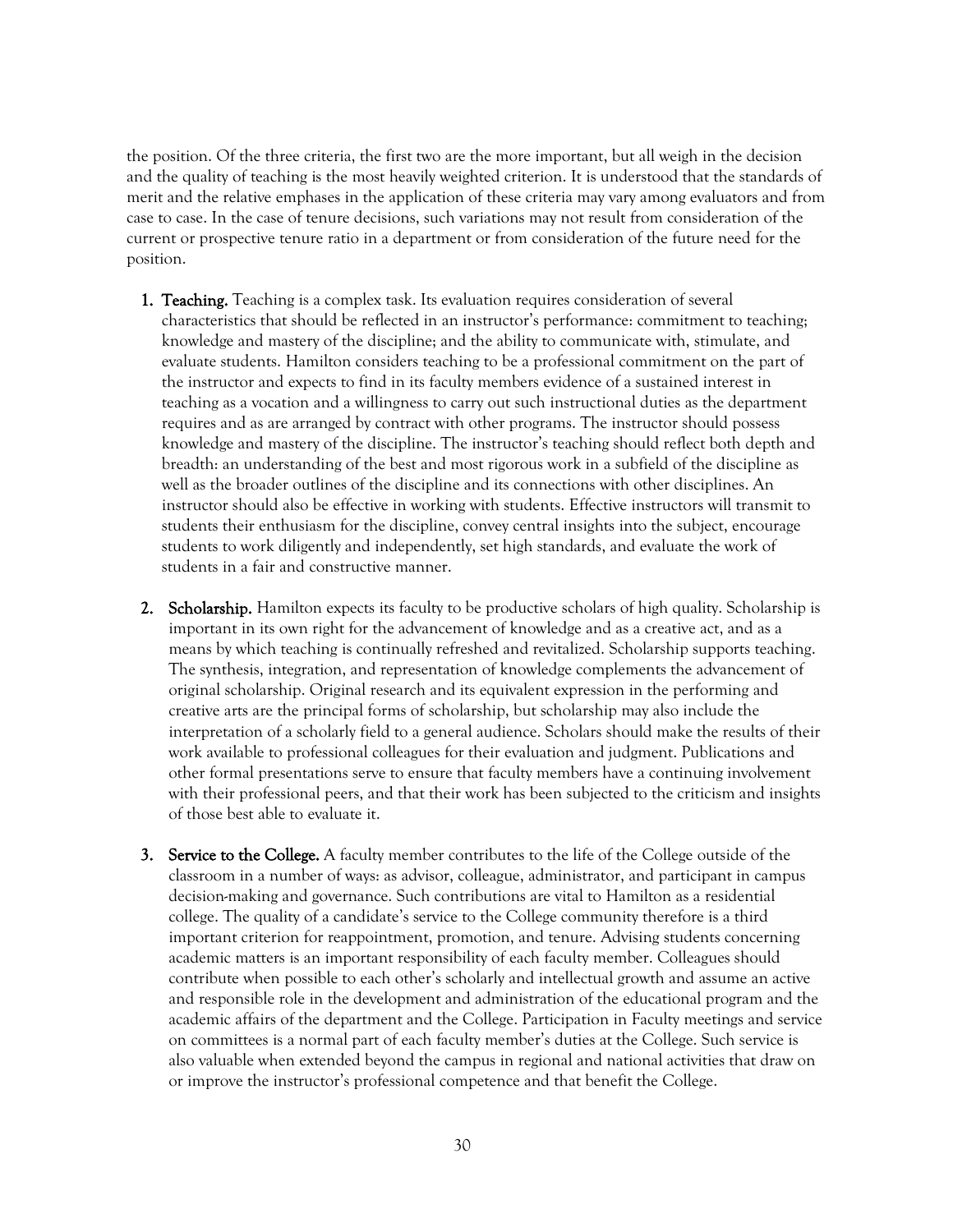4. Criteria for Instructional Faculty. For professors of instruction, the criteria for teaching are the same as outlined in VI.E.1 above. Professors of instruction may participate in scholarship, but it will not be used as a criterion upon which reappointment or promotion are based. Faculty in these positions should, however, keep abreast of new technologies and pedagogies so that their teaching remains current. For professors of instruction who have administrative duties for which they receive course releases, the performance of those administrative duties will also be evaluated, but the quality of teaching remains the most heavily-weighted criterion. The administrative functions of professors of instruction may be varied, but provide critical support to the operation of departments and the college and facilitate the educational mission of our community. The areas of evaluation include organization, communication, and management. Professors of instruction do not have service responsibilities at the level of college-wide committees or in student academic advising, but are expected to participate in faculty meetings and contribute to department planning and curricular development. Participation in professional development is also valuable when extended beyond the campus in regional and national activities that draw on or improve the professor of instruction's professional competence and that benefits the College.

#### F. Principles of Evaluation for Teaching, Scholarship, Service, and Administrative Performance

1. Evaluation of Teaching. Since the quality of teaching is to be the most heavily weighted criterion for reappointment, tenure, and promotion, solid evidence of that quality must be secured. Department Chairs should establish and communicate a protocol to ensure that, normally, all voting department colleagues should be in a position both to assess from firsthand knowledge the classroom effectiveness of the instructor and to evaluate the instructor's knowledge and mastery of the discipline. The letter from the department Chair should summarize the evaluations of classroom teaching by all voting members.

 Voting members of the department and participants in other College academic programs in which the instructor participates should comment, and the non-voting members of the department should be given the opportunity to comment on the candidate's qualities as a teacher. Any College course evaluation forms approved by the Faculty shall be taken into consideration. Letters of evaluation from students selected by the candidate, as well as letters from former and current students randomly selected by the Registrar, shall be submitted to the Dean, the department, and the Committee on Appointments at the time of reappointment, tenure, and promotion. All letters solicited for reappointment shall become part of the faculty member's file.

Additional evidence may include course syllabi and other course-related materials prepared by the candidate, published works and works in progress on teaching, new courses developed or old courses revised and updated, innovative teaching methods, participation in redesigning curricular offerings, work in cross-disciplinary courses, guidance of independent study, and other course evaluation forms developed by departments or individual faculty members. The College may obtain outside evaluations of teaching by sending teaching-related materials to faculty members at other institutions. In addition, colleagues may be asked to evaluate an individual's contributions within the College that bear upon the qualities of excellence in teaching.

Due to the COVID-19 Global Pandemic, the College did not collect student evaluations for courses in the Spring 2020 semester. The College will not solicit random student letters from classes taught in the Spring 2020. In the future, when the College does not collect student evaluations in response to a crisis, the College will follow this policy in relation to randomly selected student letters. Faculty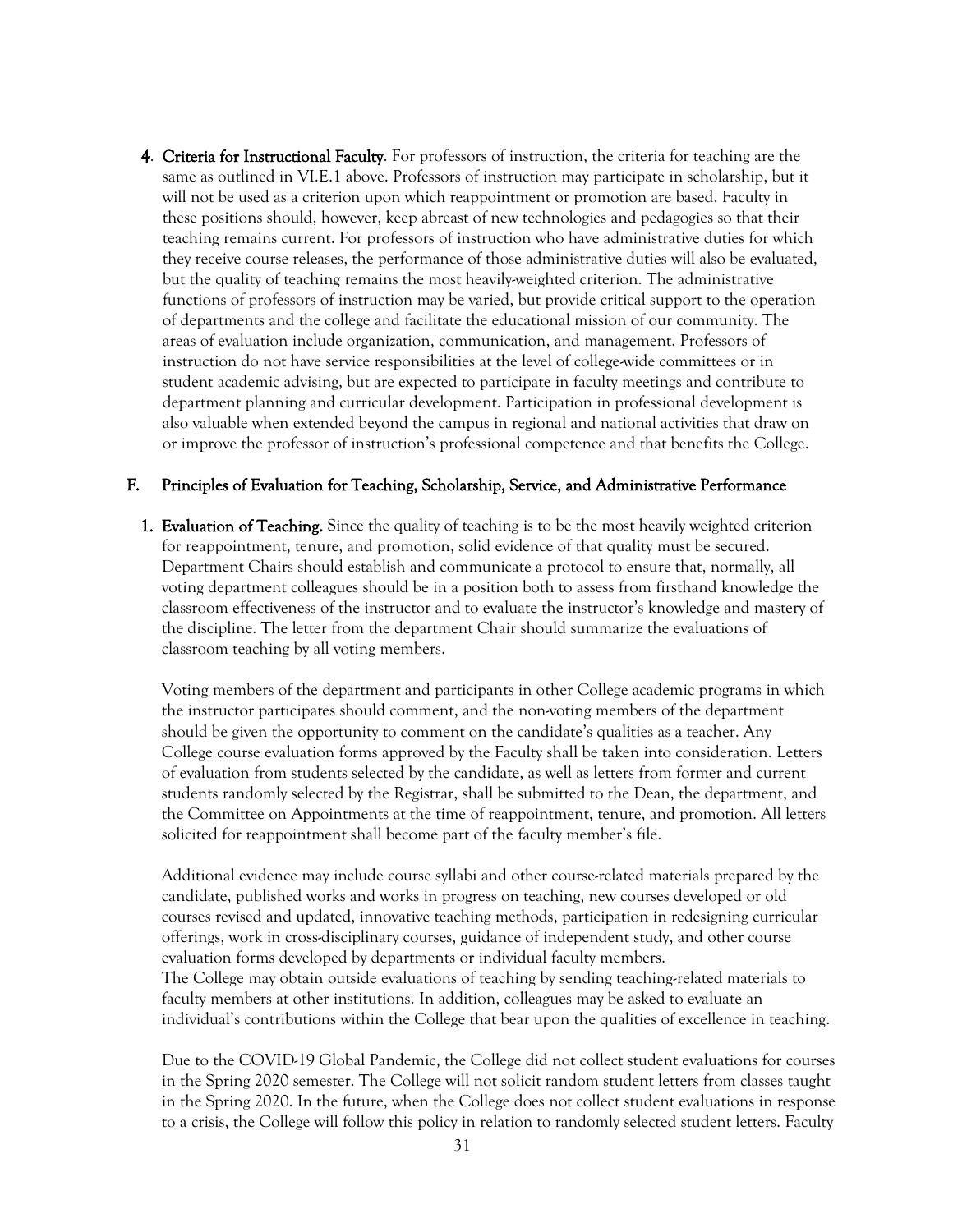may select student letter writers for review, tenure, and promotion processes from their Spring 2020 courses if they choose.

- 2. Evaluation of Scholarship. Because of the variety of forms that scholarship takes, the evaluation of the quality of scholarship may be made in a number of ways. In all cases, the College should seek evidence relevant to each discipline. Whenever appropriate, tenured members of the department should be asked to evaluate a candidate's published and unpublished work. Reviews in professional journals of the candidate's work offer an independent evaluation of that work by professional peers. Awards and grants to support scholarly research and creative activity may be yet another measure of evaluation of scholarly work by a candidate's professional colleagues. In the creative and performing arts, evidence of the quality of professional activity should be gathered from departmental peers, members of similar departments at other institutions, other artists in the same field, or published reviews. The Dean may solicit confidential evaluations of a candidate's scholarly work from professional peers outside of the College, and the Dean must do so in the case of a candidate standing for promotion to Associate Professor or Professor in a tenurable or non-tenurable position. In the case of faculty members for whom performances are the major form of scholarship, it is the responsibility of the department Chair, with the assistance of the Dean, to have performances evaluated by outside scholars and to place written records of the evaluations in the departmental files and to provide the Dean with such records. In decisions on promotion to Associate Professor or Professor (in tenurable and non-tenurable positions), candidates may add a reasonable number of other professional references who shall also be asked to submit confidential evaluations of the candidate's scholarly work.
- 3. Evaluation of Service. Considerable flexibility is needed in evaluating a candidate's service to the College community because of the variety of activities that are subsumed under this term. Department colleagues should be asked to evaluate the candidate's contributions to the work and intellectual life of the department. Others in the College in positions to evaluate the candidate's contributions in advising and other kinds of service may be asked to do so by the Dean. Care must be taken at all levels to insure that the evaluation of service is fair and based on adequate evidence, and that the academic and personal freedom of each faculty member has been preserved.
- 4. Additional Principles for Promotion to Professor. Promotion to Professor shall be granted to those faculty members who have in their years at the College distinguished themselves as teacherscholars, and for whom it can be stated that high achievement is likely to continue. Consideration for promotion normally does not take place before the seventh year in rank. Promotion before the seventh year occurs only when the record in teaching, scholarship and service is exceptional. Distinguished teaching should reflect the growing maturity and scholarly imagination necessary to challenge all types of students. Sound and developing scholarship, an important sign of sustained learning, creativity, and professional growth, should be demonstrated through forms of public scholarship such as publication, critical investigation, invention, and the presentation of papers, or exhibitions or performances. Each candidate for promotion to Professor may have different strengths in teaching, scholarship, and service. In all cases, however, it is expected that the candidate will present evidence of accomplishments in all three categories. Of these three categories, the first two are the more important, but all weigh in the decision.
- 5. Additional Principles for the Evaluation of Administrative Performance for Professors of Instruction. For professors of instruction who have administrative duties as part of their appointment, those duties will be determined by the department in consultation with the Dean of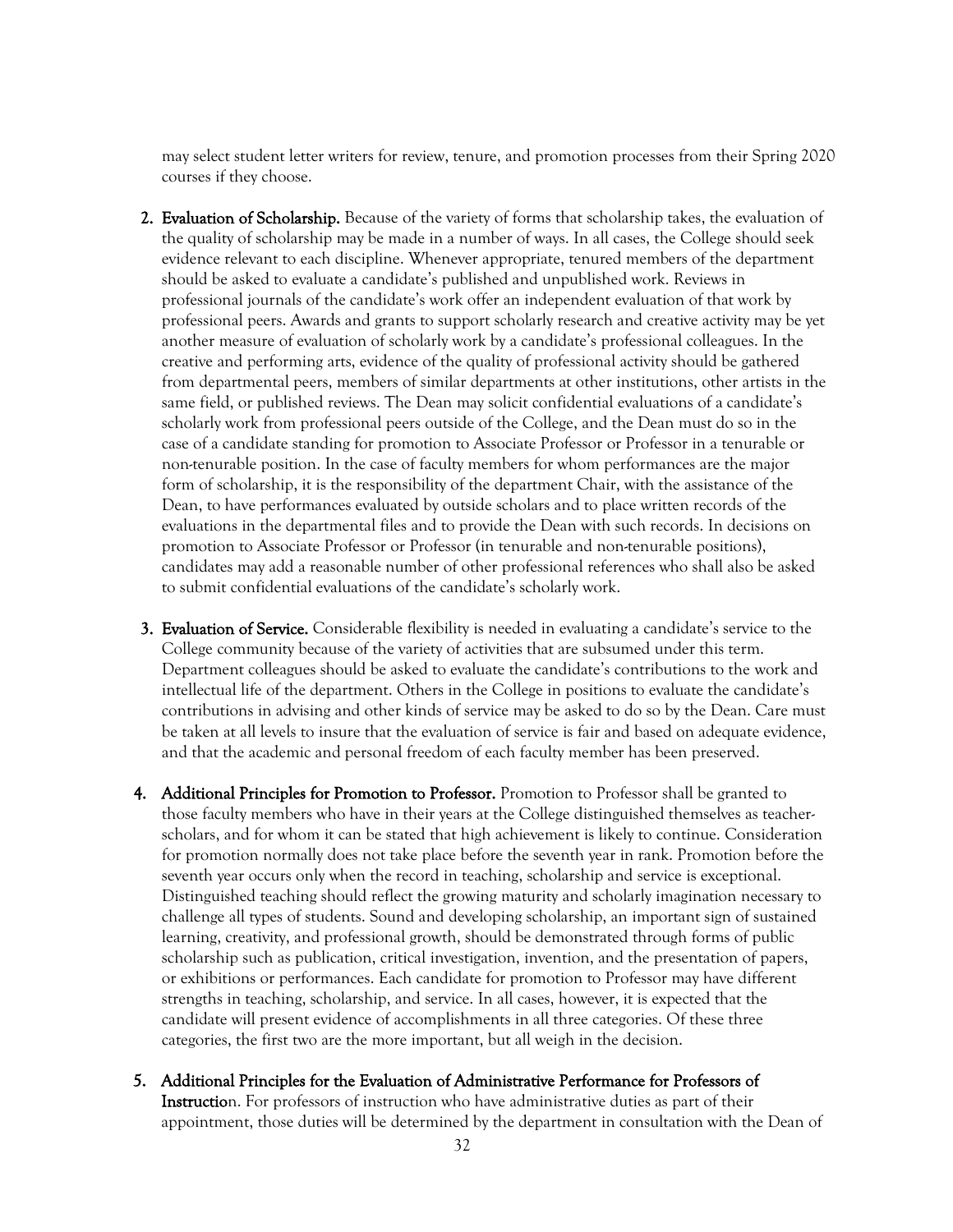Faculty. These duties will differ for each position; thus only general evaluative criteria are described here. The letter from the Chair should specifically evaluate the faculty member's work in the areas of organization, communication, and management. All members of the department and faculty in other departments or programs with direct experience with the professor of instruction's administrative work, will be invited to evaluate the candidate's performance by the Dean.

#### G. Reappointment, Tenure, and Promotion Procedures

- 1. Ad hoc Reappointment and Tenure Committees. The Dean shall appoint an *ad hoc* reappointment and tenure committee in the following two cases.
	- a. When it is expected that a department will have fewer than two voting members at the time of reappointment or tenure of a faculty member in a tenurable position. Working in consultation with the Committee on Appointments and the department, the Dean shall constitute an *ad hoc* reappointment and tenure committee to supplement voting members in the department. The resulting committee shall consist of all eligible members of the department and up to two tenured faculty from departments or programs outside of the designated faculty member's home department. The committee shall continue through the tenure decision. Whenever possible, the appointed faculty members on the committee shall be chosen from cognate fields. The committee members shall select one of their number to serve as Chair; each committee member shall have one vote.
	- b. When a faculty member is appointed in a program. Working in consultation with the Committee on Appointments and the program committee, the Dean shall, at the time of appointment, constitute an *ad hoc* committee of no fewer than three tenured faculty members for reappointment and tenure decisions. The *ad hoc* committee shall normally consist of at least one tenured member of the program committee and at least one additional tenured faculty member from a cognate field. If created for a tenurable faculty member, then the committee shall continue through the tenure decision. The committee members shall select one of their number to serve as Chair; each committee member shall have one vote.

In each of the cases above (a., b.), the *ad hoc* committee shall function as the surrogate department for the purposes of personnel decisions for the designated faculty member. Specifically, the chair of the committee shall write annual reviews, and the committee members shall perform class visits and participate in any other review and evaluation of a faculty member's teaching, scholarship, and service normally undertaken by voting members of a department in accordance with the Faculty Handbook. The committee shall vote on reappointment and tenure decisions. When appointed prior to the campus visits of the finalists in the search for a new tenure-track hire, all committee members shall be given the opportunity to meet with the candidates and provide feedback to the hiring committee. If the number of *ad hoc* committee members drops below the threshold required, then the Dean may appoint replacements in consultation with the remaining members of the committee, the designated faculty member, and the Committee on Appointments.

2. Ad hoc Promotion Committees. Working in consultation with the Committee on Appointments and the department, the Dean may appoint faculty to supplement voting members in a department when it is expected that a department will have fewer than two voting members at the time of promotion to the rank of Professor of a faculty member in a tenurable position. The resulting committee shall consist of any eligible members of the department and up to two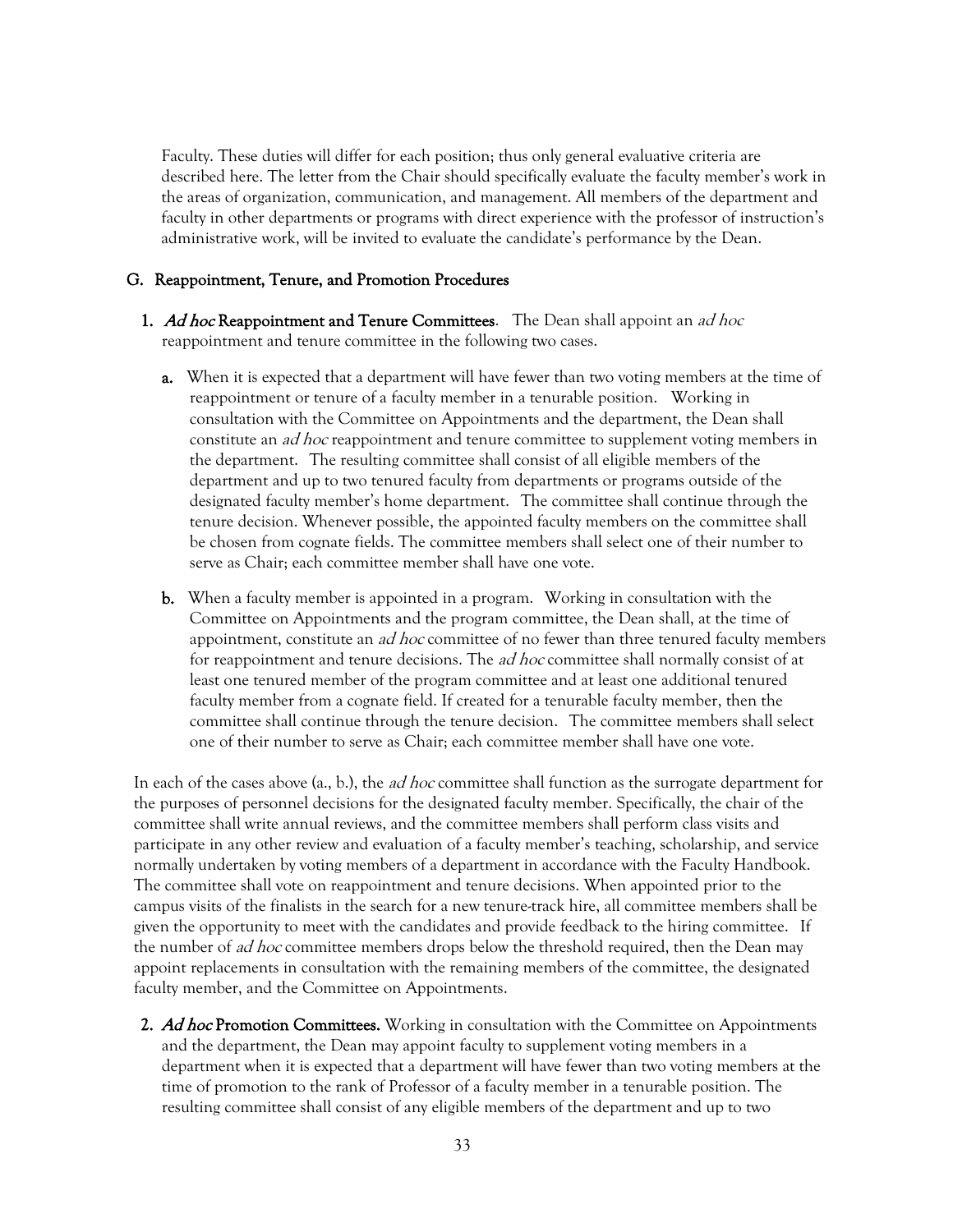tenured faculty from departments outside of the designated faculty member's home department. The committee shall continue until the designated faculty member is promoted to Professor. Whenever possible, the appointed faculty members on the committee shall hold the rank of Professor at the time of appointment to the committee and be chosen from cognate fields. The committee members shall select one of their number to serve as Chair.

The committee shall participate in personnel decisions for the designated faculty member. Specifically, the committee shall consult in the writing of annual reviews, perform class visitations, and participate in any other review and evaluation of a faculty member's teaching, scholarship, or service normally undertaken by voting members of the department. The committee shall vote on promotion decisions. If an *ad hoc* committee member resigns, the Dean may replace that member after consultation with the Committee on Appointments, the designated faculty member, and any tenured members of the Department. If an *ad hoc* committee member does not hold the rank of Professor at the time the designated faculty member is nominated for promotion to Professor, that member shall be removed from the committee.

When an *ad hoc* committee is appointed according to these procedures, the voting members of the department shall be considered to include all members of the committee for all duties described in Section VIG.

3. Procedures for Reappointment of Faculty in Tenurable Positions. The evaluative principles described in Section F, parts 1, 2, and 3 ("Principles of Evaluation for Teaching, Scholarship, and Service"), are here assumed. The dates provided in this section are guidelines intended to enable candidates to learn of the decisions as soon as possible. They are not deadlines in the strict sense that failure to meet them would constitute procedural impropriety.

### Timeline:

May 1: Department Chair shall provide to the Dean a list of the names of faculty for whom reappointment is pending during the coming academic year. See part a. below.

October 15: The candidate shall provide the Dean with a list of up to fifteen former or current students to whom the Dean shall write for a letter of evaluation. See part b. below.

**January 10**: The candidate shall provide the Dean with a detailed personal statement and other materials as specified in part b. below.

February 1: The department recommendations for reappointment shall be conveyed in writing by the Chair to the Dean along with evidence of the candidate's qualifications, and the Dean shall forward the complete file to the Committee on Appointments. See parts a. and c. below.

March 1: The Committee on Appointments shall provide its written recommendation to the Dean. See part d. below.

April 15: The President shall notify the candidate in writing of her or his decision. See part e. below.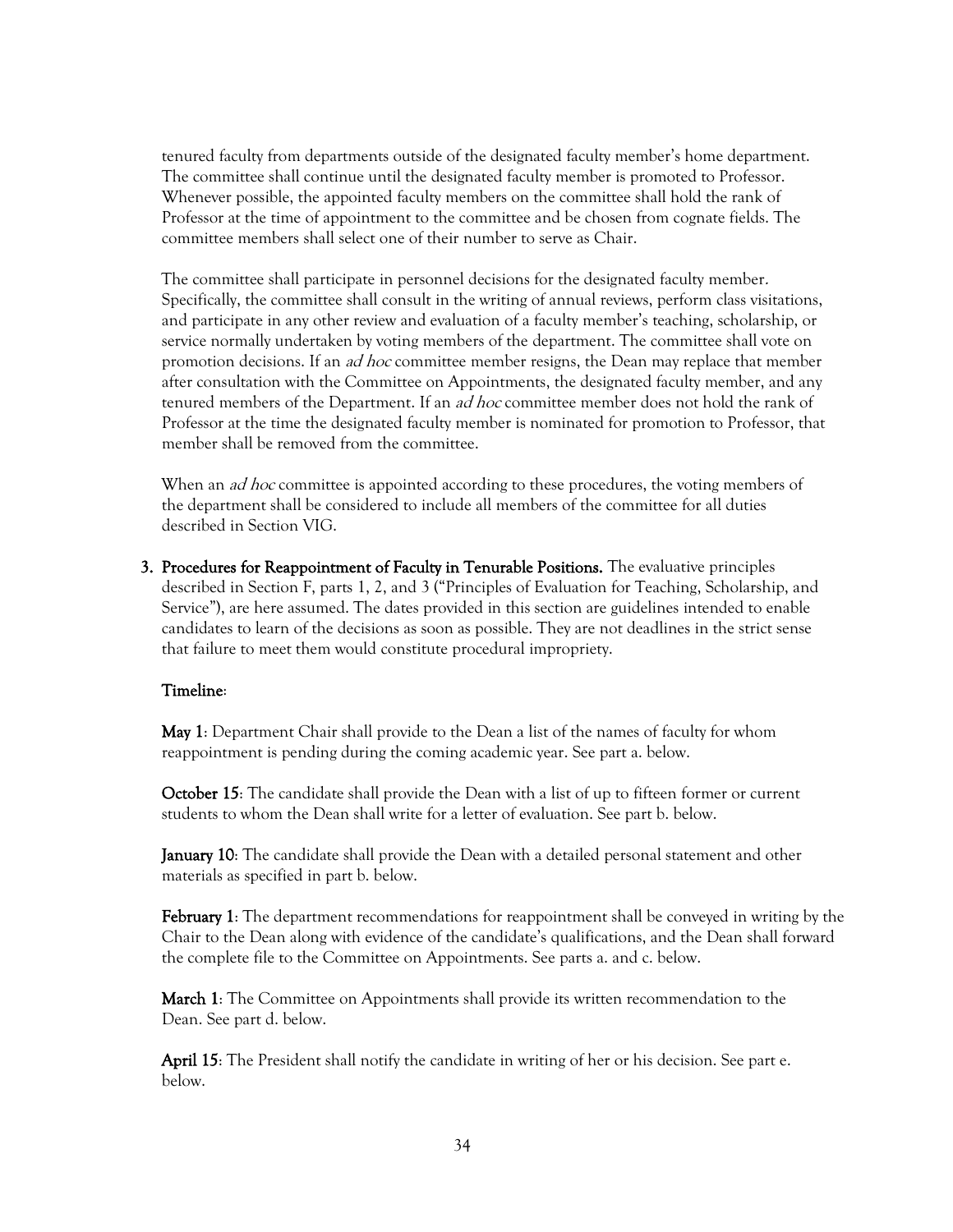**a. Role of the Department**. On or before May 1 each department Chair shall provide the Dean with a list of the names of department faculty for whom reappointment is pending during the coming academic year.

When the candidate is to be considered for promotion to the rank of Associate Professor without tenure, the department shall provide the Dean with the names and addresses of two colleagues from outside the College who can review the candidate's scholarship. Upon receipt of the materials listed in section d ("Role of the Dean"), the Chair shall make them available to voting members of the department and shall convene a meeting of the voting members to discuss and vote on the candidacy. Any voting members unable to attend shall convey their votes and any evaluative observations to the Chair in writing before the meeting, and the Chair shall share that information with all voting members.

By February 1, the department's recommendations for reappointment shall be conveyed in writing by the Chair to the Dean along with evidence of the candidate's qualifications, including a detailed statement on the candidate's performance as a teacher, a scholar, and a faculty colleague, with reference in the last instance to capability to assume broad responsibilities within the department and the Faculty. The Chair must include a report of the department vote and a summary of the views of the voting members. The Chair shall also request that the voting members sign the recommendation, indicating that they have read and confirm its report of the vote and its summary of the evidence collected.

At each reappointment, the Chair shall share the department's recommendation orally with the candidate after the department has written the reappointment letter. After the candidate has received the official reappointment decision, the Chair shall share the department letter with the candidate.

**b. Role of the Faculty Member**. By October 15 of the academic year during which a candidate is to be considered for reappointment, he or she shall provide the Dean with a list of fifteen former or current students to whom the Dean shall write for a letter of evaluation. By January 10 of that academic year, the candidate shall provide the Dean with one digital set of materials and six sets of any materials that cannot be provided digitally. All materials that will be helpful for an adequate consideration of the case should be submitted, including: a personal statement on teaching, scholarship, and service; a current curriculum vitae; any relevant information or documents such as syllabi, other teaching materials, and scholarly work; and the name of any academic program(s) to which the candidate regularly contributes.

When a candidate is to be considered for promotion to Associate Professor without tenure, he or she shall also provide to the Dean a list of two scholars from other institutions from which the Dean shall select one to evaluate the candidate's scholarly materials. In such cases, the timetable outlined under the Procedures for Tenure Decisions shall apply.

c. Role of the Committee on Appointments. The Committee advises the President and the Dean in cases of reappointment. The Committee on Appointments shall provide a written recommendation, the reasons for it, and the number who voted for and against the recommendation. The advisory process for reappointments is initiated by the Dean, who sends to the Committee all documentation gathered for the review in progress. The Committee shall receive from the Dean all materials included by the Dean in the reappointment review file and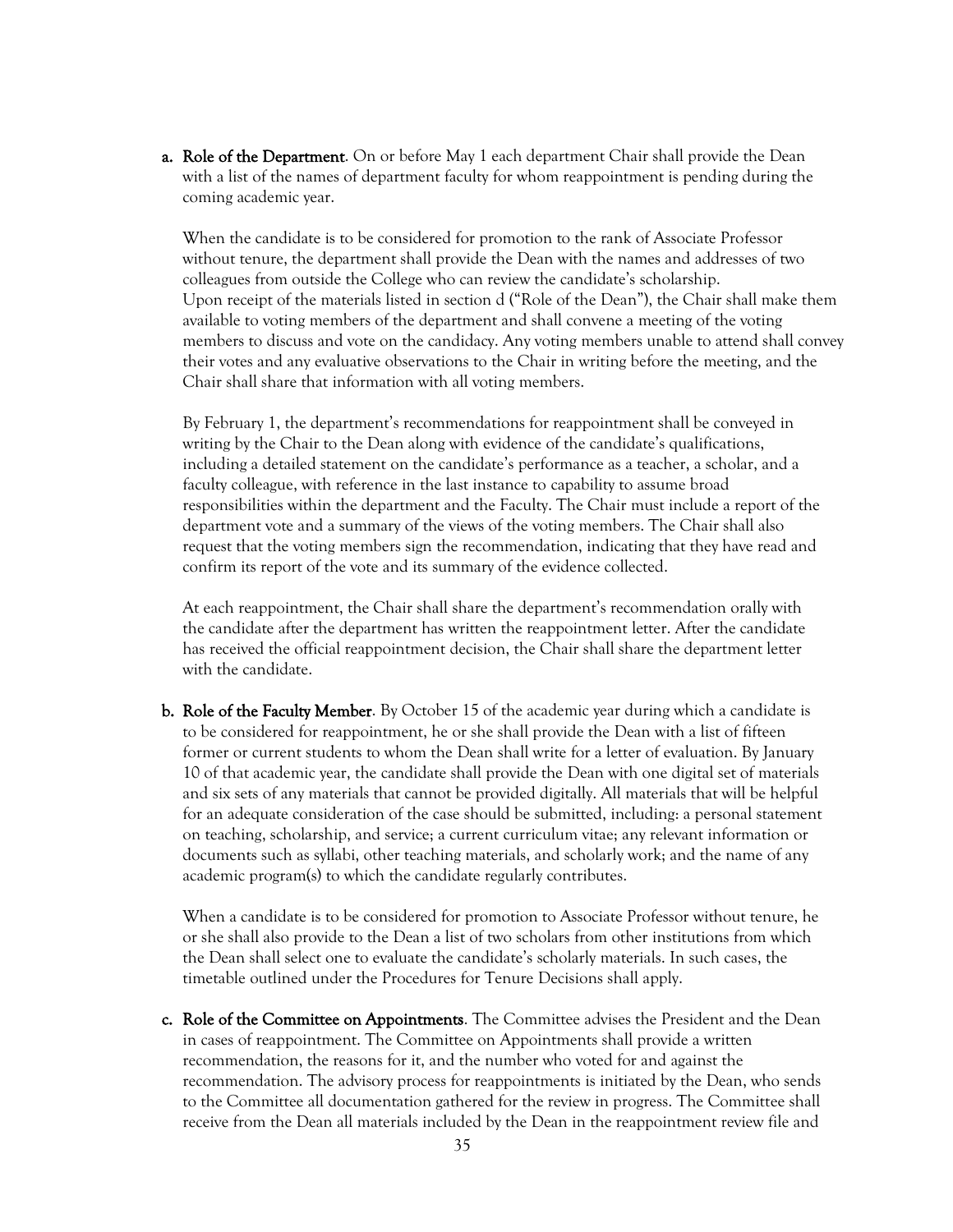gather any additional evidence that it deems necessary. When the subcommittee of the Committee on Appointments differs with the department, the Subcommittee shall confer with the voting members of the department before the Committee on Appointments makes its recommendation. Committee deliberations and voting always occur in executive session. In the written recommendation, the Subcommittee shall report all of the evidence that informed the recommendation.

d. Role of the Dean. For reappointments, it is the responsibility of the Dean, in consultation with both the Chair and the candidate, to gather as full and complete a record as appears useful to the pending decision. If an Associate Dean of the Faculty participates in the department's (or program's) evaluation of the candidate, that Associate Dean must be excluded from any role in the case on behalf of the Dean. The Dean shall seek letters with observations regarding the candidacy from current committee members of the academic program(s) to which the candidate regularly contributes and from non-voting members of the candidate's department or interdisciplinary program (for candidates hired directly into a program).. In the case of promotion to Associate Professor without tenure, the Dean shall solicit an evaluation from four outside scholars, one suggested by the candidate, one suggested by the department, and two selected by the Dean.

The Dean shall gather the materials submitted by the candidate, contact the students selected by the candidate for letters of recommendation, and solicit letters from fifteen former or current students randomly selected by the Registrar, including concentrators and nonconcentrators and students from both lower- and upper-level courses. As early as possible the Dean shall provide these materials to the voting members of the department.

The Dean shall forward the department recommendation to the Committee on Appointments, along with access to all evaluations, prior letters of appointment and reappointment, and all information gathered by the Dean for this decision from the candidate, the department, and other sources.

Upon receipt of the recommendation of the Committee on Appointments, the Dean shall consider that recommendation, the department recommendation, the evidence accumulated through the process, and any additional information that the Dean may gather. The Dean will then present a written recommendation, with supporting reasons, to the President, along with access to all documentation gathered for the review. In the written recommendation, the Dean shall report all of the evidence that informed the recommendation.

When the Dean's recommendation is at variance with the recommendation of the Committee on Appointments or of the department, the Dean shall call a meeting of the Committee on Appointments Chair and the Committee on Appointments Subcommittee that considered the case, the Dean, and the voting members of the department in order to seek agreement before the recommendations go to the President.

For each reappointment review, it is the responsibility of the Dean, after consulting with the department Chair, the Committee on Appointments, and the President, to provide the faculty member with a written evaluation of her or his teaching, scholarship, and service.

e. Role of the President. The President shall receive the materials on the candidate from the Dean along with the recommendations of the department, Committee on Appointments, and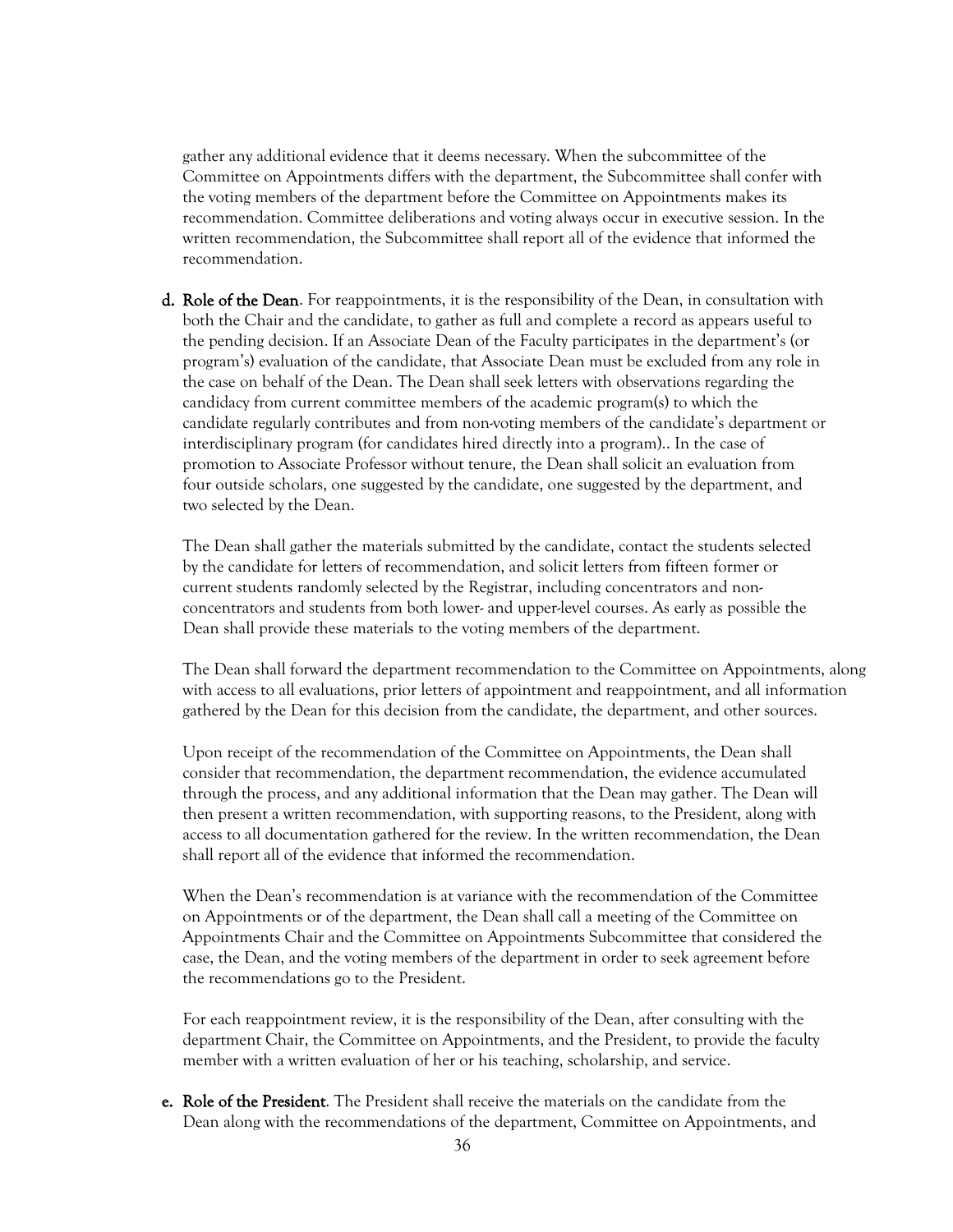the Dean and, on the basis of this and any additional information the President may gather, shall make her or his decision.

Final authority for all reappointments lies with the President according to the terms of the Charter and By-Laws of the Board of Trustees. When the President's tentative decision is different from that of the Dean, or the Committee on Appointments, or the department, the President shall call a meeting of the Dean, the Committee on Appointments Chair, the Committee on Appointments Subcommittee that considered the case, and the voting members of the department in order to try to reach agreement before making a final decision.

The final decision and the reasons for it, including an evaluation of the candidate's teaching, scholarship, and service, shall be communicated in writing by the President or the Dean to the candidate, the Chair of the department, and the Chair of the Committee on Appointments. Before doing so, the President may inform a candidate of the decision orally, or invite the Dean or the Chair of the department to do so on her or his behalf. In the written decision, the President shall report all of the evidence that informed the decision.

4. Procedures for Promotion to Senior Lecturer. The evaluative principles described in Section F, part 1 (Evaluation of Teaching) are here assumed. The dates provided in this section are guidelines intended to enable candidates to learn of the decisions as soon as possible. They are not deadlines in the strict sense that failure to meet them would constitute procedural impropriety.

### Timeline:

May 1: The Dean shall inform the candidate that he or she has been nominated to stand for promotion to Senior Lecturer. See part a. below.

**June 15:** The candidate shall provide the Dean with a list of fifteen former or current students to whom the Dean shall write for a letter of evaluation. See part b. below.

**August 15:** The candidate shall provide the Dean a detailed personal statement and other materials as specified in part b. below.

October 15: The department recommendations for promotion shall be conveyed in writing by the Chair to the Dean along with evidence of the candidate's qualifications. See part a. below.

November 7: The Committee on Appointments shall provide its written recommendation to the Dean. See part d. below.

December 15: The President shall notify the candidate in writing of her or his decision. See part e. below.

a. Role of the Department Candidates for promotion to Senior Lecturer may be nominated by the department's tenured and tenure-track Assistant Professors, Associate Professors and Professors, or they may nominate themselves. Such decisions shall be made no later than May 1 in the academic year prior to consideration for promotion. Lecturers are only eligible for consideration after the twelfth semester of teaching at Hamilton and after consultation among the faculty member, the department's voting members, and the Dean.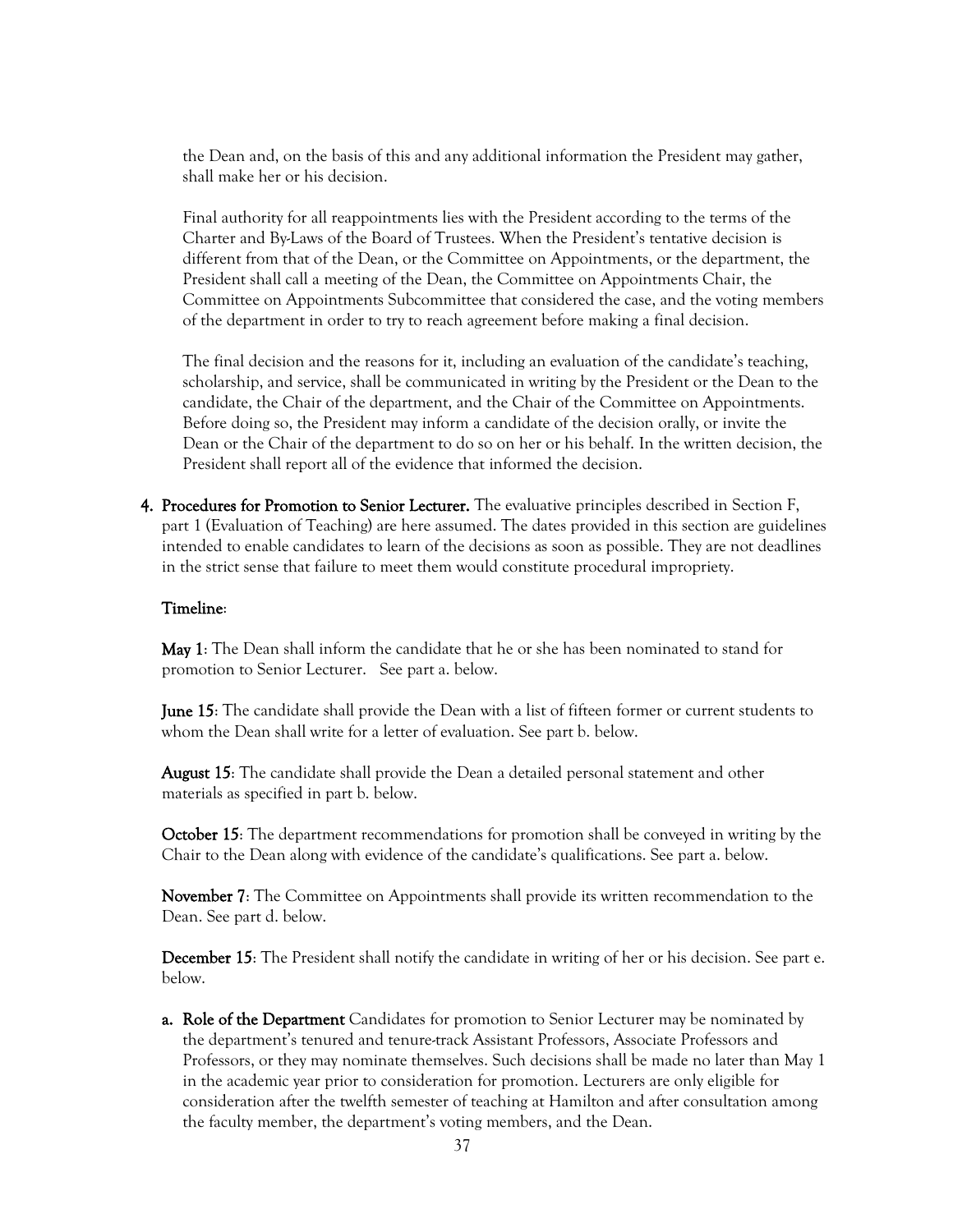Upon receipt of the materials listed in section d ("Role of the Dean"), the Chair shall make them available to voting members of the department and shall convene a meeting of the voting members to discuss and vote on the candidacy. Any voting members unable to attend shall convey their votes and any evaluative observations to the Chair in writing before the meeting, and the Chair shall share that information with all voting members.

By October 15, the department's recommendations for promotion shall be conveyed in writing by the Chair to the Dean along with evidence of the candidate's qualifications, including a detailed statement on the candidate's performance as a teacher. The Chair must include a report of the department vote and a summary of the views of the voting members. The Chair shall also request that the voting members sign the recommendation, indicating that they have read and confirm its report of the vote and its summary of the evidence collected.

The Chair shall report the department recommendation and the reasons for it to the candidate before sending it to the Dean.

- **b. Role of the Faculty Member.** Lecturers who have taught more than twelve semesters may nominate themselves for promotion prior to May 1 of the academic year before the one in which a candidate is to be considered for promotion. By June 15 of that year, he or she shall provide the Dean with a list of fifteen former or current students to whom the Dean shall write for a letter of evaluation. By August 15 of that academic year, the candidate shall provide the Dean with one digital set of materials and six sets of any materials that cannot be provided digitally. All materials that will be helpful for an adequate consideration of the case should be submitted, including: a personal statement; a current *curriculum vitae*; any relevant information or documents such as syllabi and other teaching materials; and the name of any academic program(s) to which the candidate regularly contributes.
- c. Role of the Committee on Appointments. The Committee advises the President and the Dean in cases of promotion. The Committee shall receive from the Dean all materials included by the Dean in the promotion file, gather any additional evidence by such means as it deems necessary, and make its recommendation to the Dean within one month of receiving the file from the Dean's Office. When the Committee differs with the department, the Subcommittee that considered the case shall confer with the voting members of the department before the Committee makes its recommendation. Committee deliberations and voting always occur in executive session. In the written recommendation, the Subcommittee shall report all of the evidence that informed the recommendation.
- d. Role of the Dean. For promotions, it is the responsibility of the Dean, in consultation with both the Chair and the candidate, to gather as full and complete a record as appears useful to the pending decision. If an Associate Dean participates in the department's (or program's) evaluation of the candidate, that Associate Dean must be excluded from any role in the case on behalf of the Dean. The Dean shall seek letters with observations regarding the candidacy from current committee members of the academic program(s) to which the candidate regularly contributes and from non-voting members of the candidate's department or interdisciplinary program (for candidates hired directly into a program).

The Dean shall gather the materials submitted by the candidate, contact the students selected by the candidate for letters of recommendation, and solicit letters from fifteen former or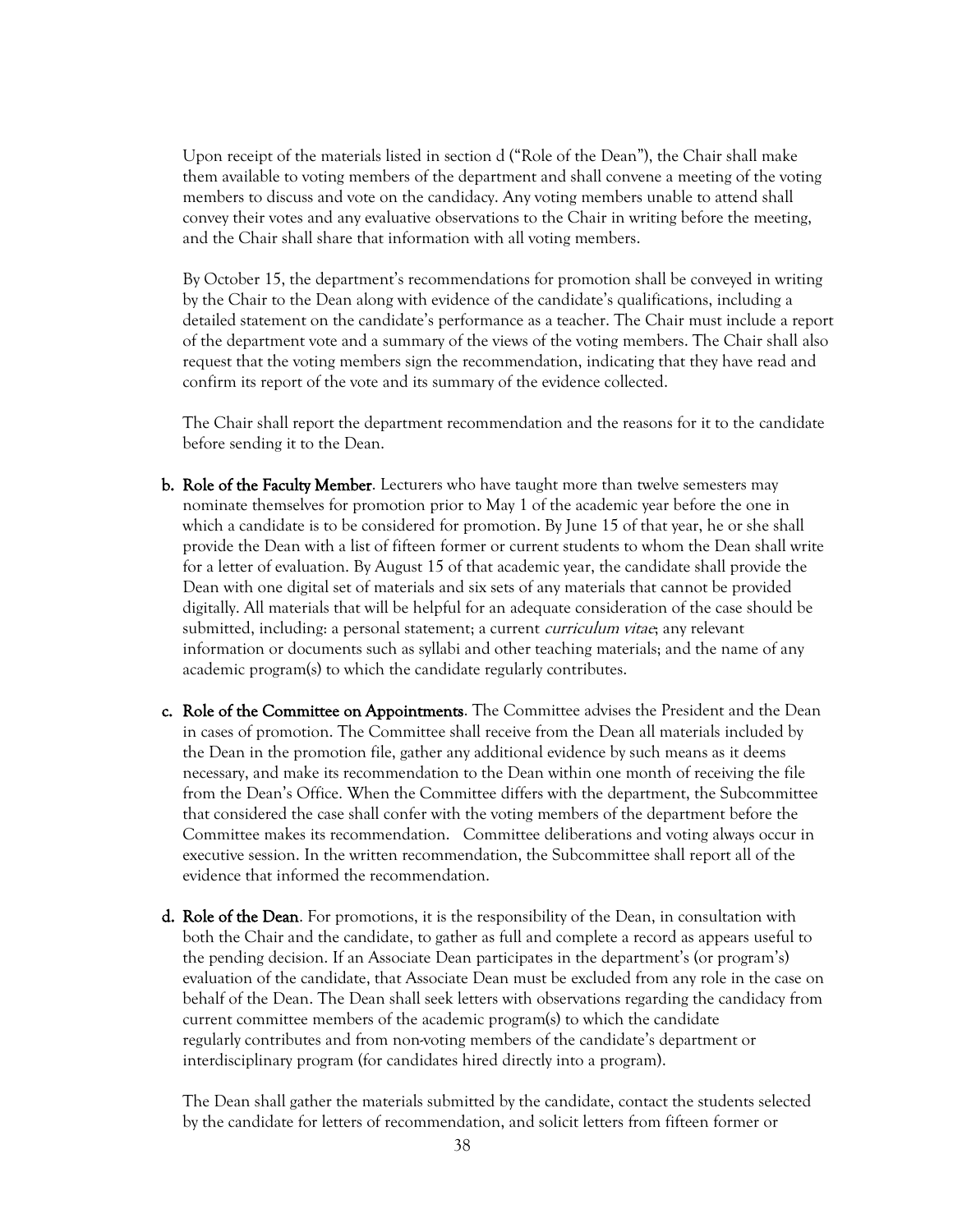current students randomly selected by the Registrar. As early as possible the Dean shall provide these materials to the voting members of the department.

The Dean shall forward the department recommendation to the Committee on Appointments, along with access to all evaluations, prior letters of appointment, and all information gathered by the Dean for this decision from the candidate, the department, and other sources. Upon receipt of the recommendation of the Committee on Appointments, the Dean shall consider that recommendation, the department recommendation, the evidence accumulated through the process, and any additional information that the Dean may gather. The Dean will then present a written recommendation, with supporting reasons, to the President, along with access to all documentation gathered for the review. In the written recommendation, the Dean shall report all of the evidence that informed the recommendation.

When the Dean's recommendation is at variance with the recommendation of the Committee on Appointments or of the department, the Dean shall call a meeting of the Committee on Appointments Chair and the Committee on Appointments Subcommittee that considered the case, the Dean, and the voting members of the department in order to seek agreement before the recommendations go to the President.

For each promotion review, it is the responsibility of the Dean, after consulting with the department Chair, the Committee on Appointments, and the President, to provide the faculty member with a written evaluation of her or his teaching.

e. Role of the President. The President shall receive the materials on the candidate from the Dean along with the recommendations of the Committee on Appointments and the Dean and, on the basis of this and any additional information he or she may gather, make his or her decision.

Final authority for all appointments lies with the President according to the terms of the Charter and By-Laws of the Board of Trustees. When the President's tentative decision is different from that of the Dean or the Committee on Appointments or the department, the President shall call a meeting of the Dean, the Committee on Appointments Chair, the Committee on Appointments Subcommittee that considered the case, and the voting members of the department in order to try to reach agreement before making a final decision.

The final decision and the reasons for it, including an evaluation of the candidate's teaching, shall be communicated in writing by the President or the Dean to the candidate, the Chair of the department, and the Chair of the Committee on Appointments. Before doing so, the President may inform a candidate of the decision orally, or invite the Dean or the Chair of the department to do so on her or his behalf. In the written decision, the President shall report all of the evidence that informed the decision.

#### 5. Procedures for Reappointment of Faculty in Renewable Positions and in Special Appointments.

The evaluative principles described in Section F, parts 1, 2, and 3 ("Principles of Evaluation for Teaching, Scholarship, and Service"), are here assumed. The dates provided in this section are guidelines intended to enable candidates to learn of the decisions as soon as possible. They are not deadlines in the strict sense that failure to meet them would constitute procedural impropriety.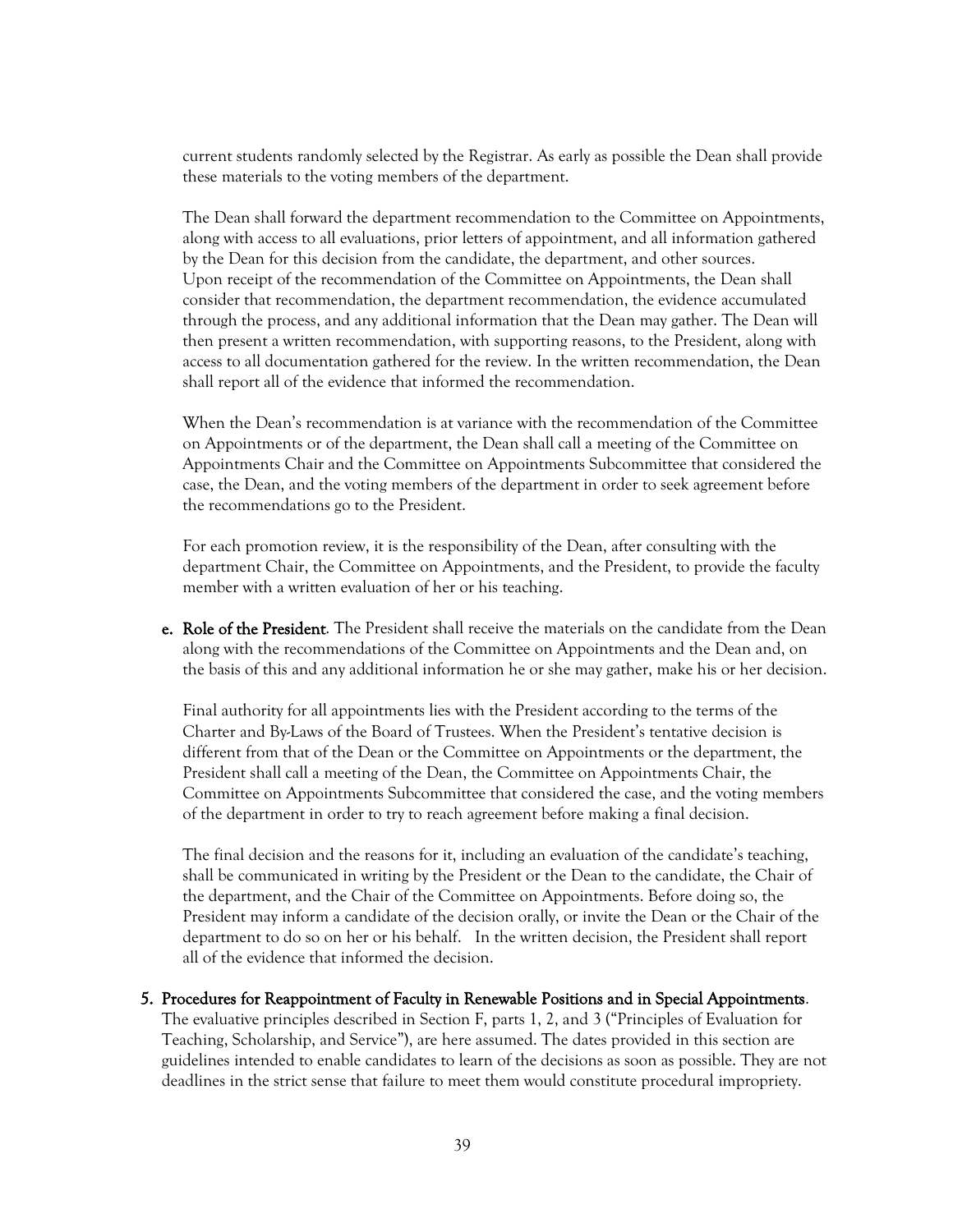#### Timeline:

May 1: Department Chair shall provide to the Dean a list of the names of faculty for whom reappointment is pending during the coming academic year. See part a. below.

June 15: The candidate shall provide the Dean with a list of fifteen former or current students to whom the Dean shall write for a letter of evaluation. See part b. below.

**August 15:** The candidate shall provide the Dean with a detailed personal statement and other materials as specified in part b. below.

**September 15:** The department recommendations for reappointment shall be conveyed in writing by the Chair to the Dean along with evidence of the candidate's qualifications. See part a. below.

November 7: The Committee on Appointments shall provide its written recommendation to the Dean. See part d. below.

December 15: The President shall notify the candidate in writing of her or his decision. See part e. below.

**a. Role of the Department.** On or before May 1 each department Chair shall provide the Dean with a list of the names of department faculty for whom reappointment is pending during the coming academic year.

Upon receipt of the materials listed in section d. ("Role of the Dean"), the Chair shall make them available to voting members of the department and shall convene a meeting of the voting members to discuss and vote on the candidacy. Any voting members unable to attend shall convey their votes and any evaluative observations to the Chair in writing before the meeting, and the Chair shall share that information with all voting members.

By September 15, the department's recommendations for reappointment shall be conveyed in writing by the Chair to the Dean along with evidence of the candidate's qualifications, including a detailed statement on the candidate's performance as a teacher, a scholar, and a faculty colleague. The Chair must include a report of the department vote and a summary of the views of the voting members. The Chair shall also request that the voting members sign the recommendation, indicating that they have read and confirm its report of the vote and its summary of the evidence collected.

At each reappointment, the Chair shall report the department recommendation and the reasons for it to the candidate before sending it to the Dean.

**b. Role of the Faculty Member.** By June 15 of the academic year before the one in which a candidate is to be considered for reappointment, he or she shall provide the Dean with a list of fifteen former or current students to whom the Dean shall write for a letter of evaluation. By August 15 of that academic year, the candidate shall provide the Dean with one digital set of materials and six sets of any materials that cannot be provided digitally. All materials that will be helpful for an adequate consideration of the case should be submitted, including: a personal statement on teaching, scholarship, and service; a current curriculum vitae; any relevant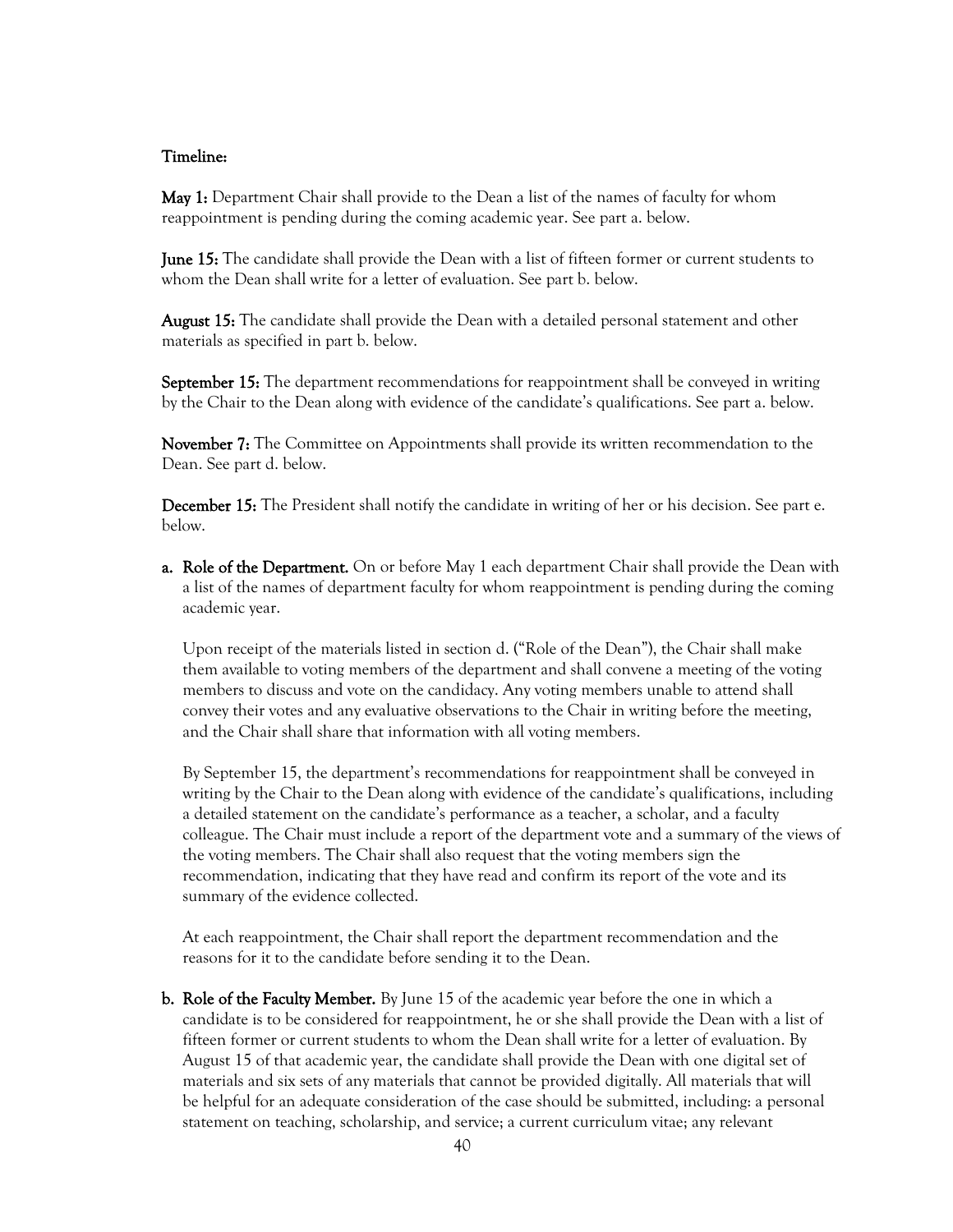information or documents such as syllabi, other teaching materials, and scholarly work; and the name of any academic program(s) to which the candidate regularly contributes.

- c. Role of the Committee on Appointments. The Committee advises the President and the Dean in cases of reappointment. The Committee on Appointments shall provide a written recommendation, the reasons for it, and the number who voted for and against the recommendation. The advisory process for reappointments is initiated by the Dean, who sends to the Committee all documentation gathered for the review in progress. The Committee shall receive from the Dean all materials included by the Dean in the reappointment review file and gather any additional evidence that it deems necessary. When the Subcommittee of the Committee on Appointments differs with the department, the Subcommittee shall confer with the voting members of the department before the Committee on Appointments makes its recommendation. In instances where reappointment decisions are affected by curricular reallocations, the Committee must satisfy itself, before making a recommendation, that the Committee on Academic Policy has considered the matter. Committee deliberations and voting always occur in executive session. In the written recommendation, the Subcommittee shall report all of the evidence that informed the recommendation.
- d. Role of the Dean. For reappointments, it is the responsibility of the Dean, in consultation with both the Chair and the candidate, to gather as full and complete a record as appears useful to the pending decision. If an Associate Dean participates in the department's (or program's) evaluation of the candidate, that Associate Dean must be excluded from any role in the case on behalf of the Dean. The Dean shall seek letters with observations regarding the candidacy from current committee members of the academic program(s) to which the candidate regularly contributes and from non-voting members of the candidate's department or interdisciplinary program (for candidates hired directly into a program).

The Dean shall gather the materials submitted by the candidate, contact the students selected by the candidate for letters of recommendation, and solicit letters from fifteen former or current students randomly selected by the Registrar, including concentrators and nonconcentrators and students from both lower- and upper-level courses. As early as possible the Dean shall provide these materials to the voting members of the department.

The Dean shall forward the department recommendation to the Committee on Appointments, along with access to all evaluations, prior letters of appointment, and all information gathered by the Dean for this decision from the candidate, the department, and other sources.

Upon receipt of the recommendation of the Committee on Appointments, the Dean shall consider that recommendation, the department recommendation, the evidence accumulated through the process, and any additional information that the Dean may gather. The Dean will then present a written recommendation, with supporting reasons, to the President, along with access to all documentation gathered for the review. In the written recommendation, the Dean shall report all of the evidence that informed the recommendation.

When the Dean's recommendation is at variance with the recommendation of the Committee on Appointments or of the department, the Dean shall call a meeting of the Committee on Appointments Chair and the Committee on Appointments Subcommittee that considered the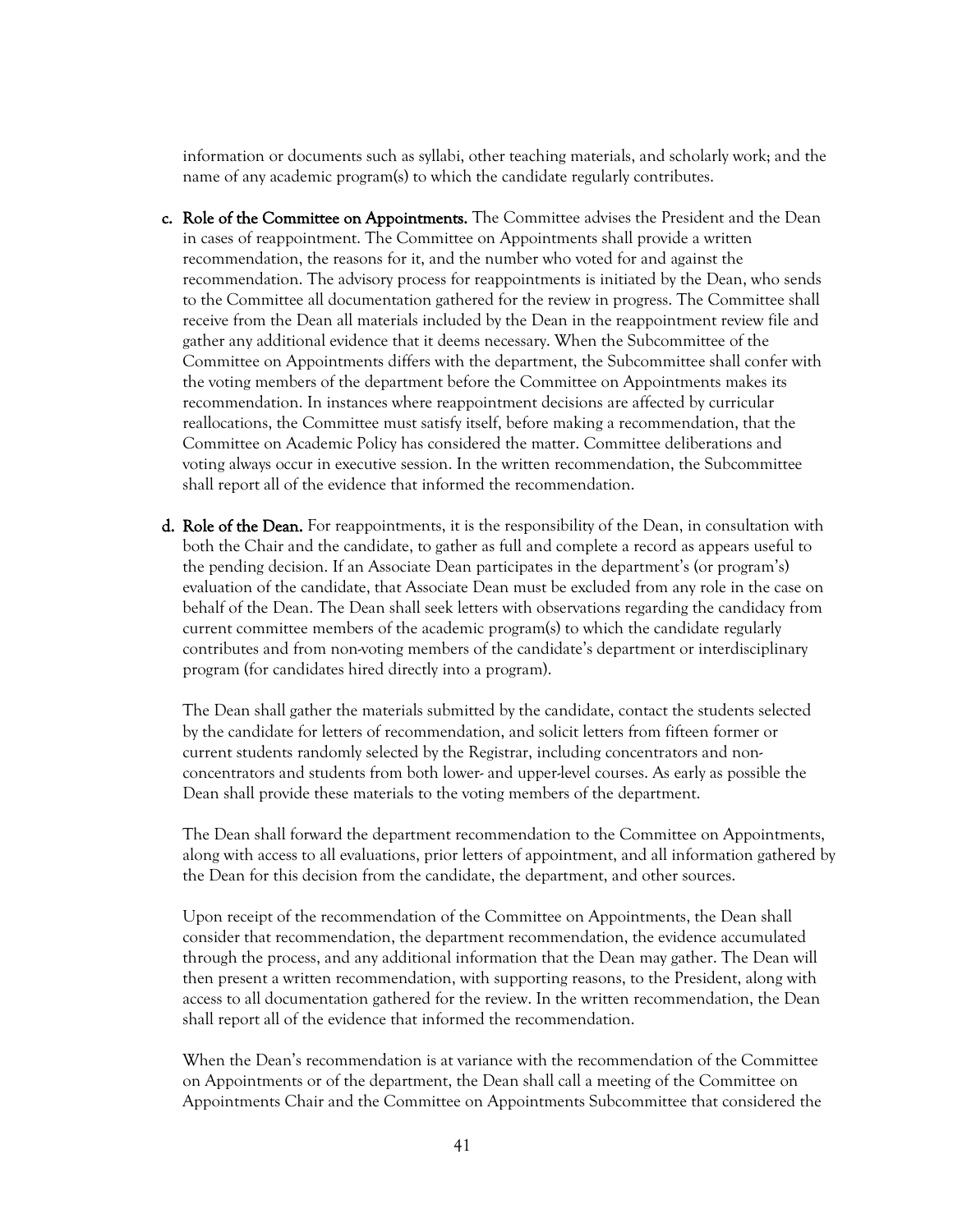case, the Dean, and the voting members of the department in order to seek agreement before the recommendations go to the President.

For each reappointment review, it is the responsibility of the Dean, after consulting with the department Chair, the Committee on Appointments, and the President, to provide the faculty member with a written evaluation of her or his teaching, scholarship, and service.

e. Role of the President. The President shall receive the materials on the candidate from the Dean along with the recommendations of the Committee on Appointments and the Dean and, on the basis of this and any additional information he or she may gather, make his or her decision.

Final authority for all appointments lies with the President according to the terms of the Charter and By-Laws of the Board of Trustees. When the President's tentative decision is different from that of the Dean or the Committee on Appointments or the department, the President shall call a meeting of the Dean, the Committee on Appointments Chair, the Committee on Appointments Subcommittee that considered the case, and the voting members of the department in order to try to reach agreement before making a final decision.

The final decision and the reasons for it, including an evaluation of the candidate's teaching, scholarship, and service, shall be communicated in writing by the President or the Dean to the candidate, the Chair of the department, and the Chair of the Committee on Appointments. Before doing so, the President may inform a candidate of the decision orally, or invite the Dean or the Chair of the department to do so on her or his behalf. In the written decision, the President shall report all of the evidence that informed the decision.

6. Procedures for Promotion in Special Appointment Positions. Promotion is not exclusively the consequence of the number of years in rank but constitutes recognition of sustained professional achievement in teaching, scholarship, and service.

The evaluative principles described in Section F, parts 1, 2, and 3 ("Principles of Evaluation for Teaching, Scholarship, and Service") are here assumed for decisions on promotion from Visiting Assistant Professor to Associate Professor and from Associate Professor to Professor for faculty in Special Appointments. In addition, Section F part 4 ("Additional Principles for Promotion to Professor"), applies to decisions on promotion from Associate Professor to Professor for faculty in Special Appointments. The dates provided in this section apply to both promotions from Visiting Assistant Professor to Associate Professor and from Associate Professor to Professor for faculty in Special Appointments. Dates are intended to enable candidates to learn of the decisions as soon as possible and are not deadlines in the strict sense that failure to meet them would constitute procedural impropriety.

#### Timeline:

November 1: Dean shall inform the candidate that he or she has been nominated to stand for promotion. See part a. below.

December 1: The candidate shall provide the Dean with requested materials. See part b. below. The voting members of the department shall provide the Dean with a list of at least two scholars from outside institutions agreed upon by them and to whom the Dean can send scholarly materials for evaluation. See part c. below.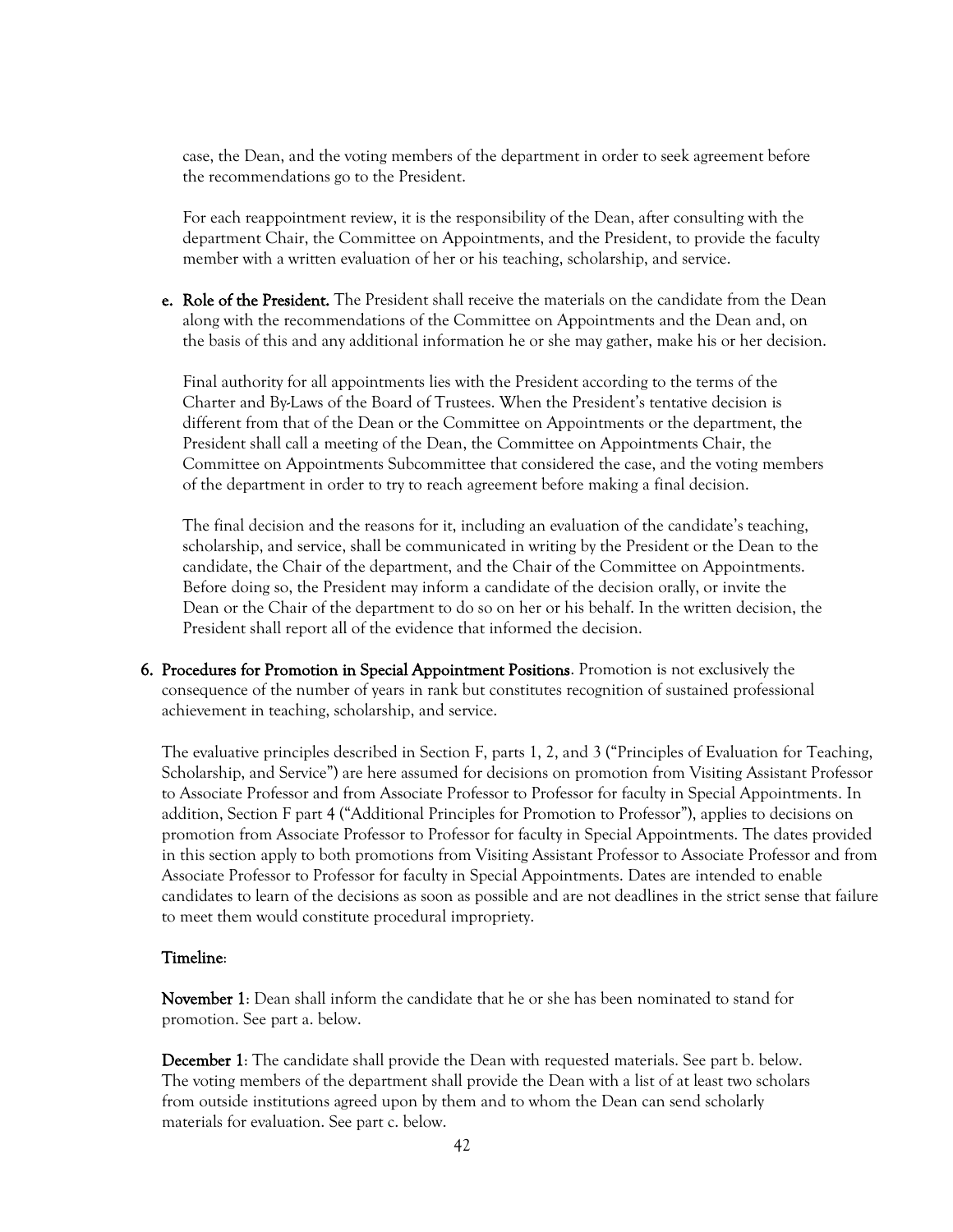**January 15:** The candidate shall provide the Dean with a detailed personal statement and other materials as specified in part b. below.

March 1: The Dean shall provide materials to the department, as given in part a below.

April 1: The department recommendations for promotion shall be conveyed in writing to the Dean along with evidence of the candidate's qualifications, and the Dean shall forward the complete file to the Committee on Appointments. See parts a. and c. below.

May 1: The Committee on Appointments shall provide its written recommendation to the Dean. See part d. below.

June 15: The President shall notify the candidate in writing of her or his decision. See part e. below.

**a. Role of the Department**. Candidates for promotion may be nominated by the voting members of their department, or they may nominate themselves. In all cases, determination of the appropriate year shall come after consultation among the faculty member, the department's voting members, and the Dean. Such decisions shall be made no later than November 1 of the academic year in which the faculty member is to be considered for promotion. If the Chair of the department is not eligible to vote on the decision, the voting members shall select one of their number to perform the duties of the Chair described in this section. When there are no voting members in the department in which the faculty member is standing for promotion, the Dean, in consultation with the Academic Council, shall appoint an *ad hoc* committee of two tenured Professors to review the candidacy and shall appoint one of its members to serve as Chair. When there is only one voting member in that department, that faculty member shall Chair a two-person *ad hoc* committee to review the candidacy, with the second member appointed from among tenured Professors by the Dean, in consultation with the voting member in the candidate's department. All appointments from outside the department in which the candidate is standing for promotion should normally come from disciplines that share subjects or methodologies with the discipline of the candidate. In such cases, references to department shall be understood to mean the *ad hoc* committee.

By December 1, the voting members of the department shall provide the Dean with a list of at least two scholars from outside institutions agreed upon by them and to whom the Dean can send scholarly materials for evaluation.

After the materials for consideration have been forwarded by the Dean, the voting members of the department shall convene to discuss and vote on the candidacy. Any voting members unable to attend shall convey their votes and any evaluative observations in writing to the Chair before the meeting, and the Chair shall share that information with the voting members in the department. The voting members of the department shall read the Chair's department recommendation and sign it to indicate that they have read it and confirm its report of the vote and its summary of the evidence collected. The Chair shall submit the vote and recommendation to the Dean by April 1.

b. Role of the Faculty Member. By December 1, the candidate for promotion to Professor shall provide the Dean with the following: a current curriculum vitae; a statement of no more than 300 words describing her or his area of expertise as a teacher-scholar; the names of at least four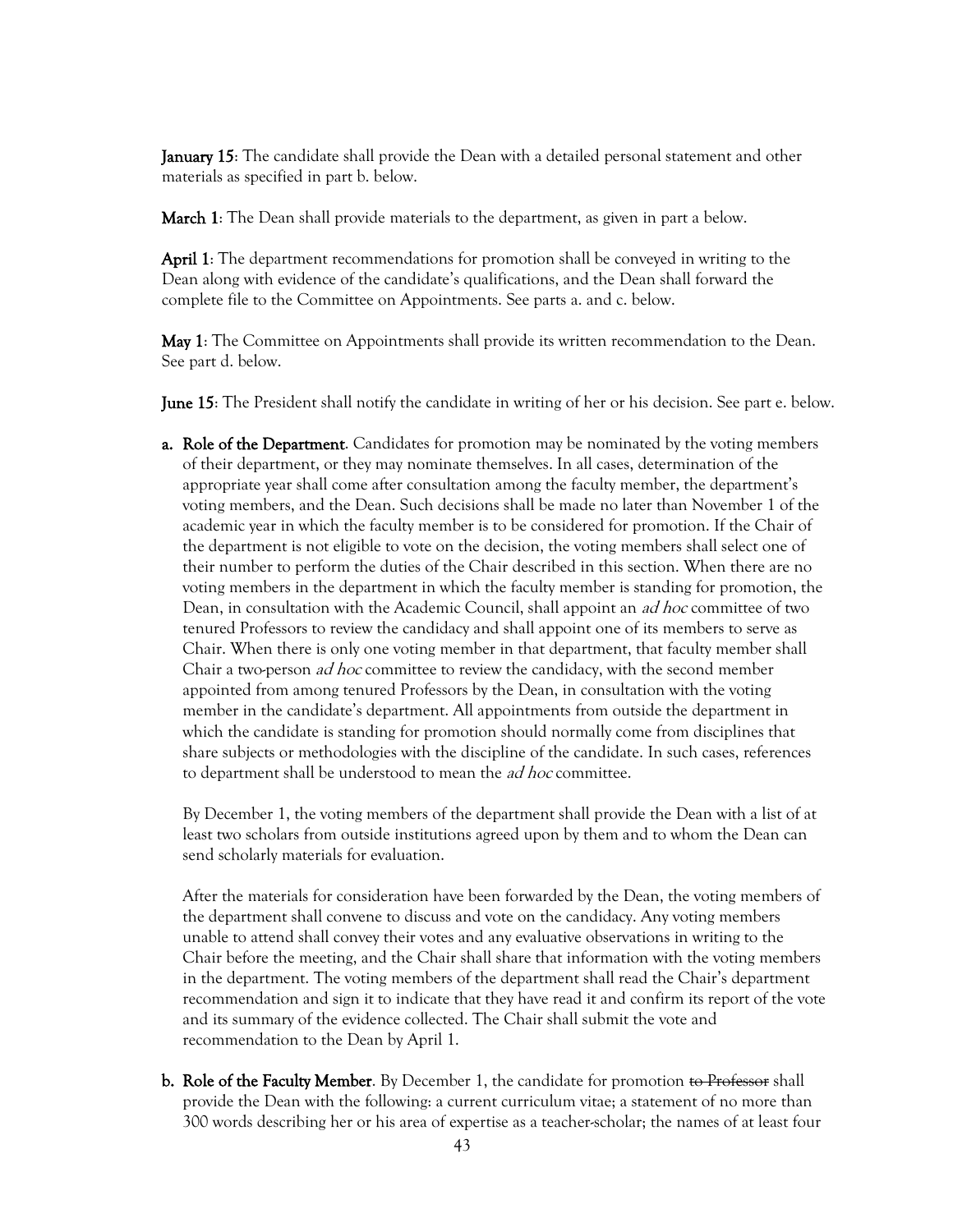scholars from other institutions, two of whom the Dean shall select to evaluate scholarly and, in some cases, teaching materials; a list of no more than five colleagues and scholarly acquaintances from Hamilton or elsewhere whom the candidate wishes to have comment on scholarship and teaching without normally receiving materials from the Dean; a list of no more than five colleagues from Hamilton or elsewhere whom the candidate wishes to have comment on service to the College or to the profession without normally receiving materials from the Dean; the name of any academic program to which the candidate regularly contributes; and a list of fifteen former or current students to whom the Dean shall write for a letter of evaluation.

By January 15, the candidate shall submit to the Dean one digital set of materials, and five sets of any materials which cannot be provided digitally. All materials that will be helpful for an adequate consideration of the case should be submitted, including: a detailed personal statement on teaching, scholarship, and service; any teaching materials the candidate wishes to have considered; and access to the scholarly products, including artistic productions or performances, that the candidate wishes to have sent to the outside reviewers the Dean shall contact.

- c. Role of the Committee on Appointments. The Committee advises the President and the Dean in cases of promotion. The Committee shall receive from the Dean all materials included by the Dean in the promotion file, gather any additional evidence by such means as it deems necessary, and make its recommendation to the Dean within one month of receiving the file from the Dean's Office. When the Committee differs with the department, the Subcommittee that considered the case shall confer with the voting members of the department before the Committee makes its recommendation. Committee deliberations and voting always occur in executive session. In the written recommendation, the Subcommittee shall report all of the evidence that informed the recommendation.
- d. Role of the Dean. For Promotion decisions involving faculty in Special Appointments, it is the responsibility of the Dean, in consultation with both the Chair and the candidate, to gather as full and complete a record as appears useful to the pending decision. By November 1 in the academic year during which the faculty member is to be considered, the Dean shall acknowledge the candidate's nomination for promotion. If an Associate Dean participates in the department's (or program's) evaluation of the candidate, that Associate Dean must be excluded from any role in the case on behalf of the Dean. The Dean shall gather the materials described above from the candidate; the list of two outside scholars from the department; student letters collected for prior appointments; letters solicited from thirty-five former and current students randomly selected by the Registrar, including concentrators and non-concentrators, and students from both lower and upper-level courses; and all College-approved student course evaluations. The Dean shall seek letters with observations regarding the candidacy from current committee members of the academic program(s) to which the candidate regularly contributes and from non-voting members of the candidate's department or interdisciplinary program (for candidates hired directly into a program). The Dean shall select and write to four outside scholars willing to receive and evaluate materials by early fall, including at least two supplied by the candidate, one suggested by the department, and one additional scholar chosen by the Dean. Normally, the group of outside scholars chosen to evaluate the candidate's scholarship shall include no more than one of the faculty member's former professors, colleagues, or associates in publication. In cases where performance is a significant form of scholarship, the evaluations of performance already on record may be used and may justify lowering the number of recommendations added at this point. The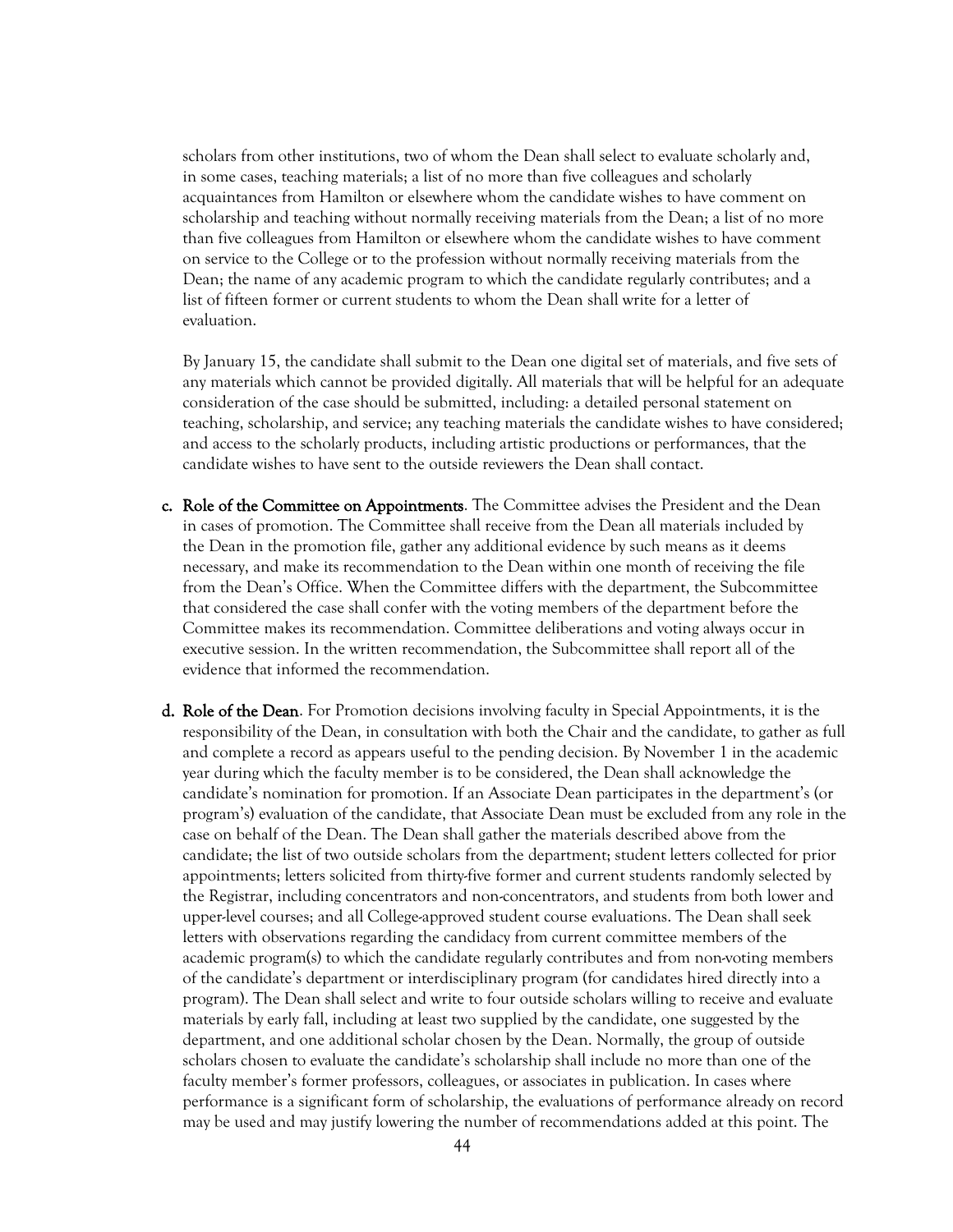Dean shall also write to the students and colleagues suggested by the candidate and to the randomly selected students, asking them to provide an evaluation of those aspects of the candidacy with which they are familiar.

As early as possible in the spring, and no later than March 1, the Dean shall provide the department's voting members with access to the materials submitted by the candidate and all of the student and scholarly evaluations.

The Dean shall forward the department recommendation to the Committee on Appointments, along with access to all information gathered by the Dean for this decision from the candidate, the department, and other sources. At this time the Dean shall provide the candidate with the names of the outside evaluators who reviewed her or his materials.

Upon receipt of the recommendation of the Committee on Appointments, the Dean shall consider that recommendation, the department recommendation, the evidence accumulated through the process, and any additional information that the Dean my gather. The Dean will then present a written recommendation, with supporting reasons, to the President, along with access to all documentation gathered for the review. In the written recommendation, the Dean shall report all of the evidence that informed the recommendation.

When the Dean's recommendation is at variance with the recommendation of the Committee on Appointments or of the department, the Dean shall call a meeting of the Committee on Appointments Chair, the Committee on Appointments Subcommittee that considered the case, the Dean, and the voting members of the department in order to seek agreement before the recommendations go to the President.

**e. Role of the President**. The President shall receive the materials on the candidate from the Dean along with the recommendations of the Committee on Appointments, the Dean, and the department and, on the basis of this and any additional information the President may gather, shall make her or his decision. Final authority rests with the President on negative promotion decisions, whereas the awarding of promotion requires concurrence by the Board of Trustees. When the President's tentative decision is different from that of the Dean, the Committee on Appointments, or the department, the President shall call a meeting of the Dean, the Committee on Appointments Chair, the Committee on Appointments Subcommittee that considered the case, and the voting members of the department in order to try to reach agreement before making a final decision.

The President shall communicate her or his final decision in writing to the candidate, the Dean, the Chair of the department, and the Chair of the Committee on Appointments by June 15. Before doing so, the President may inform the candidate of the decision orally, or invite the Dean or the Chair of the department to do so. In every case notification, including detailed reasons for the decision, shall be confirmed in writing by the President or Dean within ten days of the decision. In the written decision, the President shall report all of the evidence that informed the decision.

7. Procedures for Reappointment and Promotion of Professors of Instruction. The evaluative criteria described in Section E.4 and principles of evaluation in Section F. parts 1, 3, and 5 are here assumed. The dates provided in this section are guidelines intended to enable candidates to learn of the decisions as soon as possible. They are not deadlines in the strict sense that failure to meet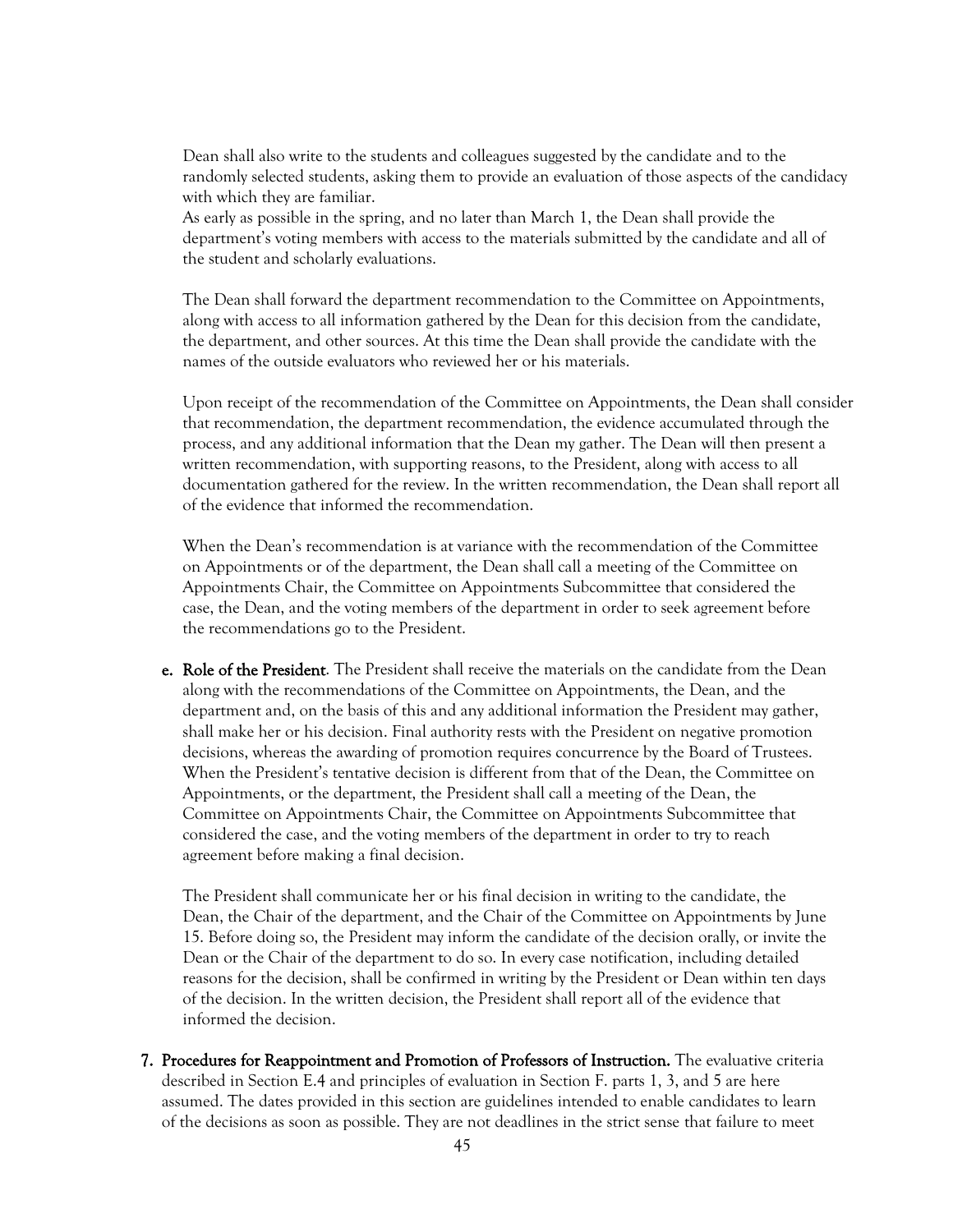them would constitute procedural impropriety. The procedures outlined in this section shall apply to all professors of instruction.

### Timeline:

May 1: The Dean shall inform the candidate that he or she has been nominated to stand for reappointment or promotion as professor of instruction. See part a. below.

June 15: The candidate shall provide the Dean with a list of fifteen former or current students to whom the Dean shall write for a letter of evaluation. For those with administrative duties, the candidate and the Chair shall each provide the Dean with a list of up to three colleagues outside of the department who can comment on the candidate's administrative work. See parts a and b. below.

**August 15:** The candidate shall provide the Dean a detailed personal statement and other materials as specified in part b. below.

September 15: The department recommendations for promotion shall be conveyed in writing by the Chair to the Dean along with evidence of the candidate's qualifications. See part a. below.

November 15: The Committee on Appointments shall provide its written recommendation to the Dean. See part d. below.

December 15: The President shall notify the candidate in writing of her or his decision. See part e. below.

**a.** Role of the Department. Professors of instruction at the rank of Assistant and Associate Professor of Instruction are reviewed for reappointment every three years; those at the Professor of Instructor rank are reviewed every four years. Candidates for promotion to Associate Professor of Instruction or Professor of Instruction may be nominated by the department's tenured and tenure-track Assistant Professors, Associate Professors, Professors, and Professors of Instruction, or they may nominate themselves after their sixth year in rank. Such decisions shall be made no later than May 1 in the academic year prior to consideration for promotion. If applicable, the Chair shall forward to the Dean a list of up to three colleagues outside of the department who can comment on the administrative work of the candidate by June 15.

Upon receipt of the materials listed in section d ("Role of the Dean"), the Chair shall make them available to voting members of the department and shall convene a meeting of the voting members to discuss and vote on the reappointment or candidacy for promotion. Any voting members unable to attend shall convey their votes and any evaluative observations to the Chair in writing before the meeting, and the Chair shall share that information with all voting members.

By September 15, the department's recommendations for reappointment or promotion shall be conveyed in writing by the Chair to the Dean along with evidence of the candidate's qualifications, including a detailed statement on the candidate's performance as a teacher and, if applicable, as a departmental administrator. The Chair must include a report of the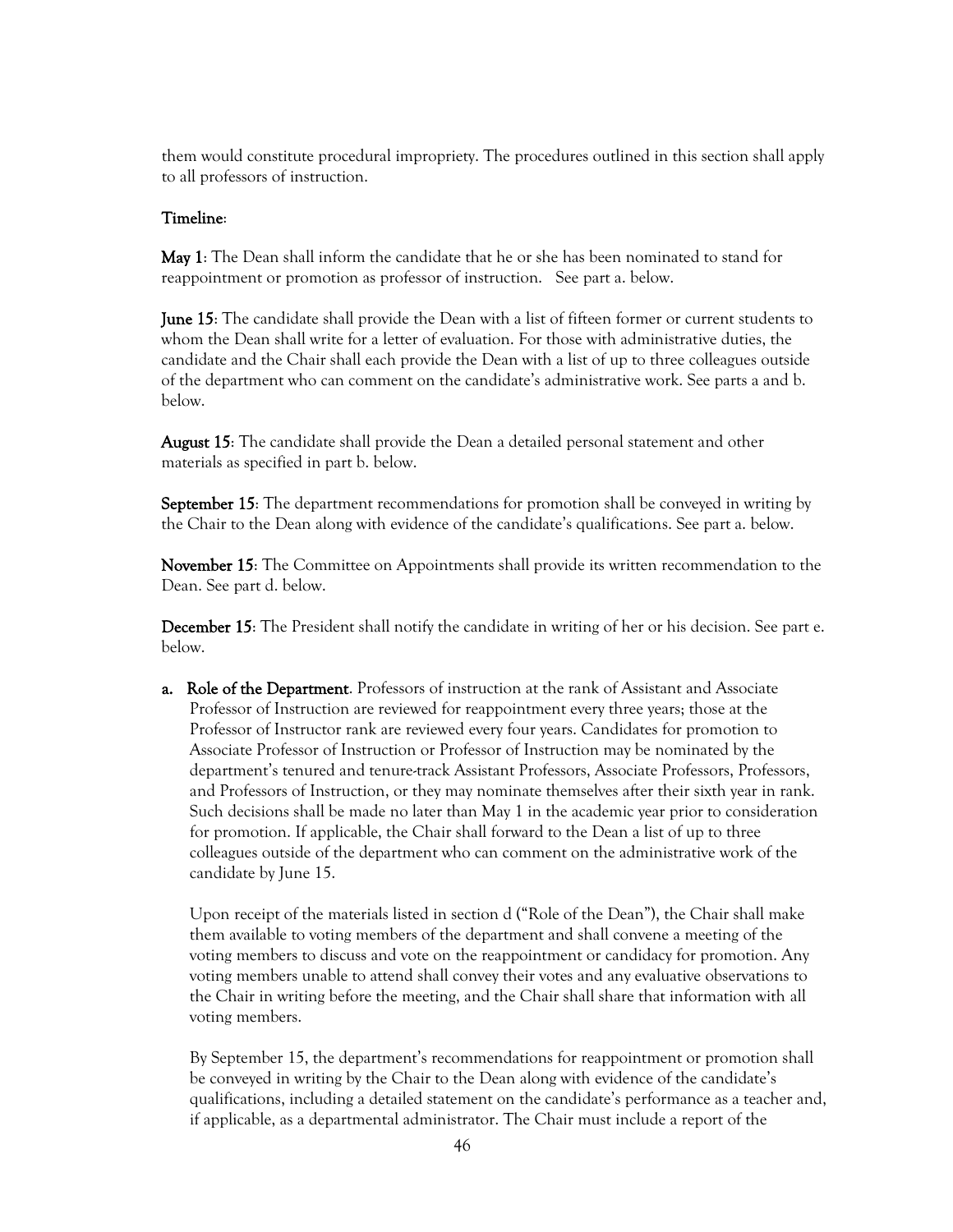department vote and a summary of the views of the voting members. The voting members of the department shall read the Chair's department recommendation and sign it to indicate that they have read it and confirm its report of the vote and its summary of the evidence collected.

At each reappointment, the Chair shall share the department's recommendation orally with the candidate after the department has written the reappointment letter. After the candidate has received the official reappointment decision, the Chair shall share the department letter with the candidate.

b. Role of the Faculty Member. Faculty at the rank of Assistant and Associate Professor of Instruction are reviewed for reappointment every three years; those at the Professor of Instruction rank are reviewed every four years. Candidates for promotion in professor of instruction positions may nominate themselves after their sixth year in rank prior to May 1 of the academic year before the one in which a candidate is to be considered for promotion.

By June 15 of the academic year before the one in which a candidate is considered for reappointment or promotion, the candidate shall provide the Dean with a list of fifteen former or current students to whom the Dean shall write for a letter of evaluation. For candidates who have administrative duties, the candidate shall provide the Dean with a list of up to three colleagues outside of the department who can comment on the candidate's administrative work.

By August 15 of that academic year, the candidate shall provide the Dean with one digital set of materials and six sets of any materials that cannot be provided digitally. All materials that will be helpful for an adequate consideration of the case should be submitted, including: a personal statement; a current curriculum vitae; and any relevant information or documents such as syllabi and other teaching materials.

- c. Role of the Committee on Appointments. The Committee advises the President and the Dean in cases of reappointment and promotion. The Committee shall receive from the Dean all materials included by the Dean in the reappointment or promotion file, gather any additional evidence by such means as it deems necessary, and make its recommendation to the Dean by November 15. When the Committee differs with the department, the Subcommittee that considered the case shall confer with the voting members of the department before the Committee makes its recommendation. Committee deliberations and voting always occur in executive session. In the written recommendation, the Subcommittee shall report all of the evidence that informed the recommendation.
- d. Role of the Dean. For reappointments and promotions, it is the responsibility of the Dean, in consultation with both the Chair and the candidate, to gather as full and complete a record as appears useful to the pending decision. If an Associate Dean participates in the department's (or program's) evaluation of the candidate, that Associate Dean must be excluded from any role in the case on behalf of the Dean. The Dean shall seek letters with observations regarding the candidacy from non-voting members of the candidate's department and, if applicable, from colleagues outside of the department who can comment on the candidate's administrative work.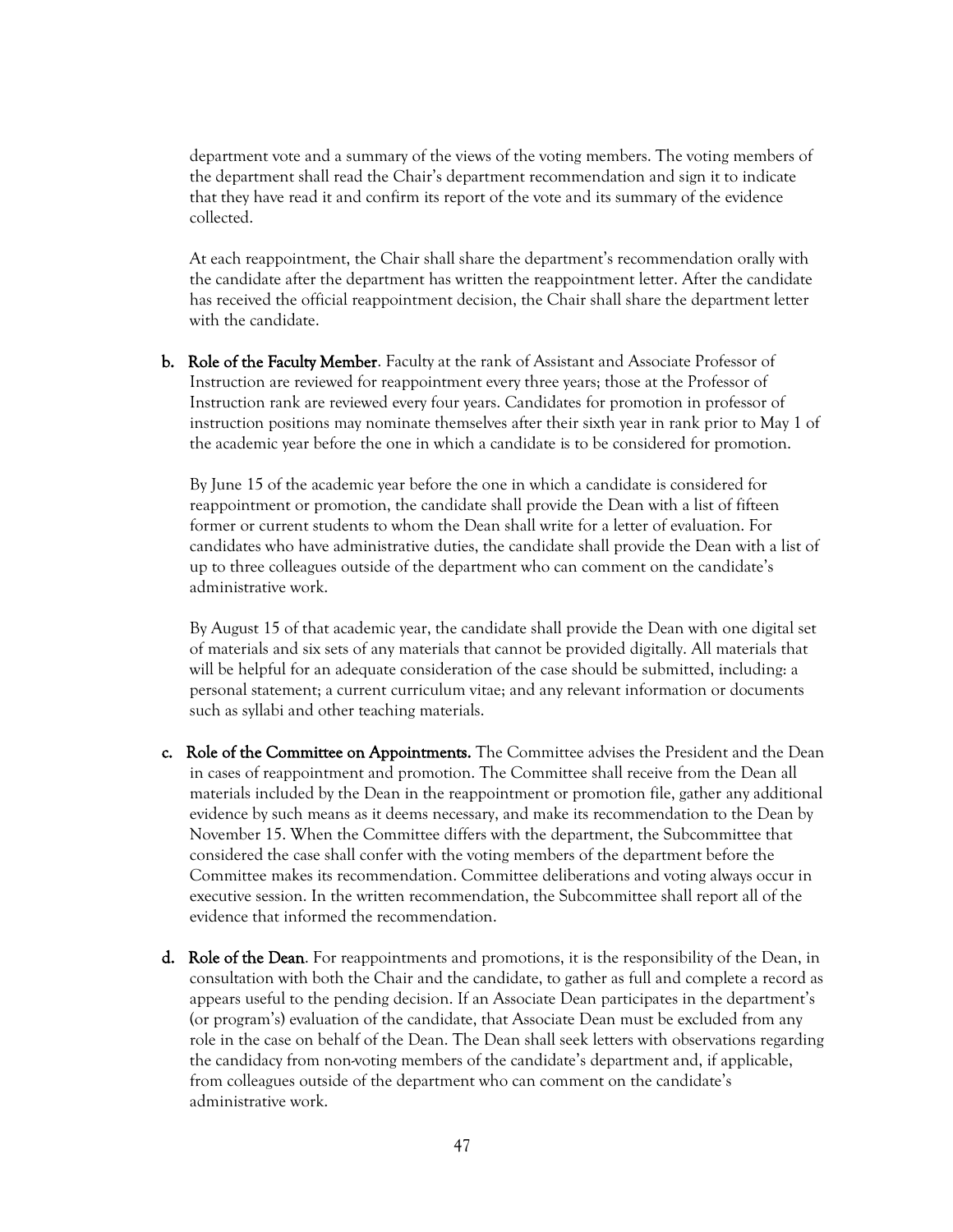The Dean shall gather the materials submitted by the candidate, contact the students selected by the candidate for letters of recommendation, and solicit letters from fifteen former or current students randomly selected by the Registrar. As early as possible the Dean shall provide these materials to the voting members of the department.

The Dean shall forward the department recommendation to the Committee on Appointments, along with access to all evaluations, prior letters of appointment, and all information gathered by the Dean for this decision from the candidate, the department, and other sources.

Upon receipt of the recommendation of the Committee on Appointments, the Dean shall consider that recommendation, the department recommendation, the evidence accumulated through the process, and any additional information that the Dean may gather. The Dean will then present a written recommendation, with supporting reasons, to the President, along with access to all documentation gathered for the review. In the written recommendation, the Dean shall report all of the evidence that informed the recommendation.

When the Dean's recommendation is at variance with the recommendation of the Committee on Appointments or of the department, the Dean shall call a meeting of the Committee on Appointments Chair and the Committee on Appointments Subcommittee that considered the case, the Dean, and the voting members of the department in order to seek agreement before the recommendations go to the President.

For each reappointment or promotion review, it is the responsibility of the Dean, after consulting with the department Chair, the Committee on Appointments, and the President, to provide the faculty member with a written evaluation of her or his teaching, service, and, if applicable, administrative work.

e. Role of the President. The President shall receive the materials on the candidate from the Dean along with the recommendations of the Committee on Appointments and the Dean and, on the basis of this and any additional information he or she may gather, make his or her decision.

Final authority for all appointments lies with the President according to the terms of the Charter and By-Laws of the Board of Trustees. When the President's tentative decision is different from that of the Dean or the Committee on Appointments or the department, the President shall call a meeting of the Dean, the Committee on Appointments Chair, the Committee on Appointments Subcommittee that considered the case, and the voting members of the department in order to try to reach agreement before making a final decision.

The final decision and the reasons for it, including an evaluation of the candidate's teaching, shall be communicated in writing by the President or the Dean to the candidate, the Chair of the department, and the Chair of the Committee on Appointments. Before doing so, the President may inform a candidate of the decision orally, or invite the Dean or the Chair of the department to do so on her or his behalf. In the written decision, the President shall report all of the evidence that informed the decision.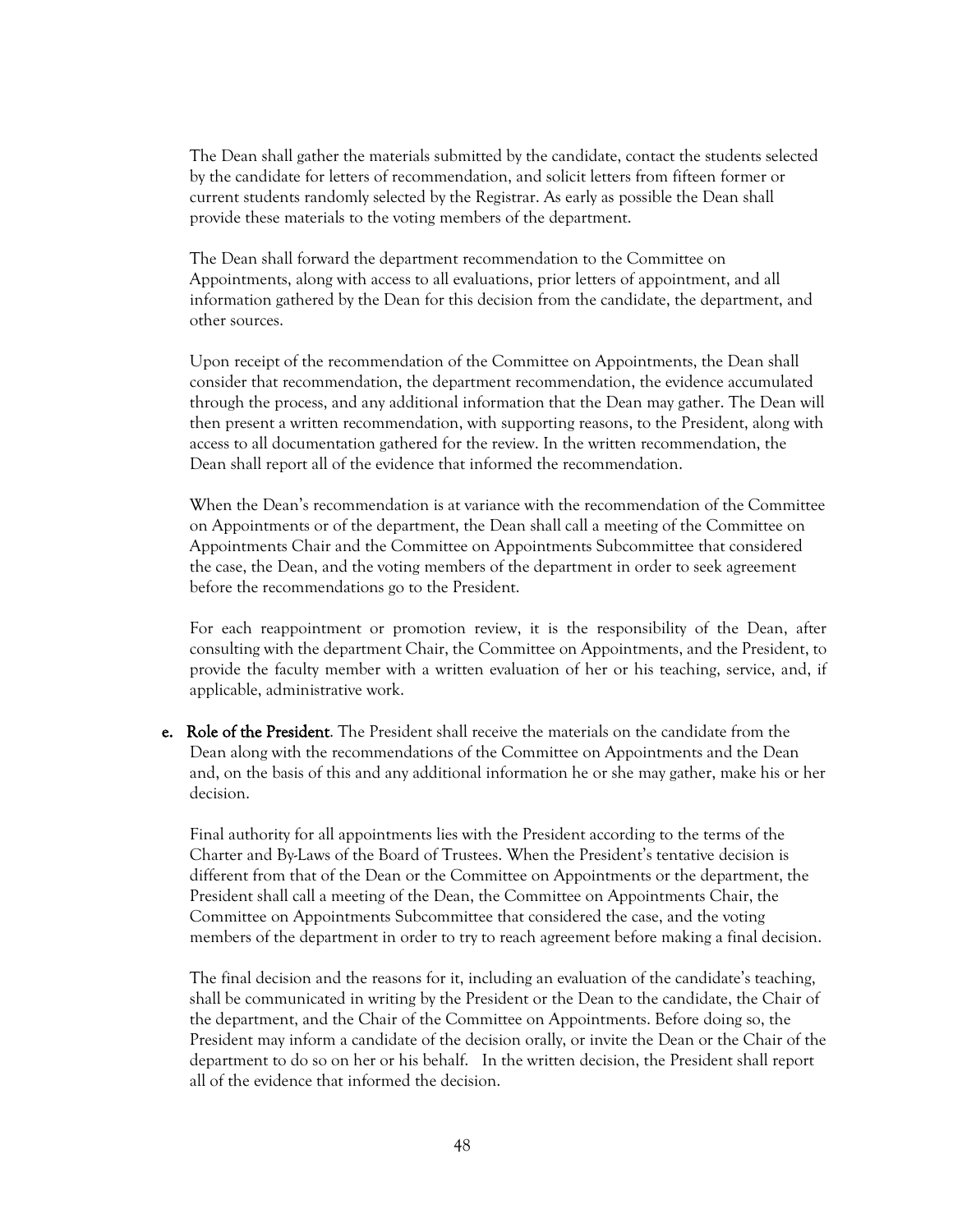8. Procedures for Tenure Decisions. The evaluative principles described in Section F, parts 1, 2, and 3 ("Principles of Evaluation for Teaching, Scholarship, and Service"), are applicable also to tenure decisions and are here assumed except where expanded in this section. The dates provided in this section on procedures for tenure review are guidelines intended to enable candidates to learn of the decisions as soon as possible. They are not deadlines in the strict sense that failure to meet them would constitute procedural impropriety.

### Timeline:

March 1: Department Chair shall provide to the Dean a list of candidates scheduled to stand for tenure in the coming academic year. See part a. below.

April 1: The department Chair shall provide a list of at least two scholars from outside the institution agreed upon by tenured members of the department to whom the Dean can send teaching and scholarly materials for evaluation. See part a. below. The candidate shall provide the Dean with the initial set of materials as given in part b. below.

**June 1**: The candidate shall provide the Dean with a detailed personal statement and other materials as specified in part b. below.

**September 1**: The Dean shall provide materials to the department, as given in parts a and c below. The Dean shall provide the candidate with the names of the outside evaluators who reviewed her or his materials.

October 1: The Chair shall submit the department vote and recommendation to the Dean, and the Dean shall forward the complete file to the Committee on Appointments. See parts a. and c. below.

November 1: The Committee on Appointments shall provide its written recommendation to the Dean. See part d. below.

February 1: The President shall notify the candidate in writing of her or his decision. See part e. below.

**a. Role of the Department**. The Chair of each department shall provide the Dean by March 1 with a list of candidates scheduled to stand for tenure during the next academic year. When there are no tenured faculty members in the department in which the faculty member is standing for tenure, the Dean, in consultation with Academic Council, shall appoint an *ad hoc* committee of two tenured faculty to review the candidacy and shall appoint one of its members to serve as Chair. When there is only one tenured faculty member in that department, that member shall Chair a two-person *ad hoc* committee to review the candidacy, with the second member appointed from among the tenured faculty by the Dean, in consultation with the *ad* hoc committee Chair. All appointments from outside the department in which the candidate is standing for tenure should normally come from disciplines that share subjects or methodologies with the discipline of the candidate. Such appointments shall be made as soon as possible after the tenure candidate's third-year review, or as soon as possible for an advanced candidate who will not have a third-year review. In such cases, references to department shall be understood to mean the *ad hoc* committee.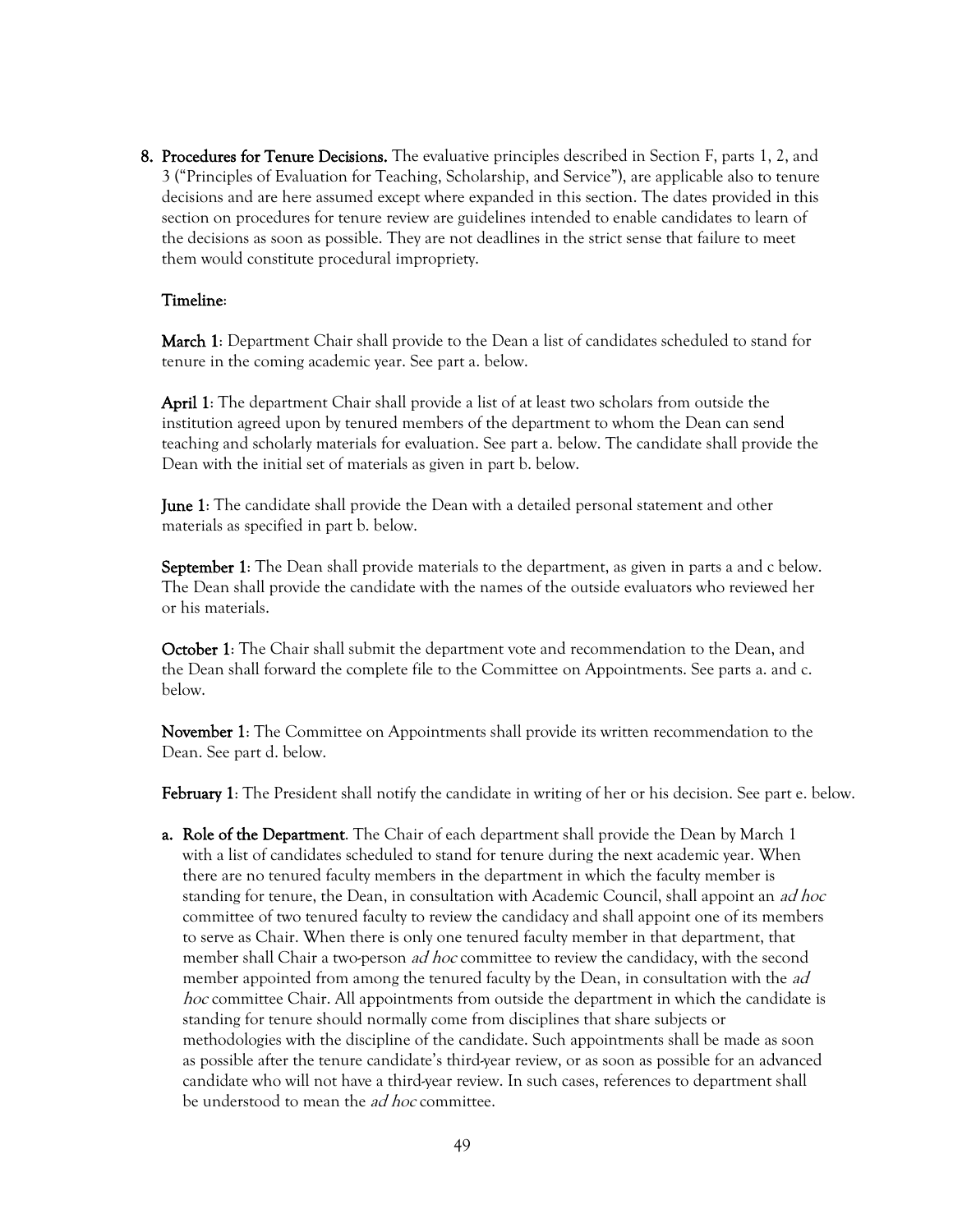By April 1 the Chair shall provide a list of at least two scholars from outside the institution agreed upon by tenured members of the department to whom the Dean can send teaching and scholarly materials for evaluation.

The Dean shall gather from students and outside evaluators materials relating to the tenure review together with all materials submitted by the candidate, and provide copies to the department by September 1. The Chair shall convene the voting members of the department to discuss and vote on the candidacy. Any voting members unable to attend shall convey their votes and any evaluative observations in writing to the Chair before the meeting, and the Chair shall share that information with all voting members.

In addition to assessing teaching according to the criteria and procedures described in E.1 and F.1, departments should interpret the pattern of development in a candidate's career, state clearly the evidence on which an assessment is being based, and comment on prospects for future growth. In addition to evaluating scholarship according to the criteria and procedures described in E.2 and F.2, departments should, whenever possible, include in their evaluations of scholarship an assessment of the quality of the journals, presses, or exhibition and performance venues where the candidate has presented her or his work, and of the professional meetings where presentations have been made, and of the potential for, and likelihood of, continued professional growth. In addition to evaluating service according to the criteria and procedures described in E.3 and F.3, departments should include judgments about the distinctive contributions of the candidate to the department and to the College, and about the potential for leadership in the department and the Faculty as a whole.

The Chair shall record the vote and, on behalf of the voting members, write an evaluation of the candidate's teaching, scholarship, and service, highlighting the Chair's own views and summarizing the views of the voting members of the department and noting any differences. The Chair shall submit the department vote and recommendation to the Dean by October 1 or within one month of receiving the file from the Dean's office, whichever is later. The Chair shall report the department recommendation and the reasons for it to the candidate before sending it to the Dean.

The voting members of the department shall read the Chair's department recommendation and sign it to indicate that they have read it and confirm its report of the vote and its summary of the evidence collected. The voting members may also provide, either directly to the Dean or through the Chair, their own written evaluations of the candidate's teaching, scholarship, and service, supplementing the Chair's report to the extent they judge appropriate.

b. Role of the Faculty Member. By April 1 of the academic year preceding that of the tenure decision, it is the responsibility of the candidate to provide the Dean with the following: a current curriculum vitae; a statement of no more than 300 words describing her or his area of expertise as a teacher-scholar; the names of at least two scholars from other institutions, one of whom the Dean shall select to evaluate scholarly and, in some cases, teaching materials; a list of approximately six colleagues and scholarly acquaintances from Hamilton or elsewhere whom the candidate wishes to have comment on the candidacy without normally receiving materials from the Dean; the name of any academic program(s) to which the candidate regularly contributes; and a list of fifteen former or current students to whom the Dean can write for a letter of evaluation.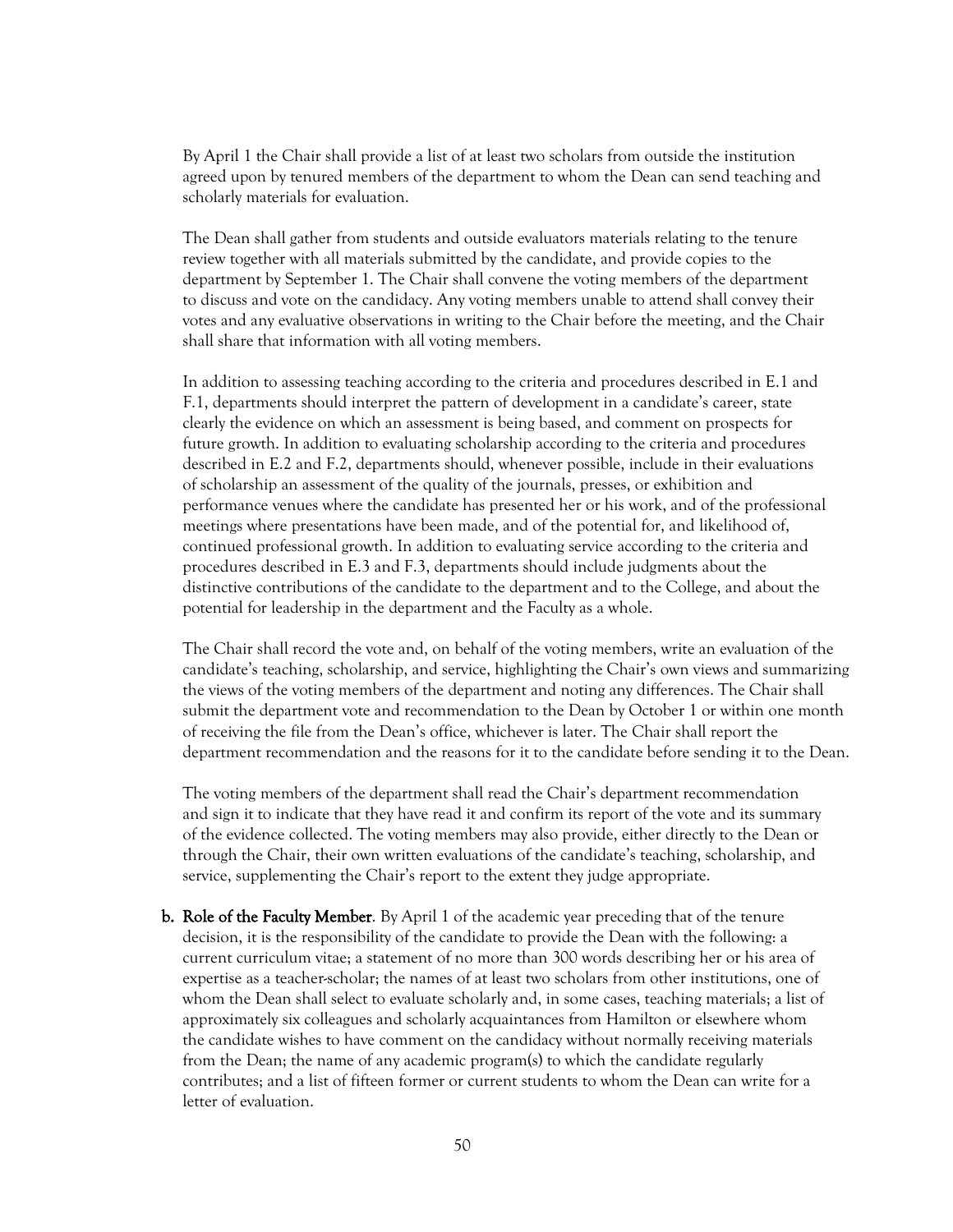By June 1 candidates are expected to complete their submissions by providing the Dean with one digital set, and six sets of any materials which cannot be provided digitally of the following: a detailed personal statement on teaching, scholarship, and service; syllabi from all courses taught during at least the last three years and any additional pertinent teaching materials the candidate wishes to have considered; and access to the scholarly products, including artistic productions or performances, the candidate wishes to have sent to the outside reviewers the Dean shall contact.

- c. Role of the Committee on Appointments. The Committee advises the President and the Dean in tenure cases. The Committee shall receive from the Dean all materials included by the Dean in the tenure review file; gather any additional evidence that it deems necessary; and make its recommendation to the Dean within one month of receiving the file from the Dean's Office. When the Committee differs with the department, the Subcommittee that considered the case shall confer with the voting members of the department before the Committee makes its recommendation. Committee deliberations and voting always occur in executive session. In the written recommendation, the Subcommittee shall report all of the evidence that informed the recommendation.
- d. Role of the Dean. The Dean shall gather the materials described above from the candidate; the list of two or more outside scholars from the department; student letters collected for prior appointments; letters solicited from thirty-five former and current students randomly selected by the Registrar, including concentrators and non-concentrators and students from both lowerand upper-level courses; and all College-approved student course evaluations. The Dean shall seek letters with observations regarding the candidacy from current committee members of the academic program(s) to which the candidate regularly contributes and from non-voting members of the candidate's department or interdisciplinary program (for candidates hired directly into a program). The Dean shall select and write to five outside scholars willing to receive and evaluate materials by early fall, including the name of one scholar supplied by the candidate and at least one by the department. Normally, the group of outside scholars chosen to evaluate the candidate's scholarship shall include no more than one of the faculty member's former professors, colleagues, or associates in publication. In cases where performance is a significant form of scholarship, the evaluations of performances already on record may be used and may justify lowering the number of recommendations added at this point. The Dean shall write to the students and colleagues suggested by the candidate and to the randomly selected students, asking them to provide an evaluation of those aspects of the candidacy with which they are familiar. If an Associate Dean participates in the department's (or program's) evaluation of the candidate, that Associate Dean must be excluded from any role in the case on behalf of the Dean.

By September 1 the Dean shall provide the department's tenured members with access to the material submitted by the candidate and collected by the Dean, including all of the student and outside scholarly evaluations. At this time the Dean shall provide the candidate with the names of the outside evaluators who reviewed her or his materials. Upon receipt of the department recommendation, the Dean shall provide all of this material, the department recommendation, any observations of untenured members, letters from colleagues, and all of the reappointment and accompanying evaluative material from the candidate's file to the Committee on Appointments.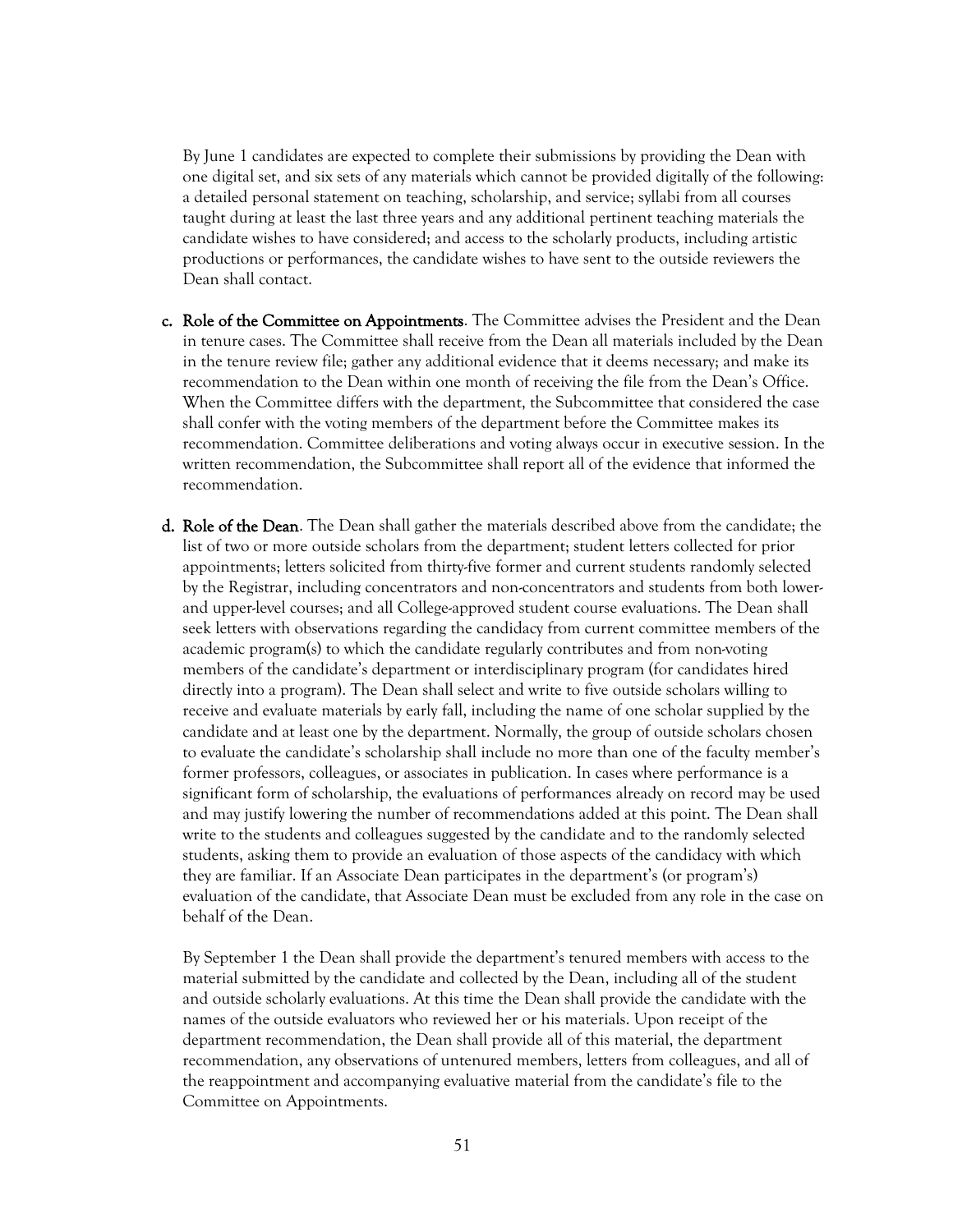Upon receipt of the recommendation of the Committee on Appointments, the Dean shall consider that recommendation, the department recommendation, the evidence accumulated through the process, and any additional information that the Dean may gather. The Dean will then present a written recommendation, with supporting reasons, to the President, along with access to all documentation gathered for the review. In the written recommendation, the Dean shall report all of the evidence that informed the recommendation. When the Dean's recommendation is at variance with that of the Committee on Appointments or of the department, the Dean shall call a meeting of the Committee on Appointments Chair and the Committee on Appointments Subcommittee that considered the case, the Dean, and the voting members of the department in order to seek agreement before the recommendations go to the President.

e. Role of the President. The President shall receive the materials on the candidate from the Dean along with the recommendations of the department, Committee on Appointments, and the Dean and, on the basis of this and any additional information the President may gather, shall make her or his decision.

Final authority rests with the President on negative tenure decisions, whereas the awarding of tenure requires concurrence by the Board of Trustees. When the President's tentative decision is different from that of the Dean, the Committee on Appointments, or the department, the President shall call a meeting of the Dean, the Committee on Appointments Chair, the Committee on Appointments Subcommittee that considered the case, and the voting members of the department, in order to try to reach agreement before making a final decision.

The President shall communicate her or his final decision in writing to the candidate, the Dean, the Chair of the department, and the Chair of the Committee on Appointments by February 1. Before doing so, the President may inform the candidate of the decision orally, or invite the Dean or the Chair of the department to do so. In every case notification, including detailed reasons for the decision, will be confirmed in writing by the President or Dean within ten days of the decision. In the written decision, the President shall report all of the evidence that informed the decision.

9. Procedures for Promotion to Professor. Promotion to the rank of Professor is not exclusively the consequence of the number of years in rank but constitutes recognition of sustained professional achievement in teaching, scholarship, and service.

The evaluative principles described in Section F, parts 1, 2, 3, and 4 ("Principles of Evaluation for Teaching, Scholarship, and Service" and "Additional Principles for Promotion to Professor"), apply to decisions on promotion to Professor. The dates provided in this section are guidelines intended to enable candidates to learn of the decisions as soon as possible. They are not deadlines in the strict sense that failure to meet them would constitute procedural impropriety.

### Timeline:

November 1: Dean shall inform the candidate that he or she has been nominated to stand for promotion to Professor. See part a. below.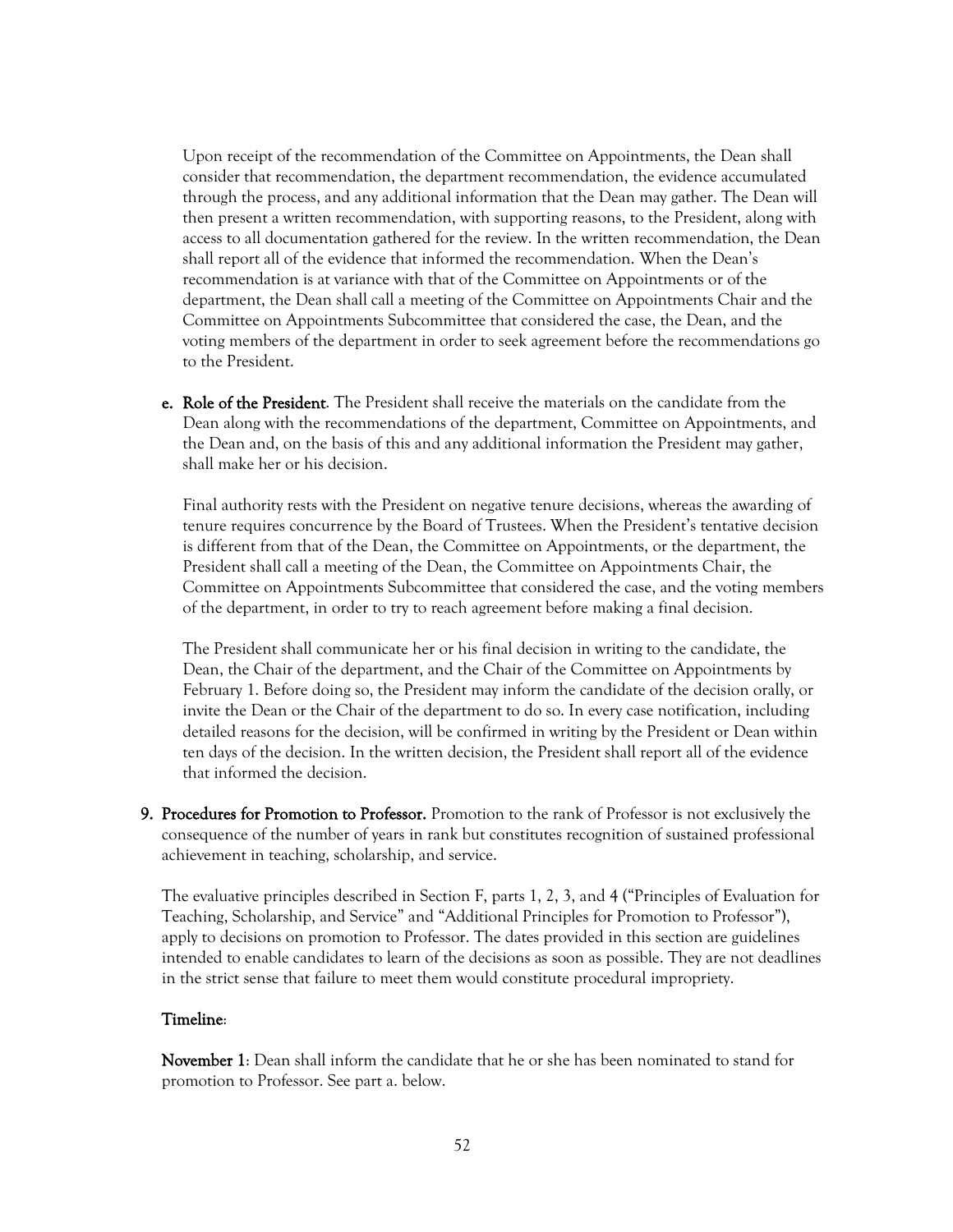**December 1**: The candidate shall provide the Dean with requested materials. See part b. below. The tenured Professors of the department shall provide the Dean with a list of at least two scholars from outside institutions agreed upon by them and to whom the Dean can send scholarly materials for evaluation. See part c. below.

**January 15:** The candidate shall provide the Dean with a detailed personal statement and other materials as specified in part b. below.

**March 1**: The Dean shall provide materials to the department, as given in part a below.

April 1: The department recommendations for promotion shall be conveyed in writing to the Dean along with evidence of the candidate's qualifications, and the Dean shall forward the complete file to the Committee on Appointments. See parts a. and c. below.

May 1: The Committee on Appointments shall provide its written recommendation to the Dean. See part d. below.

June 15: The President shall notify the candidate in writing of her or his decision. See part e. below.

**a. Role of the Department**. Candidates for promotion to Professor may be nominated by the tenured Professors of their department, or they may nominate themselves. In all cases, determination of the appropriate year shall come after consultation among the faculty member, the department's tenured Professors, and the Dean. Such decisions shall be made no later than November 1 of the academic year in which the faculty member is to be considered for promotion. If the Chair of the department is not eligible to vote on the decision, the voting members shall select one of their number to perform the duties of the Chair described in this section. When there are no tenured Professors in the department in which the faculty member is standing for promotion, the Dean, in consultation with the Academic Council, shall appoint an *ad hoc* committee of two tenured Professors to review the candidacy and shall appoint one of its members to serve as Chair. When there is only one tenured Professor in that department, that Professor shall Chair a two-person ad hoc committee to review the candidacy, with the second member appointed from among tenured Professors by the Dean, in consultation with the tenured Professor in the candidate's department. All appointments from outside the department in which the candidate is standing for promotion should normally come from disciplines that share subjects or methodologies with the discipline of the candidate. In such cases, references to department shall be understood to mean the *ad hoc* committee. By December 1, the tenured Professors of the department shall provide the Dean with a list of at least two scholars from outside institutions agreed upon by them and to whom the Dean can send scholarly materials for evaluation.

After the materials for consideration have been forwarded by the Dean, the tenured Professors of the department shall convene to discuss and vote on the candidacy. Any tenured Professors unable to attend shall convey their votes and any evaluative observations in writing to the Chair before the meeting, and the Chair shall share that information with the tenured Professors in the department. The voting members of the department shall read the Chair's department recommendation and sign it to indicate that they have read it and confirm its report of the vote and its summary of the evidence collected. The Chair shall submit the vote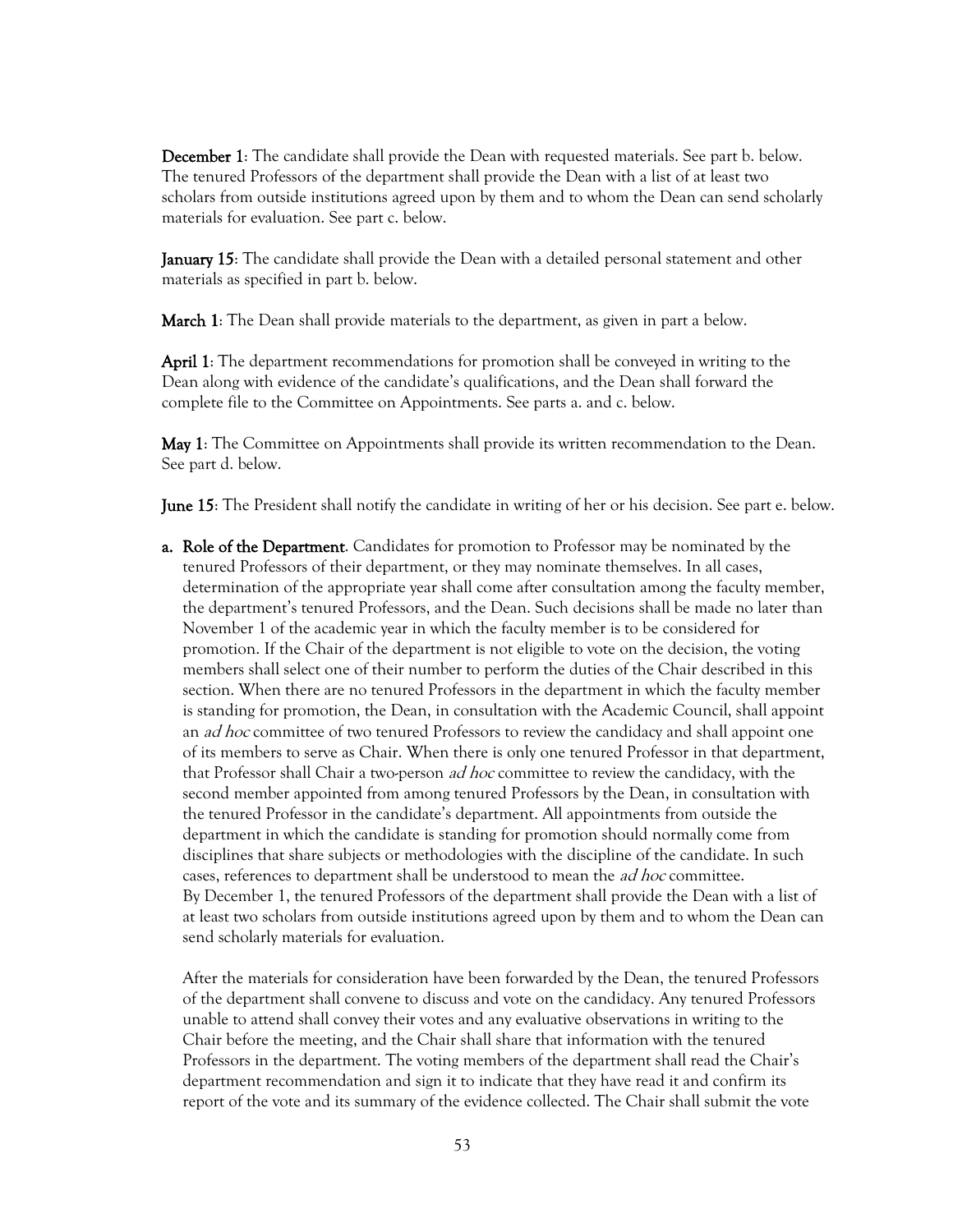and recommendation to the Dean by April 1. The Chair shall report the department recommendation and the reasons for it to the candidate before sending it to the Dean.

b. Role of the Faculty Member. By December 1, the candidate for promotion to Professor shall provide the Dean with the following: a current curriculum vitae; a statement of no more than 300 words describing her or his area of expertise as a teacher-scholar; the names of at least four scholars from other institutions, two of whom the Dean shall select to evaluate scholarly and, in some cases, teaching materials; a list of no more than five colleagues and scholarly acquaintances from Hamilton or elsewhere whom the candidate wishes to have comment on scholarship and teaching without normally receiving materials from the Dean; a list of no more than five colleagues from Hamilton or elsewhere whom the candidate wishes to have comment on service to the College or to the profession without normally receiving materials from the Dean; the name of any academic program to which the candidate regularly contributes; and a list of fifteen former or current students to whom the Dean shall write for a letter of evaluation.

By January 15, the candidate shall submit to the Dean one digital set of materials, and five sets of any materials which cannot be provided digitally. All materials that will be helpful for an adequate consideration of the case should be submitted, including: a detailed personal statement on teaching, scholarship, and service; any teaching materials the candidate wishes to have considered; and access to the scholarly products, including artistic productions or performances, that the candidate wishes to have sent to the outside reviewers the Dean shall contact.

- c. Role of the Committee on Appointments. The Committee advises the President and the Dean in cases of promotion. The Committee shall receive from the Dean all materials included by the Dean in the promotion file, gather any additional evidence by such means as it deems necessary, and make its recommendation to the Dean within one month of receiving the file from the Dean's Office. When the Committee differs with the department, the Subcommittee that considered the case shall confer with the voting members of the department before the Committee makes its recommendation. Committee deliberations and voting always occur in executive session. In the written recommendation, the Subcommittee shall report all of the evidence that informed the recommendation.
- d. Role of the Dean. By November 1 in the academic year during which the faculty member is to be considered, the Dean shall acknowledge the candidate's nomination for promotion. The Dean shall gather the materials described above from the candidate; the list of two outside scholars from the department; student letters collected for prior appointments; letters solicited from thirty-five former and current students randomly selected by the Registrar, including concentrators and non-concentrators, and students from both lower and upper-level courses; and all College-approved student course evaluations. The Dean shall seek letters with observations regarding the candidacy from current committee members of the academic program(s) to which the candidate regularly contributes and from non-voting members of the candidate's department or interdisciplinary program (for candidates hired directly into a program). The Dean shall select and write to four outside scholars willing to receive and evaluate materials by early fall, including at least two supplied by the candidate, one suggested by the department, and one additional scholar chosen by the Dean. Normally, the group of outside scholars chosen to evaluate the candidate's scholarship shall include no more than one of the faculty member's former professors, colleagues, or associates in publication. In cases where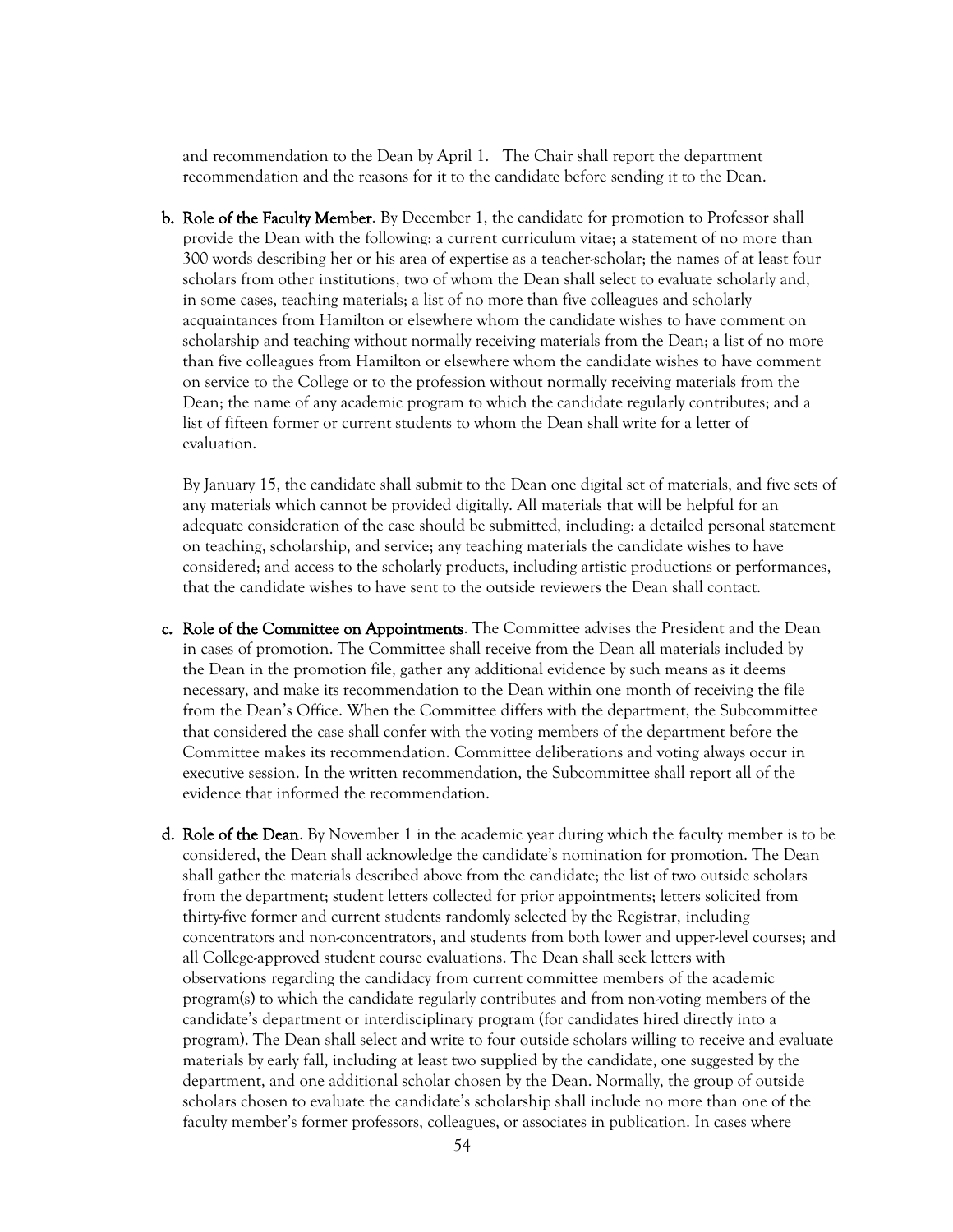performance is a significant form of scholarship, the evaluations of performance already on record may be used and may justify lowering the number of recommendations added at this point. The Dean shall also write to the students and colleagues suggested by the candidate and to the randomly selected students, asking them to provide an evaluation of those aspects of the candidacy with which they are familiar. If an Associate Dean participates in the department's (or program's) evaluation of the candidate, that Associate Dean must be excluded from any role in the case on behalf of the Dean.

As early as possible in the spring, and no later than March 1, the Dean shall provide the department's tenured Professors with access to the materials submitted by the candidate and all of the student and scholarly evaluations.

The Dean shall forward the department recommendation to the Committee on Appointments, along with access to all information gathered by the Dean for this decision from the candidate, the department, and other sources. At this time the Dean shall provide the candidate with the names of the outside evaluators who reviewed her or his materials.

Upon receipt of the recommendation of the Committee on Appointments, the Dean shall consider that recommendation, the department recommendation, the evidence accumulated through the process, and any additional information that the Dean my gather. The Dean will then present a written recommendation, with supporting reasons, to the President, along with access to all documentation gathered for the review. In the written recommendation, the Dean shall report all of the evidence that informed the recommendation.

When the Dean's recommendation is at variance with the recommendation of the Committee on Appointments or of the department, the Dean shall call a meeting of the Committee on Appointments Chair, the Committee on Appointments Subcommittee that considered the case, the Dean, and the tenured Professors of the department in order to seek agreement before the recommendations go to the President.

e. Role of the President. The President shall receive the materials on the candidate from the Dean along with the recommendations of the Committee on Appointments, the Dean, and the department and, on the basis of this and any additional information the President may gather, shall make her or his decision. Final authority rests with the President on negative promotion decisions, whereas the awarding of promotion requires concurrence by the Board of Trustees. When the President's tentative decision is different from that of the Dean, the Committee on Appointments, or the department, the President shall call a meeting of the Dean, the Committee on Appointments Chair, the Committee on Appointments Subcommittee that considered the case, and the tenured Professors of the department in order to try to reach agreement before making a final decision.

The President shall communicate her or his final decision in writing to the candidate, the Dean, the Chair of the department, and the Chair of the Committee on Appointments by June 15. Before doing so, the President may inform the candidate of the decision orally, or invite the Dean or the Chair of the department to do so. In every case notification, including detailed reasons for the decision, shall be confirmed in writing by the President or Dean within ten days of the decision. In the written decision, the President shall report all of the evidence that informed the decision.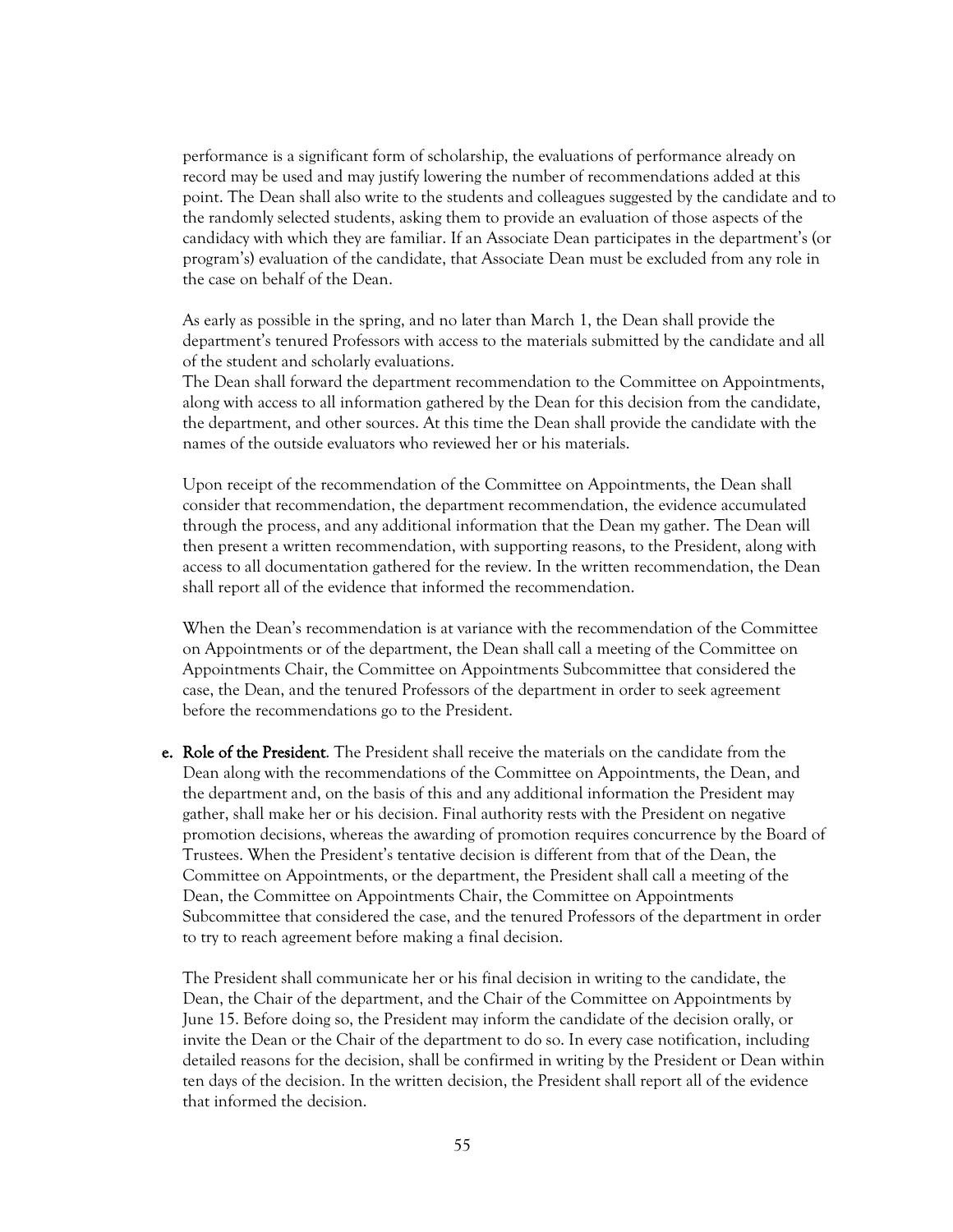## VII. APPOINTMENT, REAPPOINTMENT, AND PROMOTION IN THE DEPARTMENT OF PHYSICAL EDUCATION

## A. Types of Positions

This section applies to those members of the Department of Physical Education who have faculty status: they include members who teach PE classes or have major administrative responsibilities. Policies for members without faculty status are governed by the Administration Handbook. Hereafter, "members of the Department" refers to those members with faculty status.

Faculty positions are either regular or adjunct. Regular positions may be continuing- appointment or term.

Appointments to regular positions may be either full-time or part-time (defined as half-time or more), although they are normally full-time. Professional qualifications shall be the same for full-time and part-time positions. A full-time position may be shared by two appointees, who shall be considered as separate parttime appointees for the purposes of reappointment and promotion.

- 1. Continuing-appointment positions. A continuing-appointment position is one for which it is expected the College will have a continuing need and to which it is possible for an individual to be reappointed for as long as the need exists and performance warrants. The large majority of faculty positions in the Department of Physical Education are continuing-appointment positions.
- 2. Term positions. A term position is created to meet a particular short-term need of the Department. Appointment is made for a specified period of time, normally for an academic term or year.
- **3.** Adjunct positions. An adjunct position is created to meet a specific need in teaching classes in physical education that cannot be met by members of the Department serving in regular positions. Adjunct positions are normally less than half-time and appointment to them may be for periods of other than an academic term or year. Adjunct members of the Department hold the title of Lecturer.

## B. Procedures for Redefining or Discontinuing Positions

When the Dean, the Committee on Academic Policy, and the Department of Physical Education all recommend defining or redefining a position as other than continuing-appointment, or recommend discontinuing a term position before the specified maximum period of occupancy, such action may be taken without further consultation. When the Dean, the Department, and the Committee on Academic Policy are not all in agreement, or when any of them recommends discontinuing an occupied continuingappointment position, the chair of the Committee on Academic Policy shall convene and chair an *ad hoc* committee that also includes two members of the Committee on Appointments chosen by the chair of the Committee on Appointments. The *ad hoc* committee shall consult with the Department of Physical Education and shall weigh such matters as the nature of the position, the relevance of the position to the goals of the Department, the availability of suitable candidates, and financial concerns relating to the position. In all cases, the *ad hoc* committee shall provide a written recommendation to the Dean, who shall make the final decision. Copies of the recommendation shall be distributed to the Department and to the Committee on Academic Policy.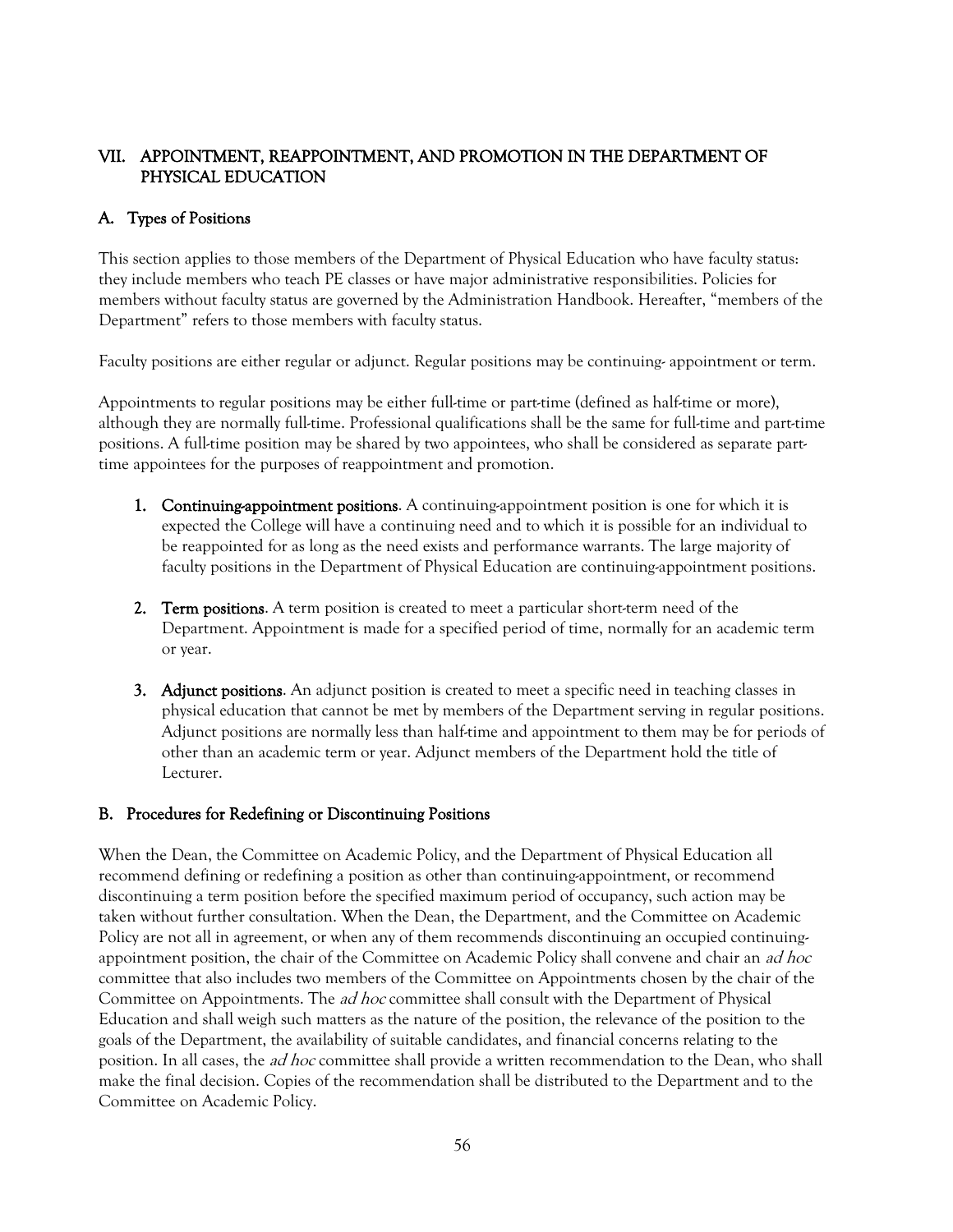### C. Ranks of the Members of the Department of Physical Education

Appointees to positions in the Department shall normally have completed or be enrolled in a master's or doctoral degree program. An appropriate level of professional experience may substitute for this qualification. In these cases, the appointment requires consultation with the Dean of the Faculty. There are five ranks within the Department:

- 1. Lecturer. The rank of Lecturer is offered to persons for the specific purpose of teaching courses in physical education. Such appointments shall be made for one or more terms on an annual basis.
- 2. Instructor. Appointments in this rank normally: 1) are made for persons who have not completed the requirement of the terminal degree; 2) are made for one year; 3) and may not be renewed more than twice.
- **3.** Assistant Professor. This is the usual rank for initial appointments in the Department, and it is offered to qualified individuals who have completed the terminal degree or have an appropriate level of professional experience. Appointments and reappointments are normally for a two-year term.

Appointment as Assistant Professor may be made contingent on completion of the terminal degree. In the case of appointees who are expected to complete the requirements for the terminal degree by the beginning of the academic year, the appointment will be as Instructor for one year. If the requirements for the degree are completed prior to September 1 of the year of appointment, the appointment will be converted to Assistant Professor. Promotion to Assistant Professor after September 1 of the year of appointment requires the recommendation of the Department and will normally be an option only if the degree is completed by December 31.

Those who are appointed in the rank of Assistant Professor at the time of hire and who have had no previous post-terminal-degree coaching experience will normally be considered for promotion to Associate Professor and the accompanying four-year reappointment during their sixth year of full-time service, and between the sixth to ninth year of part-time service as Assistant Professor at Hamilton.

Appointees with previous post-terminal-degree coaching experience at another institution may be considered for promotion to Associate Professor and the accompanying four-year reappointment earlier than their sixth year at Hamilton, but not before their fourth year at Hamilton unless, after consultation with the Dean, a different year is agreed upon at the time of initial appointment at the College.

For all appointees, the maximum period prior to promotion and the accompanying four-year reappointment will be established at the time of hiring or during the first year of service at Hamilton.

4. Associate Professor. Faculty hired at this rank normally will be appointed for an initial term of two years. Such appointees will normally be considered for a four-year reappointment during the second year of full-time service, or fourth or fifth year of part-time service, at the College unless, after consultation with the Dean, a different year is agreed upon at the time of the initial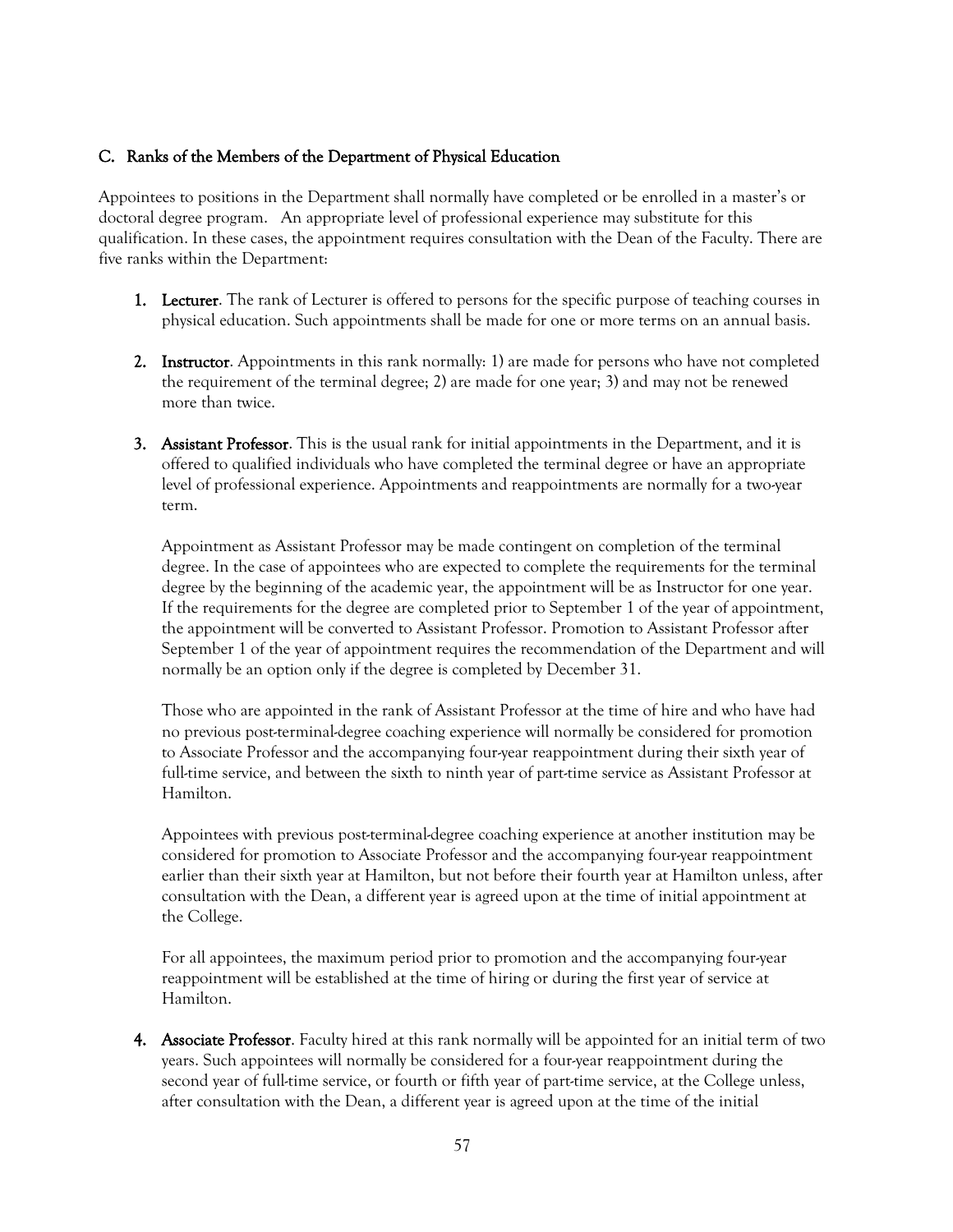appointment. This four-year reappointment shall follow the procedures for the four-year reappointment accompanying promotion to Associate Professor.

Promotion to Associate Professor normally is accompanied by the first four-year reappointment, and references in this chapter to promotion to Associate Professor assume this conjunction. However, in rare cases promotion to Associate Professor may precede the first four-year reappointment if the individual has served in the Department for a relatively brief period.

Associate Professors, whether full- or part-time, will normally be considered for reappointment in their fourth year in rank and be considered for promotion to Professor during their eighth year in rank. Promotion will be considered before the eighth year only in exceptional circumstances.

**5. Professor.** Faculty hired at this rank normally will be appointed for an initial term of four years. In those cases when a four-year appointment is not initially offered, the appointment normally shall be for two years with the expectation that the candidate will stand for a four-year reappointment during the second year of full-time service, or during the fourth or fifth year of part-time service at the College unless, after consultation with the Dean, a different year is agreed upon at the time of the initial appointment. The first four-year reappointment will follow the procedures for a fouryear reappointment accompanying promotion to Professor.

Reappointments at the rank of Professor normally shall occur every four years.

### D. Voting

Members of the Department vote reappointments and promotions as follows:

Professors shall vote on reappointments and promotions to the rank of Professor. Professors and Associate Professors shall vote on reappointments and promotion to the rank of Associate Professor, as well as reappointments to the rank of Assistant Professor and Instructor. Actions taken shall be forwarded by the Chair as recommendations to the Dean.

The Chair shall consult with members of the Department who are excluded from voting by the procedures mentioned herein, and give them the opportunity to comment in oral or written form either through the Chair or directly to the Dean.

Recommendations for appointments to positions not otherwise mentioned shall be made in accordance with these general principles.

References to voting members in the procedures that follow should be construed in the light of these general principles.

## E. Conditions of Appointment

Appointments and reappointments shall be for one, two, or four years in accordance with the schedule of appointments and reappointments in VII.C. For those already on four-year appointments, reappointments shall normally be for four years.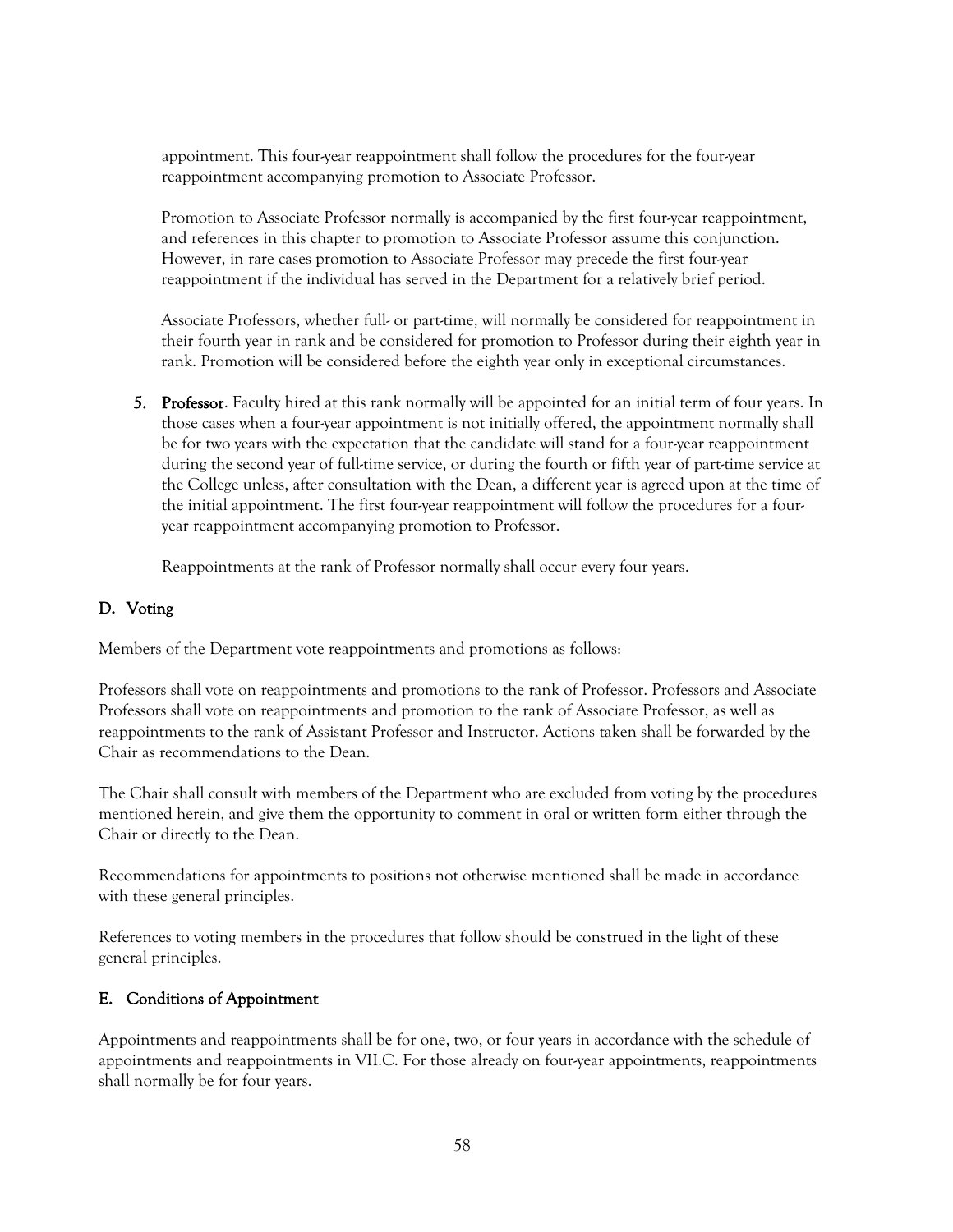For regular positions, the starting date for appointments is determined by the Chair in consultation with the Dean. Reappointments and promotions normally become effective July 1 and end June 30. For regular positions, notice of non-reappointment shall be given in writing by Jan 31 for members of the Department in their second year of service, and at least twelve months before the expiration of an appointment for members of the Department who have served at Hamilton for more than two years.

Normally, faculty in their first year of service will be evaluated for reappointment no later than three weeks after the conclusion of their main coaching season. In such cases, notice of non-reappointment shall be given in writing no later than June 1.

When notice of non-reappointment comes later than these standards, a terminal year appointment shall be offered.

# F. Reappointment and Promotion Criteria

Members of the Department of Physical Education with coaching responsibilities are evaluated on the basis of their performance, pattern of development, and potential for future professional growth in teaching (defined as coaching and physical activity instruction) and service. Of the two criteria, the first is more important, but both weigh in the decision.

The Chair and any other members of the Department whose responsibilities are primarily administrative are evaluated on the basis of their performance, pattern of development, and potential for future professional growth in the fulfillment of those responsibilities and, when relevant, in teaching (defined as coaching and physical activity instruction). Of the two criteria, the first is more important, but both weigh in the decision.

Although published scholarship is not required for continuing membership in the Department, such activities as professional presentations and published scholarship on physical fitness, athletics, and their role in higher education are encouraged and valued.

Members of the Department work closely with students in their capacities as coaches and physical activity instructors. Their interest in helping students to develop self-discipline, good character, and appropriate goals as members of the Hamilton community is a valued characteristic.

1. Coaching. The goals of the College's intercollegiate athletic program are primarily to enable interested students to develop their knowledge of and skills in intercollegiate sports and, secondarily, to provide members of the College community and, to an even lesser extent, the general public with recreational opportunities as spectators.

Accordingly, coaches are expected to possess advanced knowledge of their sport, including different levels of skill, recent developments in the sport, and equipment needs; advanced knowledge of training and physical conditioning practices for their sport or sports; the ability to teach the skills of their sport or sports and to motivate individuals and, where appropriate, teams to realize their athletic and personal potential; and the ability to teach and motivate individuals and teams to display the highest ideals of conduct while competing or practicing, including respect for opponents and fair treatment of them.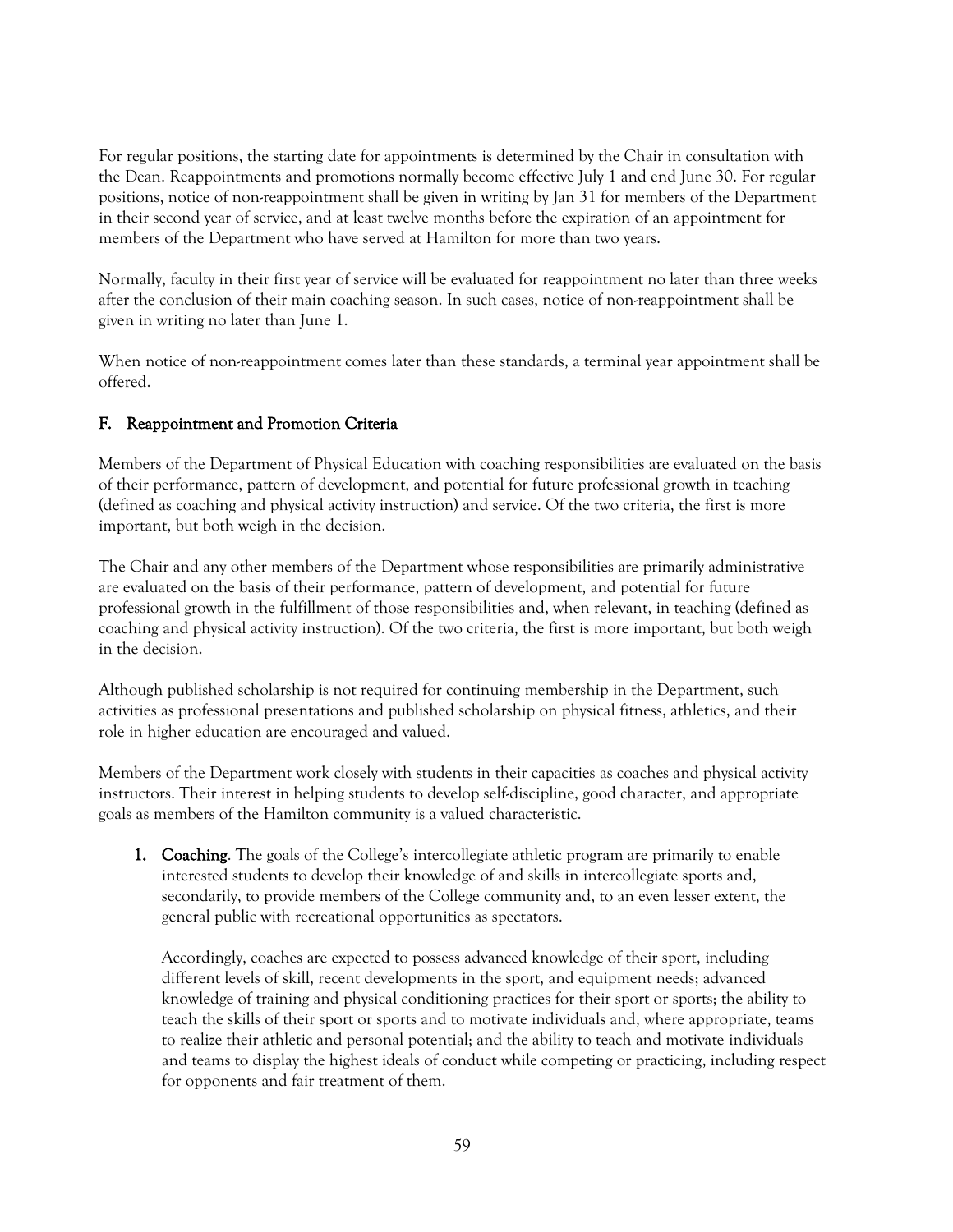Coaches are expected to demonstrate the desire and ability to explain the nature and quality of their program to prospective students, to evaluate the athletic skills of prospective students, and to successfully recruit student-athletes who can meet the academic expectations of the College. They are also expected to demonstrate a full understanding of and support for the academic priorities of the College and the value of a liberal arts education.

2. Physical Activity Instruction. The College considers physical activity instruction in the Department of Physical Education to be an important part of the professional commitment of members of the Department.

As physical activity instructors, members of the Department should possess knowledge of the physical activity taught, including familiarity with different levels of skill, appropriate training practices, recent developments in instruction, and equipment needs. Effective instructors shall be able to develop in students an appreciation and understanding of physical fitness, as well as the skills required for the performance of the physical activity being taught.

**3.** Service. As colleagues, members of the Department should contribute where possible to each other's professional growth and should assume an active role in the development and administration of department programs. Normally, members of the Department who coach only one sport have administrative assignments in the Department in addition to their coaching and teaching responsibilities. Members of the Department may also serve on campus-wide committees and task forces.

### G. Principles of Evaluation for Appointment, Reappointment, and Promotion

1. Evaluation of Coaching and Physical Activity Instruction. Since, except for the Chair and any other members of the Department whose responsibilities are primarily administrative, the quality of teaching (defined as coaching and physical activity instruction) is the most heavily weighted criterion for reappointment and promotion, solid evidence of that quality must be secured. Because of the variety of forms that coaching and instruction take, the evaluation of their quality may be made in a number of ways. In all cases, the College should seek evidence relevant to the candidate's instructional activities and sport(s). Department physical activity instruction and coaching evaluation forms as approved by a majority of the Department members and by the Committee on Appointments shall be taken into consideration. The Department, the Dean, and the Committee on Appointments may also ask students for written evaluations of a candidate's qualities as a coach and will do so for all four-year reappointments.

Additional evidence may include instructional or coaching materials prepared by the candidate, published and unpublished articles or essays for an off-campus audience on instruction or coaching, new instructional programs developed or old programs revised and updated, innovative instructional and coaching methods, and instructional activities with students that are not part of the formal instructional or intercollegiate program. In addition, non-departmental colleagues within the College may be asked to evaluate an individual's contributions within the College that bear upon the qualities of excellence in coaching and physical activity instruction.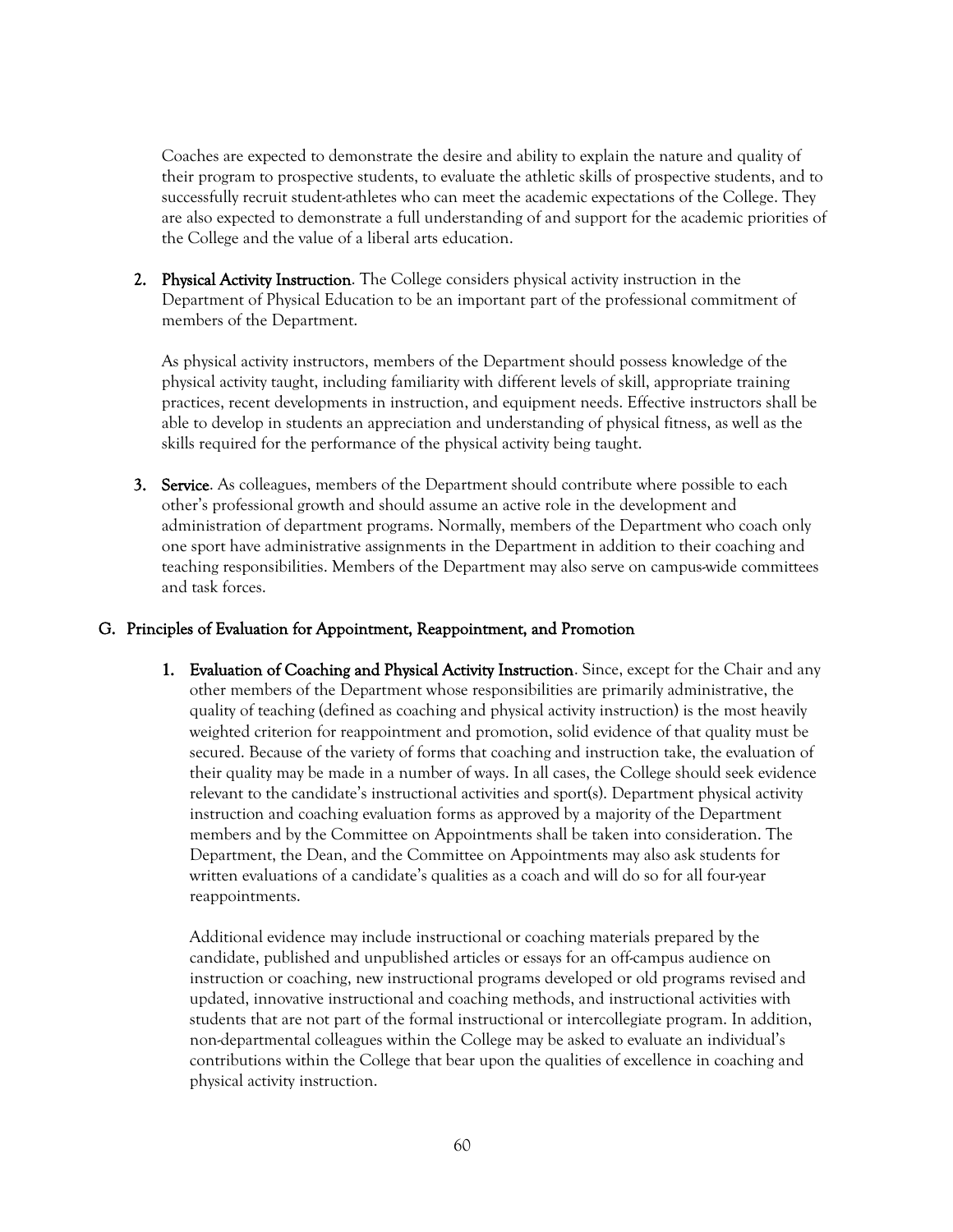The Dean may solicit confidential evaluations of a candidate's professional knowledge and activity from professional peers outside of the College identified by the candidate, the Department, or the Dean, with the understanding that a candidate's peers may include individuals who do not have faculty status or who do not currently have a higher rank than the candidate but who have an appropriate level of relevant experience. The Dean shall solicit such evaluations in the case of a candidate standing for the four-year reappointment accompanying promotion to Associate Professor and the four-year reappointment accompanying promotion to Professor.

2. Evaluation of Service. Considerable flexibility is needed in evaluating a candidate's service to the College community because for the Department of Physical Education the activities that are subsumed under this term normally include some departmental responsibilities. Department colleagues shall be asked by the Dean to evaluate the candidate's contributions to the work and life of the Department. Others in the College able to evaluate the candidate's contributions to the Department and/or the College shall be asked to do so by the Dean as well. Care must be taken at all levels to ensure that the evaluation of service is based on adequate evidence.

For the Chair and any other members of the Department whose responsibilities are primarily administrative, service includes the fulfillment of those responsibilities. For these positions, the Dean may solicit confidential evaluations of a candidate's professional knowledge and activity from professional peers outside of the College identified by the candidate, the Department, or the Dean, with the understanding that a candidate's peers may include individuals who do not have faculty status or who do not currently have a higher rank than the candidate but who have an appropriate level of relevant experience.

### H. Reappointment and Promotion Procedures

The dates provided in this section are guidelines intended to enable candidates to learn of the decisions as soon as possible. They are not deadlines in the strict sense that failure to meet them would constitute procedural impropriety.

The procedures outlined in this section shall apply to all faculty in the Department, except that when the Chair is standing for reappointment, the senior Professor in the Department in terms of years in rank shall perform the role of Chair.

1. Role of the Chair. By October 1, the Chair shall receive from the Dean a list of department members for whom reappointment and promotion are pending during that academic year, and in each case, the terms and nature of the reappointment or reappointment with promotion should be specified.

In the event that a Professor, Associate Professor, Assistant Professor, or Instructor has not coached at least one full season prior to review for reappointment or promotion on the standard schedule indicated in this Section of the Handbook, then the review shall occur no later than three weeks after the completion of the candidate's main coaching season.

For all reappointments, the Chair must consult with the Dean at the time the list is submitted, if not before, if the Chair wishes that student or non-department letters of evaluation from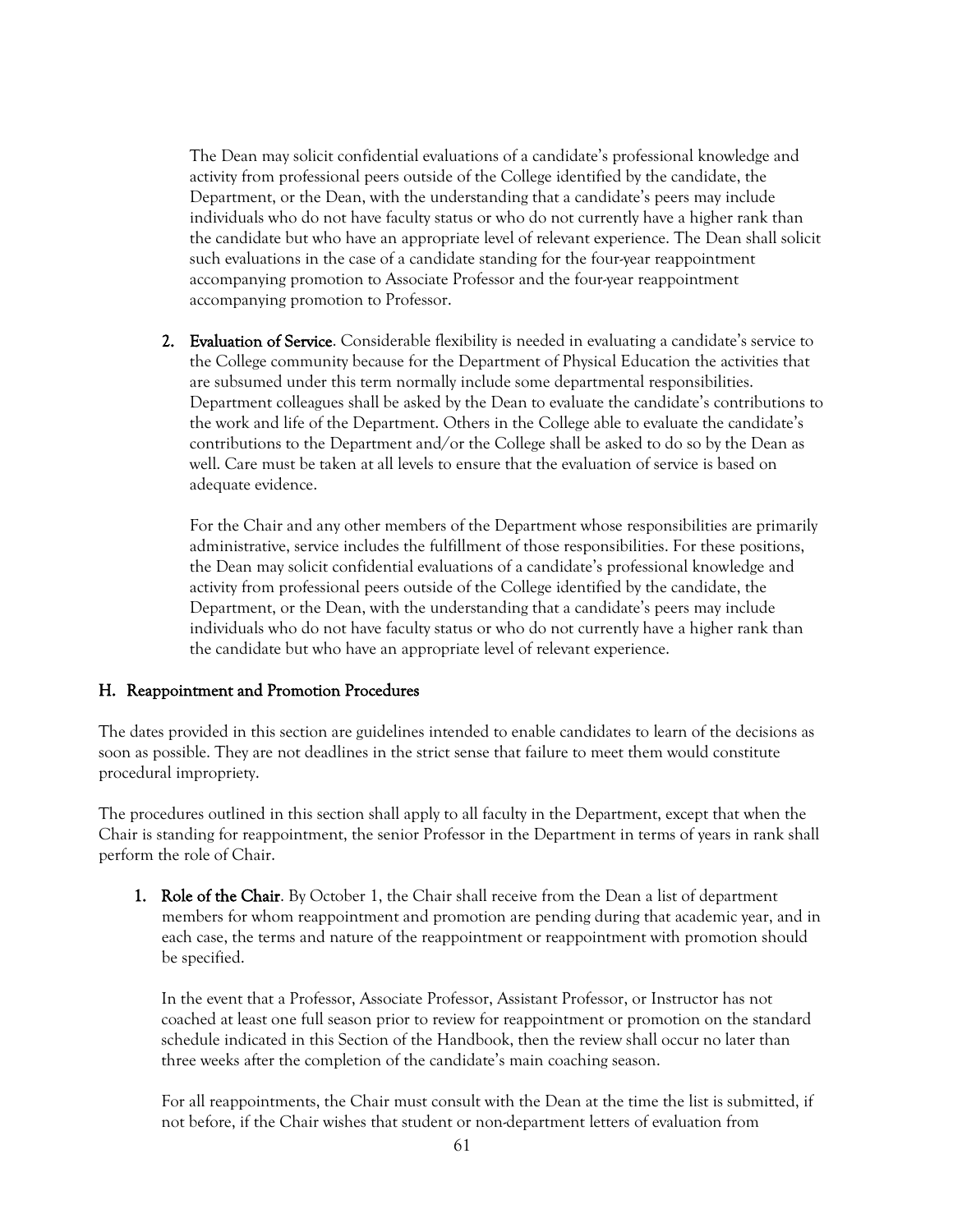Hamilton or non-Hamilton colleagues be gathered beyond those normally gathered for the reappointments described in the next paragraph.

For a candidate's four-year reappointment accompanying promotion to Associate Professor, fouryear reappointment accompanying promotion to Professor, or first four-year reappointment for those hired at the rank of Associate Professor or Professor, the Chair shall provide the Dean by October 15 with the names and addresses of four non-Hamilton peers (as defined in VII.G.1) who can evaluate the candidate's professional knowledge and activity.

For all other four-year reappointments letters of evaluation from the candidate's professional peers are not required, but the Dean and the Chair may decide to solicit them, in which case, procedures for the four-year reappointment accompanying promotion to Associate Professor shall be followed.

The Dean shall gather the appropriate materials for all reappointments.

After the Dean makes the necessary materials for reappointments available to the Chair and the other voting members of the Department, the Chair shall inform non-voting members of their right to provide written observations of any aspect of the candidacy either through the Chair or directly to the Dean. The Chair shall then convene a meeting of the appropriate voting members of the Department to discuss and vote on the candidacy. Any voting member unable to attend shall convey her or his vote and any evaluative observations to the Chair in writing before the meeting, and the Chair shall share that information with those attending the meeting. The Chair shall then write a departmental recommendation, including a report of the vote and an evaluation of the candidate's teaching (that is, coaching and physical activity instruction) and service, reflecting any divergent viewpoints and summarizing the majority and any minority views.

When the Chair is standing for reappointment, the departmental recommendation shall include an evaluation of the candidate's success at fulfilling his or her administrative responsibilities, reflecting any divergent viewpoints and summarizing the majority and any minority views.

Especially for the four-year reappointment accompanying promotion to Associate Professor and the four-year reappointment accompanying promotion to Professor, the Chair should make certain to interpret the pattern of development in a candidate's career as a coach and physical activity instructor (or as an administrator), and to assess prospects for future growth, comment on any distinctive contributions of the candidate to the Department and the College, and assess the candidate's potential for administrative leadership within the Department.

The Chair shall have the voting members sign the departmental recommendation to indicate their corroboration of the report of the vote and of the summary of the views expressed by voting members of the Department. The Chair shall also inform the voting members of their opportunity to provide written remarks supplementing the Department's recommendation either through the Chair or directly to the Dean.

For one-year reappointments, the Department's recommendation and additional material (all available student evaluations of the candidate as a coach and physical activity instructor, and any other materials provided by the Chair for the reappointment decision) are due in the Office of the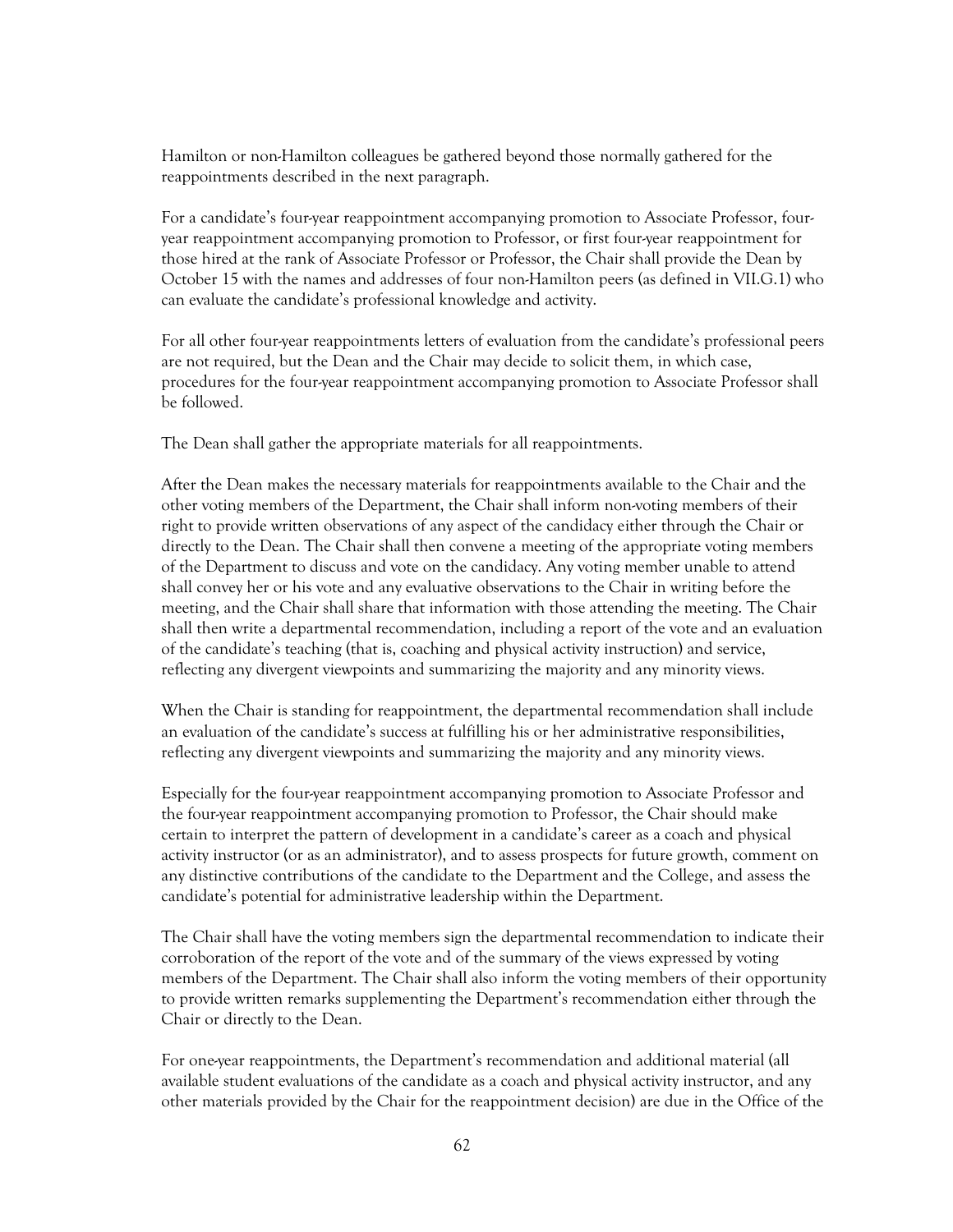Dean no later than three weeks after the Dean has made the candidate's reappointment file available to the Chair and the other voting members of the Department.

For two-year reappointments, the Department's recommendation and additional material (all available student evaluations of the candidate as a coach and physical activity instructor, and any other materials provided the Chair for the reappointment decision) are due in the Office of the Dean no later than three weeks after the Dean has made the candidate's reappointment file available to the Chair and the other voting members of the Department.

For each four-year reappointment, the Department's recommendation, any supplementary statements from the voting members, and additional material (all available student evaluations of the candidate as a coach and a physical activity instructor; and any other materials provided by the Chair for the reappointment decision) are due in the Office of the Dean no later than three weeks after the Dean has made the candidate's reappointment file available to the Chair and the other voting members of the Department.

At each reappointment, the Chair shall inform the candidate of the Department's recommendation, normally before sending it to the Dean.

2. Role of the Faculty Member. For a one-year reappointment, the candidate shall submit to the Office of the Dean no later than three weeks after the end of the season of the candidate's main sport a current curriculum vitae; a personal statement on coaching, physical activity instruction, and service; and any other materials that explain the candidate's accomplishments or illustrate the candidate's practices in coaching, physical activity instruction, or service.

For a two-year reappointment, the candidate shall submit to the Office of the Dean a current curriculum vitae; a personal statement on coaching, physical activity instruction, and service; and any other materials that explain the candidate's accomplishments or illustrate the candidate's practices in coaching, physical activity instruction, or service. The date of submission shall be determined by the Chair in consultation with the Dean no later than Oct 1.

For the four-year reappointment accompanied by promotion to Associate Professor, or the fouryear reappointment accompanied by promotion to Professor, the candidate shall provide the Dean by October 15 with the names and addresses of two non-Hamilton professional peers who can evaluate the candidate's professional knowledge and activity, and the names of fifteen former or current students whom the candidate would like to be asked for an evaluation of his or her teaching (that is, coaching and physical activity instruction). Of the fifteen names, at least five must be of students coached by the candidate and at least five must be from students in physical activity classes. By November 15, the candidate shall submit to the Dean a current curriculum vitae; a personal statement on coaching, physical activity instruction, and service; and any other materials that explain the candidate's accomplishments or illustrate the candidate's practices in coaching, physical activity instruction, or service.

For four-year reappointments in the rank of Professor, the candidate shall provide to the Dean by October 15 the names of fifteen former or current students from the preceding four years whom the candidate would like to be asked for an evaluation of his or her teaching (that is, coaching and physical activity instruction). Of the fifteen names, at least five must be of students coached by the candidate and at least five must be from students in physical activity classes. By November 15, the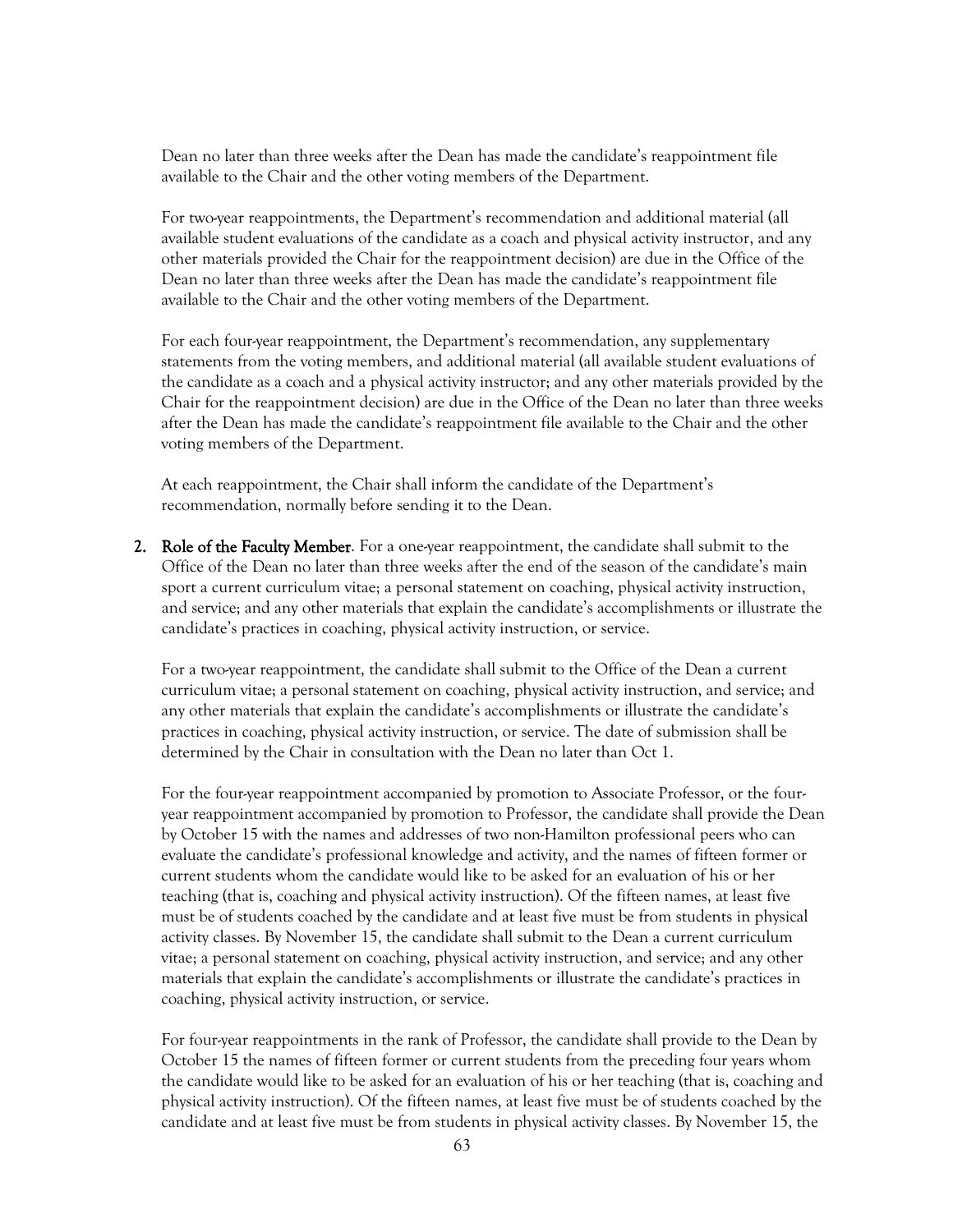candidate shall submit to the Dean a current curriculum vitae; a personal statement on teaching (that is, coaching and physical activity instruction), and service; and any other materials that explain the candidate's accomplishments or illustrate the candidate's practices in coaching, physical activity instruction, or service. The personal statement may be relatively brief and should cover the intervening years since the previous four-year reappointment as well as outline professional goals for the next four years; physical activity instruction and coaching materials may be omitted.

3. Role of the Committee on Appointments. The Committee on Appointments advises the President and the Dean on matters of reappointment and promotion. For each reappointment case, the Committee shall receive from the Dean all materials included by the Dean in the reappointment file, gather any additional evidence by such means as it deems necessary, and make its recommendations to the Dean within one month of receiving the file from the Dean's Office.

When the Committee differs with the Department, the Subcommittee that considered the case shall confer with the voting members of the Department to try to reach agreement before the Committee makes its recommendation.

Committee deliberations and voting always occur in executive session.

4. Role of the Dean. For reappointments, in consultation with both the Chair and the candidate, it is the responsibility of the Dean to gather as full and complete a record as appears useful to the pending decision. The Dean shall provide the Chair by October 1 the list of candidates for reappointment, and shall receive from the Chair by October 15 the list of four outside evaluators for candidates for any four-year reappointments accompanying promotion to Associate Professor, four-year reappointments accompanying promotion to Professor, and the first four-year reappointment for those faculty hired at the rank of Associate Professor or Professor.

In the case of one-year reappointments, no later than three weeks after the end of the candidate's main coaching season, the Dean shall receive from the candidate the material listed in VII.H.2 and make it available to the Chair and the other voting members of the Department. No later than three weeks after this occurs, the Dean shall receive from the Chair any student evaluations of coaching and physical activity instruction in the departmental files covering the period deemed relevant by the Chair, any additional materials gathered at the initiative of the Chair in consultation with the Dean or at the request of the Dean, the departmental recommendation, and any supplementary letters from department members submitted to the Chair. The Dean shall forward the departmental recommendation to the Committee on Appointments, along with copies of all material gathered by the Dean for this decision from the candidate, the Department, and other sources. Upon receipt of the recommendation of the Committee on Appointments, the Dean shall consider that recommendation and the recommendation from the Department and present a written recommendation, with supporting reasons, to the President, along with copies of all documentation gathered for the review.

In the case of two-year reappointments, the Dean shall receive from the candidate the material listed in VII.H.2 no later than the date determined by the Chair in consultation with the Dean. No later than three weeks after the Dean makes this material available to the Chair and other voting members of the Department, the Dean shall receive from the Chair any student evaluations of coaching and physical activity instruction in the departmental files covering the period deemed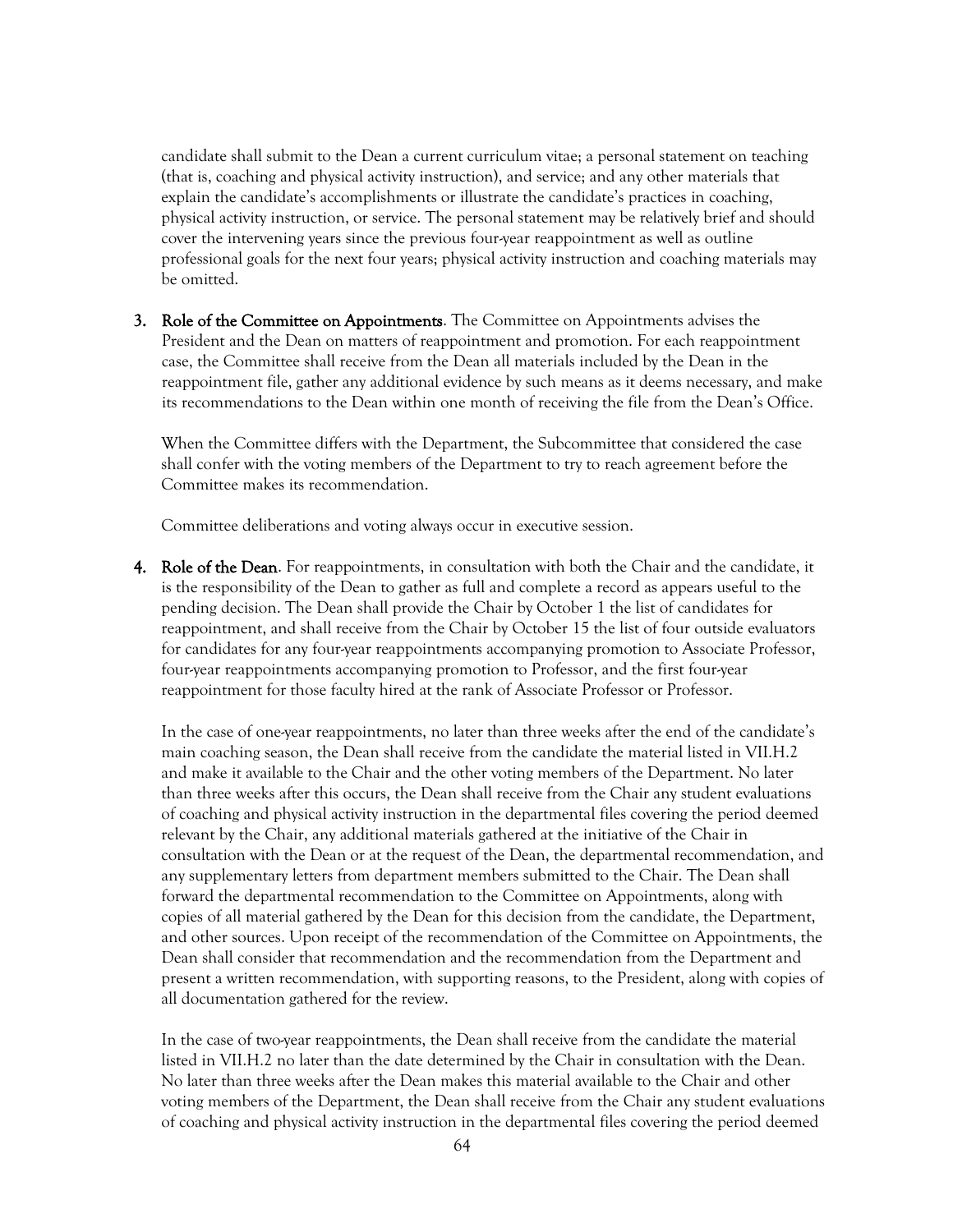relevant by the Chair, any additional materials gathered at the initiative of the Chair in consultation with the Dean or at the request of the Dean, the departmental recommendation, and any supplementary letters from department members submitted to the Chair. The Dean shall forward the departmental recommendation to the Committee on Appointments, along with copies of all material gathered by the Dean for this decision from the candidate, the Department, and other sources. Upon receipt of the recommendation of the Committee on Appointments, the Dean shall consider that recommendation and the recommendation from the Department and present a written recommendation, with supporting reasons, to the President, along with copies of all documentation gathered for the review.

For all four-year reappointments, the Dean shall receive from the candidate the material listed in VII.H.2 no later than November 15. The Dean shall also solicit written evaluations from the students suggested by the candidate and from a list of 30 students randomly selected by the Registrar from among those currently or recently taught (that is, coached or instructed in physical activity), asking the students to provide an evaluation of those aspects of the candidate with which they are familiar. At least 10 of the names shall be of students coached and at least 10 of the names shall be of students from physical activity classes.

For a candidate's four-year reappointment accompanying promotion to Associate Professor, the four-year reappointment accompanying promotion to Professor, or the first four-year reappointment for those hired at the rank of Associate Professor or Professor, the Dean shall also receive from the candidate the names and addresses of two outside evaluators by November 15. For these reappointments, the Dean shall request evaluations of the candidate's professional knowledge and activity from three to five non-Hamilton professional peers, including at least one person suggested by the candidate and one person suggested by the Chair.

For all four-year reappointments, by February 1, the Dean shall make available to the Chair and the other voting members in the Department all of the material gathered from the candidate, the letters from students (including any gathered for previous four-year reappointments), the outside evaluations gathered on a candidate, and any additional materials gathered at the initiative of the Chair in consultation with the Dean or at the request of the Dean. No later than three weeks after this occurs, the Dean shall receive from the Chair any student evaluations of coaching and physical activity instruction in the departmental files covering the period deemed relevant by the Chair, any additional materials gathered at the initiative of the Chair or at the request of the Dean, the departmental recommendation, and any supplementary letters from department members submitted to the Chair. The Dean shall forward the departmental recommendation to the Committee on Appointments, along with copies of all material gathered by the Dean for this decision from the candidate, the Department, and other sources. Upon receipt of the recommendation of the Committee on Appointments, the Dean shall consider that recommendation and the recommendation from the Department and present a written recommendation, with supporting reasons, to the President, along with copies of all documentation gathered for the review.

For all reappointments, when the Dean's recommendation is at variance with the recommendation of the Committee on Appointments or the Department, the Dean shall call a meeting of Committee on Appointments chair and the Committee on Appointments subcommittee that considered the case, the Dean, and the voting members of the Department to try to reach agreement before the recommendations go to the President.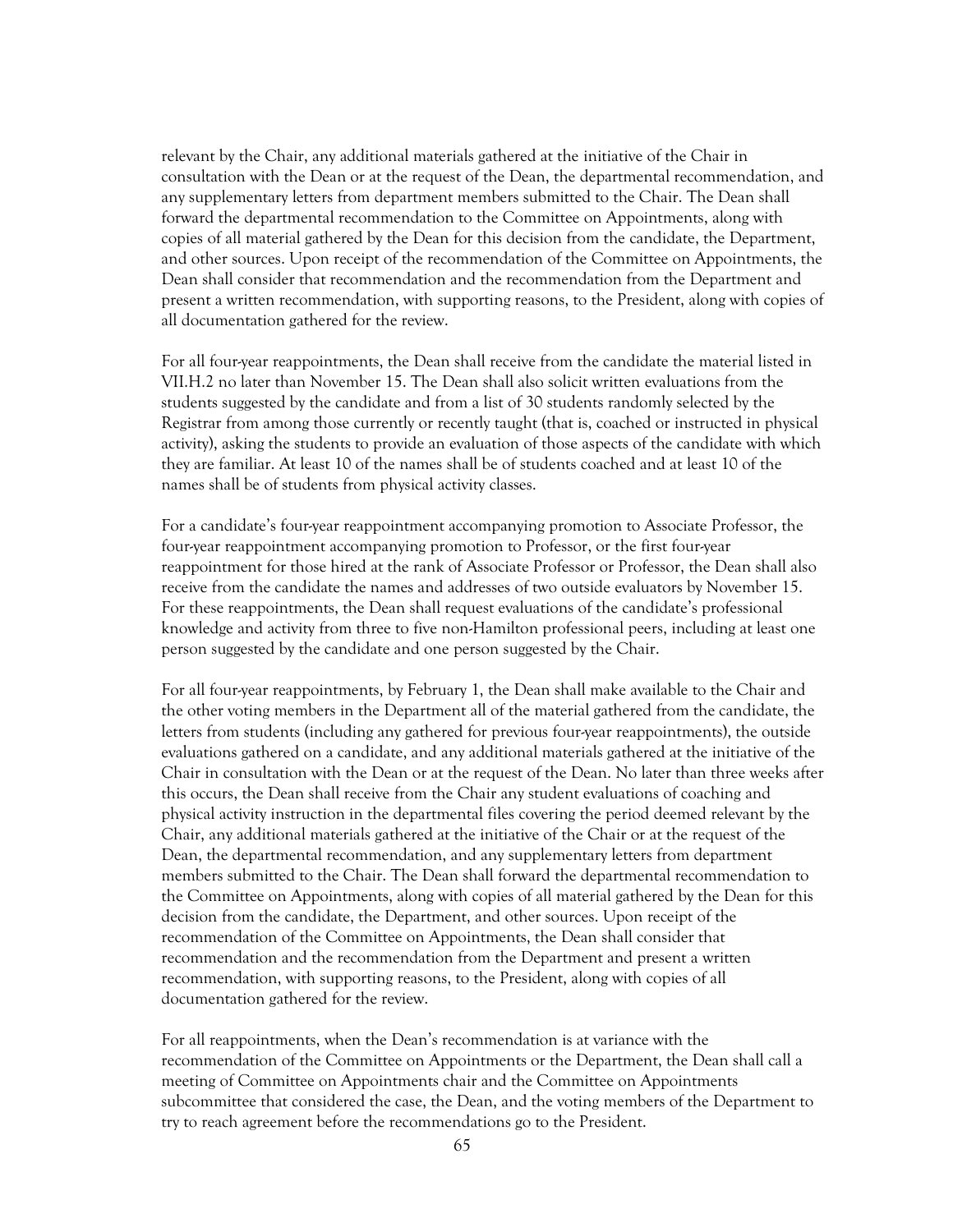5. Role of the President. The President shall receive all materials on the candidate from the Dean along with the recommendations of Department, the Committee on Appointments, and the Dean, and on the basis of this and any additional information the President may gather, shall make her or his decision.

Final authority rests with the President on all reappointment and promotion decisions according to the terms of the Charter and By-Laws of the Board of Trustees. When the President's tentative decision is different from that of the Dean, or the Committee on Appointments, or the Department, the President shall call a meeting of the Dean, the Committee on Appointments chair, the Committee on Appointments Subcommittee that considered the case, and the voting members of the Department to try to reach agreement before making a final decision.

The final decision, and the reasons for it, including an evaluation of the candidate's coaching, physical activity instruction, and service, shall be communicated in writing by the President or the Dean to the candidate, the Chair of the Department, and the chair of the Committee on Appointments. Before doing so, the President may inform a candidate of the decision orally, or invite the Dean or the Chair of the Department to do so on her or his behalf.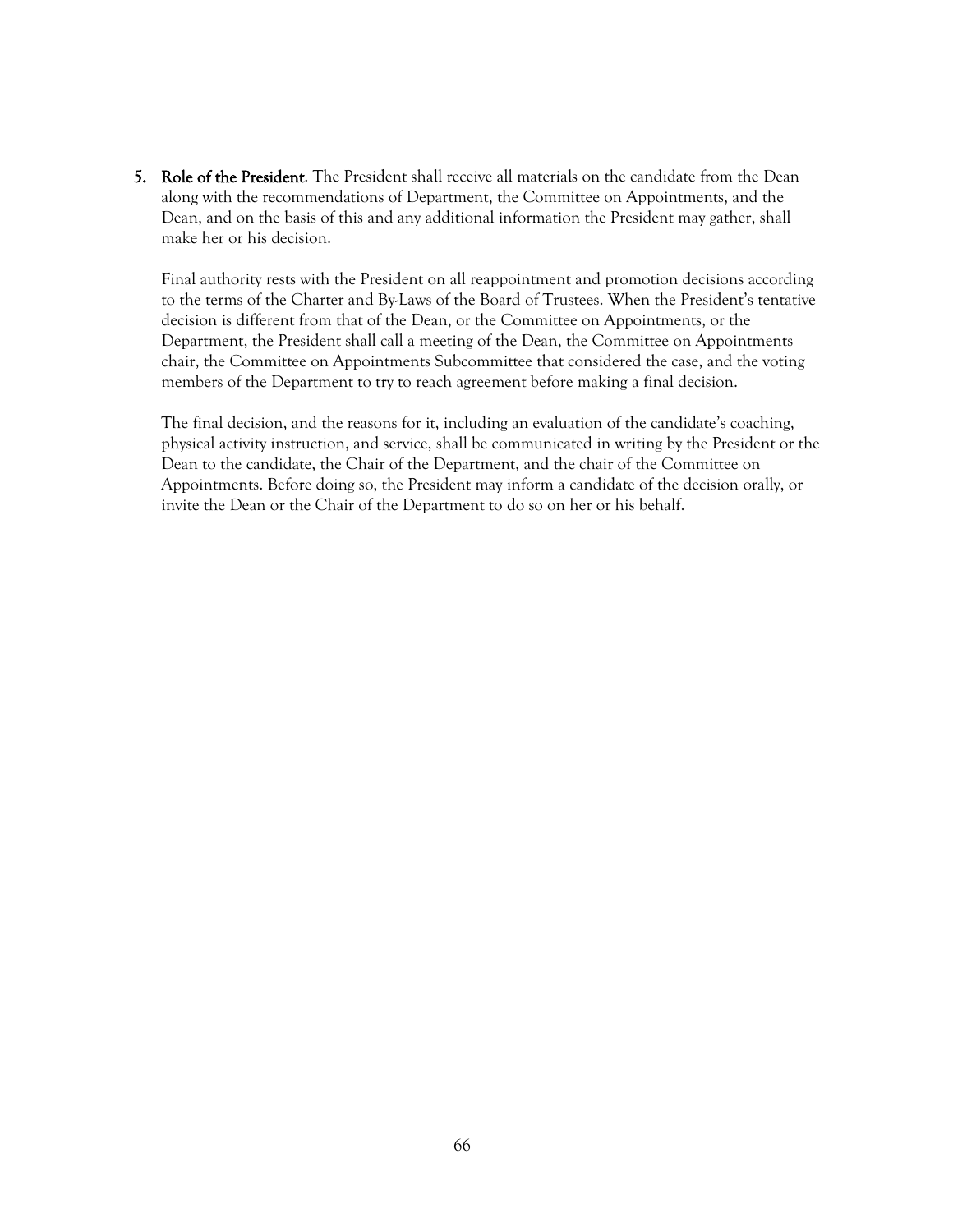## VIII. FACULTY SALARY PAYMENT PROCEDURES AND BENEFITS

This section contains a general statement of procedures used in the payment of salaries, along with information about the benefits that attend appointments to the Faculty. Additional benefits information is available at the Human Resources website. The benefits information in this *Handbook* and on the Human Resources website is subject to the terms of the applicable plan or policy, and those terms shall control if there are any inconsistencies between such information and those terms. The College reserves the right to modify or terminate its benefits. Any questions regarding benefits should be addressed to Human Resources.

Full-time and part-time faculty, having half-time or greater appointments, are eligible for benefits. Faculty with less than half-time appointments may be granted non-monetary benefits but are not eligible for most benefits. Normally, full-time faculty teach five full-credit courses or their equivalent in an academic year.

In certain circumstances, some of the benefits described below could be taxable.

# A. Salary Payment

Members of the Faculty, whether full- or part-time, normally are appointed effective July 1 and are paid at the end of each month in twelve equal installments. When salary adjustments are made, they become effective on July 1 with the adjustment reflected in the payment received on July 31.

New members of the Faculty receive the first two salary installments (July 31 and August 31) as a partial advance against services to be rendered in the forthcoming academic year. If for any reason the new faculty member cannot serve, the faculty member must return such a salary advance under terms agreed to with the Dean.

Salaries or stipends for Lecturers are paid in a manner agreed to mutually by the Lecturer and the Dean. Research Associates are supported by external grants.

Upon request, directed to the Payroll Office, members of the Faculty may have their salary checks deposited by the College in their personal accounts at any bank or financial institution that has a Transit Routing Number.

## B. Benefits for Full-Time Faculty Members

1. Moving Expenses. Allowances against moving expenses are authorized at the time of initial appointment for new members of the faculty. These allowances are intended to make a contribution toward the cost of relocation and are normally less than the expenses incurred. The amount of the allowance is determined by the distance of the old residence from the College and is set forth in the letter of appointment to the faculty member. Current guidelines for moving allowances for faculty are as follows: \$1,000 (0-250) miles; \$2,000 (251-1,000); \$3,000 (1,001-2,000); and \$4,000 (2,001+). The moving allowance for a less than full time faculty member will be prorated. The Tax Cut and Jobs Act suspended the exclusion for qualified moving expense reimbursements. Starting on January 1, 2018, all moving expense reimbursements will be considered taxable income to the employee and added to the employee's payroll.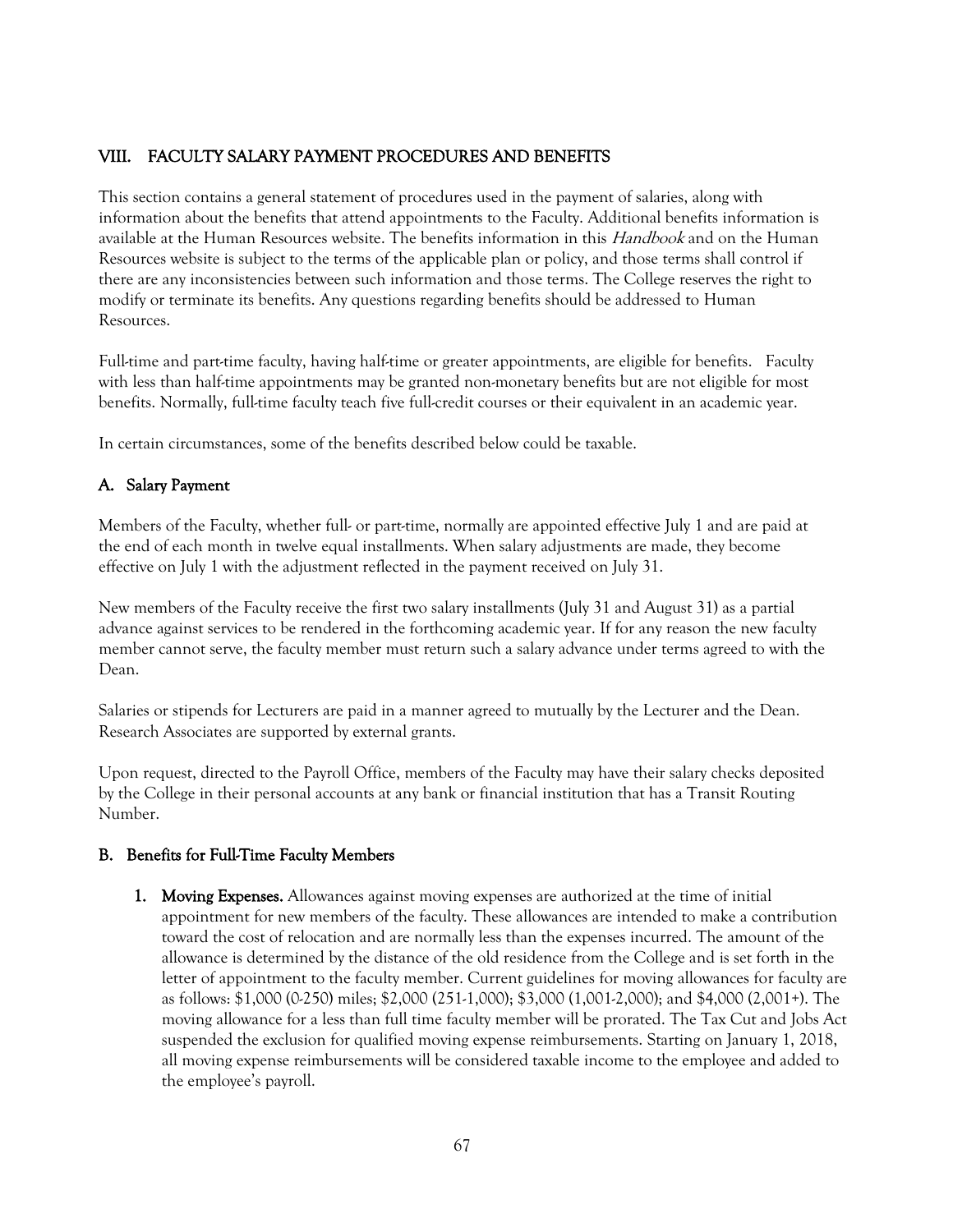2. Health Insurance. Faculty members can obtain health insurance coverage through the College's Group Insurance Plan. Plan booklets and enrollment forms for all of the options under the Plan are available from Human Resources. Individuals may waive coverage through the College and receive an opt-out credit, provided they can produce evidence of coverage under another health insurance plan.

The College's contribution to health insurance coverage is based on the faculty member's salary and the coverage selected. Individuals may elect a change in their health insurance during the College's open enrollment period in November of each year. Changes shall become effective on January 1. A change may be made during the year if a life event occurs that is considered a qualifying "change in status," as determined by federal guidelines.

- 3. Voluntary Benefit Program. Faculty may seek coverage under the College's voluntary dental and vision plans in which employees pay the full cost for the coverage selected. Benefit outlines and enrollment details for both plans are available in Human Resources.
- 4. Group Insurance Plan. The College's Group Insurance Plan allows individuals to pay their portion of their health, dental, and vision insurance premium with before-tax dollars. The Plan also provides for Flexible Spending Accounts that allow payment with before-tax dollars for qualified dependent care expenses and health expenses not otherwise covered by a health insurance plan. Information regarding this Plan is available from Human Resources.
- 5. Group Term Life Insurance. The College pays the full cost of basic coverage equivalent to one year's salary. Supplemental group term coverage is available in the amount of one-and-one-half or three times annual salary at the expense of the employee. Total coverage is currently limited to \$500,000. Both basic and supplemental coverage include an accidental death and dismemberment provision. Conversion to a personal policy is available at the time of retirement or termination, at which time the full cost is assumed by the individual insured.
- 6. Retirement Program. After one year of service at Hamilton, a faculty member shall receive from the College a contribution of 10% of earnings (as defined in the plan) to a 403(b) account with TIAA-CREF or Fidelity Investments, subject to satisfying the applicable requirements of the plan. This benefit accrues as salary is paid, and no individual contribution is required. Contributions are not taxed until they are distributed from the Plan. Vesting is immediate upon enrollment in the plan. Current information regarding this benefit and the options available may be obtained from Human Resources.

Faculty may at any time make their own contributions on a tax-deferred basis to a 403(b) account with TIAA-CREF or Fidelity Investments. Federal law sets the maximum contribution allowed under these plans and the penalties imposed for withdrawals prior to age fifty-nine and one-half. Detailed information about these programs is available from Human Resources.

7. Group Long-Term Disability Benefits. Faculty members are covered under the Group Long-Term Disability Benefits Plan after they have been employed by the College for one year in an eligible position. The College pays the full cost of the coverage. New faculty members who have been enrolled elsewhere in a similar plan within three months preceding the date of appointment at Hamilton are eligible for immediate coverage, subject to satisfying the applicable requirements of the plan.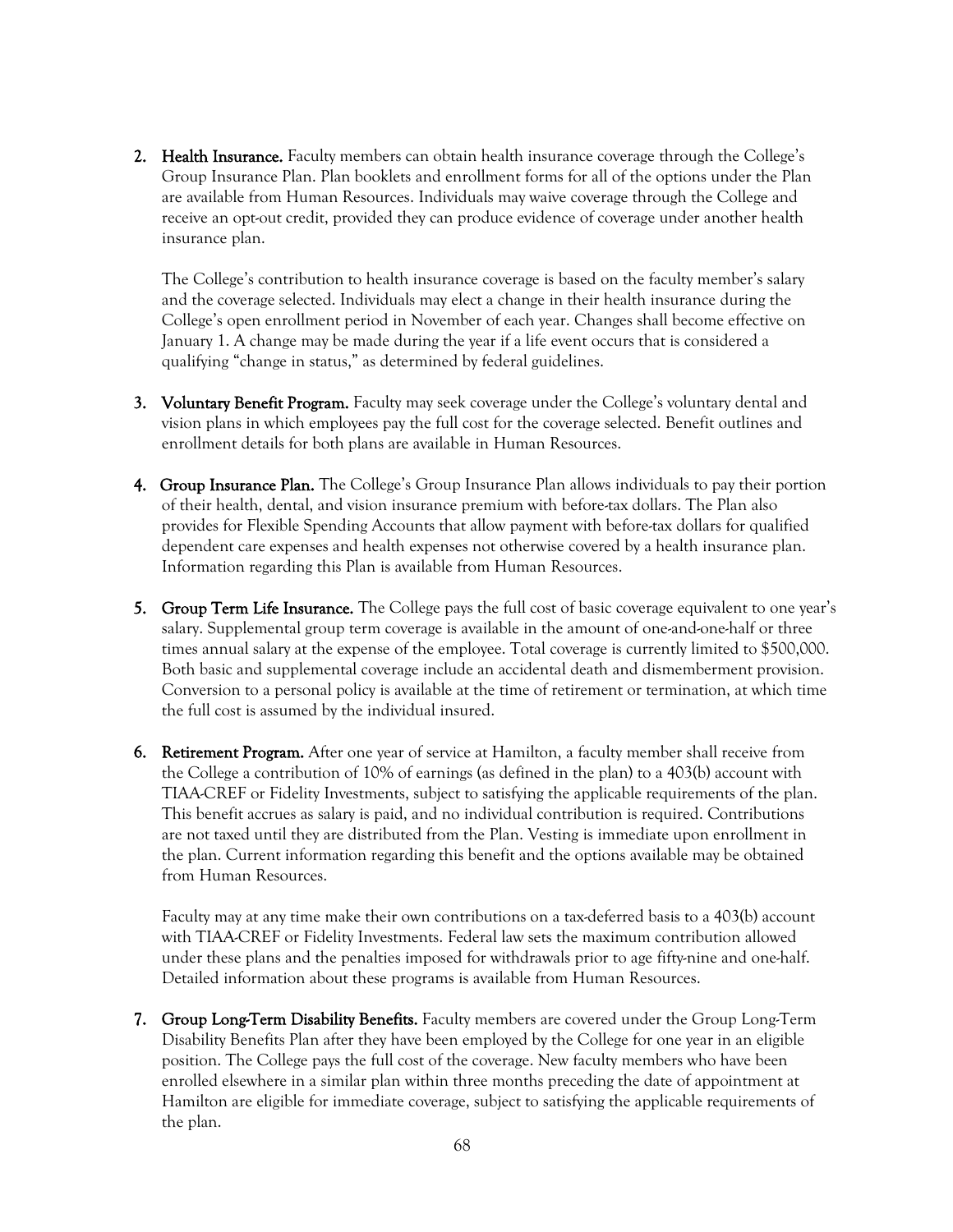- 8. Travel Accident Insurance. Faculty members are provided with Travel Accident Insurance at no cost. The benefit is a single payment of \$100,000 payable to the faculty member's designated beneficiary in the event of death while traveling on College business. The College also provides "global assist" coverage for those traveling outside the United States. This coverage provides global general liability, additional accidental death and dismemberment benefit, kidnap, ransom, medevac, and repatriation.
- 9. Workers' Compensation. All employees are insured under the Workers' Compensation Law against illness or injury incurred in the course of or arising directly out of their employment, with the entire cost borne by the College. To avoid possible loss of benefits, employees should report all job-related illnesses or injuries to Human Resources promptly, whether or not the situation involves the loss of working time or requires medical attention.
- 10. Funds for Entertaining Students. Faculty members shall be reimbursed for student entertainment expenses by forwarding original receipts to the Dean. All requests for reimbursement must be made by January 15 for the fall semester and June 30 for the spring semester. The amount allowable for reimbursement shall be determined by the Dean.
- 11. Faculty Housing. The College has a limited number of rental housing units located on or near the campus. Priority is based on rank and then time within rank. For new faculty, priority is based on the rank of the appointment and the date one accepts the appointment in writing. Faculty may rent college housing for seven years from the date of first appointment. Inquiries regarding rental housing should be addressed to the Assistant Director, Auxiliary Services. It is also possible from time to time to purchase houses under the control of the College. Inquiries regarding housing should be addressed to the Director, Auxiliary Services.
- 12. Domestic Partners. The College shall recognize same- or opposite-sex domestic partners as spousal equivalents for purposes of benefit administration, to the extent permitted by law and subject to the requirements of the applicable benefit plans. In addition, any children of qualified domestic partners shall be eligible for benefits on the same basis as children of married spouses, to the extent permitted by law and subject to the requirements of the applicable benefit plans. These benefits include, but are not limited to, College ID card privileges, coverage under the College's health insurance program (subject to meeting specific dependency criteria established by carriers), eligibility for tuition-remission plans for spouses and dependent children, and consideration of requests for personal leave in the case of death or serious illness of a partner or dependent children. To qualify for coverage, both members of the partnership must complete and sign an Acknowledgment of Domestic Partnership form, which sets forth the requirements of a domestic partnership for this purpose.
- 13. Tuition Grant Program for Dependent Children. The College provides tuition grants for eligible dependent children of faculty members who have completed at least three years of continuous benefit-eligible service. A Tuition Grant is equivalent to 50% of the tuition of the eligible educational institution attended, including Hamilton, not to exceed 50% of Hamilton's thencurrent tuition. Eligible institutions include colleges, universities, vocational schools, or other post-secondary educational institutions. The Tuition Grant is available for up to four academic years (eight semesters or twelve trimesters) of undergraduate education for each eligible dependent child. Hamilton's Tuition Grant and tuition payments from all sources (including New York State TAP payments) cannot exceed 100% of tuition of the institution attended.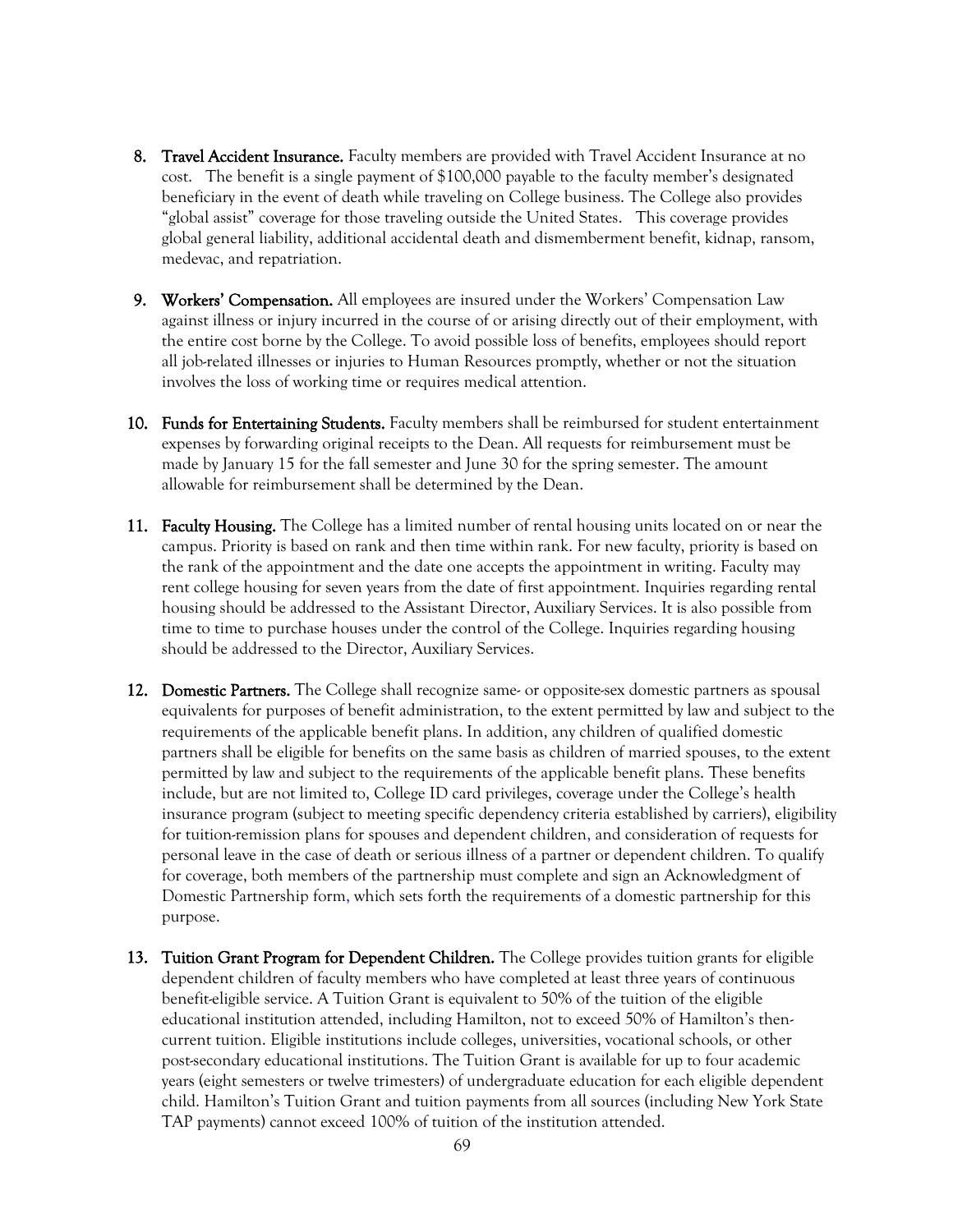For faculty who accepted employment at the College prior to June 3, 2000, the following plan provisions will apply: eligible dependent children who qualify for admission to Hamilton shall receive full remission of tuition charges at Hamilton for up to but not more than four years, less any scholarships awarded from sources that are restricted to tuition only. Eligible dependent children studying at other accredited eligible educational institutions shall receive a Tuition Grant equivalent to the lesser of the cost of the tuition of the institution attended or 50% of Hamilton's then current tuition.

In the event of the death or disability of an eligible employee, eligible dependent children at the time of the death or disability will remain eligible for benefits provided the employee has completed at least ten years of regular, half-time or more employment with the College. In the event of the retirement of an eligible employee, eligible dependent children at the time of the retirement will remain eligible for benefits provided the employee has a combination of age and years of service equaling at least 75 at the time of retirement. A faculty member who leaves the College and who is not entitled to a benefit under the death, disability or retirement provisions outlined above is responsible for reimbursing Hamilton for a prorated portion of any Tuition Grant received for the current term. Detailed information about this program is available from Human Resources.

- 14. Scholarship Plan for the Spouse of Faculty. The spouse or qualified domestic partner of a fulltime member of the Faculty who does not have a Bachelor's degree may take courses at the College without charge on a full-time or part-time basis and may qualify for a degree from the College. Spouses holding a Bachelor's degree may take courses at the College without charge on a part-time basis (two courses per semester). Application to take courses should be made through the Associate Director of Human Resources. A spouse or qualified domestic partner interested in becoming a matriculated student must complete the normal admission process. No tuition scholarship is provided for study elsewhere.
- 15. Auditing Classes. Faculty members may audit one course per semester on campus with the instructor's permission. Faculty members must complete paperwork in Human Resources before making arrangements with the Registrar to be enrolled as an auditor. A spouse or qualified domestic partner may also audit courses and must follow the registration procedures as outlined for faculty members. This benefit is provided on a space-available basis after all regular Hamilton students have registered.
- 16. Athletic Facilities. Subject to such regulations as may be issued from time to time by the Department of Physical Education, members of the Faculty and their immediate families may use the athletic facilities of the College without charge, provided that use does not interfere with practice sessions, scheduled games, and classes in physical education. Facilities include, in season, tennis courts, a golf course, squash and racquetball courts, a swimming pool, and an ice-skating rink. Children under twelve years of age require adult supervision while using College facilities; moreover, dependents of junior- and senior high school age may be asked to produce identification or to be escorted by a matriculated student, faculty, or staff member.
- 17. Use of College Buildings and Library. The Chapel may be used by the Faculty and their immediate families for weddings and funerals, provided that there is no interference with other scheduled events. Arrangements for weddings should be made well in advance with the Director of Summer Programs/Conference Services. Classrooms, meeting rooms, lounges and other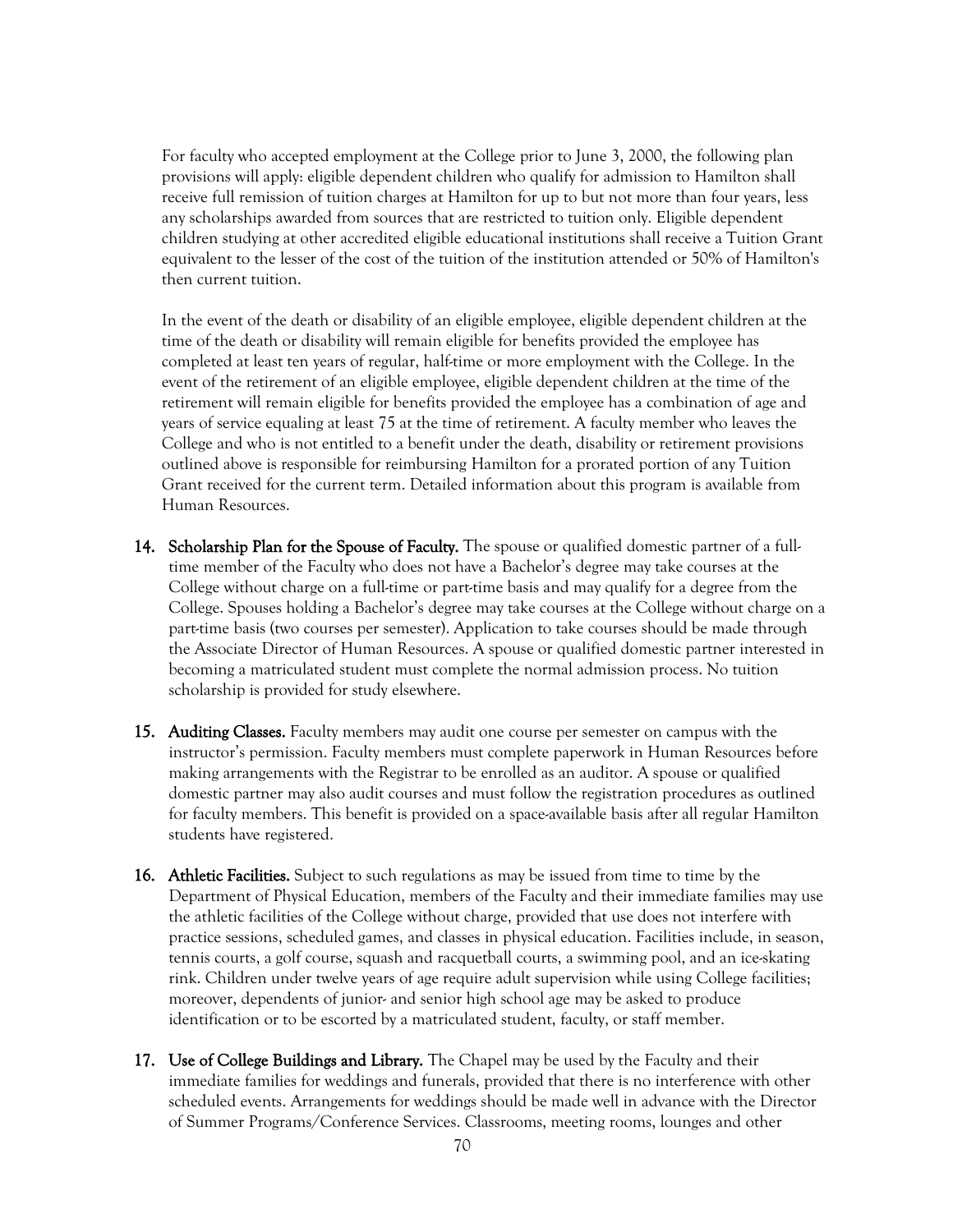public areas on campus may be reserved using the Events Calendar under the "News, Sports, Events" tab on the Hamilton website. Faculty spouses or qualified domestic partners shall be granted library privileges.

18. Credit Union. All members of the faculty and their families, including qualified domestic partners, are eligible for membership in the First Source Federal Credit Union or ACCESS Federal Credit Union. Information regarding the services available, account applications and payroll deduction forms may be obtained by contacting the credit union directly. First Source's main office is located at 4451 Commercial Drive, New Hartford, New York 13413, (315) 735- 8571 [\(www.fsource.org\)](http://www.fsource.org/). ACCESS Federal Credit Union is located at 6 Franklin Avenue, Clinton, (315) 557-1000 [\(www.accessfcu.org\)](http://www.accessfcu.org/).

## C. Benefits of Part-Time Faculty Members

Faculty members who teach less than full-time, but not less than half-time, normally receive the same benefits as full-time faculty members with the exception of moving expenses, tuition benefits, and the College contribution to health insurance, which are prorated.

### D. Benefits of Lecturers and Research Associates

These faculty do not receive benefits except the use of athletic facilities, use of College buildings, a prorated student entertainment allowance, and travel accident insurance of \$50,000. They may make voluntary contributions on a tax-deferred basis to a 403(b) account with TIAA-CREF or Fidelity Investments (see Section B. 6).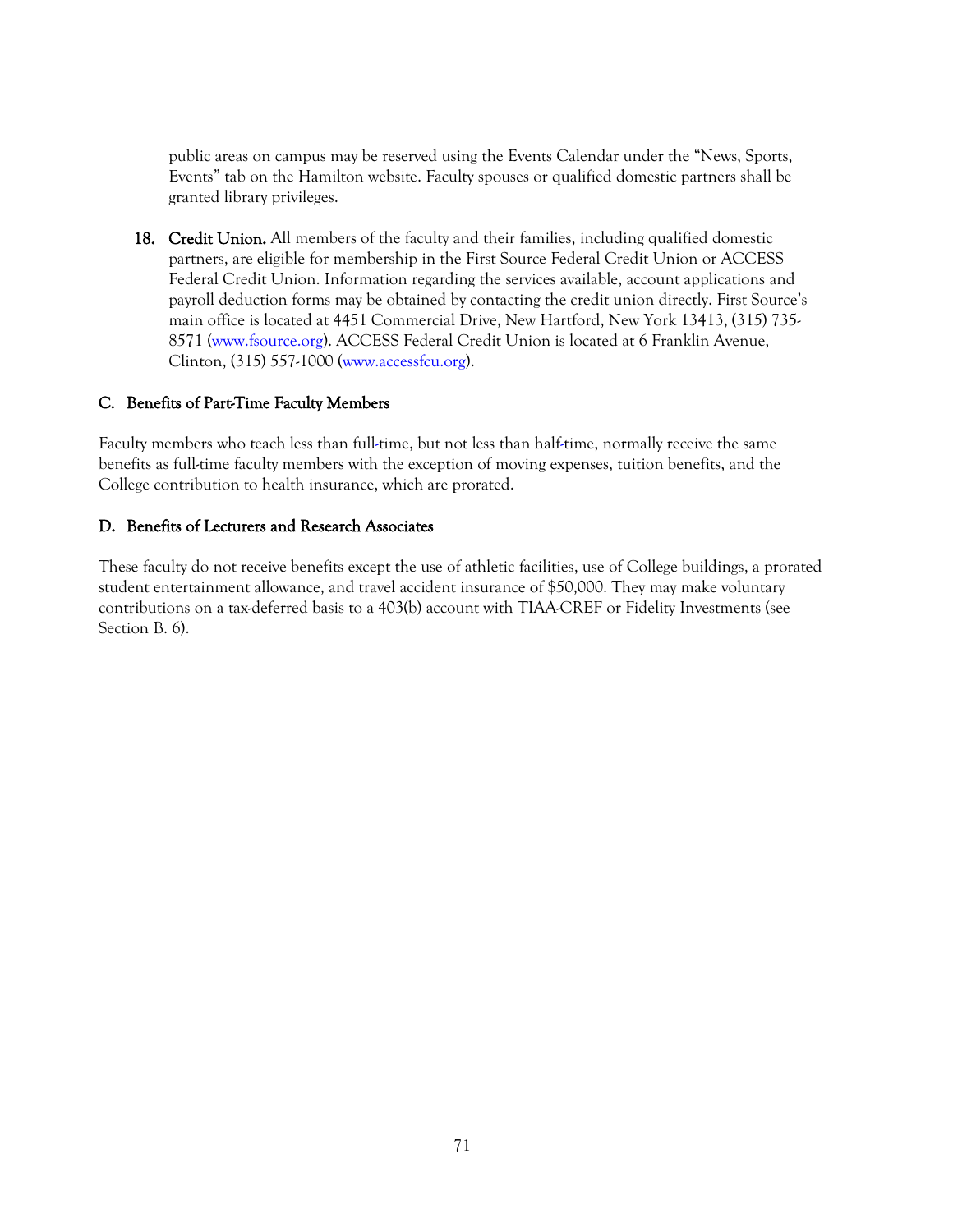# IX. POLICIES RELATED TO FACULTY PROFESSIONAL ACTIVITIES

## A. Endowed and Named Chairs

Hamilton College has a number of Chairs to which individual members of the Faculty are appointed by the President. Appointment to a Chair is an honor reflecting the special distinction that the holder of the Chair brings to the College and his or her profession. Many Chairs serve specific functions stipulated in the endowment or will of the donor, but several are without restriction. Appointments are normally for a fixed term, but they may be renewed.

# B. Retirement

There is no mandatory retirement age for faculty members. Individuals contemplating retirement should contact the Dean regarding retirement options available based on one's age and service to the College. At retirement a faculty member is designated Emeritus or Emerita.

# C. Supplementary Compensation

The salary paid an individual represents full compensation for her or his total academic year obligation to the institution, whether in regularly scheduled instructional commitments, personal research, or participation on College committees and other activities. Members of the Faculty are free to accept honoraria and consulting fees paid from sources beyond the College. Off-campus consulting must not involve absence from the campus for more than two class days a month, except by special arrangement with the Dean. Members of the Faculty are free to supplement their salaries during the summer months. When the source of the supplement is a research grant, the amount of the salary supplement usually is determined by the granting agency, but it may not exceed three-ninths of the current salary paid by the College to members of the Faculty who hold full-time appointments. The College does not contribute to retirement for supplementary salaries paid outside of Hamilton payroll.

## D. Statement on Sponsored Activities and Procedures

The College, through the Faculty and Officers of Administration, has the responsibility of judging the merit and the relevance of sponsored activities, such as research, special educational and training programs, and summer institutes and of approving such activities. Sponsored activities should contribute to, rather than distort, the orderly development and growth of the College's central objectives as a liberal arts institution. Sponsored activities should be proposed and carried out within regular departments or programs of the College, or through cooperation of several departments or programs, or through special administrative arrangements that will ensure that the activity will be related effectively to the regular programs of the College and will serve the purposes of the institution.

The terms of the contract, grant, or gift in support of sponsored activity should permit the principal investigator or project director and the College to exercise administrative authority and responsibility for the activity, and they must permit publication of results (except for ethical constraint upon certain kinds of information). Finally, Hamilton College cannot undertake the responsibilities for activities for which the resources and support are not available to meet fully the explicit and implied objectives of the sponsored arrangements.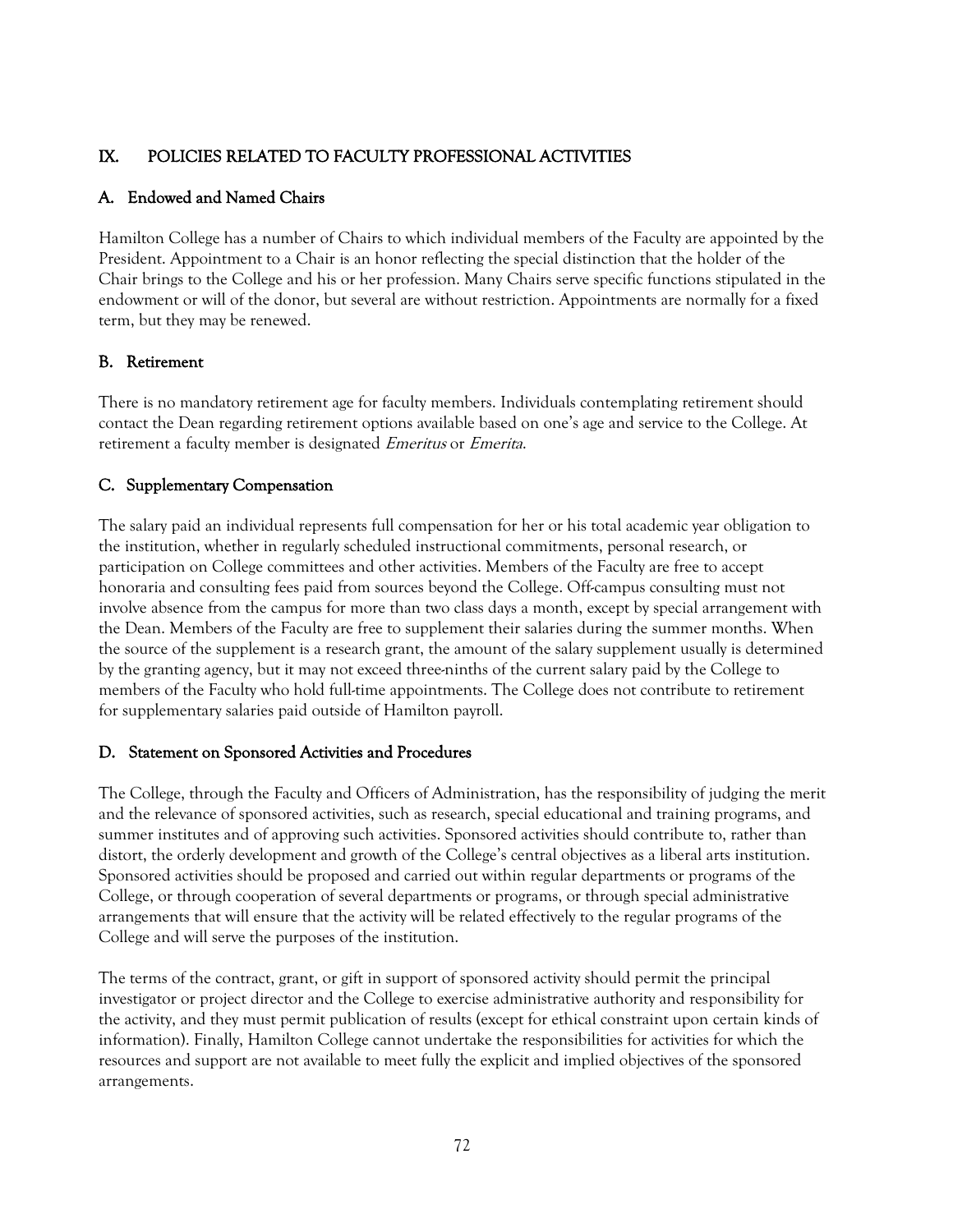1. Procedures for Submission of Proposals. The typical proposal results from the interest of a small number of faculty members or a single individual. Preliminary discussions should be held between the principal investigator or project director and the department/program Chair. Such dialogue is necessary not only to keep the Chair informed, but also to advise her or him of any special requirement which might be needed to support the project, such as space, secretarial and technical assistance, or special equipment.

The principal investigator or project director is encouraged to consult with the Associate Deans or the Office of Sponsored Programs, who may suggest specific sources of support, offer advice on the criteria stated earlier, and provide assistance in the preparation of a budget. The principal investigator or project director must complete the Hamilton College Grant Proposal Transmittal Form (available in the Dean of Faculty Office) to be signed by the Chair of her or his department or program. The final proposal and completed transmittal form must be forwarded to the Office of Sponsored Programs, which shall serve as official signatory for the College. The completed proposal may be forwarded to the granting agency by the Office of Sponsored Programs or, for certain fellowship opportunities, by the principal investigator or project director. A copy of all proposals shall be filed with the Dean of Faculty Office through the Office of Sponsored Programs. Award letters and notifications, if they are not delivered directly to the Office of Sponsored Programs by the awarding entity, should be forwarded by the principal investigator or program director.

- 2. Review Boards. Pursuant to federal and state laws, the College has submitted a formal assurance to the Department of Health and Human Services for federally funded research investigations involving human and animal subjects, and a similar assurance to the New York State Department of Health. These assurances provide for the local review of such projects to ensure that the rights, welfare, and privacy of subjects will be adequately protected, that any physical and psychological risk will be outweighed by the potential benefits to be gained, and that informed consent will be obtained when human subjects are judged to be at risk. (See Section IV, C. 7, 8, 9, and 10.)
- **3. Drug-Free Workplace Policy.** Hamilton College is committed to the development and maintenance of a drug-free environment and, in accordance with the Drug-Free Workplace Act of 1988, will not tolerate the unlawful possession and use of controlled substances on its premises. The unlawful manufacture, distribution, dispensation, possession, or use of controlled substances is prohibited in and on property owned by Hamilton College.

Compliance with the provisions of this policy shall be a condition of employment. Disciplinary action up to and including termination of employment or satisfactory participation in a drug rehabilitation program may be required of any employee who is found to be in violation of this policy.

In compliance with the Drug-Free Workplace Act of 1988, any individual must notify the Director of Human Resources within five calendar days of a conviction of any criminal drug statute violation which has occurred in or on the workplace premises.

The College's efforts to establish and maintain a drug-free workplace will include providing ongoing drug awareness educational programs and dissemination of drug awareness information as well as implementation and strict enforcement of this policy. The Office of Counseling and Psychological Services will provide information and assistance to individuals with drug-related concerns and provide appropriate referrals for rehabilitation.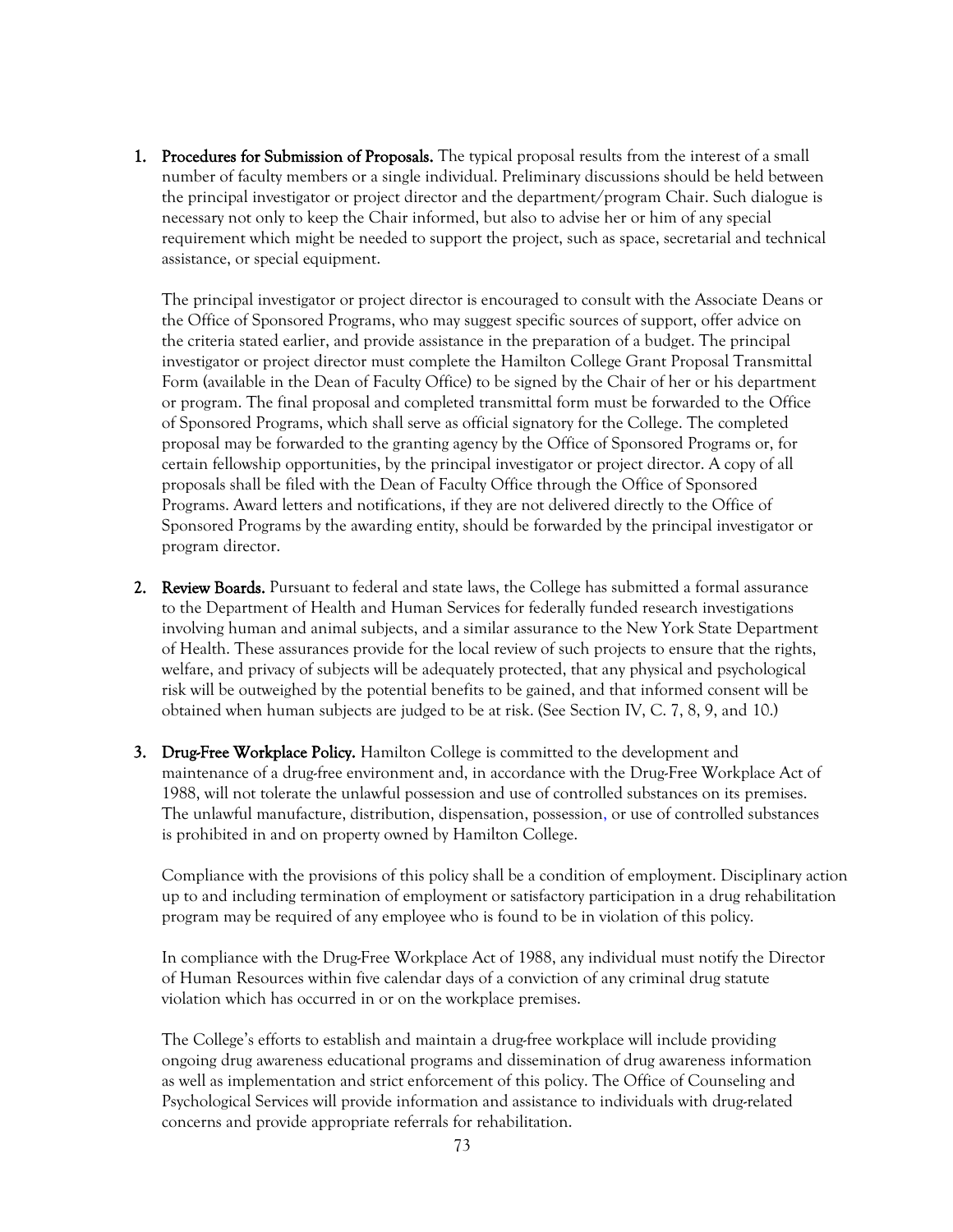Details of these policies as well as a summary of New York State laws governing alcohol, legal sanctions pertaining to drug use, health risks associated with use, available educational programs, and alcohol and other drug counseling and treatment programs appear in the *Student Handbook*, copies of which are available in the Office of Human Resources.

## E. Periodic Leave Policy and Procedures

The periodic leave program is part of the College's continuing effort to support and encourage faculty development. A periodic leave provides an opportunity for professional growth. It is a privilege granted to tenurable faculty who are eligible and whose plans are approved by the Dean and the Committee on Appointments. The program is designed to free faculty members from normal teaching, advising, and College service in order that they may pursue scholarly and professional goals that enhance their effectiveness as teaching scholars. The replacement of faculty members on periodic leaves will be determined by a combined consideration of curricular integrity, instructional continuity, and fiscal responsibility.

- 1. Purpose. Periodic leave is granted on recommendation of the President after consultation with the Dean and the Committee on Appointments. Such leaves ordinarily may not be used to teach at other institutions, to accept a regular salaried post in government or industry, or to engage in other contractual agreements that will interfere with the proposed professional activity. Should special opportunities arise during a periodic leave which might have particular benefit for a faculty member, approval for accepting such opportunities must be obtained from the Dean.
- **2.** Eligibility. Eligibility to apply for a periodic leave is determined by the number of semesters of teaching. Personal leaves of absence from the College, whether spent in teaching or research activities, normally will not count as service to the College in determining eligibility for periodic leaves.

Tenured faculty are eligible to request, through application to the Dean and the Committee on Appointments, a one-term leave without reduction in their normal salary or a one-year leave at half of their normal salary, after each ten semesters at the College.

Tenure-track faculty are eligible to request, through application to the Dean and Committee on Appointments, a one-term leave without reduction in their annual salary or a one-year leave at half their normal salary, after their first six semesters at the College. Normally, this leave will occur following the third-year reappointment.

Eligibility and scheduling of leaves for faculty who come to the College with prior teaching experience will be determined at the time of appointment. All leaves must be taken in the twocourse term of an annual five-course faculty teaching load. Benefits remain in effect for the duration of the leave, subject to satisfying the requirements of the applicable plans and such other requirements as may be established by the Office of Human Resources. When receiving half salary, benefits shall be continued as follows: the College's retirement contribution and life insurance benefit shall be based on half salary. Health insurance premiums shall be based on leave salary and pre-leave work schedule percentage. Long-term disability coverage shall be based on full salary.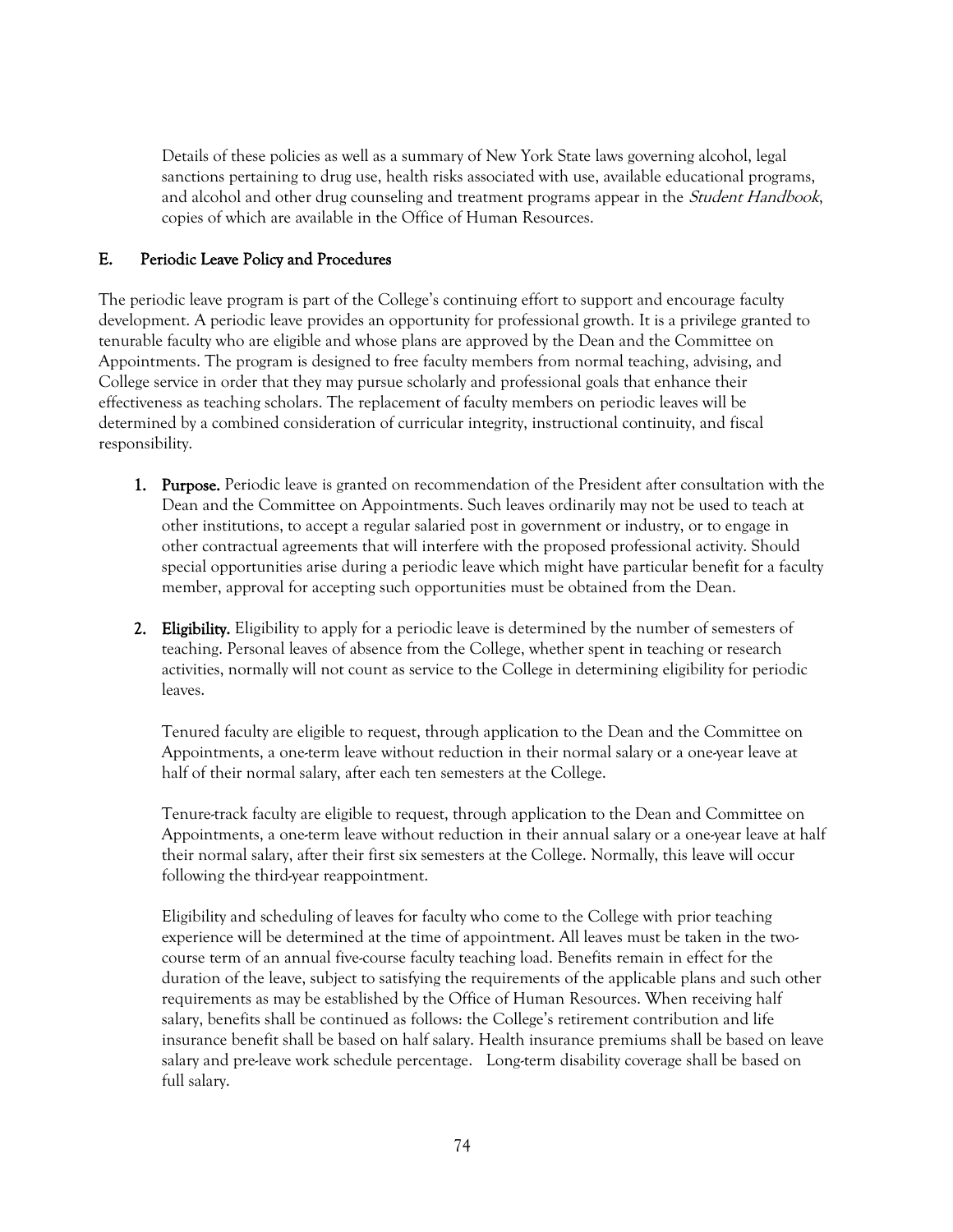In order to allow flexibility to individuals and departments or programs in planning for leaves, it will be permissible to delay a leave for up to two years without prejudice about the timing of a subsequent leave. When fourteen terms of teaching service have accrued, however, further accrual does not occur until a leave has been taken.

The granting of a periodic leave shall depend upon the necessary period of teaching, an evaluation of the prospects for the successful completion of the leave activities, and the value of those activities for the faculty member and the College. Consideration shall also be given to the leave pattern in the department or program.

**3. Procedure**. Applications for periodic leave should be made to the Dean and the Committee on Appointments by August 1, and approximately one year in advance of the beginning of the academic year for which the leave is sought. The Faculty member's Department or *ad hoc* committee Chair shall submit a letter in support of the leave to the Dean and the Committee on Appointments by August 20.

The application should contain a clear statement of the type of leave requested, the proposed financial arrangements, and a description of intended activities during the leave, including some indication of the anticipated benefits. The proposal should also describe the relation of the planned activities to previous research and scholarly pursuits, professional growth, and teaching and course development in the future.

The College encourages members of the Faculty to seek outside funds from government agencies and foundations. Copies of any grant or fellowship proposals should be submitted as part of a faculty member's leave application. A faculty member granted a periodic leave who also receives modest outside funding may apply to the Dean for additional support to defray the cost of a full year's leave. While in such instances the College's support can only be partial, the Dean shall seek, within reason and available resources, to be as supportive as possible.

All faculty members who are granted periodic leaves are expected, on their return, to provide a brief written report on their professional activities to the Dean.

## F. Personal Leaves

Leaves from teaching duties are provided: (i) to permit faculty members to engage in activities that shall enhance their competence as teachers and scholars at Hamilton; and (ii) for reasons of health, disability, or other personal necessity. Requests for personal leaves of absence should be directed in writing to both the department and program Chair and to the Dean.

1. Leaves for Professional Activity. Leaves of absence from teaching duties without compensation from Hamilton to pursue activities that shall enhance a faculty member's professional development may be requested by a faculty member who shall normally have been in residence and teaching for three consecutive academic years before the requested leave. Approval of requests shall be based on the ability of the department or program to meet its obligations and on the significance of the proposed leave to the faculty member and to the College.

In order to allow for adequate consideration, preliminary application for unpaid leave, addressed to both the Chair of the faculty member's department or program and to the Dean, should be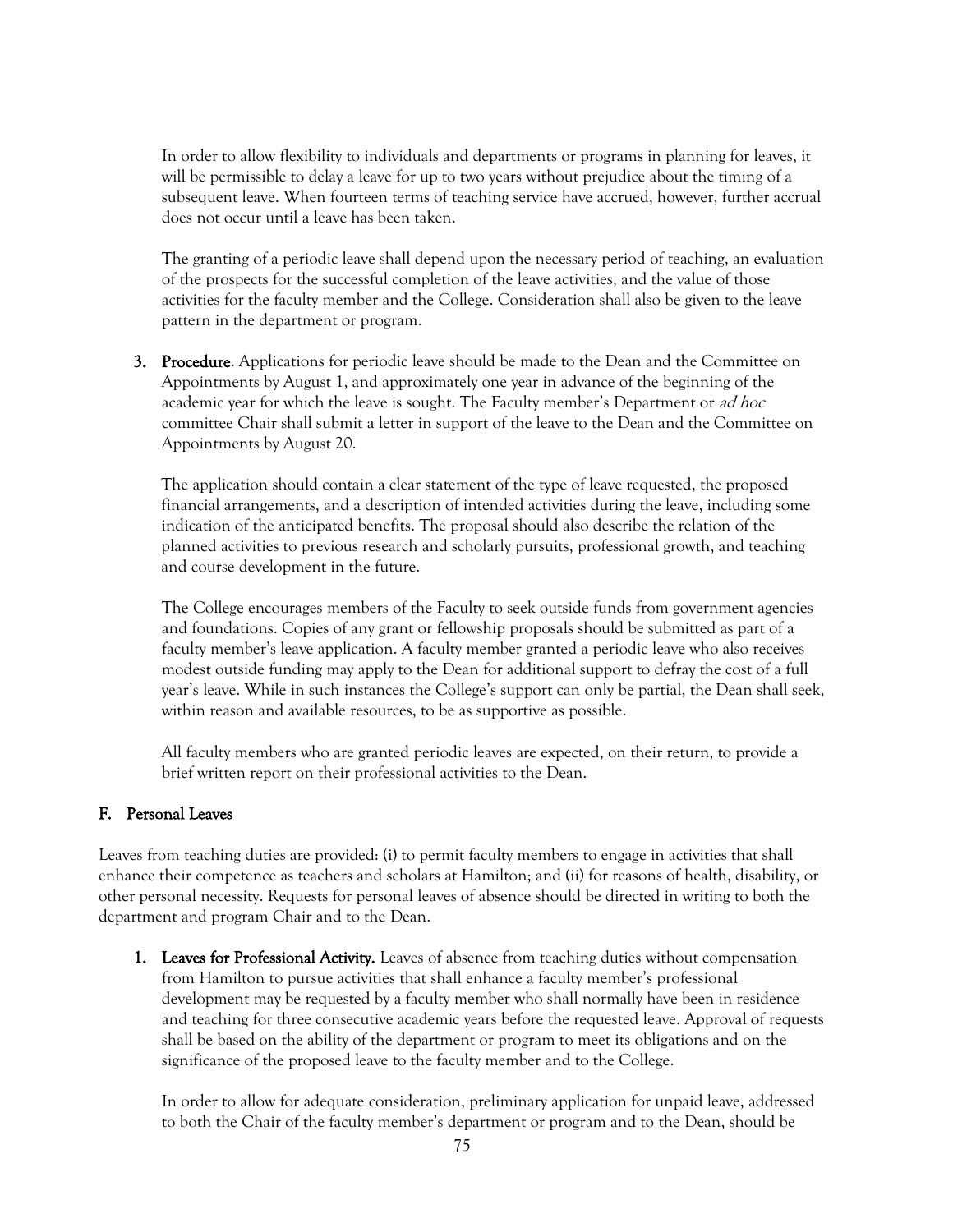submitted well in advance of the time when the leave would occur, preferably by November 15 of the year preceding the requested leave, or as soon thereafter as possible. Requests for extensions of leaves of absence beyond one year require special justification and unusual circumstances such as those that result in exceptional professional opportunities for the faculty member or those that clearly benefit the College. Such leaves shall be limited to an uninterrupted period not to exceed two years.

Leaves of absence of any length for untenured faculty may postpone a tenure review by one year at the option of the faculty member. Arrangements for postponement of the tenure review must be made with the Dean in advance of the leave. For faculty members in renewable and term positions, a personal leave shall be considered part of the duration of the contract.

Faculty members on personal leave for professional activity normally do not receive benefits, but may continue their health, life, and long-term disability insurance benefits, but the full cost of any benefit elected shall be paid for by the faculty member. When a faculty member has received a competitive grant for scholarship that covers salary but not benefits, the College shall continue to provide the standard benefits to the extent permitted under regulatory guidelines and subject to the requirements of the applicable plans.

2. Leaves of Absence or Reductions of Duties for Illness and Disability. The College shall provide leaves of absence with salary and benefits, through formal or informal arrangements, for short and long-term disabilities. Leaves with salary shall continue for up to six months following the commencement of a disability caused by illness or accident. However, such leaves shall not continue beyond the end of a term contract, or after the date the faculty member qualifies for benefits under the College's long-term disability plan.

The timing and duration of the leave in such cases shall be determined by mutual agreement between the faculty member and the Dean. When the Dean and the faculty member disagree on the need for a disability leave, the College shall request the opinion of licensed physicians or clinical psychologists. Under these circumstances, at the College's expense, a panel of three licensed physicians or clinical psychologists (the panel's professional composition to be determined by the faculty member) shall be asked for a majority judgment, with one selected by the College, one selected by the faculty member, and a third agreed upon by the first two by mutual agreement between the College and the faculty member.

If a faculty member needs to extend the leave time beyond that originally agreed upon, the extension shall be granted at the discretion of the Dean and normally shall be without salary. The College shall require medical/psychological certification of the faculty member's readiness to resume employment by a three-person panel as described above. At any time in the process, as an alternative to long-term disability leave, the faculty member has the option of negotiating a reduction of teaching duties or a reduction of other responsibilities and duties, and a corresponding reduction in salary. Health and retirement benefits shall be continued during the period of partial disability, subject to the faculty member satisfying the requirements of the applicable plans. The Dean is encouraged to work with department and program Chairs to make appropriate accommodation for those permanent members of the Faculty who are partially disabled.

When the Dean and the faculty member negotiating the reduced duty option disagree on the appropriateness of a reduction in teaching responsibilities, the College shall appoint a panel of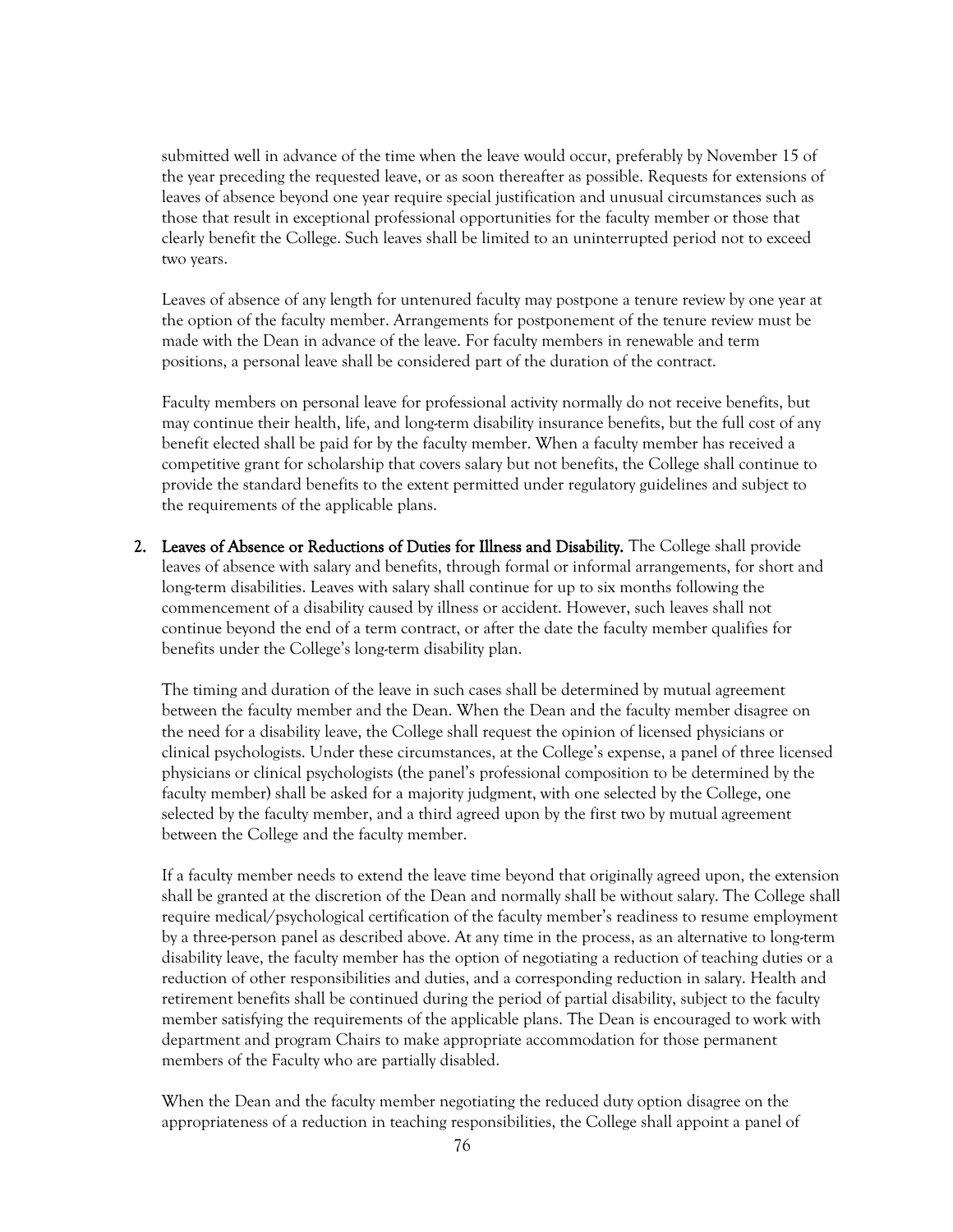three licensed physicians or clinical psychologists to arbitrate the matter as described above in the case of disagreement over leave and duration. If at any time in the process the Dean believes that the faculty member is incapable of performing any duties, or requires a further reduction of duties, the Dean shall try to negotiate this with the faculty member. Failing agreement, a panel of physicians or psychologists selected shall be consulted, as described above.

**3.** Maternity Leaves. Childbirth is legally regarded as creating a disability. The college shall grant maternity leave with full salary and benefits during the period of disability, normally not to exceed eight weeks from the date of birth unless a doctor determines medical need for a longer period. This policy applies to all faculty members regardless of the length of time they have worked for the college. During the maternity leave the faculty member is relieved of all duties, in the classroom and otherwise. Faculty members expecting the birth of a child during the academic year are relieved of primary course supervision for the entire semester surrounding the birth, without loss of salary or benefits. During the portion of the semester prior to the birth or after the maternity leave, the faculty member shall continue other professional activities, such as research, assisting with teaching or supervision of senior and independent study projects, department meetings, committee service, and student advising. The Dean may, as an alternative to a standard maternity leave, approve a one-semester leave with no professional responsibilities at one-half compensation with benefits. Faculty members whose maternity leave occurs during periods when classes are not in session are entitled to a one-semester parental leave. In approving such arrangements, the Dean shall consider the timing of the maternity leave, the wellbeing of the faculty member and her offspring, and the pedagogic and instructional needs of the College.

Faculty members anticipating the birth of a child should discuss their plans with the Dean as soon as possible so that the range of options can be fully explored and arrangements approved. The arrangements approved by the Dean shall be communicated to both the faculty member and Department Chair or Program Director in writing.

4. Parental and Adoption Leaves or Reductions of Duties. The rearing of children shall be considered appropriate grounds for a leave of absence of a semester or more, and such leaves shall be available to both men and women faculty members in non-visiting positions. The College shall provide up to one year's leave without salary or retirement benefits, but with health insurance, to the individual who is: assuming parenting responsibilities of a newborn child (other than those associated with a maternity leave); responding to unusual parental responsibilities; or adopting a child. A faculty member's contribution for health care while on leave with no salary shall continue on pre-leave terms. Faculty are also welcome to apply for a half-time appointment for up to one year at half salary and prorated benefits. A faculty member's contribution for health care while on leave with half salary shall be based on leave salary and pre-leave work schedule. A faculty member may choose a reduction in course load instead of a leave. A one-course reduction in load for one semester shall be without loss of salary or benefits.

A birth mother may be granted both a maternity leave and a successive parental leave.

Approval of requests for extensions of parental, or adoption leaves shall be based on the needs of the faculty member and the pedagogic and instructional needs of the College. Requests for leaves of this nature should be made at least three months in advance except in emergency situations where such notification is impossible, and shall be granted at the discretion of the Dean. The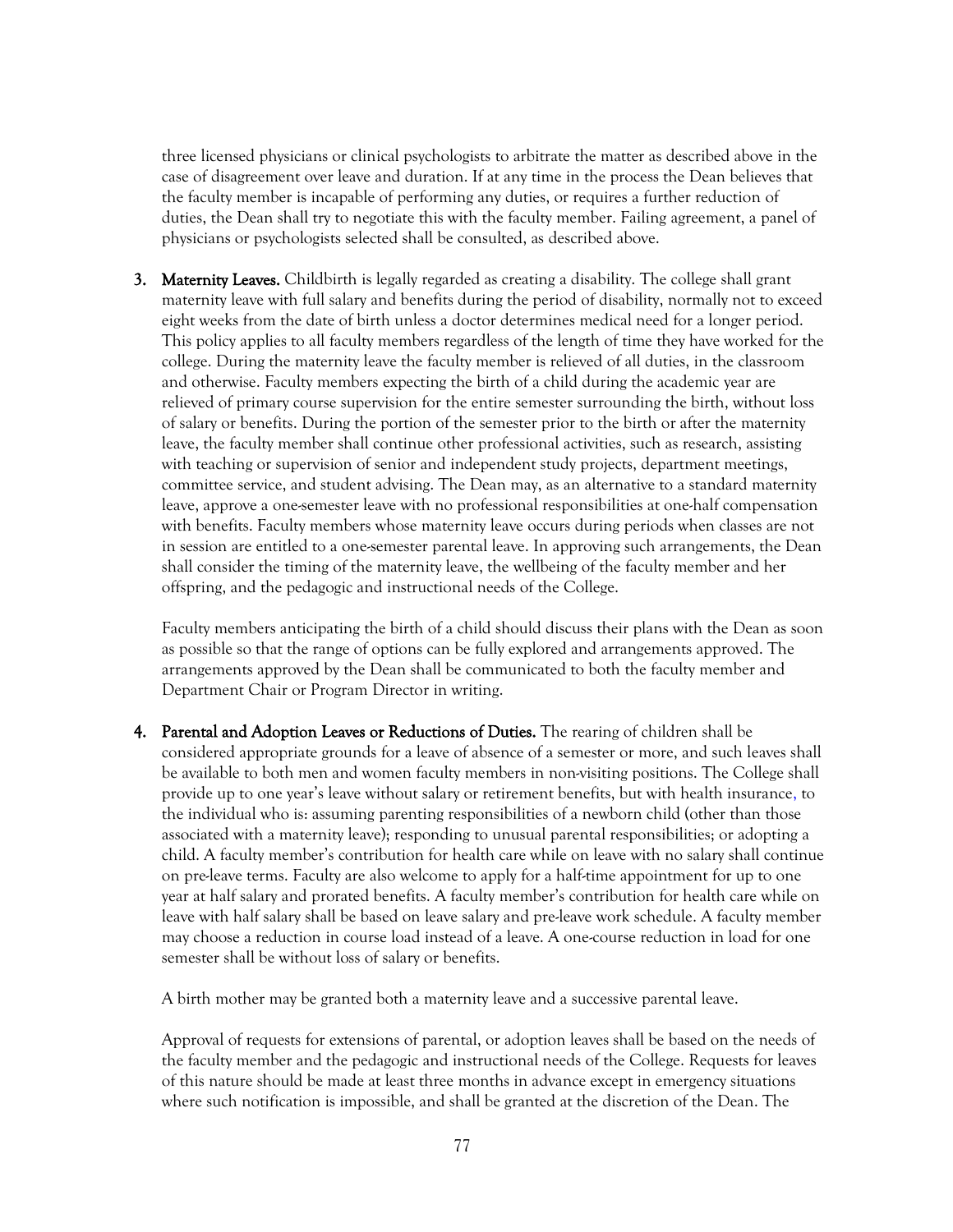arrangements approved by the Dean shall be communicated to both the faculty member and Department Chair or Program Director in writing.

Tenure-track and tenured members of the Faculty are eligible for extended adoption or parental leave (unless already notified of termination). Visiting faculty are not eligible for such leave, even if they have been on the Faculty for over a year.

- 5. Maternity Leaves, Parental and Adoption Leaves, and the Tenure Clock. A faculty member is entitled to stop the tenure clock, with or without taking a full or partial leave of absence, if the faculty member is a primary or coequal caregiver of newborn or newly-adopted children. Consideration for tenure may be delayed for up to one year per child, up to two children, resulting in no more than two one-year extensions of the probationary period. Such arrangements shall be made within one year of birth or adoption for each child, in consultation with the Dean, and shall be confirmed in writing by the Dean to the faculty member and Department Chair.
- 6. Caregiver Leaves or Reduction of Duties. The College recognizes that faculty members may require leaves of absence from teaching duties to care for a close family member. In such cases every effort shall be made to ensure that faculty members' needs are treated in a humane, supportive, and understanding manner.

The College shall provide up to one year's leave to the tenure-track or tenured member of the Faculty who is relieving family pressures when a family member is called to active military service or is caring for a close family relative (spouse, domestic partner, child, parent, parent-in-law, grandparent, grandchild) who is suffering from serious health condition such as an illness, injury, impairment, or physical or mental condition (that involves: inpatient care in a hospital, hospice, or residential health care facility; or continuing treatment or continuing supervision by a health care provider). Requests for caregiver leaves require documentation with the Dean of Faculty and Human Resources and shall be granted at the discretion of the Dean. Visiting faculty are not eligible for such leave, but may be eligible under the Family and Medical Leave Act.

Requests for caregiver leaves are considered on a semester-by-semester basis. A faculty member may apply for a full leave for one semester with no teaching or service responsibilities without salary. A full-time faculty member may instead request a one-course reduction while continuing service responsibilities with a 20% reduction in that semester's salary. Both the full leave and the onecourse reduction shall be without loss of health care benefits with the faculty member's contribution based on pre-leave terms.

The arrangements approved by the Dean shall be communicated to both the faculty member and Department or Program Chair in writing. The length of each leave must be determined by the faculty member in consultation with the Dean when the request for leave is made; it cannot be left open-ended. Full leaves of a semester or longer for tenure-track faculty members shall normally occasion a corresponding delay of the tenure decision. The time taken on such leaves shall not count in determining length of service for other purposes, such as time accrued toward a Collegesupported leave.

Approval of requests for extensions of caregiver leaves beyond a semester shall be based on the needs of the faculty member and the pedagogic and instructional needs of the College. Requests for leave extensions require documentation of the necessity with the Dean of Faculty and Human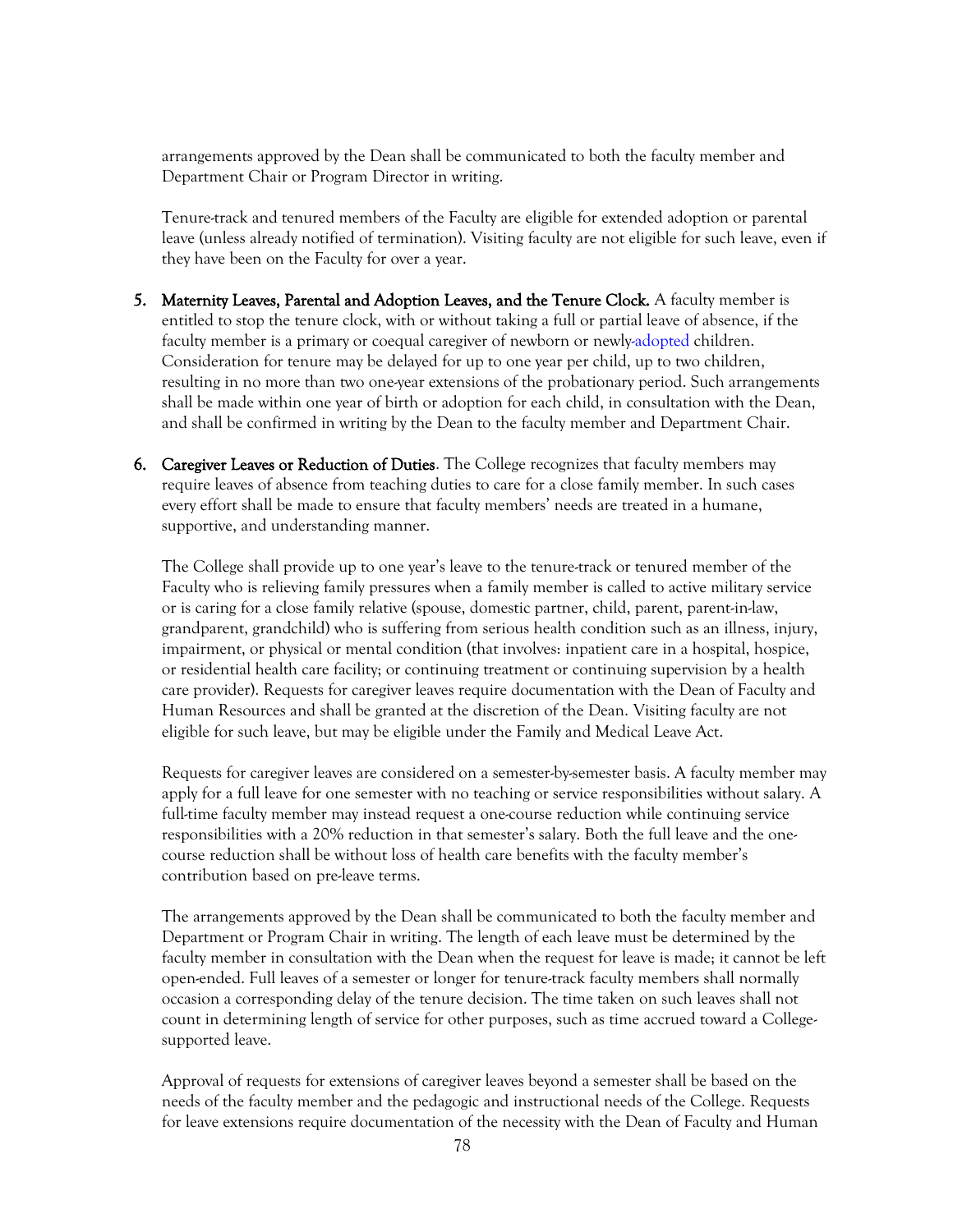Resources and shall be granted at the discretion of the Dean. If a second full leave is granted as an extension, the faculty member normally will not receive benefits but may continue their health, life, and long-term disability insurance benefits on an individual basis with the full cost of any benefit elected paid for by the faculty member. After one year, the faculty member and the Dean will work to define terms of employment that can be accommodated given the employee's personal situation and the resources available for support.

7. Leaves of Non-Caregiving Personal Necessity. The College recognizes that faculty members may require leaves of absence from teaching duties for one semester or more without compensation in order to address matters of personal necessity. In such cases every effort shall be made to ensure that faculty members' needs are treated in a humane, supportive, and understanding manner.

Leaves of a semester or longer for tenure-track faculty members shall normally occasion a corresponding delay of the tenure decision. The time taken on such leaves shall not count in determining length of service for other purposes, such as time accrued toward a College-supported leave. The length of each leave (up to one year) must be determined by the faculty member in consultation with the Dean when the request for leave is made; it cannot be left open-ended.

Faculty members on leaves of personal necessity for a semester or more normally do not receive benefits. They may continue their health, life, and long-term disability insurance benefits, on an individual basis and the full cost of any benefit elected shall be paid for by the faculty member.

8. Family and Medical Leave Act. Faculty members and the College also have all the rights and responsibilities established by the federal Family and Medical Leave Act of 1993 (FMLA). Under the provisions of the Act, individuals who have been employed at the College for a total of twelve months and worked at least 1,250 hours over the previous twelve months may be eligible for up to twelve weeks of unpaid leave in a twelve-month period in the following circumstances: a faculty member's own serious health condition; the birth or placement for adoption/foster care of a child; the care of a seriously ill child, spouse, or parent; qualifying military exigency provisions; and up to 26 weeks under military caregiver provisions. Applicable periods of leave for illness and disability, maternity, parental, adoption or caregiver shall run concurrently with FMLA leave and be counted toward the 12-week FMLA maximum (26 weeks if applicable). Specific information regarding your rights and responsibilities under the FMLA and the criteria for granting leaves is available in the Human Resources Office.

## G. Changes in Full-Time Status

Any member of the Faculty who holds a full-time appointment may request that her or his appointment be reduced to a part-time appointment of not less than half-time by submitting a written request to the Chair of the department or program in which the faculty member holds appointment. The initiative for such reduction shall lie with the faculty member. The request must make clear the reasons why the change is sought and the period during which the change shall apply. This period shall not be shorter than one-half of an academic year, nor shall it be longer than the term of the current appointment or two years, whichever is shorter. In general, early requests are more easily accommodated.

The Chair shall transmit written requests, along with a departmental or program recommendation, to the Dean. Such temporary reductions as are granted are intended to assist members of the Faculty to engage in professional activities that shall advance their competence as teachers and scholars; to accept special opportunities as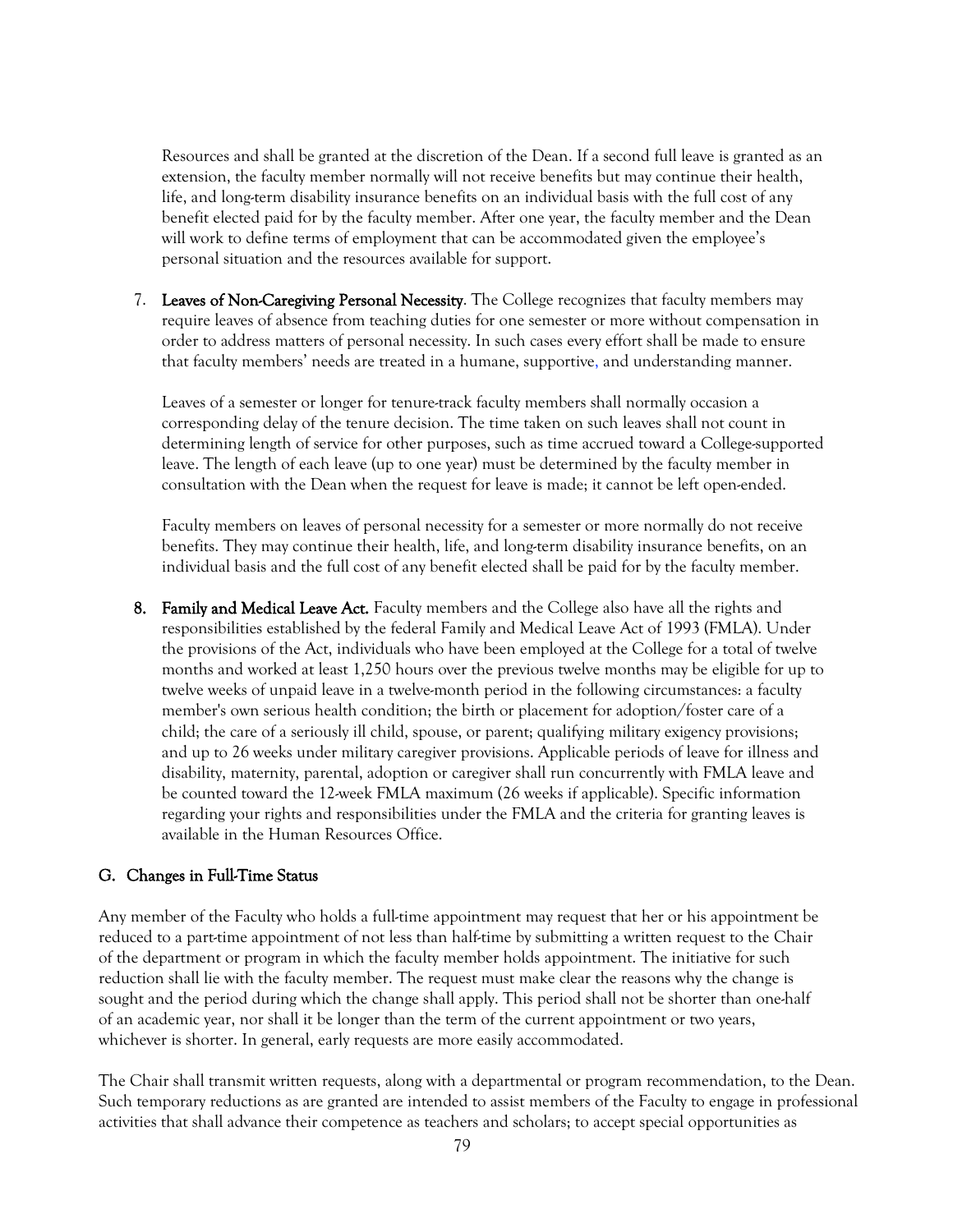consultants or participants in projects related to their professional development, including those sponsored by the Federal government and professional societies; to accept fellowships partially funded by other institutions, agencies, or foundations; to move gradually into retirement; or to meet substantial family responsibilities. Extensions of the period of part-time status may be requested in writing according to the same procedures. A full-time appointment shall be granted to tenured members of the Faculty at the conclusion of the agreedupon period or periods. Untenured faculty members shall be granted full-time status at the conclusion of the agreed upon period or periods, provided that they have been reappointed, but the timing of the tenure decision may be delayed to an extent agreed upon by the faculty member, the Chair, and the Dean, before the beginning of the period of part-time service.

Approval of requests shall be granted when there is benefit to the faculty member and to the College. It must be evident that the instructional program shall not be adversely affected by the change and that other faculty members within the department or program are treated fairly with regard to workloads on student advising and teaching, including the number and nature of courses taught.

Faculty members who request and receive a reduction from full-time to part-time status normally are continued with the benefits enumerated in Section VIII, Section B. of the *Faculty Handbook* on a prorated basis (and health care contributions based on work schedule percentage).

## H. Travel to Professional Meetings

To encourage faculty to take active parts in their professional societies and make scholarly contributions within their disciplines at such meetings, the College underwrites certain of the expenses involved. The funds available for this purpose are modest and, where possible, faculty members are urged to seek reimbursement for such expenses from other sources.

Subject to the foregoing, members of the Faculty shall be reimbursed for their actual expenses incurred for travel and attendance to one approved professional meeting a year.

Occasionally a faculty member may wish to attend more than one professional meeting a year. In these cases additional sums may be authorized by the Dean, subject to the availability of funds. Priority shall be given to those who are to participate in the program of the meeting, either by presenting a paper, or by serving on a panel or as an officer of the organization.

All requests for funds in support of faculty travel should be directed in writing to the department or program Chair for endorsement and transmission to the Dean.

Accounting of expenses should be made promptly upon completion of the trip by use of the expense statement form available in the Office of the Dean and the Business Office. The form must be signed by the traveler and submitted with receipts to the Dean. To satisfy IRS requirements, this statement must show the inclusive dates of the travel, the nature of the business conducted, the kind of transportation used, and the individuals seen at each place. The accounting must be on a day-to-day basis and substantiated by hotel bills for lodging, receipts for transportation as available, except when transportation costs have been billed directly to the College, and details of any other single expenditure of \$25 or more.

# I. College Support of Research

Each year limited funds are set aside by the College to assist members of the Faculty in their research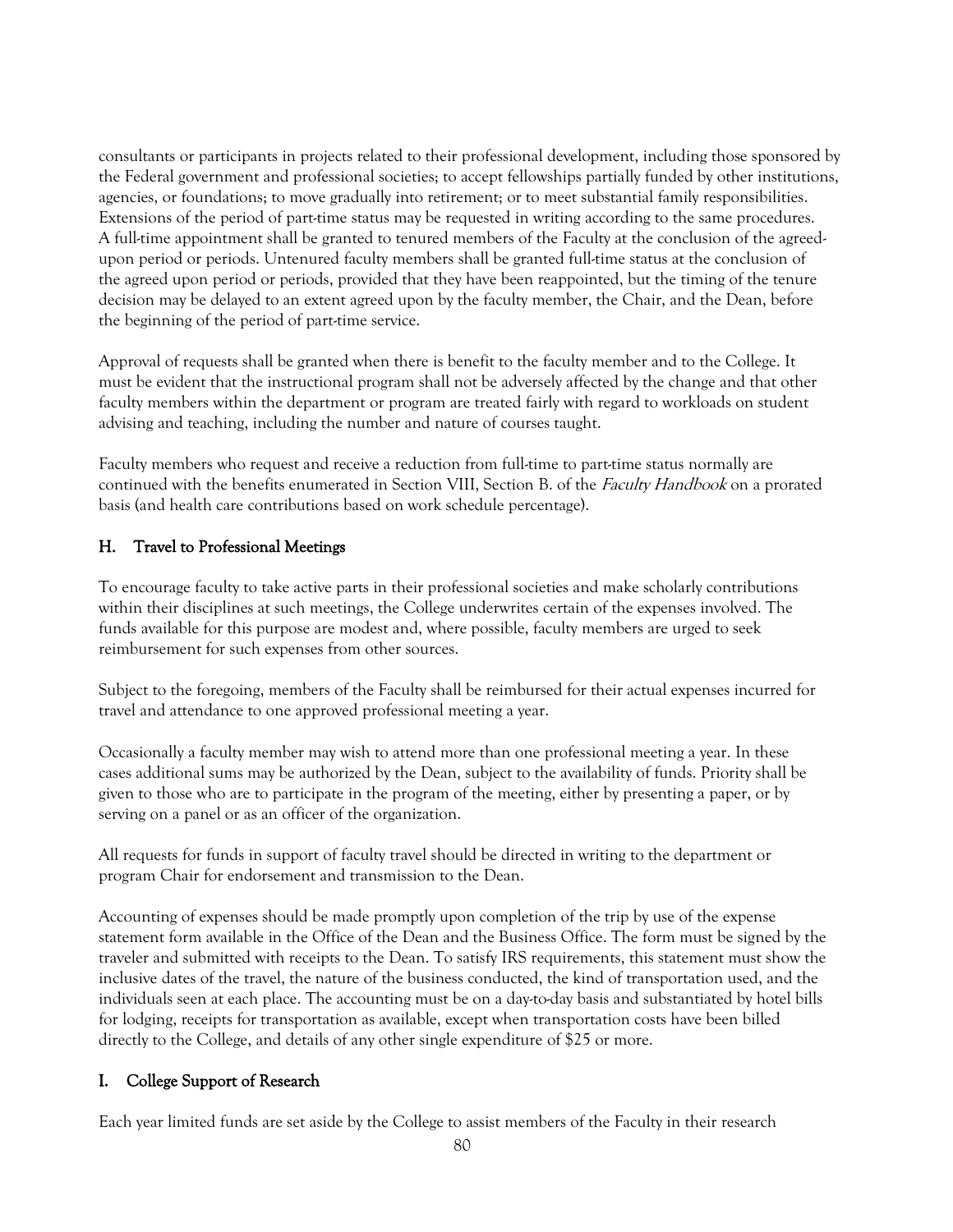activities. Faculty members may request assistance to meet a variety of needs, including travel for research, research assistants, secretarial assistance, reproduction of manuscripts, or the acquisition of special materials and minor equipment. All requests for research assistance should be submitted to the Dean.

### J. Statement on Freedom of Expression and Dissent

The right to search for truth, to express both popular and unpopular opinions, and to criticize existing beliefs and institutions is the foundation of intellectual life in a democratic society. Academic citizenship carries with it the added responsibility of preserving free inquiry and open expression for all members of the community.

The College encourages respect for political, religious, ethnic, racial, physical, generational, sexual, and affectional differences because such respect promotes free and open inquiry, independent thought, and mutual understanding. Members of the Faculty are encouraged to express their views on all matters, including controversial, political issues in the public domain. The College furthers this end best by serving as a forum where ideas may be debated and discussed.

Hamilton College believes that open-ended and free inquiry is essential to educational growth. There is a need at all times, but particularly in times of crisis, for intelligent persons to make their considered opinions known. Whenever the freedom of inquiry or the liberty of artistic expression is compromised, the intellectual life of the College is threatened.

Hamilton College reaffirms the 1940 statement of the American Association of University Professors on the subject of Academic Freedom, "Statement of Principles on Academic Freedom and Tenure" (AAUP, Policy Documents and Reports, 10<sup>th</sup> ed. [Washington, D.C., 2006], 3). It also affirms the AAUP's statement of November 1999 "On Collegiality as a Criterion for Faculty Evaluation," which states that, "…collegiality, in the sense of collaboration and constructive cooperation, identifies important aspects of a faculty member's overall performance…understood in this way, collegiality is not a distinct capacity to be assessed independently of the traditional triumvirate of teaching, scholarship, and service."

The College also concurs with the AAUP statement that, "Professional misconduct or malfeasance should constitute an independently relevant matter for faculty evaluation. So, too, should efforts to obstruct the ability of colleagues to carry out their normal functions, to engage in personal attacks, or to violate ethical standards." (AAUP, Policy Documents and Reports, "On Collegiality as a Criterion for Faculty Evaluation." [http://www.aaup.org/report/collegiality-criterion-faculty-evaluation.](http://www.aaup.org/report/collegiality-criterion-faculty-evaluation))

When speaking as citizens or as individuals, the Faculty should take every effort to indicate that they are not speaking for the College.

## K. Statement on Coeducation

Hamilton College is committed to providing an equal educational opportunity for all students and expects its faculty to promote an environment free of gender bias in the classroom, in grading, and in advising. Students must be permitted to learn without being constrained either by overt or covert differential treatment on the basis of gender, or by exposure to actions that demean or demoralize either women or men. Advising must provide equal treatment so that all students can be assured of equal access to an education at Hamilton and to careers after graduation.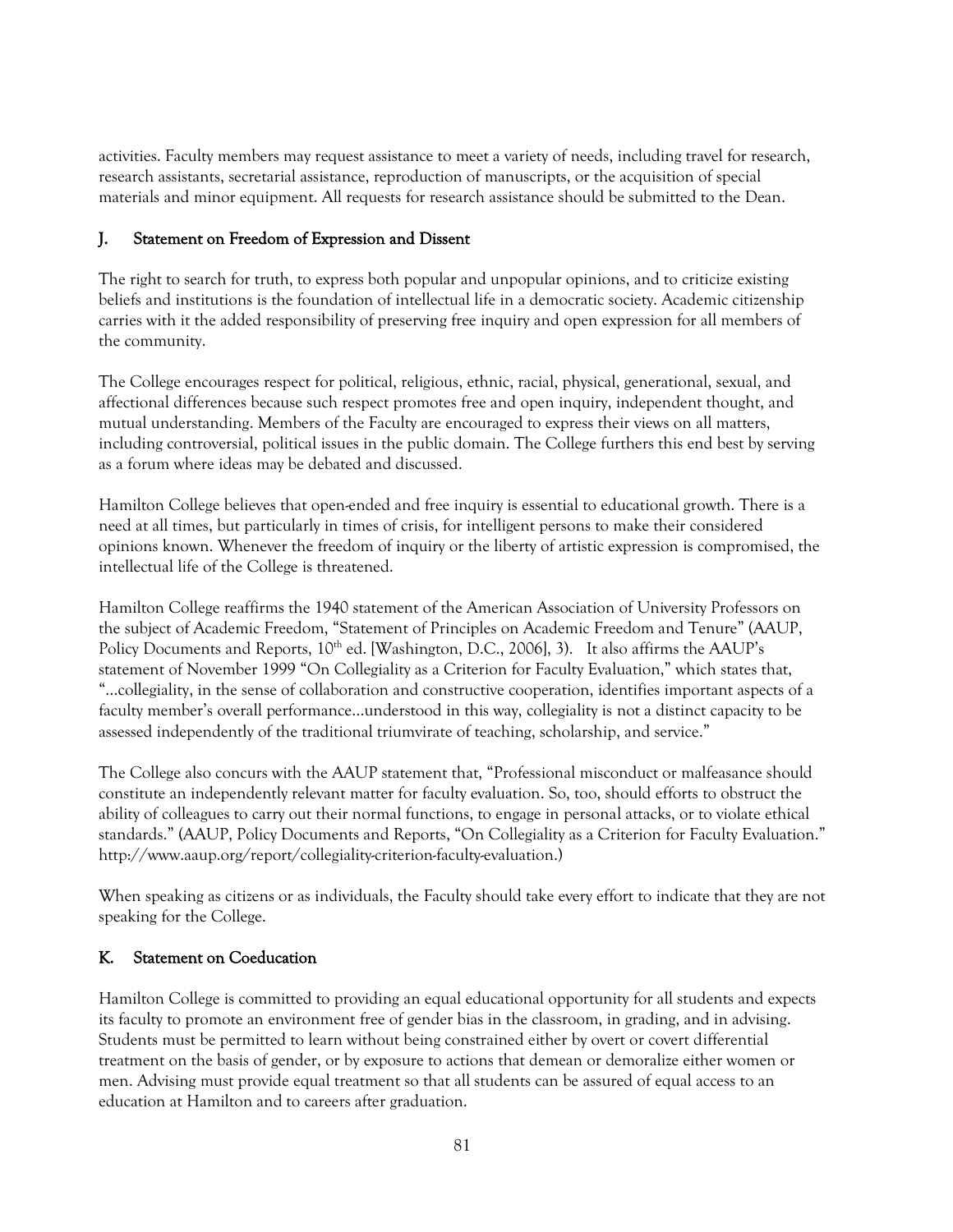## X. REVIEW AND APPEALS PROCEDURES

#### A. Non-Renewal of Appointment or Failure to Promote

Hamilton College recognizes and endorses the importance of academic due process and of providing a procedure for assuring fair consideration of grievances without fear of prejudice or reprisal.

- 1. Grounds for Appeal. There are two grounds for appeal:
	- a. Inadequate Consideration is defined as a material violation of the procedural steps stated in the *Faculty Handbook*, including: (1) inadequate consideration of the relevant evidence, including failure to apply relevant standards and procedures; and (2) failure to exclude irrelevant or improper evidence.
	- b. Improper Consideration is defined as a violation of academic freedom, or discrimination with regard to race, color, creed, sex, national origin, age, marital status, sexual orientation, or disability, or use of bases irrelevant to the *Faculty Handbook's* criteria for reappointment, tenure, and promotion.

The aim of an appeal is to determine if there were errors of such kind and weight as to have affected the outcome of the case. An appeal may not be made to challenge judgments reached by legitimate parties to the decision based on adequate evidence and proper considerations.

2. Appeal Procedure. Notification of a decision against reappointment, tenure, or promotion, including detailed reasons for the decision, shall be confirmed in writing by the President or the Dean within ten days of the decision.

Should the faculty member decide to ask for a formal appeal, he or she may petition in writing to the Secretary of the Faculty to initiate such a proceeding. The petition must be received within forty-five days following the receipt of the President's or Dean's written statement. It must state why the petitioner believes consideration has been inadequate or improper.

In preparing a petition, the faculty member may gain access to copies of the formal recommendations of (1) the faculty member's department or program signed by all the voting members of her or his department or program, (2) the Dean, and (3) the Committee on Appointments, by submitting a written memorandum to the Secretary of the Faculty stating the faculty member's intention to appeal and requesting copies of these materials. Within three days of receipt of a written request, the Secretary of the Faculty shall ask the Dean to send copies of the formal recommendations promptly to the faculty member. The Dean, having redacted identifying information about external reviewers, shall provide the requested copies within a week of receipt of the request from the Secretary of the Faculty. The faculty member shall not have access to other material in her or his reappointment, tenure, or promotion file at this stage of the proceeding.

The petition must also state that the faculty member agrees to the presentation for consideration by an Appeals Committee of any evidence that has been used to arrive at the decision.

Upon receipt of the petition, within twenty days the Secretary of the Faculty or her or his designated representative from the Academic Council other than the Dean shall, as witnessed by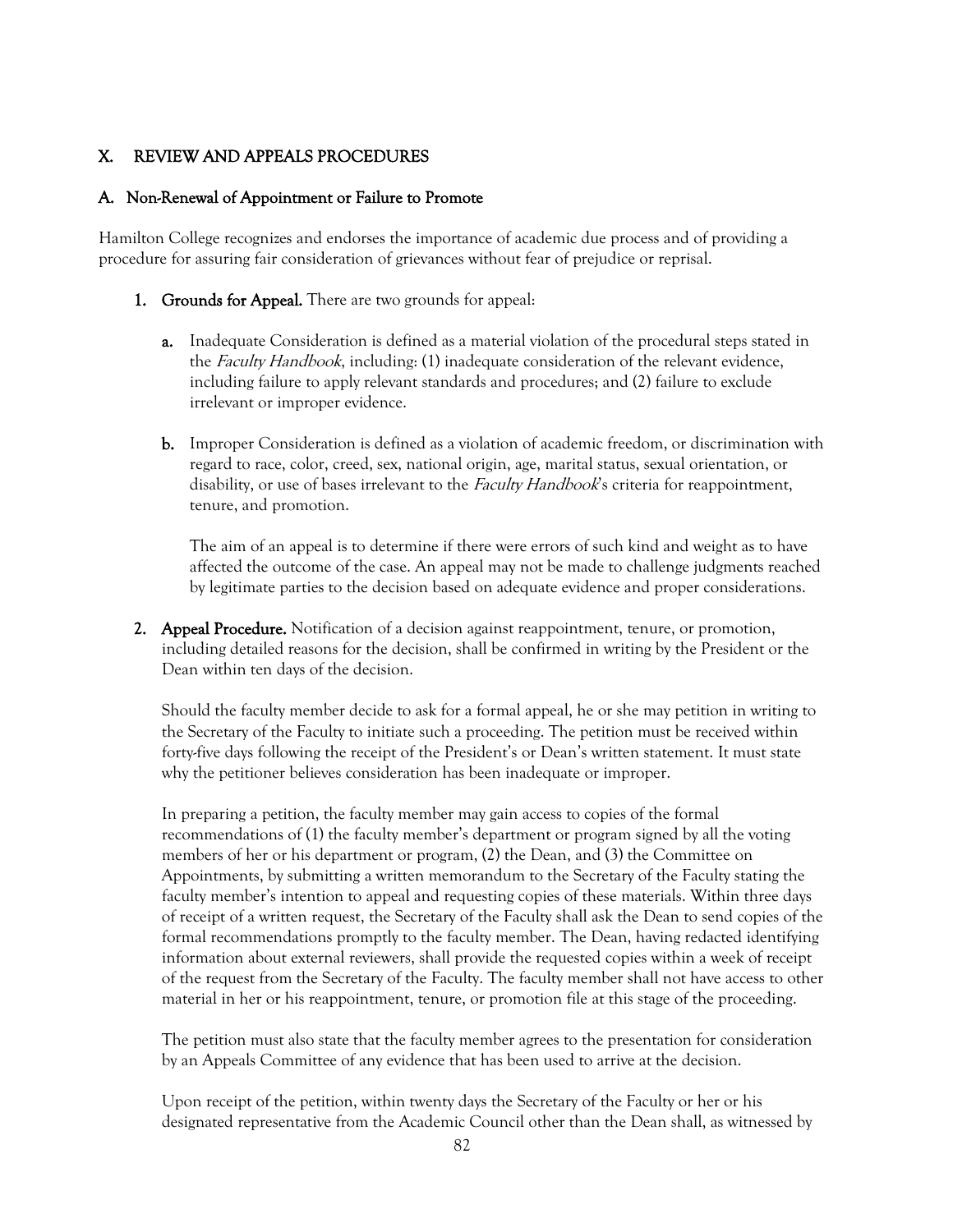any member of the Academic Council other than the Dean, form an Appeals Committee by drawing three Appeals Board members by lot from among those Appeals Board members who have not served on an Appeals Committee since the Appeals Board term of service began.

No member of the Faculty Appeals Board who has participated in the making of the decision being appealed, who is a member of the petitioner's department or interdisciplinary program committee, who will be on leave during such time the appeal will be considered, or whose selection poses a conflict of interest as determined by the Appeals Board member shall serve on the Appeals Committee. If a complete Appeals Committee cannot be formed from those eligible to be drawn by lot from the Appeals Board, the remaining Appeals Committee membership shall be selected by lot from among those who first served on an Appeals Committee during the current term of the Appeals Board.

If at any time a member of an Appeals Committee is unable to serve, then the Secretary of the Faculty or her or his designated representative from the Academic Council other than the Dean shall, as witnessed by any member of the Academic Council other than the Dean, select a replacement faculty member by lot from those Appeals Board members who have not served on an Appeals Committee since the Appeals Board term of service began.

Once the Committee has been formed, the Dean shall provide the members with copies of the petition, as well as copies of the formal recommendations if they were requested by the faculty member in preparing her or his petition. The Dean shall be given twenty days after being notified of the formation of the Appeals Committee to send it a written response to the petition.

The Appeals Committee shall select a Chair from among its members, and the Chair shall preside at all sessions of the Committee.

3. Role of the Appeals Committee. The Committee shall conduct a preliminary investigation to determine whether what is alleged in the faculty member's petition, in light of the formal recommendations and the Dean's response, constitutes inadequate or improper consideration.

The Committee may decide by majority vote to dismiss the appeal on the basis that insufficient grounds of improper consideration or materially inadequate consideration have been alleged by the faculty member, or it may recommend a thorough and more formal consideration of the allegations in the form of a hearing.

The Chair of the Appeals Committee shall notify in writing the parties to the dispute (i.e., the faculty member and the Dean) and the President of the Appeals Committee's decision and, if it decides to proceed to a hearing, of the time and place of such a hearing. If the Committee decides to dismiss the appeal after its preliminary investigation, it shall explain in writing to both the petitioner and the Dean why the charges were insufficient to warrant formal consideration.

Once the Appeals Committee decides to proceed to a formal hearing, the Dean shall provide the Committee with three complete copies of the faculty member's reappointment, tenure, or promotion file.

The Appeals Committee is charged with the responsibility of conducting a full, fair, and impartial hearing of the dispute. The purpose of the hearing is to receive and hear evidence and arguments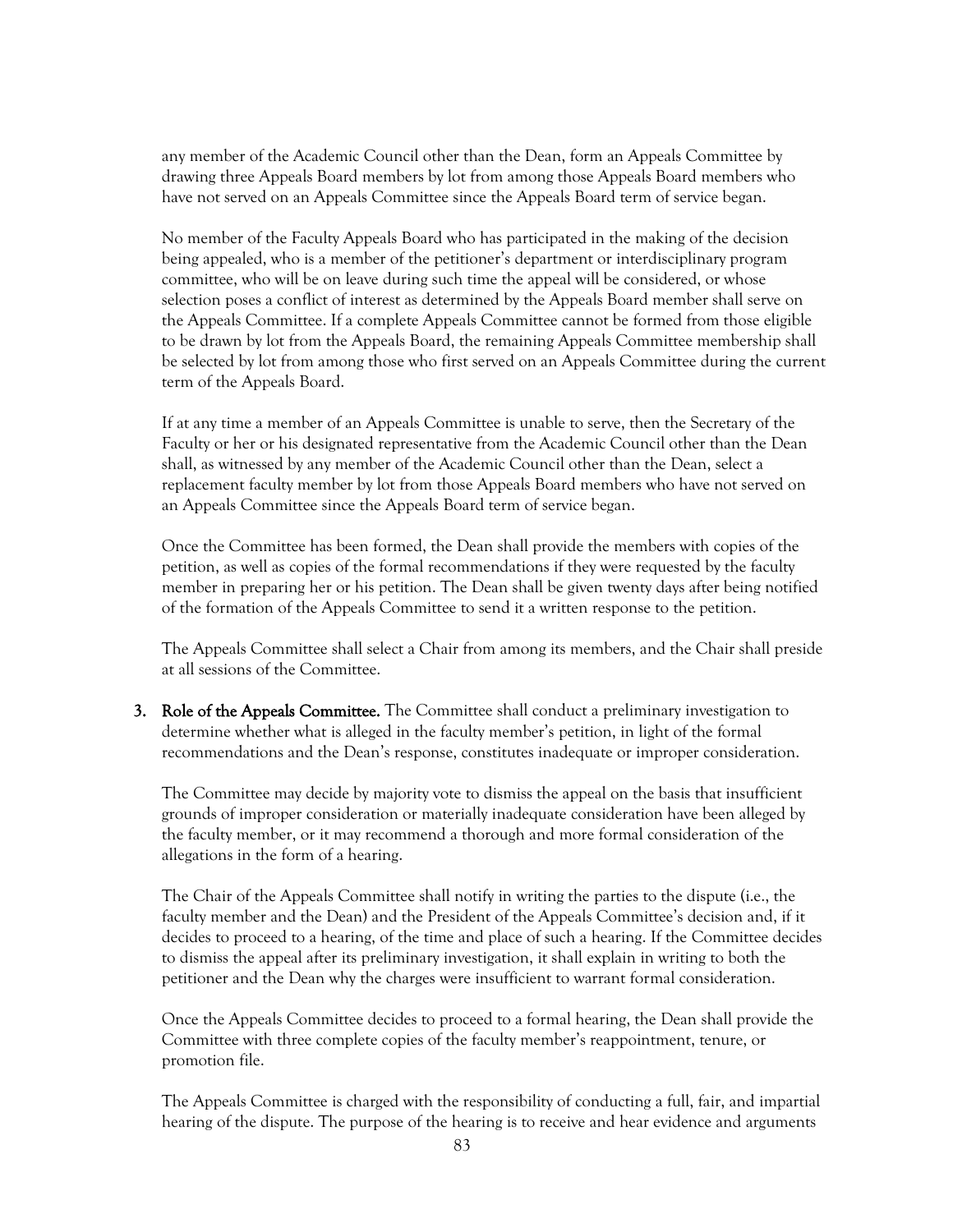from the parties, and to decide whether inadequate or improper consideration occurred. Any document that the Committee determines tends to prove or disprove a specific allegation in the faculty member's petition or the Dean's response shall be made available to the parties, subject, however, to any Committee decision to edit from the document names or other matter not related to a specific allegation.

4. Appeals Hearing. The hearing shall be closed to the public and the parties shall not be represented by legal counsel. The faculty member may be accompanied by an advisor of her or his own choice selected from the College Faculty. The advisor may participate in the hearing. All evidence and arguments presented before the Appeals Committee must be heard in the presence of the faculty member and the Dean. The Appeals Committee shall follow procedures it deems appropriate to reach an expeditious and satisfactory resolution of the questions under consideration. The Appeals Committee shall have the power to declare, by majority vote, that certain information provided during the course of the hearings shall be considered confidential by all parties. The Appeals Committee shall take such action only when necessary to protect disinterested parties or to protect the integrity of the reappointment, tenure, and promotion process. Under all circumstances, the parties shall have the right to share even such confidential information with legal counsel, spouses or partners, and the President and Board of Trustees.

The Appeals Committee must make a verbatim record by stenography of the proceedings for the purpose of reviewing testimony.

**5. Hearing Results.** After the conclusion of the hearing, the three members of the Appeals Committee shall make a determination by a majority vote. The Committee shall make a written statement of its determination and its recommendations. Copies of this document shall be transmitted to the faculty member, the Dean, the President, and others at the discretion of the President.

This document shall include a determination of the merits of the faculty member's claims and such recommendations as may lead to the resolution of the dispute. If no two members of the Appeals Committee can concur, the Committee shall state that it could make no determination.

In cases of alleged inadequacy of consideration, the Appeals Committee shall reach a judgment whether parties to the decision were responsible for (1) inadequate consideration of the relevant evidence, including failure to apply relevant standards and procedures, or (2) failure to exclude irrelevant or improper evidence.

In cases of alleged impropriety, the Appeals Committee shall determine whether the evidence and testimony of the hearing reasonably establish the claim of improper consideration.

If the Appeals Committee finds improper consideration or materially inadequate consideration, it shall recommend to the President a full rehearing or a presidential reconsideration of the decision. The Committee's report may also suggest steps to be taken in a new review to rectify the inadequacy or impropriety it has identified.

Finally, the President shall render a decision after considering the recommendations of the Committee and shall transmit a written copy thereof to all parties directly involved in the dispute.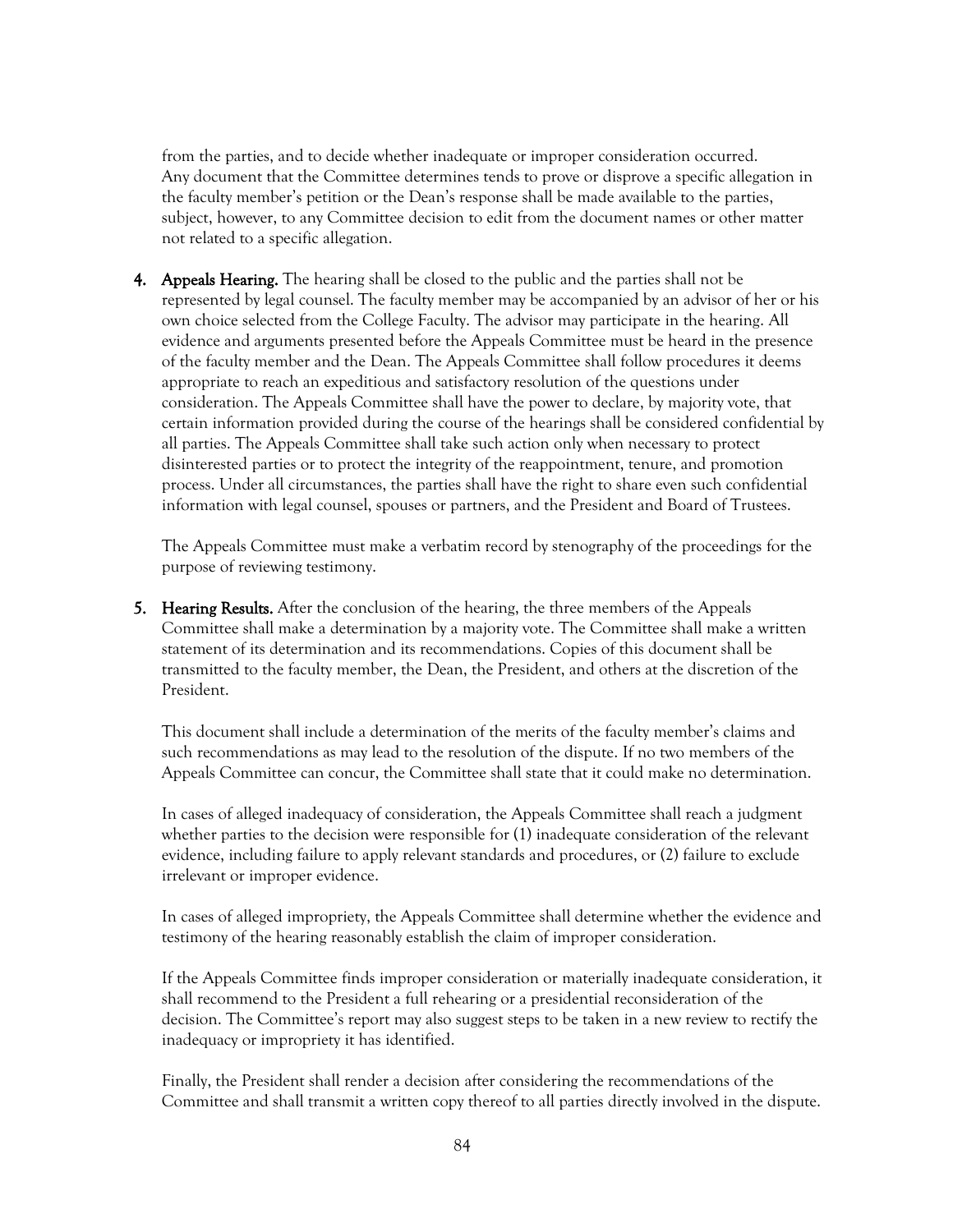#### B. Termination of Appointment for Institutional Cause

The Trustees and Faculty of Hamilton College agree that the principle of academic freedom is fundamental to the life and work of the institution and all who serve it in the responsible performance of teaching and scholarly pursuits. The Trustees and Faculty accept the principle of academic tenure as a means conducive to that independence of mind and speech essential to higher learning in a free society. Academic tenure is a status that presupposes rigorous, sustained, professional preparation and performance, and the obligation on the individual's part to work according to the spirit and methods of responsible inquiry and teaching.

Termination of an appointment with tenure, or of a non-tenured appointment before the end of the specified term, may be effected by the College upon due notice, but only for adequate institutional cause. The burden of proof that adequate cause exists rests with the College and shall be satisfied only by a preponderance of the evidence considered as a whole.

- 1. Grounds for Termination. There are two grounds for institutional cause: *bona fide* financial exigency, and discontinuation of a program or department. Terminations for reasons of financial exigency normally shall be made in order of increasing seniority by rank, and within rank, inversely with length of service.
- 2. Appeal Procedure. Where termination of an appointment with tenure, or of a non-tenured appointment before the end of a specified term, is based upon either *bona fide* financial exigency or discontinuation of a program or department, the President shall notify the faculty member in writing of the terminal date and the institutional grounds for termination; and, in such cases, no member of the Faculty in the rank of Instructor or above shall have less than six months' notice. For a faculty member who has completed two or more years of service to the College, at least one year's notice shall be given.

If an appointment is terminated before the end of the period of appointment because of financial exigency or discontinuation of a program or department, the released faculty member's place shall not be filled by a replacement within a period of three years, unless the released faculty member has been offered reappointment and a reasonable time within which to accept or decline it. Further, before terminating an appointment because of discontinuation of a program or department of instruction, the institution shall make every reasonable effort to place affected faculty in other suitable positions.

If he or she requests, a faculty member who received notice of termination because of *bona fide* financial exigency or discontinuation of a program or department of instruction shall be advised orally by the Dean of the detailed reasons that contributed to the decision. Should the faculty member believe that the College failed to establish adequate cause, he or she may request the Dean to state in writing with reasonable particularity the factors that contributed to the decision.

Should a written statement be provided and the faculty member still believe that the College failed to establish proof of adequate cause, he or she may petition in writing the Secretary of the Faculty to initiate a formal appeal of the decision. The petition must be received within thirty days following the receipt of the written statement of particulars, and it must state that the petitioner agrees to the presentation for consideration by an Appeals Committee of such reasons and documents as the College (through the Dean) may adduce in support of its decision, it being understood that the Appeals Committee, in order to discharge its responsibility, must have access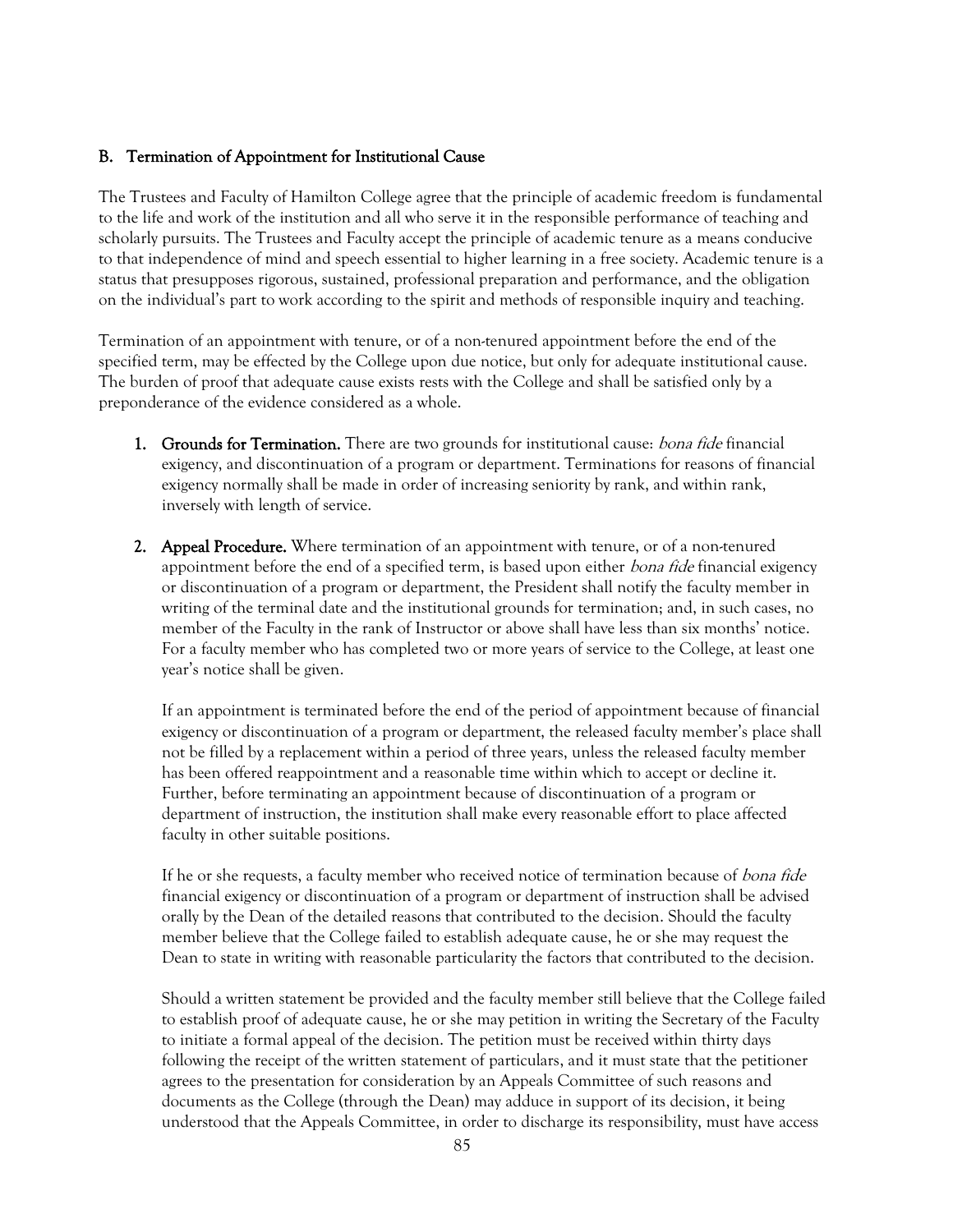to whatever information the College weighed in reaching its decision. Upon receipt of the petition, within thirty days the Secretary of the Faculty or her or his designated representative from the Academic Council other than the Dean shall, as witnessed by any member of the Academic Council other than the Dean, form an Appeals Committee by drawing three Faculty Appeals Board members by lot from among those Appeals Board members who have not served on an Appeals Committee since the Appeals Board term of service began.

No member of the Faculty Appeals Board who will be on leave during such time the appeal will be considered or whose selection poses a conflict of interest as determined by the Appeals Board member shall serve on the Appeals Committee. If a complete Appeals Committee cannot be formed from those eligible to be drawn by lot from the Appeals Board, the remaining Appeals Committee membership shall be selected by lot from among those who first served on an Appeals Committee during the current term of the Appeals Board.

If at any time a member of an Appeals Committee is unable to serve, then the Secretary of the Faculty or her or his designated representative from the Academic Council other than the Dean shall, as witnessed by any member of the Academic Council other than the Dean, select a replacement faculty member by lot from those Appeals Board members who have not served on an Appeals Committee since the Appeals Board term of service began.

A copy of the petition shall be delivered to the Appeals Committee and to the Dean as soon as the Appeals Committee is convened. The Appeals Committee shall conduct a formal hearing of the allegation contained in the petition as a Tribunal governed by Section E., Hearing Procedures, set forth hereafter.

#### C. Termination of Appointment for Incapacity

Termination of an appointment with tenure, or of a non-tenured appointment before the end of the specified term, may be effected by the College upon due notice for incapacity, as determined on the basis of clear and convincing medical evidence. The decision to terminate shall be reached only after there has been appropriate consultation by the faculty member, or her or his representative, with the Dean and the President. Notice of termination shall be given in writing by the President, but the reasons for termination shall not be included in the notice except at the request of the faculty member or her or his representative. No member of the Faculty at the rank of Instructor or above shall have less than six months' notice, and for a faculty member who has completed two or more years of service to the College, one year's notice shall be given. The President may grant a leave to the faculty member for all or part of the period between written notice of termination and the termination date, but salary and benefits in effect at the time written notice was given shall continue until the date of termination.

If the person whose appointment is being terminated so desires, he or she may petition in writing the Faculty Secretary to initiate a formal appeal of the decision. The petition must be received within thirty days following the receipt of written notice of termination. Upon receipt of the petition, within thirty days the Secretary of the Faculty or her or his designated representative from the Academic Council other than the Dean shall, as witnessed by any member of the Academic Council other than the Dean, form an Appeals Committee by drawing three Faculty Appeals Board members by lot from among those Appeals Board members who have not served on an Appeals Committee since the Appeals Board term of service began.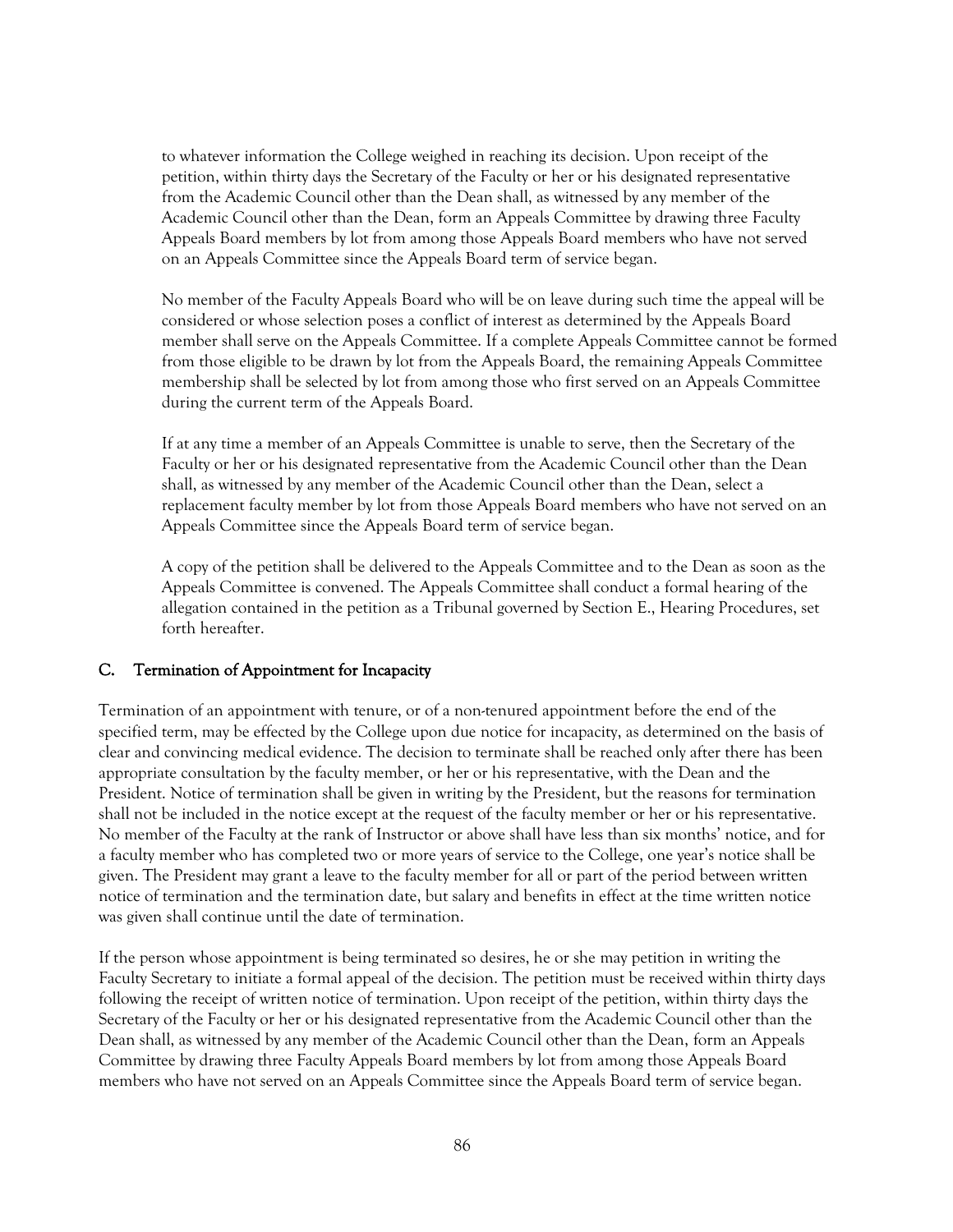No member of the Faculty Appeals Board who will be on leave during such time the appeal will be considered or whose selection poses a conflict of interest as determined by the Appeals Board member shall serve on the Appeals Committee. If a complete Appeals Committee cannot be formed from those eligible to be drawn by lot from the Appeals Board, the remaining Appeals Committee membership shall be selected by lot from among those who first served on an Appeals Committee during the current term of the Appeals Board.

If at any time a member of an Appeals Committee is unable to serve, then the Secretary of the Faculty or her or his designated representative from the Academic Council other than the Dean shall, as witnessed by any member of the Academic Council other than the Dean, select a replacement faculty member by lot from those Appeals Board members who have not served on an Appeals Committee since the Appeals Board term of service began.

A copy of the petition shall be delivered to the Appeals Committee and to the Dean as soon as the Appeals Committee is convened. The Appeals Committee shall conduct a formal hearing of the allegations. The formal hearing shall be a Tribunal governed by Section E., Hearing Procedures, set forth hereafter.

## D. Professional Misconduct: Procedures and Sanctions

Both the Faculty and the Trustees acknowledge their obligation to uphold standards of academic excellence and responsibility. Action against a faculty member for unsatisfactory service thus requires cooperation between the Faculty and the Trustees and may be effected by the College only for adequate cause. Such action may include termination of an appointment with tenure, termination of a non-tenured appointment before the end of its specified term, involuntary temporary suspension from the College or any other major changes in the conditions of employment that diverge from the ordinary agreements. Sanctions that do not constitute a major change in the terms of employment include but are not limited to: an oral warning and notation of such in the appropriate personnel file(s); training related to conduct in a professional environment; a written letter of reprimand in the personnel file(s); removal of the faculty member from supervisory role(s); suspension from specific Department or College duties or roles; withdrawal of college research or conference support; removal from the position of Chair of a department, Director of a program, or Chair of a committee; minimal or no salary increase or other similar measures based upon the particular circumstances.

To show the existence of adequate cause for dismissal or the invoking of some other major change in the terms of employment requires demonstration of the unfitness of the faculty member in her or his professional capacity or in her or his behavior as a member of the Hamilton community. In order to protect academic freedom, while at the same time serving the interests of the College as a community, the procedures following shall be used to determine whether or not adequate cause exists are spelled out in Section X. Part E.

When a party to the process – either the complainant, the Dean, or the faculty member whose rights are at issue – believes that the Dean has a conflict of interest, he or she may bring those concerns to the President. The President may then, if it seems appropriate, designate a tenured professor to substitute for the Dean in the procedures below.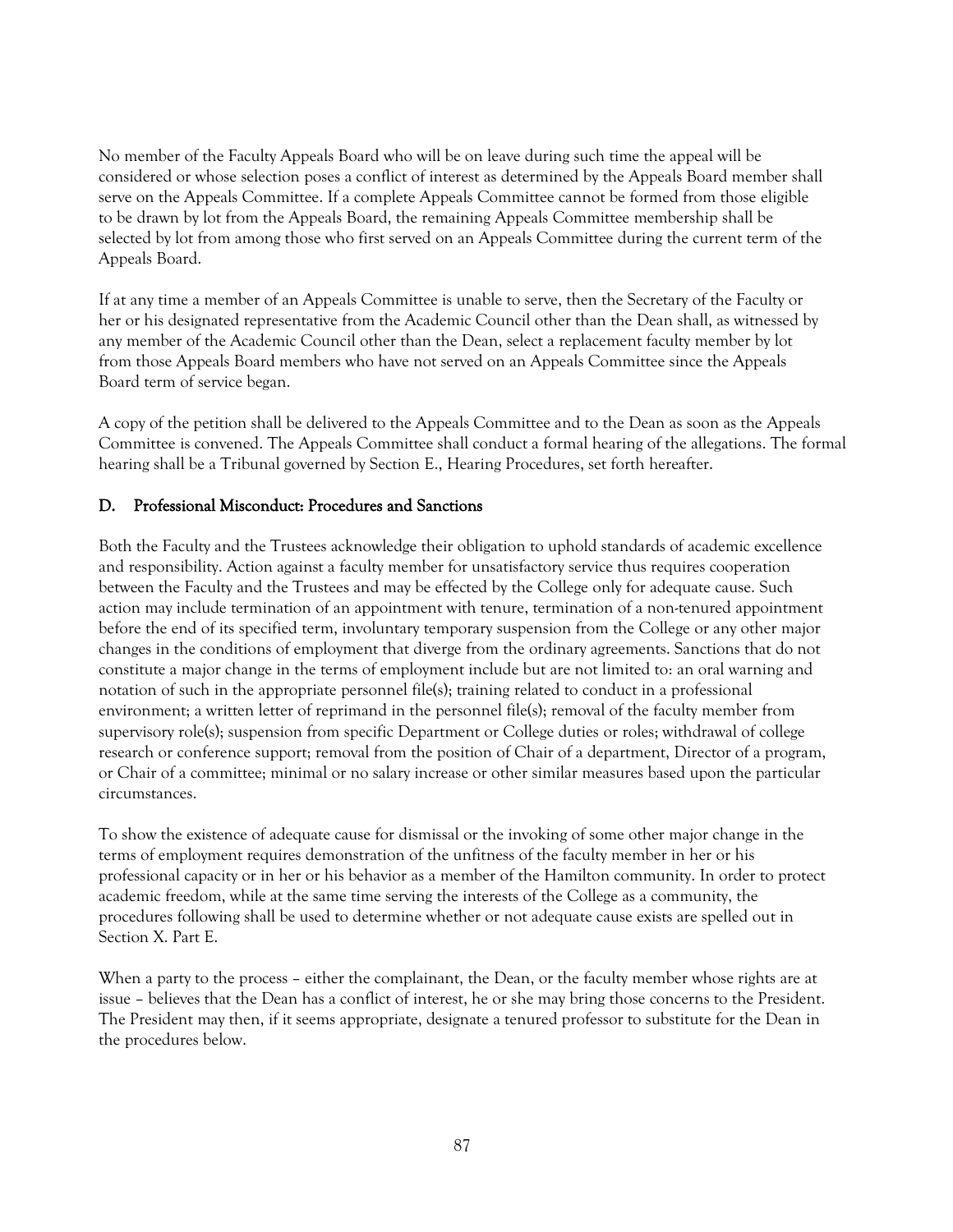#### 1. Procedure

a. Allegations of professional misconduct (excluding those of harassment and sexual misconduct that are covered in 1. b., or those for which investigative procedures exist elsewhere within the College) shall first be considered by the Dean who may: investigate the substance with those involved, seek confidential advice as he or she deems appropriate, and/or refer the matter to the appropriate College body when one exists.

If the Dean concludes there is substance to the allegations, he or she shall discuss them in person with the faculty member concerned to notify them of the allegation in an effort to reach mutually agreeable arrangements (except in cases of harassment or sexual misconduct, which are governed by 1.b.). The faculty member may be accompanied to this meeting by an advisor of her or his own choice, selected from the College Faculty. Following this meeting, the Dean shall inform the faculty member in writing of the specific allegation of professional misconduct of which they are accused and the evidence that exists against them. The faculty member shall respond in writing within two weeks, which time may be extended by the Dean.

Having sought confidential advice, as he or she deems appropriate, the Dean shall inform the faculty member concerned in writing of his or her determination and sanction, if any. In the event the Dean concludes that the professional misconduct may warrant a sanction constituting a major change in the terms of employment, the Dean shall follow the procedures in Section X.E. In cases involving a sanction that does not constitute a major change in the terms of employment, a faculty member found responsible for professional misconduct may appeal to the President to review the determination and sanction of the Dean.

b. Because Hamilton College views harassment and sexual misconduct (as defined by the [Harassment and Sexual Misconduct Policies\)](http://www.hamilton.edu/hsmb/sexual-misconduct-policy.) to be a threat to community norms and its educational mission, the following procedures have been put into place.

When allegations of harassment or sexual misconduct are brought to the Dean of Faculty, the Dean will present the options available in the College's Harassment and Sexual Misconduct Policies to the complainant. If the individual wishes to proceed with a formal complaint, he or she may initiate the process by submitting a letter of complaint to the Dean of the Faculty or the Director of Human Resources. In the event the individual elects not to proceed with a formal complaint, it is still incumbent upon the Dean to pursue the matter and take appropriate steps to put an end to any harassment or inappropriate behavior that may be found.

When a written complaint of harassment or sexual misconduct has been brought to the Dean of Faculty, the Dean will request that the Chair of the Harassment and Sexual Misconduct Board (HSMB) initiate an investigation following HSMB Procedures and employing a preponderance of the evidence standard. If the HSMRP determines that the Harassment and Sexual Misconduct policies have been violated, the HSMRP will recommend a sanction to the Dean of the Faculty based on the nature of the violation and available precedent. The Dean shall contact the parties involved to notify them of the outcome of the investigation.

When a violation of policy has been determined by the HSMRP, the Dean of the Faculty will take appropriate action choosing from one or more of the following actions: a verbal warning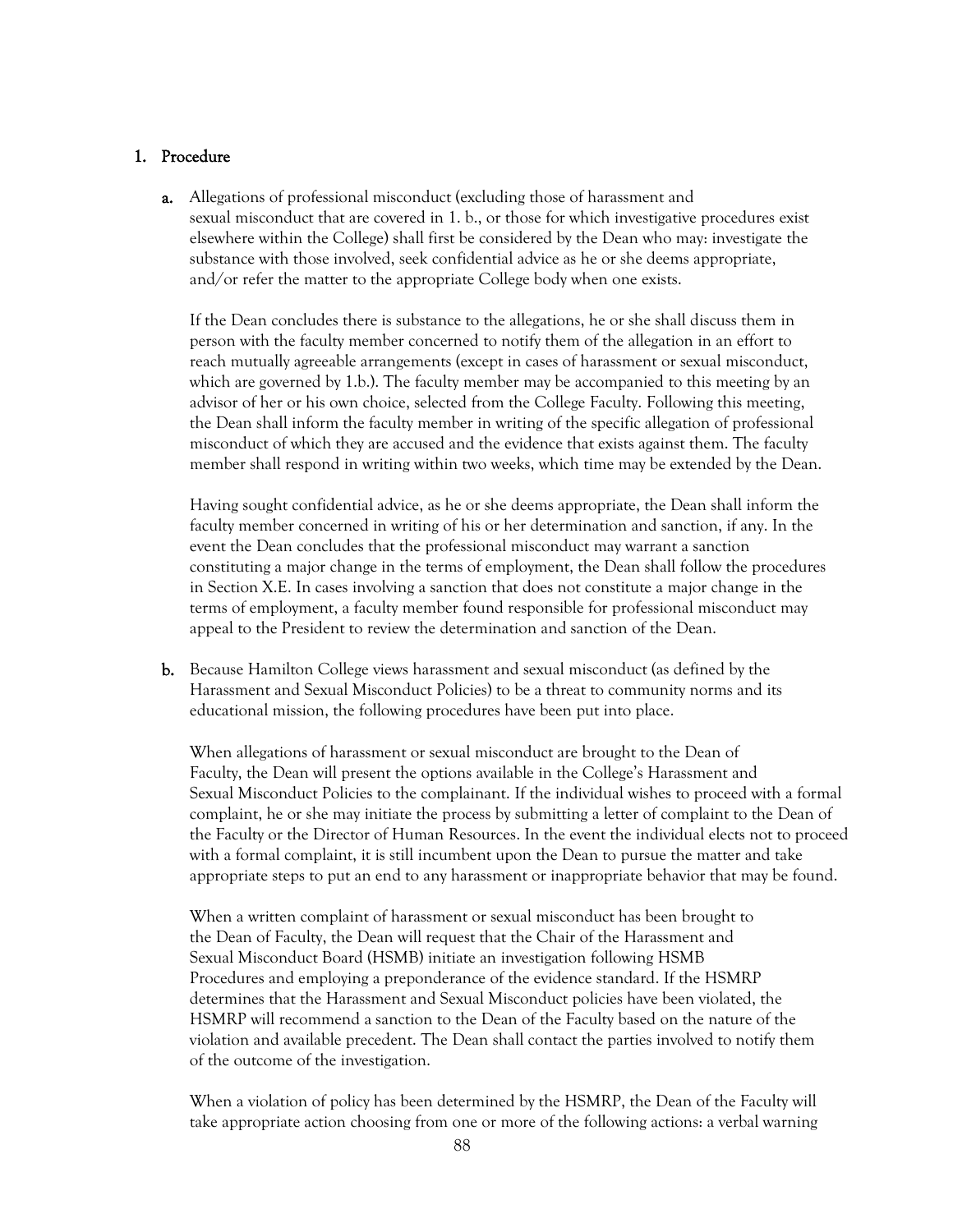and notation of such in the appropriate personnel file(s); a written letter of reprimand in the personnel file(s); training related to harassment and other interpersonal conduct in a professional environment; removal of the faculty member from supervisory role(s); suspension from specific Department or College duties or roles; withdrawal of college research or conference support; removal from the position of Chair of a department, Director of a program, or Chair of a committee; minimal or no salary increase. In addition, the Dean may impose other remedial measures such as requiring a formal apology to the victim(s) and/or taking steps to separate or otherwise minimize future contact between the harasser and the victim(s).

c. A faculty member may be temporarily suspended for professional misconduct of either kind (as defined in a. or b. above) only if there is a likelihood of immediate harm either to the faculty member or to others through her or his continuance. Normally this action requires a vote by the Committee on Appointments, but the President may take such action unilaterally. Salary and benefits shall continue during the period of suspension.

### E. Hearing Procedures for Dismissal or Major Changes in the Condition of Employment

If allegations of professional misconduct against a faculty member have been substantiated, the Dean shall prepare a petition that shall state all pertinent allegations in writing with reasonable particularity, citing their sources and the reasons why, if the allegations are substantially true, they might constitute adequate cause for dismissal or major changes in the condition of employment. This petition shall be transmitted to the faculty member involved and to the Secretary of the Faculty. Upon receipt of the petition, within thirty days the Secretary of the Faculty or her or his designated representative from the Academic Council other than the Dean shall, as witnessed by any member of the Academic Council other than the Dean, form an Appeals Committee by drawing three Faculty Appeals Board members by lot from among those Appeals Board members who have not served on an Appeals Committee since the Appeals Board term of service began.

No member of the Faculty Appeals Board who will be on leave during such time the appeal will be considered, or whose selection poses a conflict of interest as determined by the Appeals Board member, or who has assisted substantially in the preparation of a party's case, or who is related to one of the parties shall serve on the Appeals Committee. The faculty member and the Dean shall each have the right to remove one member from the Appeals Committee without stated cause. If a complete Appeals Committee cannot be formed from those eligible to be drawn by lot from the Appeals Board, the remaining Appeals Committee membership shall be selected by lot from among those who first served on an Appeals Committee during the current term of the Appeals Board.

If at any time a member of an Appeals Committee is unable to serve, then the Secretary of the Faculty or her or his designated representative from the Academic Council other than the Dean shall, as witnessed by any member of the Academic Council other than the Dean, select a replacement faculty member by lot from those Appeals Board members who have not served on an Appeals Committee since the Appeals Board term of service began.

A copy of the petition shall be delivered to the Appeals Committee as soon as it is convened. The Appeals Committee shall conduct a formal hearing of the allegations. The formal hearing shall be a Tribunal governed by what follows.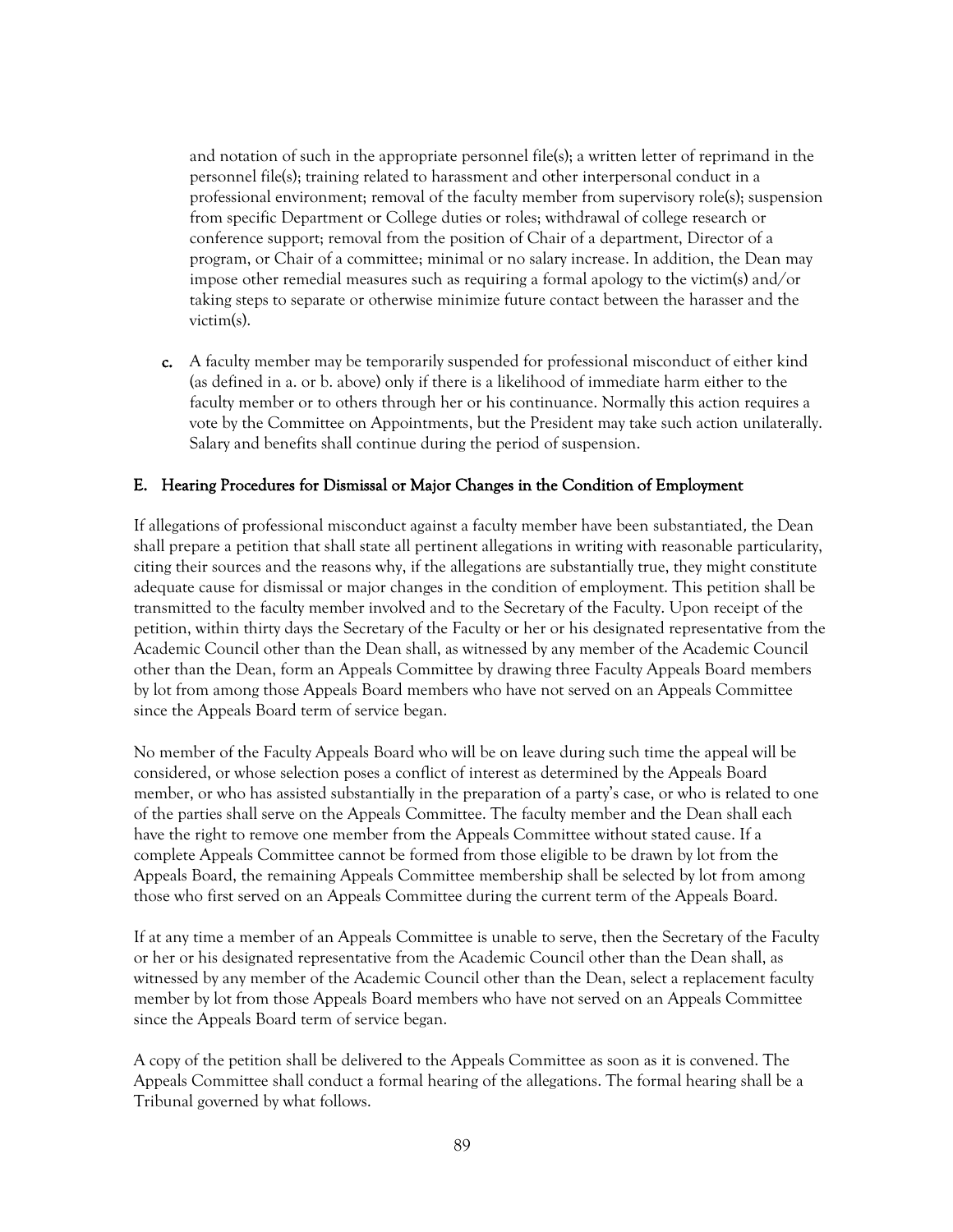## 1. Organization of the Tribunal

- **a.** Discussion of the case, including discussion of procedural matters, should be strictly limited to occasions when the Tribunal is meeting as a body. In no event should the views of either party be heard by the Tribunal in the absence of the other party.
- b. Two members of the Tribunal shall constitute a quorum, but if possible all three members should meet together. If at any time all three members are not present, it shall be open to either side to postpone the hearing until all three can be present.
- c. The Tribunal shall select a Chair from among its members, and the Chair shall preside at all sessions of the Tribunal.
- d. All decisions and actions by the Tribunal shall require the approval of at least two members. Written dissenting or concurring opinions are permitted.

### 2. Parties and Attorneys

- a. The parties to a formal hearing governed by these procedures shall be the faculty member whose rights are in issue (who shall be petitioner in cases when termination for institutional cause is at issue, and respondent when dismissal or other sanction is at issue) and the Dean (who shall be respondent when the faculty member is petitioner, and vice versa).
- b. The Tribunal and the parties to a formal hearing may, but need not, be represented by counsel at all stages. In addition, the faculty member may be accompanied by an advisor of her or his own choice selected from the College Faculty.
- c. Parties may present, examine, and object to evidence at their discretion.
- d. Parties and attorneys are admonished not to discuss the proceedings with members of the Tribunal unless the Tribunal is meeting as a body and the adverse party or her or his attorney is present or afforded the opportunity to be present. This does not, however, preclude a party or her or his attorney from reviewing with the Chair purely technical matters, such as the names of witnesses, the nature of documents to be introduced at a subsequent hearing, or arranging with the Chair for the duplication of documents.
- e. The College shall not select or pay for counsel to the faculty member whose rights are at issue. The College shall not select, but shall pay for, counsel to the Tribunal.

#### 3. General Rules of the Tribunal

- a. The Tribunal shall afford the parties thirty days' written notice, sent to their current mailing address, of the date and time of the first evidentiary session of the hearing. Thereafter oral notice of adjourned sessions shall be sufficient.
- b. All sessions of the Tribunal, whether evidentiary or other, shall be held in a room determined by the Tribunal.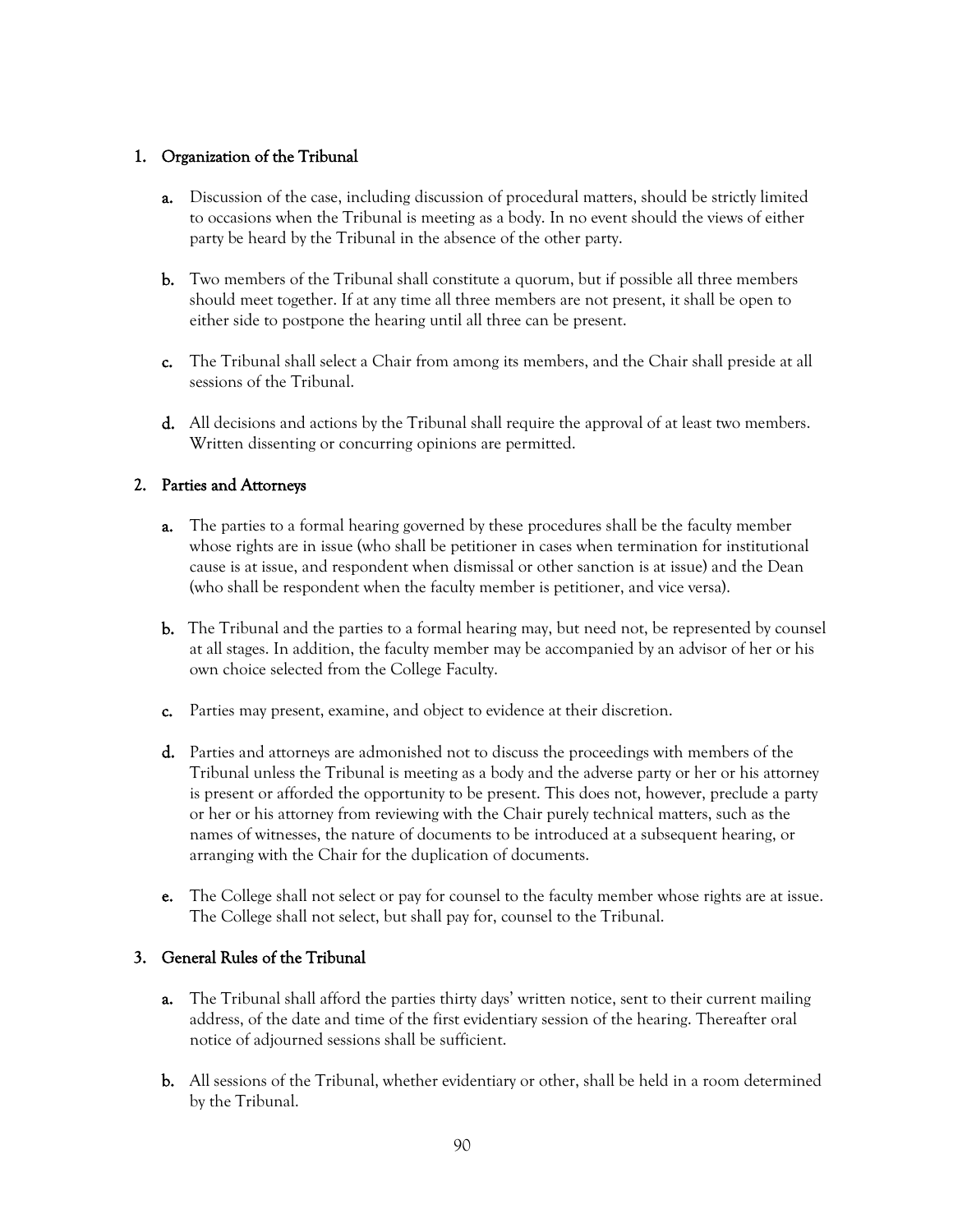- c. The College shall bear the cost of producing a verbatim written record, which shall be made available to both parties and to the Tribunal. Except for such purposes, no visual or audio recording or broadcasting devices shall be permitted.
- d. The hearing of the Tribunal shall be open to the College community at the request of the faculty member, but the Tribunal may close portions of the hearing or limit the number of observers at its discretion. In cases of harassment or sexual misconduct, the Tribunal will, at the request of the alleged victim of the harassment or misconduct, close the hearing.
- e. All parties, participants, witnesses, and spectators shall observe strict rules of decorum.
- f. The Tribunal shall strive to conduct the hearing as expeditiously as possible.
- g. Parties shall not issue statements, releases, or interviews to the media for the duration of the hearings.
- h. A party shall provide three copies of all papers presented to the Tribunal and provide at least one copy to the adverse party. All copies shall conform to the original paper.

## 4. Framing of Issues

- a. At least twenty days prior to the first evidentiary session of the hearing, the petitioner shall serve upon the Tribunal and the respondent a written outline consisting of plain and concise statements, in consecutively numbered paragraphs, of sufficient particularity to give the Tribunal and the respondent reasonable notice thereof, of the material transactions, occurrences, events, and omissions intended to be proved at the hearing.
- b. Within ten days after service of the outline, the respondent shall serve upon the Tribunal and the petitioner a written answer either admitting or denying each paragraph in the outline, paragraph by paragraph. All paragraphs not denied shall be deemed admitted. No proof shall be required as to points that are admitted. In addition, the respondent's answer shall contain all affirmative defenses to the charges made in the petition.
- c. Each party's outline of proposed proof, and the other party's answer thereto, shall be dated and signed by the party authoring it.
- d. At any time after receipt of the above papers, either party may object to the relevance of any proposed item of proof. The Tribunal shall make rulings on such objections as early as possible, and in doing so may hear arguments by the two parties.

#### 5. Evidence and Proof

a. Each party shall present evidence in support of any of her or his points that are denied by the other party. The total evidence shall be considered by the Tribunal in rendering its recommendation to the President. The petitioner may ask the Tribunal for access to information in her or his personnel file if the petitioner believes such information was used in reaching the decision being appealed. This request shall be granted if the Tribunal judges the material relevant to the proceedings.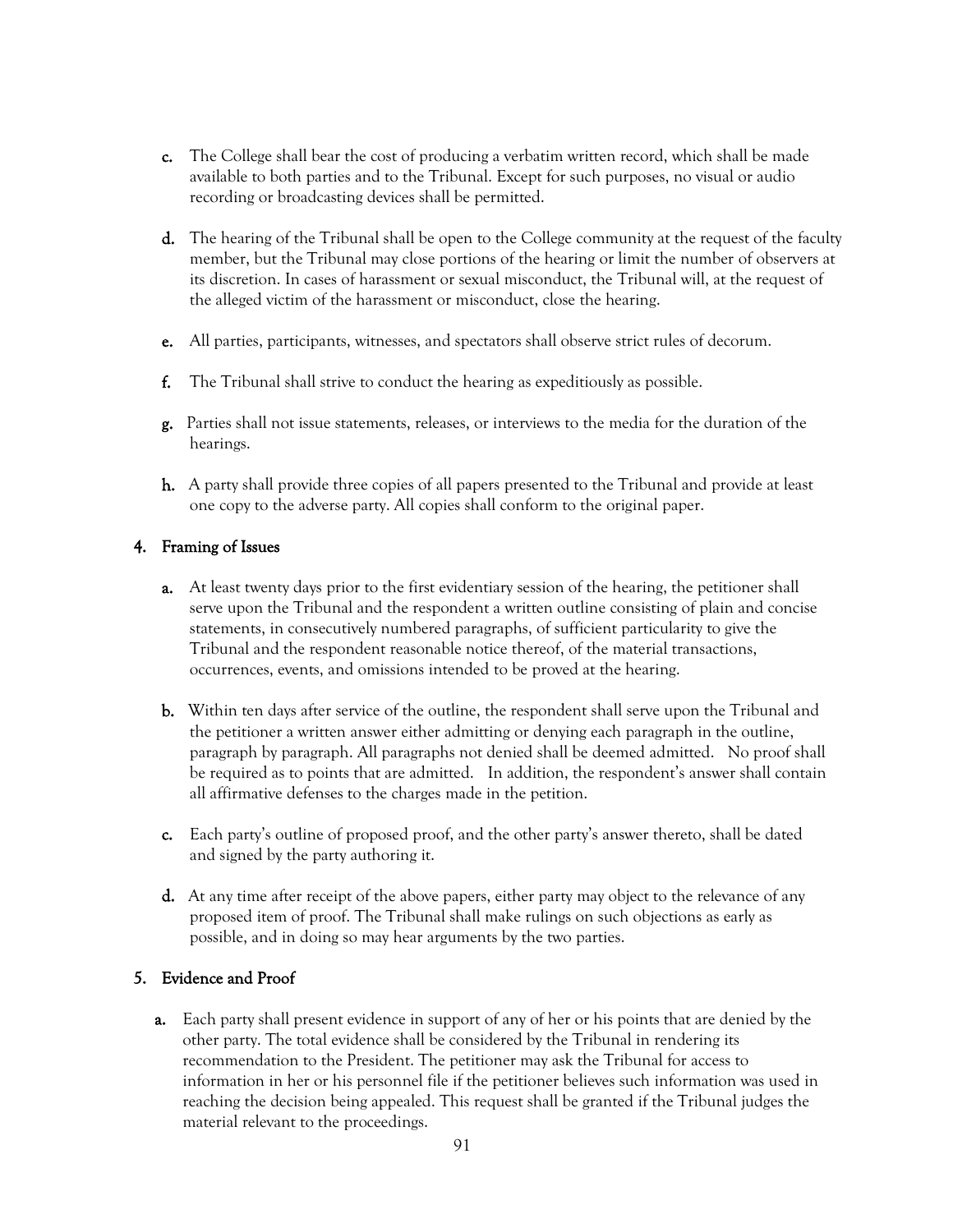- b. A party is not required to present evidence about matters that are deemed admitted by the other party.
- c. The order of proof shall be as follows: the petitioner shall first put forward her or his case, followed by the respondent. Thereafter, each shall have an opportunity for rebuttal in the same order. Sur-rebuttal by each side may be permitted at the discretion of the Tribunal, and when permitted, the petitioner shall precede the respondent.
- d. Parties shall be afforded the opportunity to cross-examine adverse witnesses. The Tribunal may receive and may solicit statements of law or custom bearing on the case from individuals or groups with interest and competence in the law or custom, as the case may be, pertinent in academic affairs. In each instance such statements shall immediately be submitted to both parties for study and comment.
- e. The Tribunal may examine witnesses.
- f. Strict legal rules of evidence as existing in the State of New York shall not apply but shall be considered a guide and benchmark for the Tribunal.

#### 6. Findings and Decisions

- a. At the close of the hearings the parties may submit requests to the Tribunal for specific findings based upon the evidence.
- b. The Tribunal shall render its written decision within thirty days after the close of the hearing. In a case where the underlying complaint involves allegations of harassment or sexual misconduct against the respondent, the Tribunal shall consult with the Chair of the Harassment and Sexual Misconduct Board concerning its proposed findings and its recommended disposition of the case.
- c. The written decision shall respond to the parties' requests for findings.
- d. Members of the Tribunal may submit or join in concurring or dissenting opinions.
- e. The decision of the Tribunal shall carry with it a recommendation to the President about the President's disposition of the case.
- f. The decision of the President shall be final and he or she shall communicate the decision and the reasons therefore in writing to both parties.